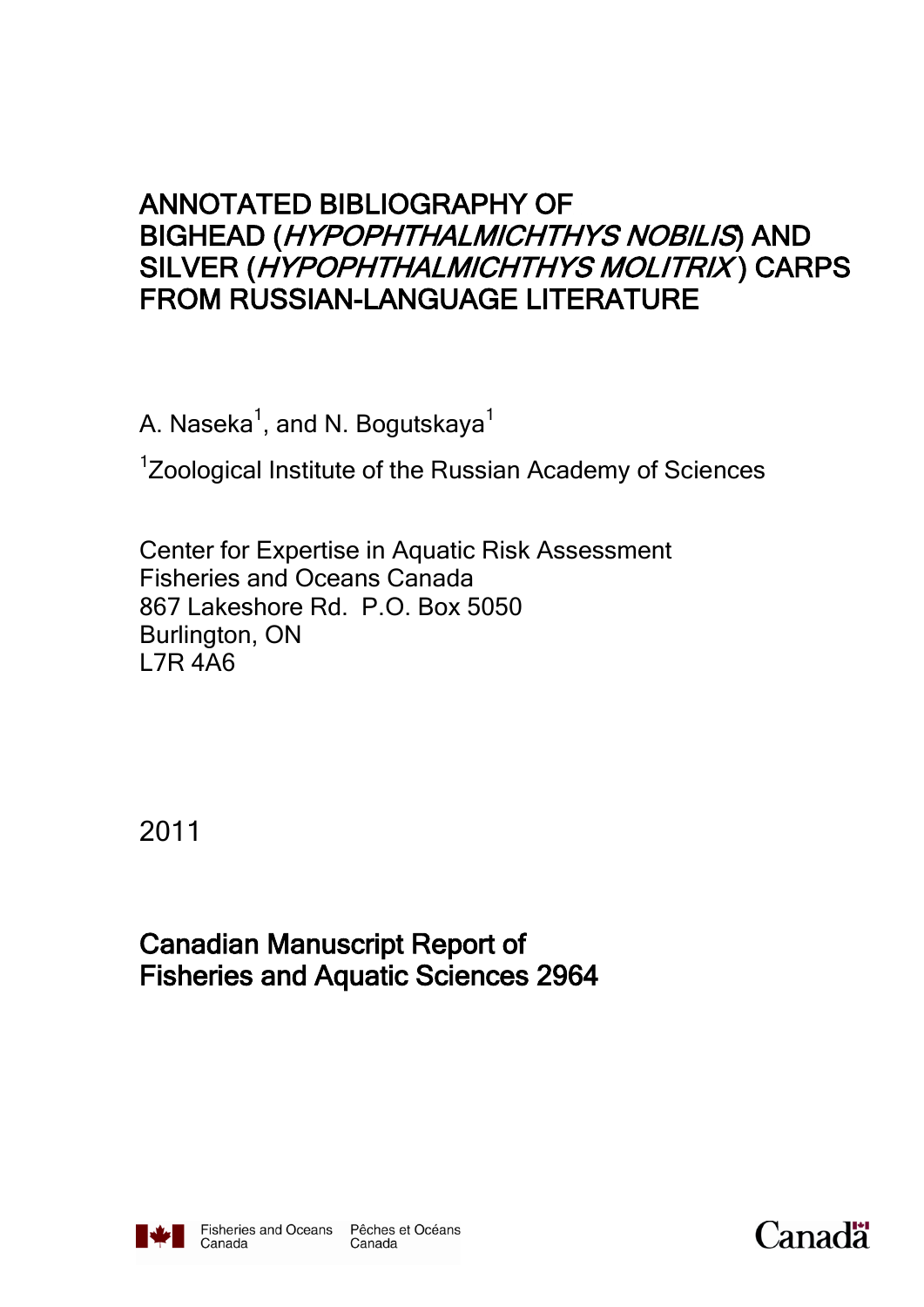#### **Canadian Manuscript Report of Fisheries and Aquatic Science**

Manuscript reports contain scientific and technical information that contributes to existing knowledge but which deals with national or regional problems. Distribution is restricted to institutions or individuals located in particular regions of Canada. However, no restriction is placed on subject matter, and the series reflects the broad interests and policies of Fisheries and Oceans Canada, namely, fisheries and aquatic sciences.

Manuscript reports may be cited as full publications. The correct citation appears above the abstract of each report. Each report is abstracted in the data base *Aquatic Sciences and Fisheries Abstracts*.

Manuscript reports are produced regionally but are numbered nationally. Requests for individual reports will be filled by the issuing establishment listed on the front cover and title page.

Numbers 1-900 in this series were issued as Manuscript Reports (Biological Series) of the Biological Board of Canada, and subsequent to 1937 when the name of the Board was changed by Act of Parliament, as Manuscript Reports (Biological Series) of the Fisheries Research Board of Canada. Numbers 1426 - 1550 were issued as Department of Fisheries and Environment, Fisheries and Marine Service Manuscript Reports. The current series name was changed with report number 1551.

#### **Rapport manuscrit canadien des sciences halieutiques et aquatiques**

Les rapports manuscrits contiennent des renseignements scientifiques et techniques qui constituent une contribution aux connaissances actuelles, mais qui traitent de problèmes nationaux ou régionaux. La distribution en est limitée aux organismes et aux personnes de régions particulières du Canada. II n'y a aucune restriction quant au sujet; de fait, la série reflète la vaste gamme des intérêts et des politiques de Pêches et Océans Canada, c'est-àdire les sciences halieutiques et aquatiques.

Les rapports manuscrits peuvent être cités comme des publications à part entière. Le titre exact figure au-dessus du résumé de chaque rapport. Les rapports manuscrits sont résumés dans la base de données *Résumés des sciences aquatiques et halieutiques.*

Les rapports manuscrits sont produits à l'échelon régional, mais numérotés à l'échelon national. Les demandes de rapports seront satisfaites par l'établissement auteur dont le nom figure sur la couverture et la page du titre.

Les numéros 1 à 900 de cette série ont été publiés à titre de Manuscrits (série biologique) de l'Office de biologie du Canada, et après le changement de la désignation de cet organisme par décret du Parlement, en 1937, ont été classés comme Manuscrits (série biologique) de l'Office des recherches sur les pêcheries du Canada. Les numéros 901 à 1425 ont été publiés à titre de Rapports manuscrits de l'Office des recherches sur les pêcheries du Canada. Les numéros 1426 à 1550 sont parus à titre de Rapports manuscrits du Service des pêches et de la mer, ministère des Pêches et de l'Environnement. Le nom actuel de la série a été établi lors de la parution du numéro 1551.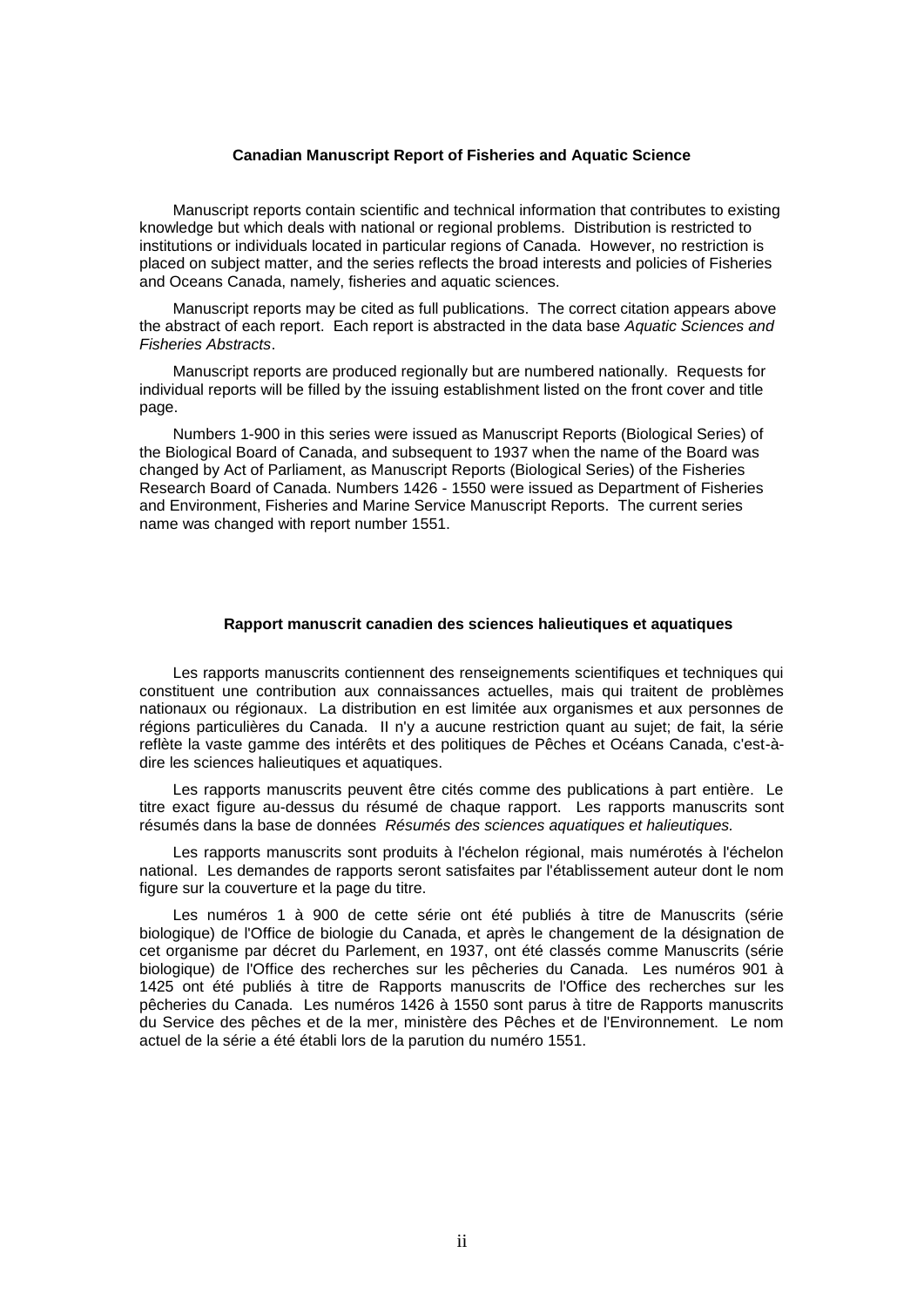Canadian Manuscript Report of Fisheries and Aquatic Sciences 2964

2011

# ANNOTATED BIBLIOGRAPHY OF BIGHEAD (*HYPOPHTHALMICHTHYS NOBILIS*) AND SILVER (*HYPOPHTHALMICHTHYS MOLITRIX* ) CARPS FROM RUSSIAN-LANGUAGE LITERATURE

By

A. Naseka $^{\rm 1}$  and N. Bogutskaya $^{\rm 1}$ <sup>1</sup>Zoological Institute of the Russian Academy of Sciences

Center for Expertise in Aquatic Risk Assessment Fisheries and Oceans Canada 867 Lakeshore Rd. P.O. Box 5050 Burlington, ON L7R 4A6 CANADA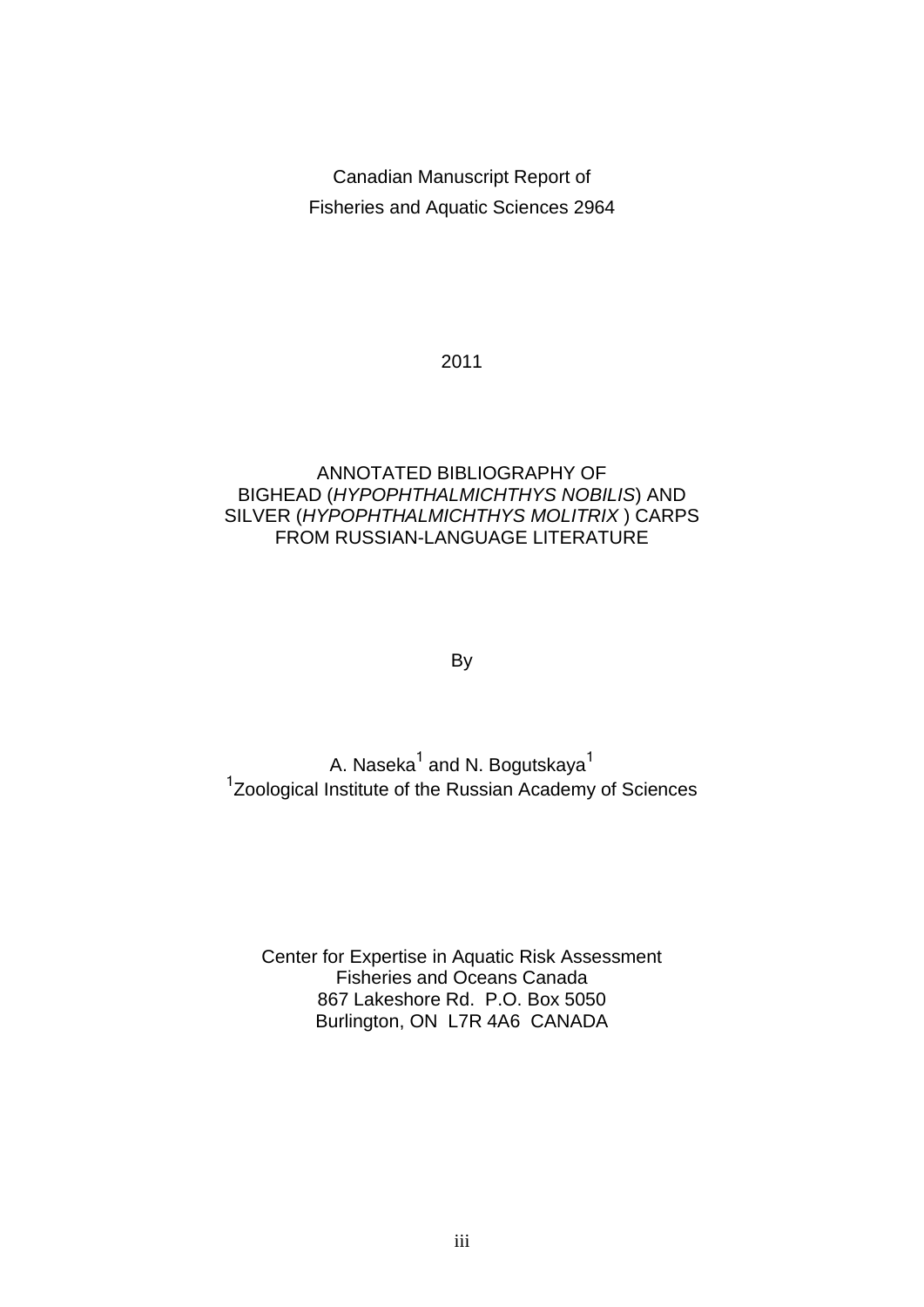© Her Majesty the Queen in Right of Canada, 2011. Cat. No. Fs 97-4/0000E ISSN 0706-6473

Correct citation for this publication:

Naseka, A., and Bogutskaya, N. 2011. Annotated Bibliography of Bighead (*Hypophthalmichthys nobilis*) and Silver (*Hypophthalmichthys molitrix*) carps from Russian-Language literature. Can. Manuscr. Rep. Fish. Aquat. Sci. 2964:vi+79p.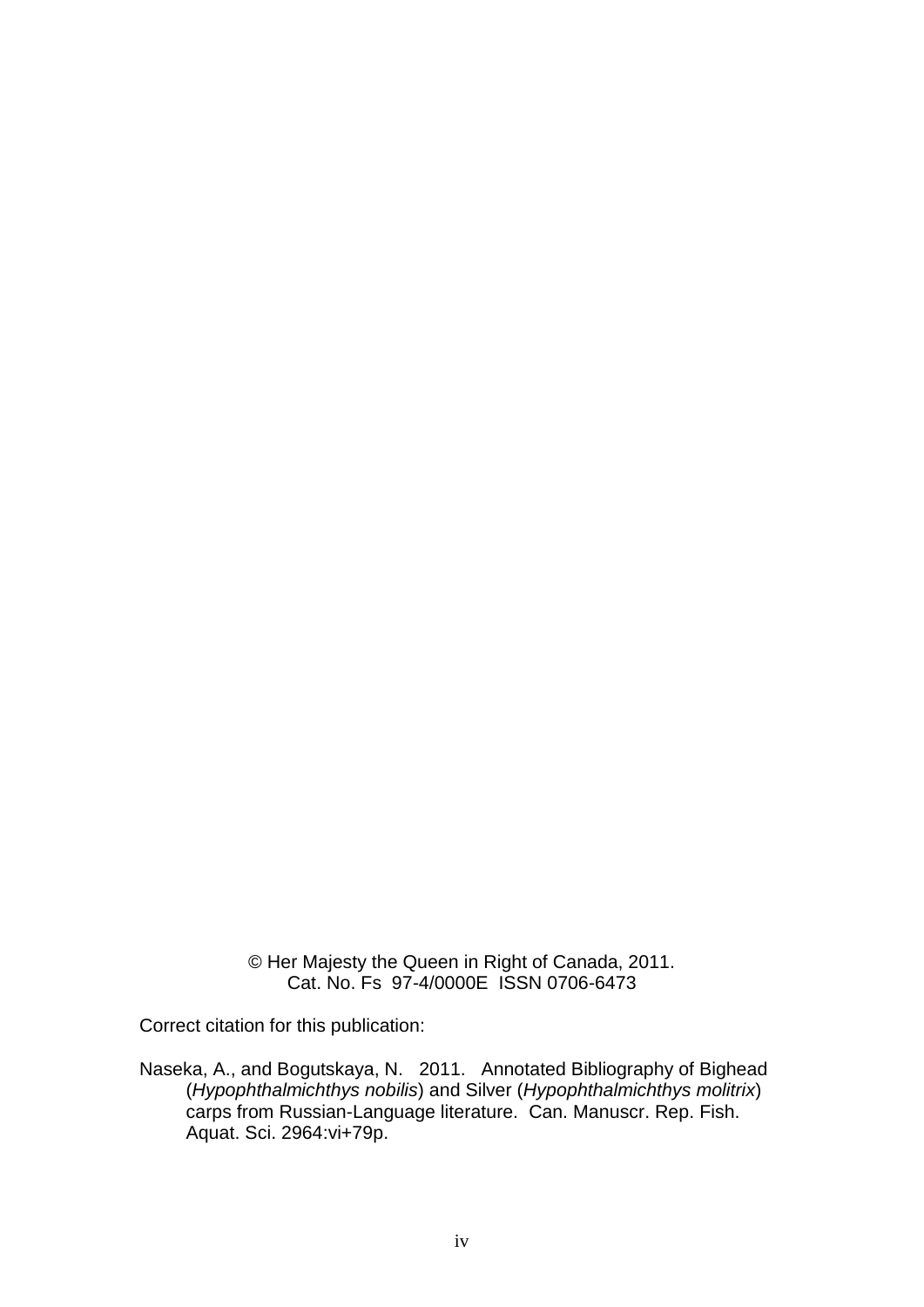#### **ABSTRACT**

Naseka, A., and Bogutskaya, N. 2011. Annotated Bibliography of Bighead (*Hypophthalmichthys nobilis*) and Silver (*Hypophthalmichthys molitrix*) carps from Russian-Language literature. Can. Manuscr. Rep. Fish. Aquat. Sci. 2964:vi+79p.

This annotated bibliography has been prepared to summarize the information pertaining to migration, feeding, spawning, bioenergetics and physiological limits of Bighead, Grass and Silver carps from Russian-language literature. Bighead and Silver carps, collectively known as bigheaded carps, are native to, and have also been introduced into, Russian waters. As a result, many papers have been published on life history characteristics for both species and extensive knowledge exists regarding managing native and introduced populations. As the risk of invasion by both Bighead and Silver carps into the Great Lakes region increases, the compilation of Russian information will help to educate scientists and managers, and will inform a binational Asian carp risk assessment document, a joint effort between Fisheries & Oceans Canada and the Great Lakes Fishery Commission.

Materials cited in this bibliography include books, papers published in scientific journals, as well as literature such as reports from Russian government publications and proceedings from scientific conferences.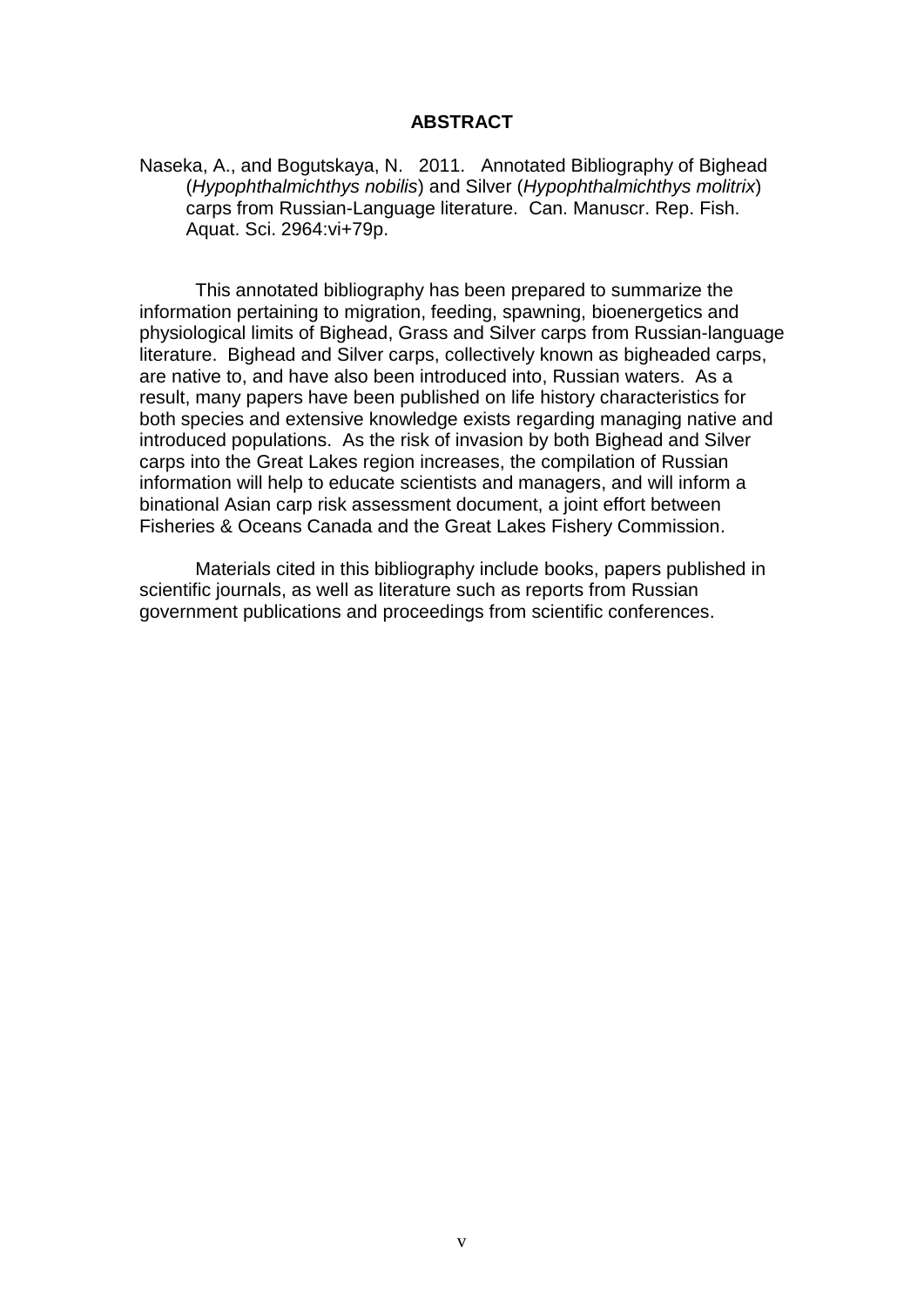## **RÉSUMÉ**

Naseka, A., and Bogutskaya, N. 2011. Annotated Bibliography of Bighead (*Hypophthalmichthys nobilis*) and Silver (*Hypophthalmichthys molitrix*) carps from Russian-Language literature. Can. Manuscr. Rep. Fish. Aquat. Sci. 2964:vi+79p.

La présente bibliographie annotée offre une synthèse de l'information trouvée dans la littérature scientifique en langue russe concernant la migration, l'alimentation, la fraye, la bioénergétique et les limites physiologiques de la carpe à grosse tête, de la carpe de roseau et de la carpe argentée. La carpe à grosse tête et la carpe argentée, groupées en anglais sous l'appellation « bigheaded carps », sont des espèces indigènes en Russie, mais elles ont aussi été introduites dans certaines eaux russes. De nombreux articles sur les caractéristiques du cycle biologique de ces deux espèces ont donc été publiés en russe, et il existe dans cette langue un important corpus de connaissances en matière de gestion des populations indigènes et introduites. Vu l'accroissement du risque d'invasion des Grands Lacs par la carpe à grosse tête et la carpe argentée, la présente compilation de l'information russe sur ces espèces sera utile aux scientifiques et aux gestionnaires, et elle enrichira la documentation employée pour la rédaction du document binational d'évaluation du risque présenté par les carpes asiatiques, initiative conjointe de Pêches et Océans Canada et de la Commission des pêches des Grands Lacs.

Les ouvrages cités dans cette bibliographie comprennent des livres, des articles de revues scientifiques et divers autres documents, comme des rapports publiés par le gouvernement russe et des actes de congrès scientifiques.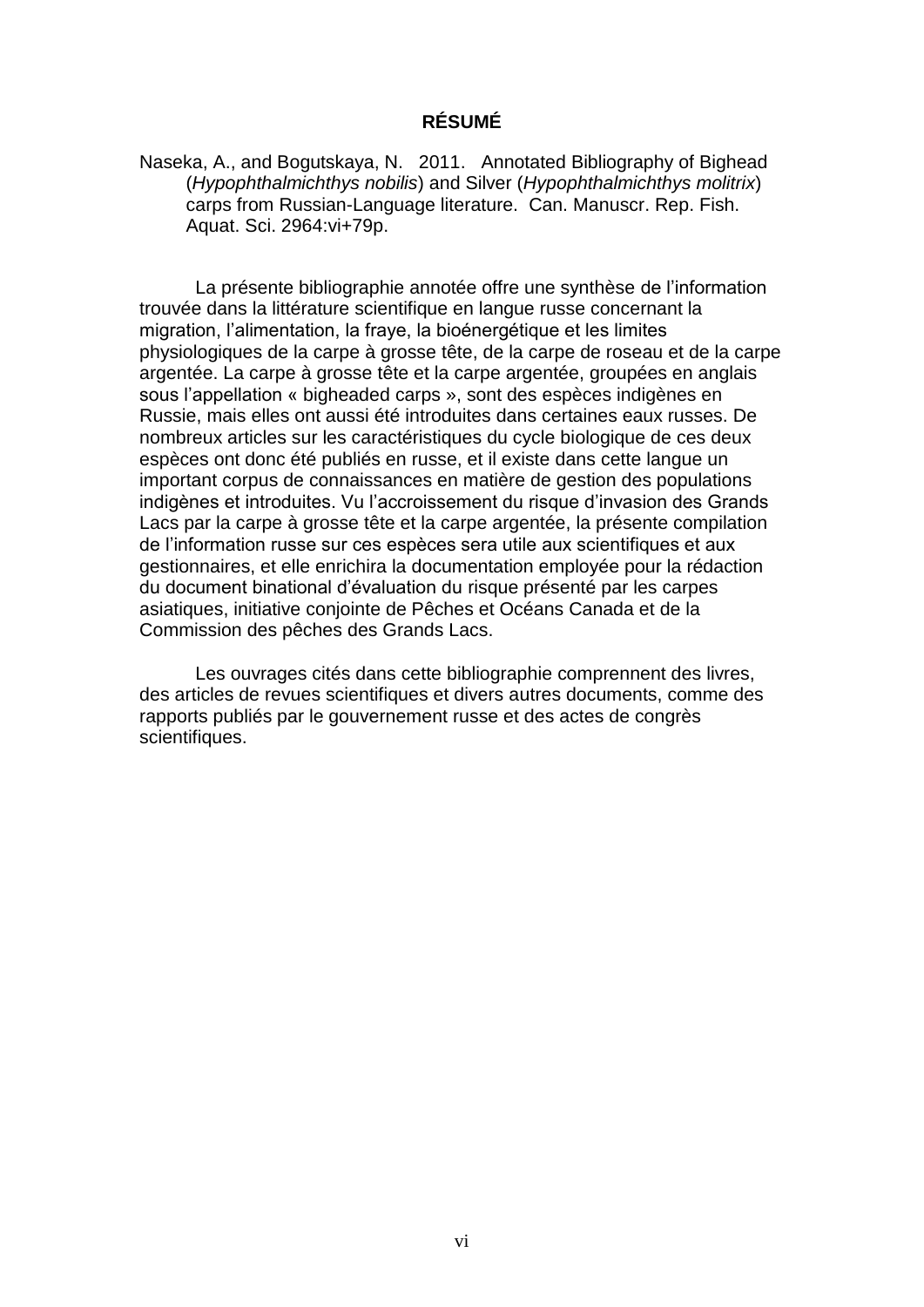#### **1.0 INTRODUCTION**

Considerable scientific information has been generated on Bighead and Silver carps based on research conducted on the species within their native and introduced ranges (e.g. Kolar et al. 2007, Chapman and Hoff 2010, Kipp et al. 2011). As a substantial portion of the native ranges of bigheaded carps are in northeastern Asia along the Amur River system on the Chinese-Russian border, a wealth of primary literature exists in the Russian language that has been inaccessible to scientists not familiar with the language.

Russian language peer-reviewed journal sources, books, government publications and additional literature were reviewed and translated individually into an annotated bibliography that summarizes key findings and conclusions from research conducted on bigheaded carps. In addition, translated species accounts from the *Fishes of Kazakhstan* for the two species are included in the appendices.

#### **2.0 ANNOTATED BIBLIOGRAPHY**

**Abdullayev [Abdullaev] M.A., Khakberdiyev [Khakberdiev] B. 1989. Problems of biology and ecology of Grass Carp and Silver Carp from collecting-drainage waters of middle and lower reaches of Syr Darya. [Voprosy biologii i ekologii belogo amura i obyknovennogo tolstolobika kollektorno-drenazhnykh vod srednego i nizhnego techeniya Amudar'i.]**  *In:* **Negonovskaya I.T. (Ed.).** *Phytophagous fish in waterbodies of different types.* **[Rastitel'noyadnye ryby v vodoyemakh raznogo tipa.]**  *Sbornik Nauchnykh Trudov GosNIORKh.* **[Collected Scientific Articles of State Research Institute of Lake and River Fisheries]. No. 301. P. 113-129.** 

Morphological features and ecological peculiarities of Silver Carp (*Hypophthalmichthys molitix*) distributed in different waterbodies of the Middle and Lower Amu Darya River in Uzbekistan and Turkmenistan were examined. The study area has been heavily altered by the construction of a large number of artificial channels and dammed lakes, forming an extensive channel drainage system used for irrigation. The Karakum Canal is the main artery and connects directly to the Amu Darya River. Fish stocked and released in the Karakum Canal dispersed widely throughout the entire system of the Middle and Lower Amu Darya River. Channels varied by depth, water quality,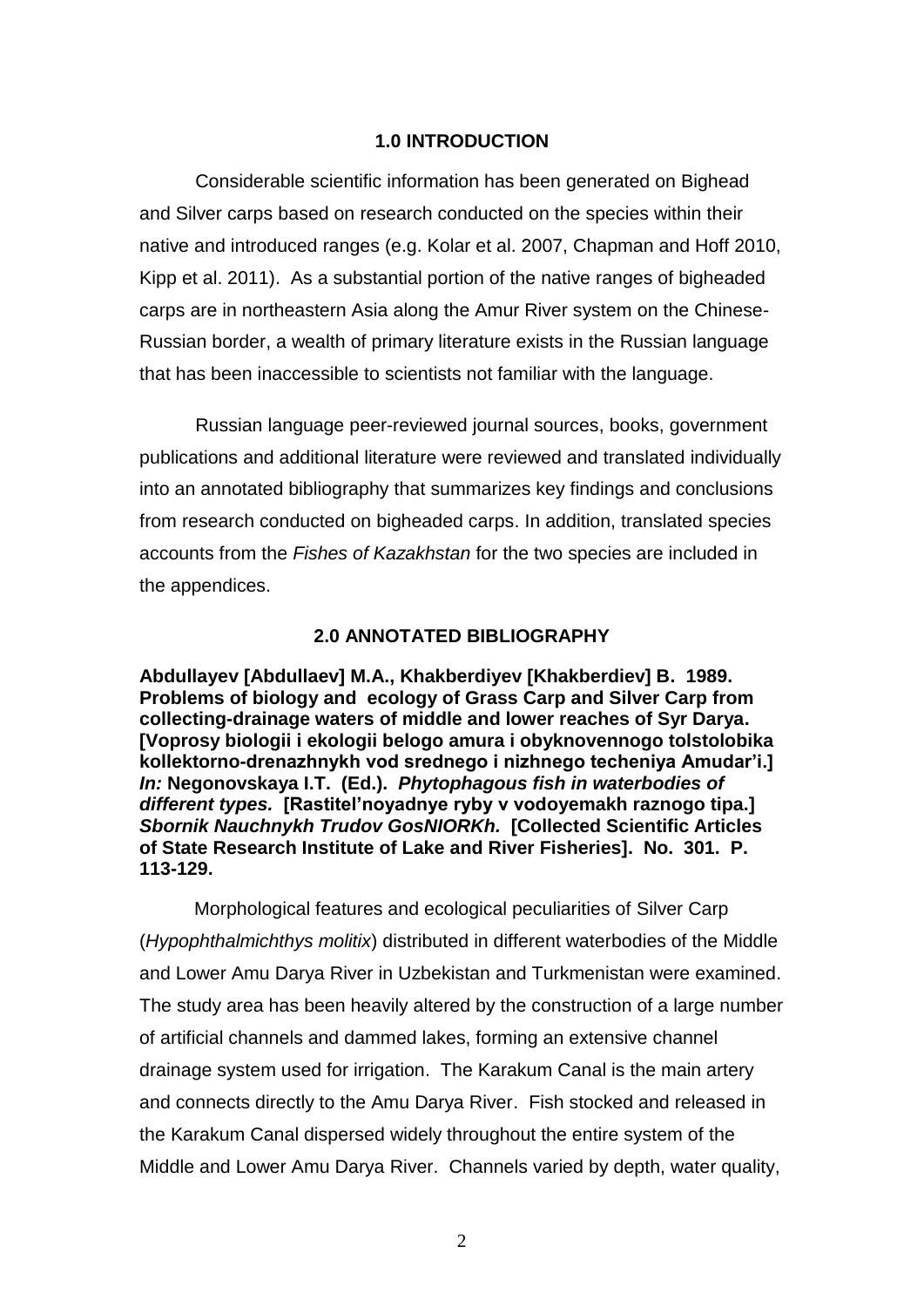current and width; however, Silver Carp inhabit all of them.

The Fulton condition factor ( $F_{cf}$ ) for Silver Carp was 0.98-3.32, on average 2.29. In general, Silver Carp fed primarily on phytoplankton (up to 95.5% by weight), with diatoms comprising the dominant prey item. However, during the spring and early summer, zooplankton were the primary food source and accounted for 50.4% by weight of dietary intake. Index of fullness varied between 170-180 $\%$ <sub>000</sub> (night), 139-140 $\%$ <sub>000</sub> (morning), and 160-180 $\%$ <sub>000</sub> (day). A substantial difference in the index of fullness was found between fish from channels (70.5 $\%$ <sub>000</sub>) and those from Ullishorkul Lake in summer (440- $450^{\circ}/_{\text{ooo}}$ ). In autumn, when water levels are considerably lower, the main food source was blue-green algae and *Spirogira*; however, the amount of *Fragilaria, Pediastrum* and *Melosira* consumed also increased to 45.3%.

Silver Carp females attained maturity at age 4+, at a length of 60-67 cm and a weight of 3375-4800 g. In Amu Darya River, spawning occurred in June in channels upstream from dams, when water levels rise and the water temperature increased to 19-22ºC. 16 females (60-90 cm, 3840-14600 g) with ripe ovaries were examined. Absolute fecundity varied between 308,000 and 1, 387,000. The diameter of oocytes ranged from 0.5 to 1.7 mm. Due to retention of eggs of various sizes, Silver Carp in these waterbodies may be considered batch-spawners which is indicated by eggs being released more than once during a spawning season. Young-of-the-year fish are highly abundant in rise channels, collectors and reservoirs between August and September.

**Abdusamadov A.S. 1986. Biology of Grass Carp** *Ctenopharyngodon idella* **(Val.), Silver Carp** *Hypophthalmichthys molitrix* **(Val.) and Bighead Carp** *Aristichthys nobilis* **(Rich.) introduced in the Terek River region of the Caspian Basin. [Biologiya belogo amura** *Ctenopharyngodon idella* **(Val.), belogo tolstolobika** *Hypophthalmichthys molitrix* **(Val.) i pestrogo tolstolobika** *Aristichthys nobilis* **(Rich.), akklimatizirovannogo v Terskom raione Kaspiyskogo basseyna.]** *Voprosy Ikhtiologii* **[Journal of Ichthyology, Moscow]. Vol. 26. No. 3. P. 425-433.** 

Based on studies of spawning runs and migration (eggs and fingerlings), major spawning characteristics were defined for the following phytophagous fish species: Bighead Carp, (*Hypophthalmichthys nobilis*),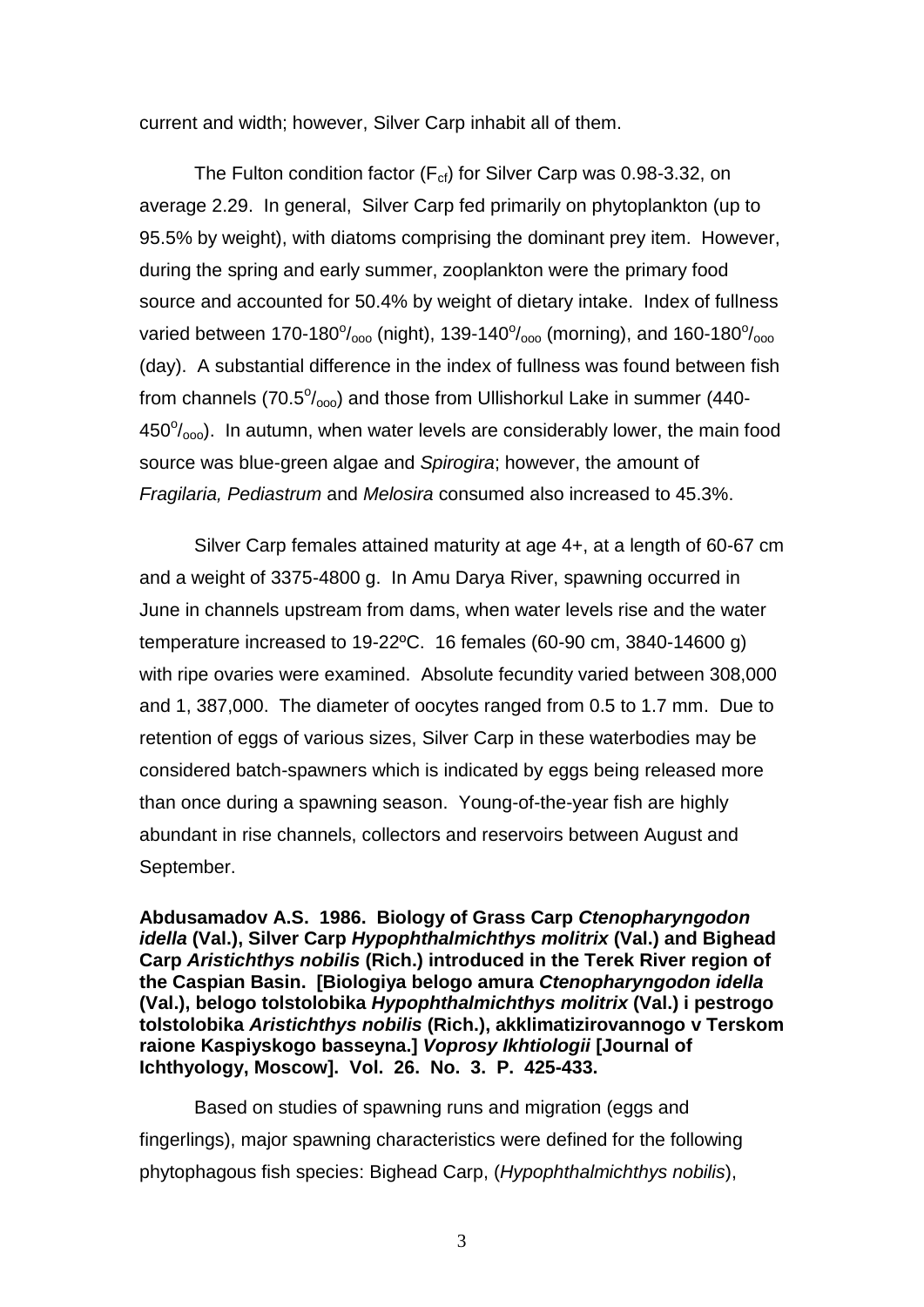Grass Carp, (*Ctenopharyngodon idella*); and Silver Carp (*Hypophthalmichthys molitrix).* These species have been introduced into the Terek River watershed, part of the Caspian Sea basin. Larvae and fingerlings of these species migrate downstream to coastal areas of the Caspian Sea (water salinity of 6-12‰) and remain there until maturation. Spawning occurred in upstream reaches of the Terek River; approximately 125-260 km from the river mouth. Sexual maturation varied by species and sex: Bighead Carp (male: 5, females: 6); Grass Carp (male: 4, female: 5); and Silver Carp (male: 4, female: 4-5). Spawning populations among all species were dominated by fishes aged 5-6 years. Average absolute individual fecundity also varied by species: Bighead Carp (930,000); Grass Carp (756, 000); and Silver Carp (812,000). Spawning occurred from April to July, with temporal variation by species. Mass spawning runs of Grass and Silver carps occurred in early May, whereas, the maximum spawning period for Bighead Carp occurred in June. These spawning runs coincided with flooding of the Terek River and water temperatures reaching 18-22 °C.

#### **Akhmerov A.Kh. 1948.** *Parasites of the Amur River fishes.* **[Parazity ryb r. Amura.]** *Izvestiya TINRO.* **[Proceedings of Pacific Institute for Fisheries and Oceanography]. Vol. 27. P. 222-225.**

The following parasites were found on Silver Carp in the Amur River: *Myxosporidia* (gills, kidney, bile); *Trematoda* (intestine); *Monogenea* (gills); *Cestoda* (intestine); larvae of *Diplois sphatae* (lens); metacercaria of *Metagonimus yokawai* (scales, fins); *Nematoda* (intestine, body cavity); and, *Copepoda* (gills).

**Aliyev [Aliev] D.S. 1974. On feeding of the adult bighead in some waterbodies of the Karakum Canal. [O pitanii vzroslogo pestrogo tolstolobika v nekotorykh vodoemakh Karakumskogo kanala].** *In:* **Nichay O. (Ed.)** *Biological fundamentals of fish industry in waterbodies of Central Asia and Kazakhstan.* **[Biologicheskiye osnovy rybnogo khozyaistva vodoyemov Srednei Azii i Kazakhstana], 2. Ylym, Ashkhavad. P. 9-11.** 

Dietary information, as well as annual and daily feeding dynamics of Bighead Carp from the Karakum Canal at Ashghabad and the Khauzkhan Reservoir were reviewed. From May to August, zooplankton (*Bosmina, Keratella, Cyclops*) was the main dietary component (up to 90% of gut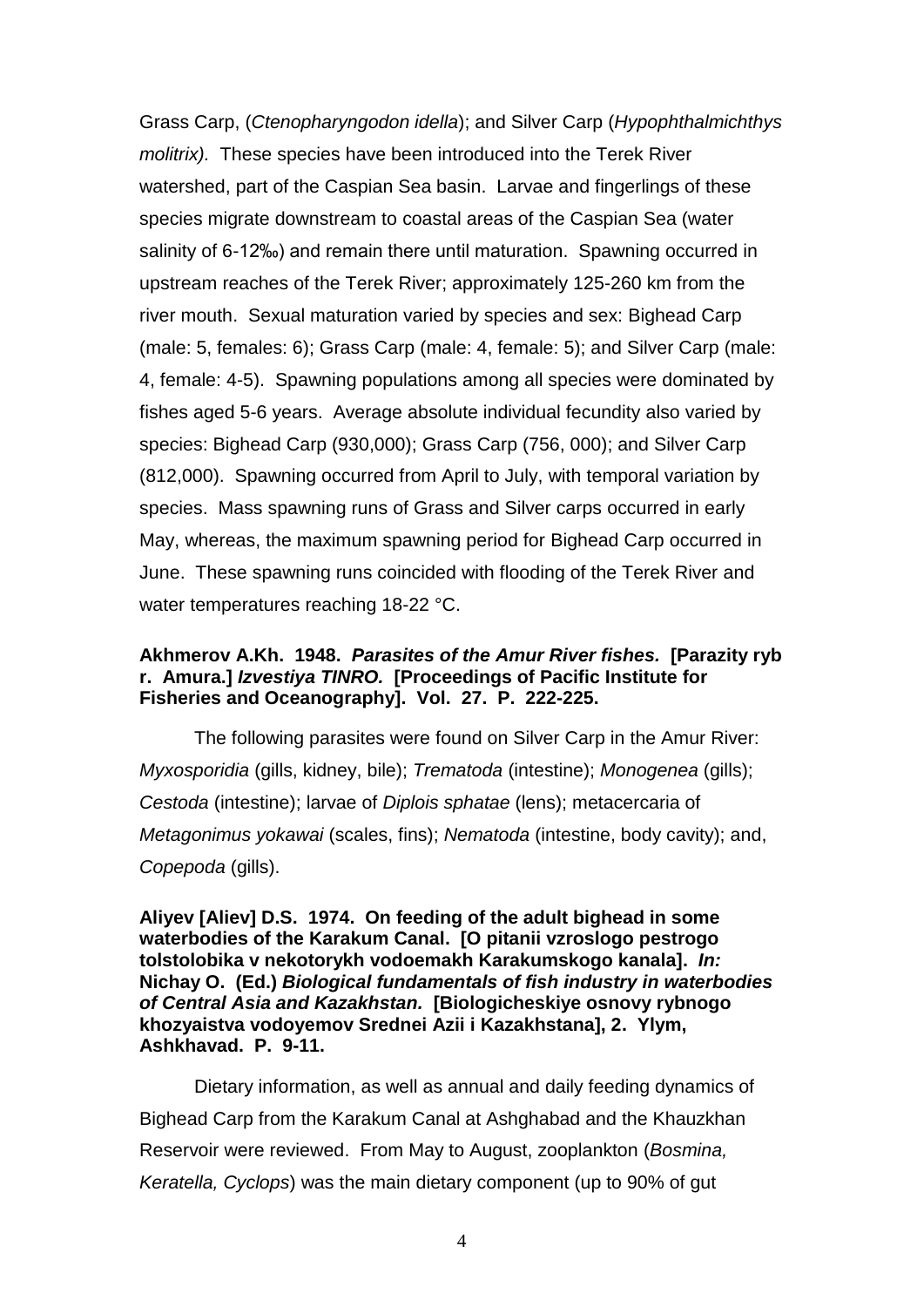contents) along with detritus. Between May and June, the index of stomach fullness reached 51 $\%$ <sub>000</sub>, but decreased in July to 20.3 $\%$ <sub>000</sub> as a result of reduced detrital consumption. With a reduction in reservoir water levels (September), Bighead Carp underwent a dietary shift to primarily phytoplankton, specifically blue-green algae (*Mycrocystis, Gomphospheria, Pediastrum, Scenedesmus*) as well as detritus (up to 43.5% by weight) and a reduction in the proportion of zooplankton (only 1.3% of daily intake). Variation in the index of fullness averages  $166^{\circ}/_{\text{000}}$  but varied from  $24^{\circ}/_{\text{000}}$ (early morning) 34-61% (afternoon) to  $26^{\circ}/_{\text{oo}}$  (night).

**Bagrov A.M., Chertikhin V.G. 1985. Features of maturation and spawning of the Silver Carp females in waterbodies of the tropical zone. [Osobennosti sozrevaniya i neresta samok belogo tolstolobika v vodoyemakh tropicheskoy zony].** *In***: Vinogradov V.K. (Ed.)**  *Phytophagous fishes and new objects of fish industry and acclimatization.* **[Rastitel'noyadnyye ryby i novyye ob'ekty rybovodstva i akklimatizatsii.]** *Collected Scientific Articles of All-Union Research Institute of Pond Fish Industry***. [***Sbornik Nauchnykh Trudov VNIIPRKh***]. No. 44. P. 90-96.** 

Phytophagous fishes from tropical regions are known to reach greater than normal sizes and weights than their more temperate counterparts. In the Pedrigal Reservoir in Cuba, young-of-the-year Silver Carp attained weights of 8-10 kg at 10 months of age, whereas, record weights of adult Silver Carp range from 47-60 kg. However, the rapid growth and absence of seasonal temperature variation in a tropical zone (annual mean temperature range 22.7-29.0ºC) may result in gonadic malformations and maturation disorders.

In Cuban populations of Silver Carp, ovaries developed quickly and in certain 1 year-old females, oocytes were identified at the vacuolisation stage. By the end of the second summer, some females had matured and spawned following hypophysial injections, while others had oocytes at the stage of vacuolisation and early vitellogenesis (yolk deposition). In general, female reproductive stages varied within age classes. Many females had vitellogenic oocytes by February-March, yet others spawned from the beginning of March to the middle of April. Average relative fecundity of the females at first maturation was 101, 200 eggs/kg of fish weight. Larval survival rate was low in these individuals (20.6%). Male Silver Carp also exhibited early onset of

5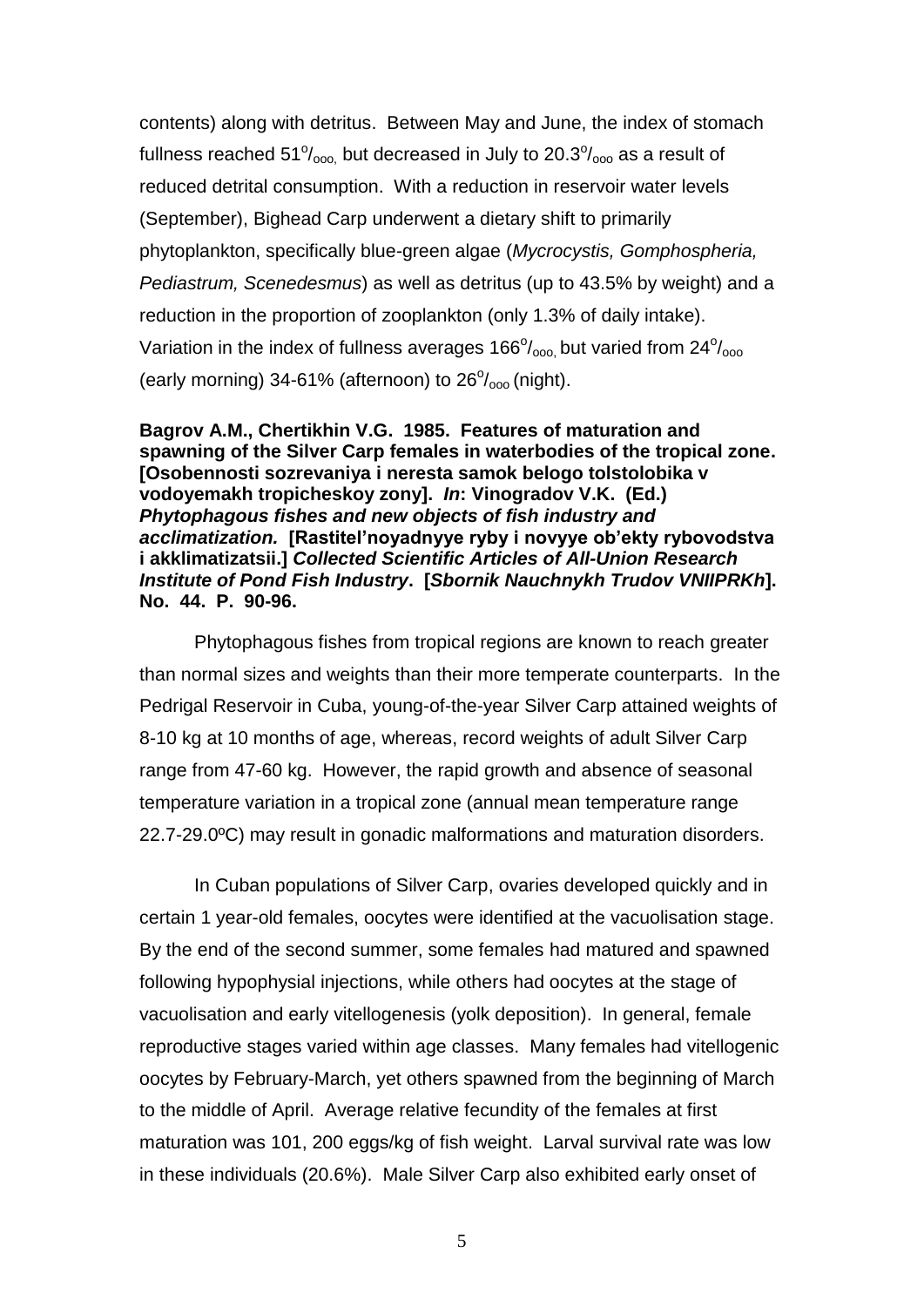maturation as compared to more temperate populations.

Hypophysial injections were used to induce 2 year-old females to spawn three times during the same summer; in April, end of June, and mid-August. Absolute fecundity was up to 641,600 eggs, and was comparable to fecundities of 6-10 year-old females reared in ponds of the North Caucasus. Repeated spawning can be performed under certain conditions: 1500-2000 degree days between events and females must increase in weight by at least 0.7-0.8 kg.

**Bezrukov V.F., Berdyshev G.D. 1983. The variability of muscle proteins in Grass Carp** *Ctenopharyngodon idella* **(Val.), Silver Carp** *Hypophthalmichthys molitrix* **(Val.) and Bighead Carp** *Aristichthys nobilis* **(Rich.) (Cyprinidae). [Izmenchivost' myshechnykh belkov belogo amura** *Ctenopharyngodon idella* **(Val.), tolstolobika** *Hypophthalmichthys molitrix* **(Val.) i pestrogo tolstolobika** *Aristichthys nobilis* **(Rich.) (Cyprnidae).]** *Voprosy Ikhtiologii***. [Journal of Ichthyology, Moscow]. Vol. 23. No. 3. P. 502-507.** 

Using an electrophoretic method, myogenic activity was studied in three species of phytophagous fishes: Bighead Carp, Grass Carp; and Silver Carp. Myogens were identified as species-specific by their electrophoretic spectra. Hybrids between two carp species maintained protein fractions from both parents. The observed variability of fast myogenic fractions in phytophagous fishes was related to different ages of the studied individuals.

# **Bizyayev [Bizyaev] I.N. 1968. Some features of acclimatization of phytophagous fish in the Northern Caucasus. [Nekotoryye osobennosti akklimatizatsii rastitel'noyadnykh ryb na Severnom Kavkaze].** *In:* **Karpevich A.F. (Ed.).** *Acclimatization of fish and invertebrates in waterbodies of the USSR.* **[Akklimatizatsiya ryb i bespozvonochnykh v vodoyemakh SSSR]. Nauka, Moscow. P. 112-115.**

Spawning of phytophagous fishes in the Kuban River commenced when water temperatures reach 20-23°C; feeding behaviour occurred between 5 to 35°C. Every year, a proportion of introduced fishes migrated to the Azov Sea estuarine zone, where salinity reached 11.5 ‰. Aside from temperature, stream characteristics largely influenced spawning success in the Kuban River. Unlike the majority of cyprinids, Far-East carps preferred spawning in turbid waters, which enabled eggs to be suspended in the water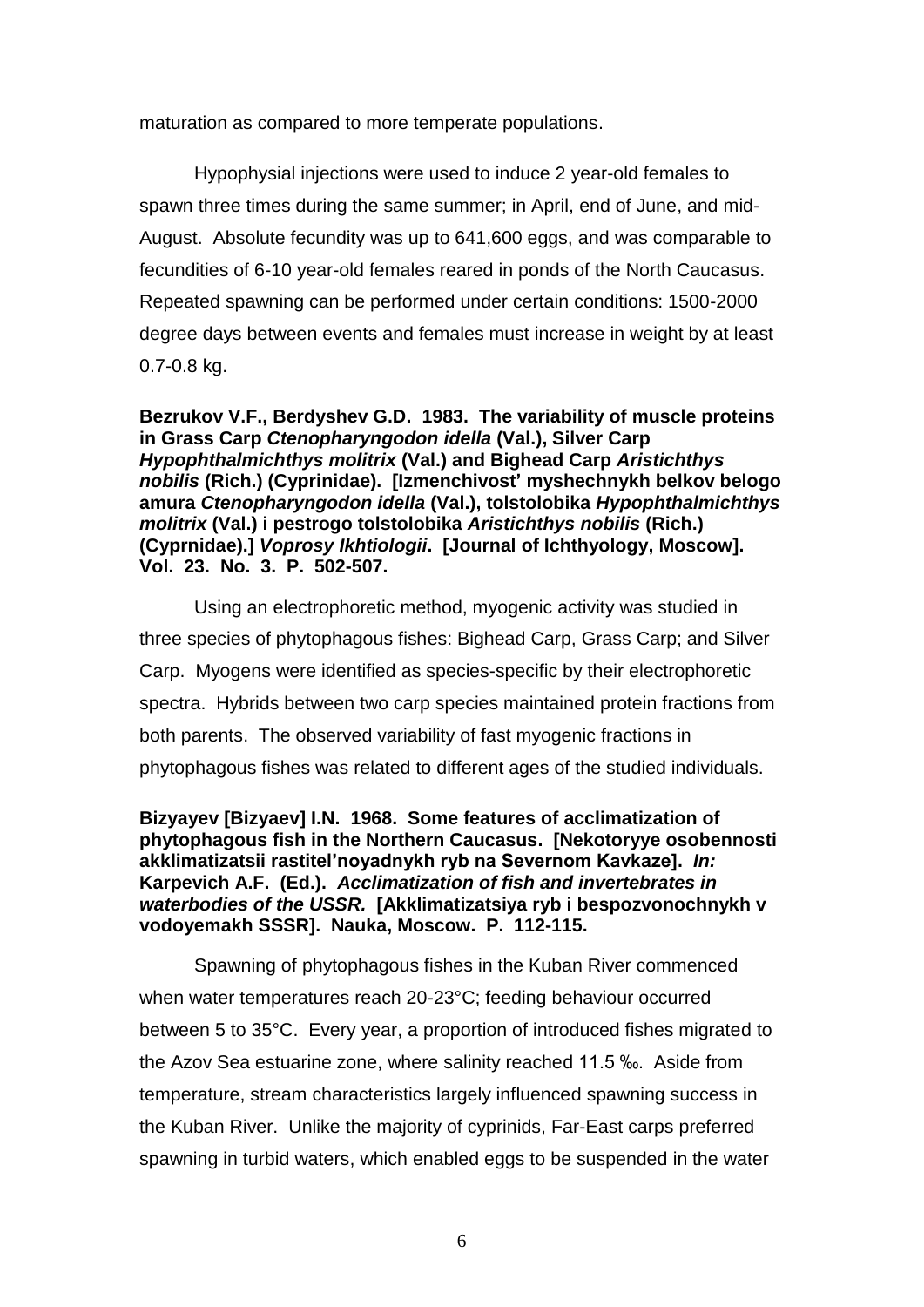column during the entire period of embryonic development. Investigations of reproduction in phytophagous fishes in the Kuban River indicated that spawning was not influenced by water level, but rather by turbidity. The relative egg density decreased through a hydration process in the perivitelline space and approached the relative density of turbid water. Under natural conditions, reproduction of Far-East carps occurred where water turbidity parameters reach 1.2 kg sediment/m<sup>3</sup> of water during the spawning period and include the Amu Darya, Terek, Kura and Kuban rivers. In contrast, rivers with low turbidity such as the Don, Volga, and Dnieper, as well as many lakes, reservoirs and ponds, natural spawning of phytophagous fishes was improbable. Spawning of phytophagous fishes in the Kuban River took place at channel bars with small gravel substrate and having flow velocities higher than in silted, broad, and deeper sectors of the river. Hydrological conditions at the bars (high flow velocity, rough pebbly riverbed, and numerous vertical vortices) maintained suspension in the water column of the released eggs until the hydration process had finished.

**Borutskiy E.V. 1950. The data on feeding of Amur Silver Carp (Hypophtalmichthys molitrix.Val.). [Materialy o pitanii amurskogo tolstolobika (***Hypophtalmichthys molitrix* **Val.).]** *In:* **Nikol'skiy [Nikolskiy], G.V. (Ed.).** *Proceedings of the Amur Ichthyological Expedition in 1945- 1949.* **[Trudy Amurskoy Ikhtiologicheskoy Ekspeditsii 1945-1949 godov.] Vol. 1. P. 287-302.** 

An extensive study on feeding behaviour by Silver Carp in the Amur basin was conducted on 61 individuals ranging from 14 to 78 cm. Silver Carp greater than 15.5 mm in length consumed mostly phytoplankton. Intestinal length varied with body length: in fish ~14 cm long, intestine was 6-7 times longer than body length, in fish 60 cm long, intestinal length was 8-9 times longer, and in fish greater than 62 cm, intestinal length was 10-11 times longer. Gill rakers were modified to filter phytoplankton, which enabled fish to feed passively while swimming. However, fish could intensify feeding behaviour by increasing frequencies of opercular movements without additional locomotory expense.

Daily variation in intestinal contents/volume (index of fullness as Silver Carp do not have stomachs) was observed. At night, the index of fullness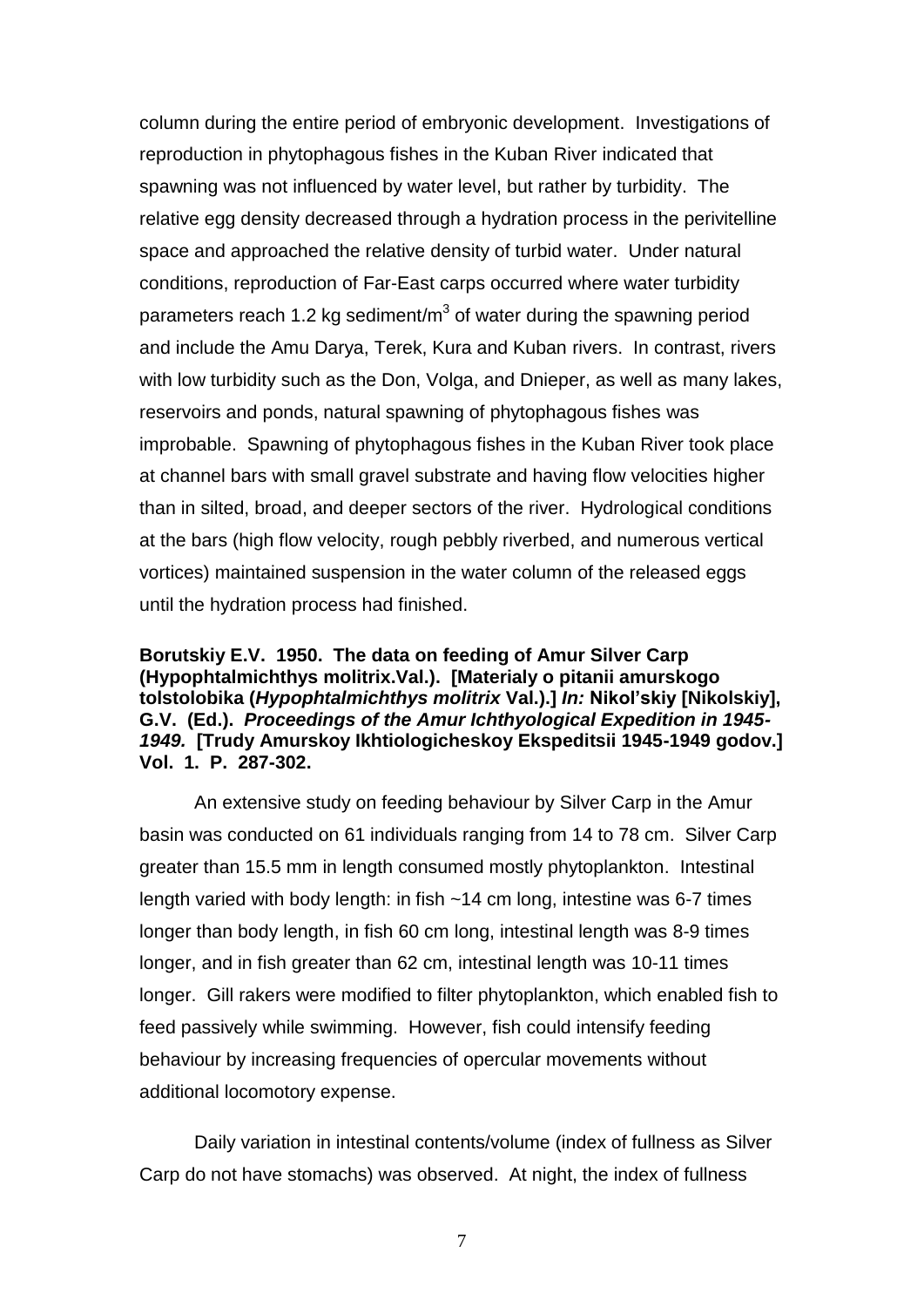was approximately 565 $\frac{0}{0000}$ , and the majority of food is located in the anterior part of the intestine. By morning, the index had decreased to  $440\degree/_{\text{oo}}$  and food became more evenly distributed along the intestine. The index of fullness increased slightly (464 $\frac{0}{000}$ ) by the evening and food was distributed uniformly along the length of the digestive tract.

Taxonomic composition of the diet was dependant on relative prey abundance and availability. In spring, when phytoplankton were scarce, detritus represented a greater proportion of the diet, which indicated that fish fed off the bottom; however, the index of fullness was low (57-91 $\degree$ /<sub>000</sub>). By the beginning of summer, the dietary proportion of detritus decreased and the amount of zooplankton consumed increased to 26%. During algal blooms, Silver Carp fed primarily on phytoplankton. Digestion occurred in the posterior half of the intestine where approximately half of algal cells are destroyed.

### **Burlakov A.B. 1985. Activity of gonadotropins in the hypophysis and blood serum of Silver Carp females** *Hypophthalmichthys molitrix* **(Val.) (Cyprinidae) during different stages of their reproductive cycle. [Aktivnost' gonadotropinov v gipofize i syvorotke krovi samok tolstolobika** *Hypophthalmichthys molitrix* **(Val.) (Cyprinidae) na raznykh stadiyakh reproduktivnogo tsikla].** *Voprosy Ikhtiologii***. [Journal of Ichthyology, Moscow]. Vol. 25. No. 3. P. 494-504.**

Gonadotropin activity (GTA, hCG-affine) in the pituitary gland/hypophysis and blood serum in Silver Carp females was examined at varying stages of the reproductive cycle. Results indicated that gonadic development is accompanied by a marked increase in GTA level, both in the hypophysis, as well as blood serum. An increase in gonadosomatic index (GSI) from 0.14 to 28 units resulted in a 53-fold increase of the blood serum GTA, and a 5-6- fold increase in the hypophysis GTA. Fish of different size and age groups with similar physiological status (identical maturity stage) displayed unequal gonad weights (GSI) and varying degrees of hypophysis development (in relation to the brain, HBI). This variability also occurred for GTA levels in the hypophysys and blood serum. Accelerated ovary maturation (at ovulation), induced by hCG injection, resulted in an increase in the blood GTA and GSI and a 30% reduction in the hypophysis GTA as compared to intact females (maturity stage IV). The second maturation of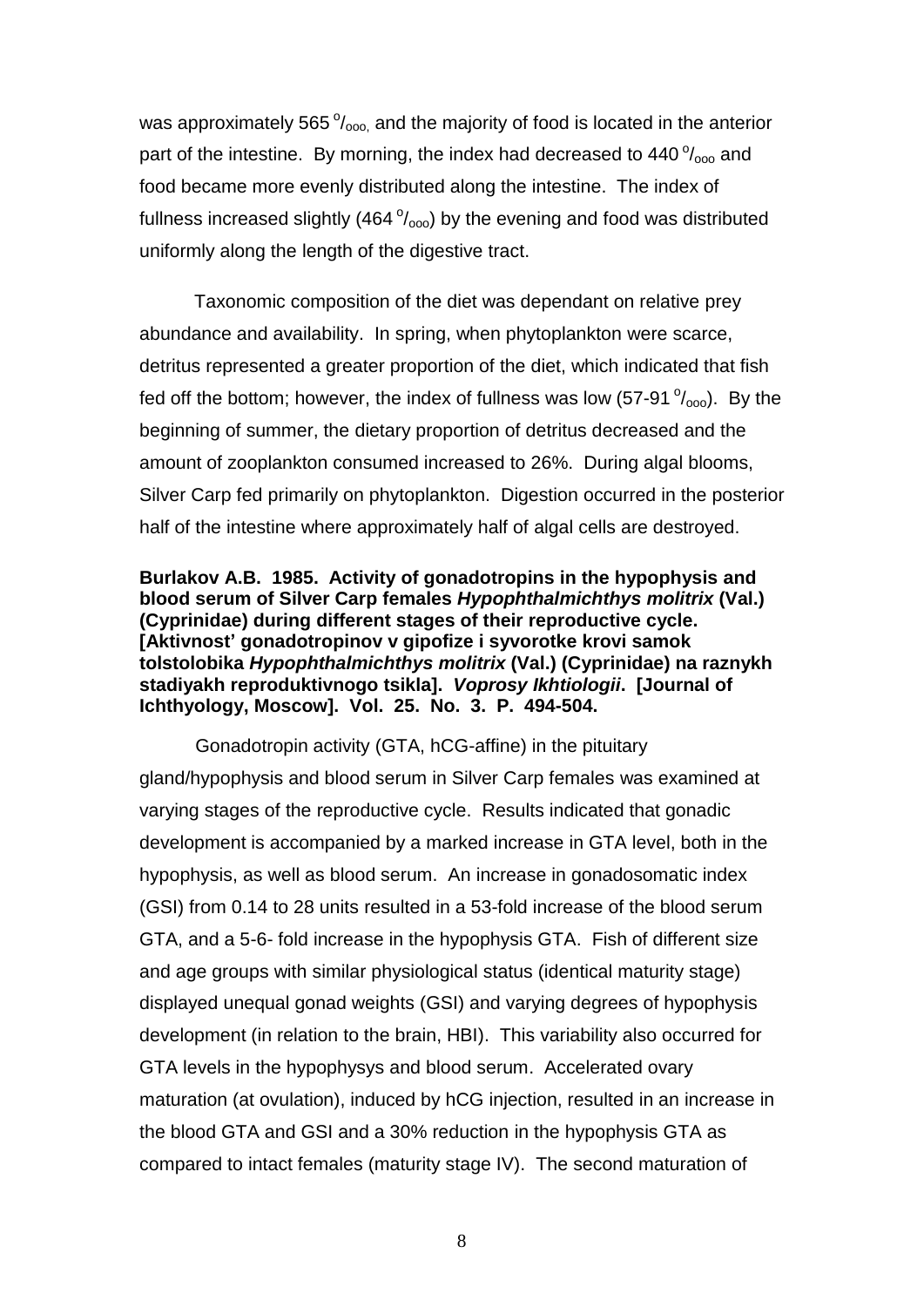females revealed higher GTA levels in blood and in the hypophysys, as well as higher HBI and GSI values, compared with the respective figures at first maturity.

**Burlakov A.B. 1995. Сhanges in hormonal status of females of Silver Carp** *Hypophthalmichthys molitrix* **during the prespawning period. 2. Morpho-functional state of the neurosecretory cells of the preoptic and lateral nuclei of the hypothalamus. [Izmeneniye gormonal'nogo statusa samok belogo tolstolobika** *Hypophthalmichthys molitrix* **v poslenerestovyy period. 2. Morfofunktsional'noye sostoyaniye neyrosekretornykh kletok preopticheskogo i lateral'nogo yader gipotalamusa].** *Voprosy Ikhtiologii***. [Journal of Ichthyology, Moscow]. Vol. 35. N 6. P. 811-821.** 

The morpho-functional status of neurosecretory cells of female Silver Carp in pre-optic and lateral hypothalamic nuclei was discussed along with variable endocrine sensitivity of ovarian follicles during the pre-spawning period. An increase in follicle sensitivity was followed by an increase in functional activity in both pre-optic and lateral hypothalamic nuclei. This was evidenced by the expanded cell area and nuclear volume, removal of neurosecretory granules from the cells of pre-optic nuclei and transfer along the pre-optic-hypophyseal tract, appearance of large Herring bodies around the area of pre-optic-hypophyseal tract entering the lateral nucleus, as well as decreased somatostatin content in the hypothalamus. The loss of sensitivity to hormones in the ovarian follicles was accompanied by a decrease in functional activity of the investigated hypothalamic nuclei and reduces somatostatin content in the hypothalamus.

**Burlakov A.B., Belova N.V., Emel'yanova N.G. 1987. The activity of the blood plasma gonadotropin and the quality of eggs of Silver Carp**  *Hypophthalmichthys molitrix* **in the process of artificial propagation. [Aktivnost' gonadotropina v syvorotke krovi i kachestvo ikry belogo tolstolobika** *Hypophthalmichthys molitrix* **pri ego isskustvennom vosproizvodstve].** *Voprosy Ikhtiologii***. [Journal of Ichthyology, Moscow]. Vol. 27. No. 6. P. 962-970.** 

An investigation of gonadotropin activity in Silver Carp during ovulation under hatchery conditions was conducted. Injections of human chorionic gonadotropin (hCG) were used for hatchery propagation and the breeding quality of carp eggs was estimated. GTA level in the blood serum of females varied (3-50 IU\*ml<sup>-1</sup>) after egg removal. A high, positive correlation between

9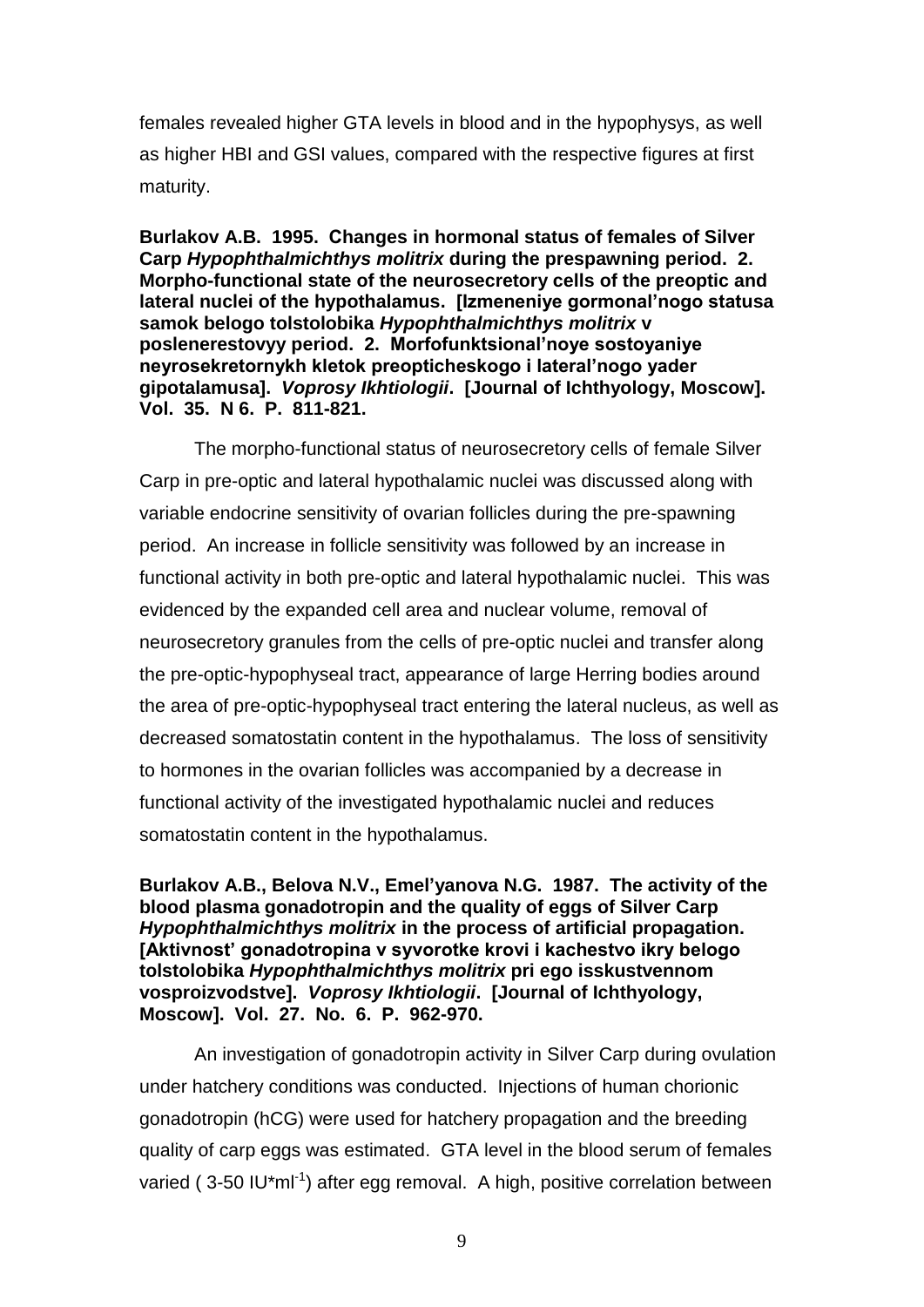the blood GTA in post-ovulated females and hatchery indicators of oocyte quality (ratios of fertilization, normally developing embryos and hatching success) was detected. Structural differences between oocytes of high and low hatchery quality were identified using an electron microscope. The importance of the neuroendocrine system in the expected quality of hatcheryproduced sperm and eggs in relation to hatchery breeding of Silver Carp was also discussed.

**Burlakov A.B., Belova N.V., Godovich P.L., Tsibezov V.V. 1991. The role of the endocrine system for the development of egg quality in Silver Carp** *Hypophthalmichthys molitrix* **in the process of artificial propagation. [Rol' endokrinnoy sistemy v formirovanii kachestva ikry belogo tolstolobika** *Hypophthalmichthys molitrix* **pri isskustvennom vosproizvodstve].** *Voprosy Ikhtiologii***. [Journal of Ichthyology, Moscow]. Vol. 31. No. 5. P. 839-850.** 

The endocrine system in Silver Carp plays an important role in the quality of hatchery-produced sperm and eggs. Development of eggs and sperm was examined in relation to artificial breeding and the use of human chorionic gonadotropin (hCG). Researchers described how, under exogenous, hormone-induced maturation of females, various parts of the endocrine system were involved in the regulation of pre-reproduction processes and their role in biological quality of developing mature oocytes. The resulting biological response of the reproductive system subjected to the same dose of exogenous hormone was dependant on the involvement of the recipient's endocrine centers to regulate final stages of maturation. The extent of such involvement was determined by the level of functional activity of the endocrine system prior to hormonal stimulation.

**Burlakov A.B., Emel'yanova N.G., Godovich P.L. 1995. Сhanges in hormonal status of females of Silver Carp** *Hypophthalmichthys molitrix* **during the prespawning period. [Izmeneniye gormonal'nogo statusa samok belogo tolstolobika** *Hypophthalmichthys molitrix* **v prednerestovyy period. 1. Chuvstvitel'nost' ovarial'nykh follikulov k gormonam].** *Voprosy Ikhtiologii***. [Journal of Ichthyology, Moscow]. Vol. 35. N 1. P. 105-113.** 

The hormonal variation of female Silver Carp during pre-spawning and spawning periods was examined with respect to the quantitative parameters of oocyte maturation, consistency of individual response if exposed to a range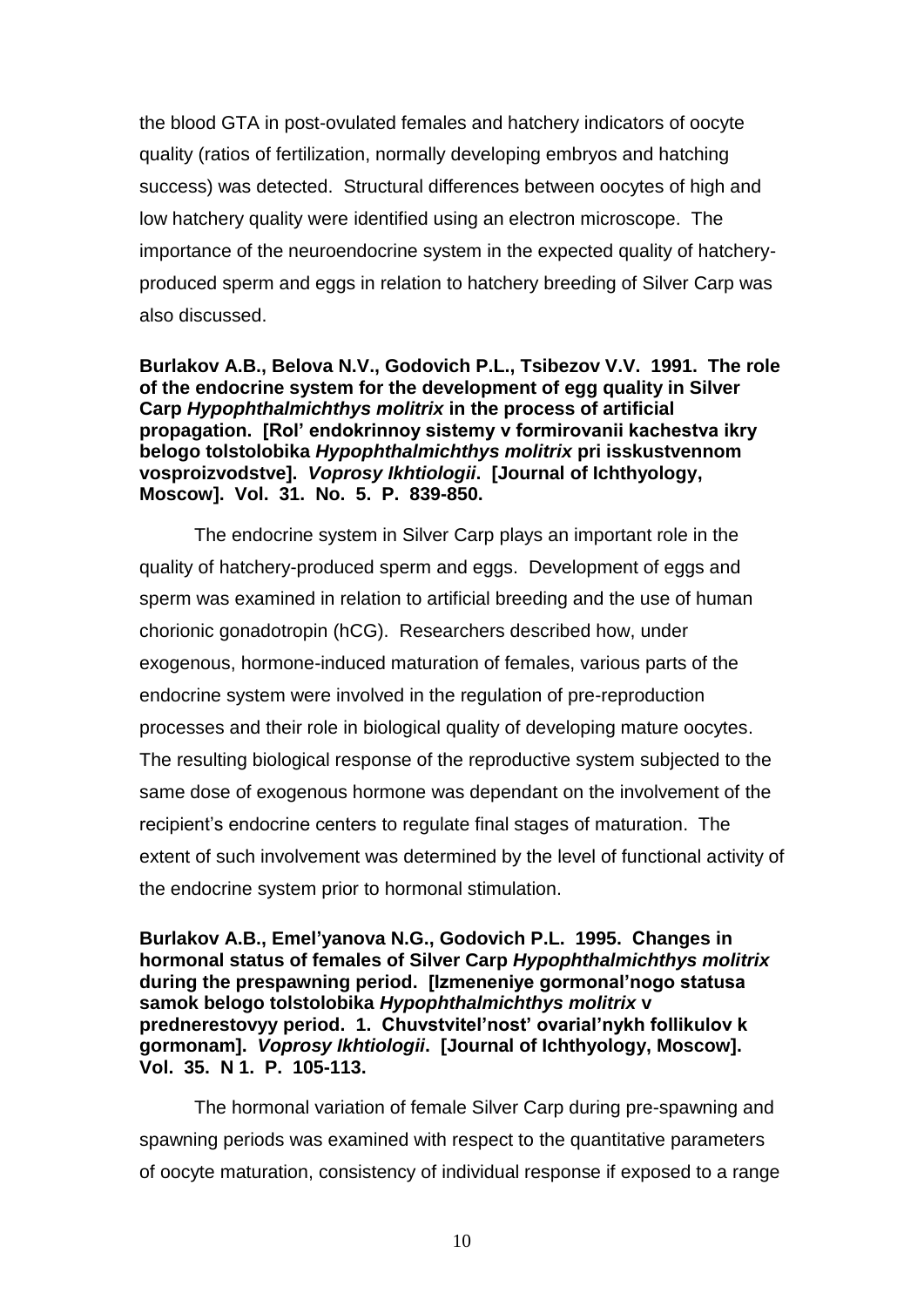of steroid hormones, degree of the nuclei shift in the oocytes, location of the nucleoli in the nuclei, and the presence or absence of early malformation signs in the oocytes. Research included *in vitro* sensitivity of ovarian follicles to various estrogens, progestins, androgens, and corticosteroids, as well as examinations of the morphology and endocrine function of gonads expressed during production of sex steroid hormones. Female fish differed in individual sensitivity of ovarian follicles to *in vitro* hormone exposure and were divided into 4 groups: initially low-sensitive; mid-sensitive; high-sensitive; and, recurrently low-sensitive (displaying the signs of loss of sensitivity to hormones). Females with varying degrees of endocrine follicle sensitivity to hormone exposure also differed in morphology and function of follicular epithelium. Increased sensitivity of ovarian follicles to hormones was accompanied by hormonal changes in the blood plasma. These changes included a significant decrease of estradiol (by 109%) and testosterone (by 250%) levels, and increase in progesterone (by 180%). Reseachers concluded that the variable hormonal status of females kept in ponds during the prespawning and spawning periods should be considered when carrying out hatchery breeding and application of hormone- stimulated maturation.

**Burlakov A.B., Khapchayeva E.V. 1983. Ripening of the oocytes of Silver Carp** *Hypophthalmichthys molitrix* **(Val.) (Cyprinidae) influenced by estrogens, androgens and gestagens** *in vitro* **depending on different sensibility of the fish** *in vivo* **to chorionic gonadotropin. [Sozrevaniye ootsitov tolstolobika** *Hypophthalmichthys molitrix* **(Val.) (Cyprinidae) pod deystviyem estrogenov, androgenov i gestagenov in vitro v svyazi s raznoy chuvstvitelnost'yu ryb in vivo k khorionicheskomu gonadotropinu].** *Voprosy Ikhtiologii***. [Journal of Ichthyology, Moscow]. Vol. 23. No. 4. P. 652-660.** 

Sensitivity of Silver Carp oocytes, exposed to *in vitro* steroid hormones of various functional groups was examined in contrast with *in vivo* sensitivities of fish exposed to human chorionic gonadotropin (hCG). The experiments indicated that under hatchery breeding, female Silver Carp differed both in egg quality and sensitivity to hCG (*in vivo)* as well as to all tested steroid hormones (*in vitro).* In this regard, assessment of female sensitivity to hCG injection *in vivo* may be conducted through a comprehensive simultaneous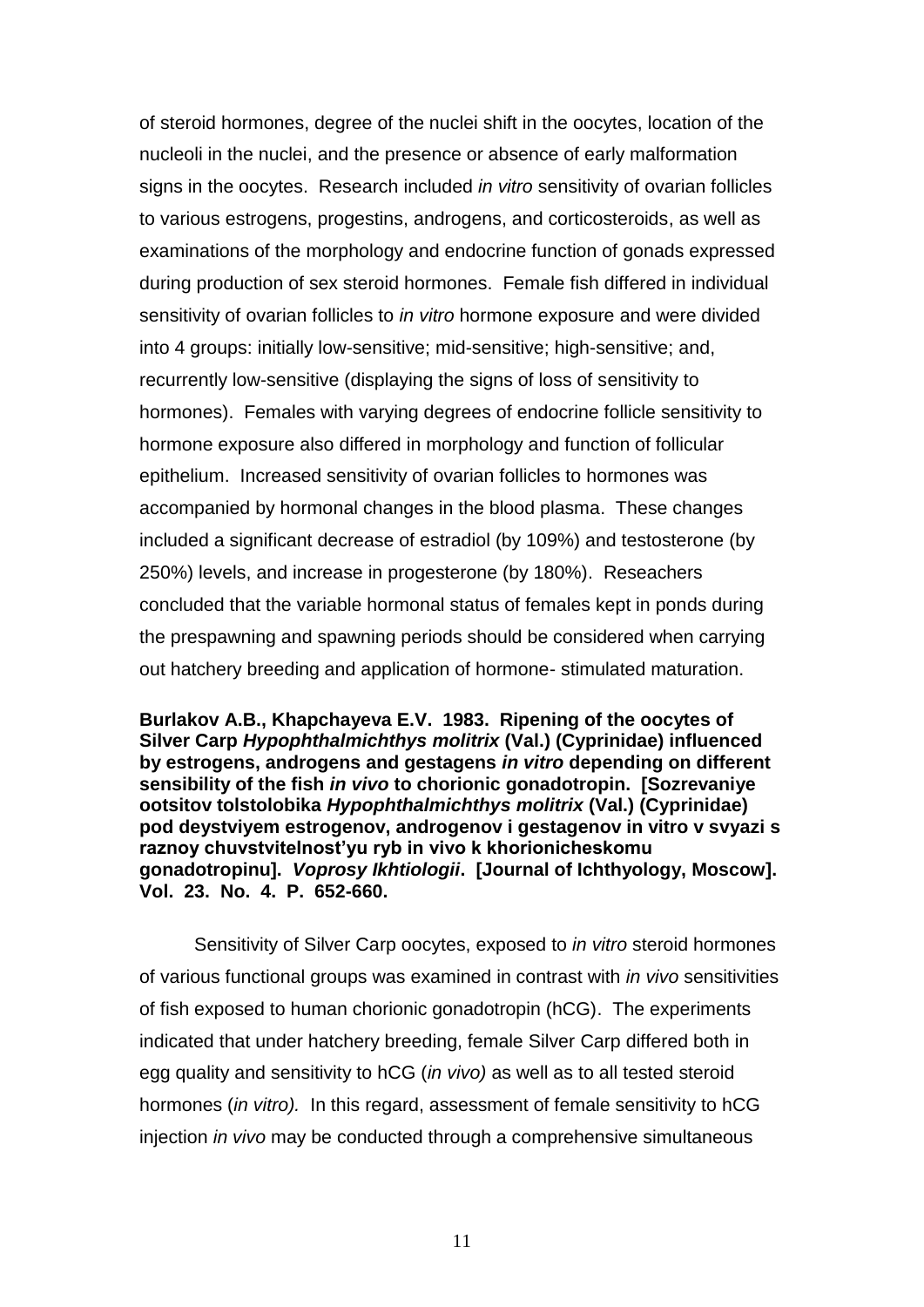analysis of the follicle reactivity *(in vitro)* to a number of steroid hormones of different functional groups.

**Danchеnko E.V., Zhitеnеva L.D., Gusеva S.S. 1980. Nutrition and feeding interactions of two-year Bighead Carp and Silver Carp in different climate conditions by example of the Rostov Province and Krasnodarskiy Kray. [Pitaniyе i pishchеvyye vzaimootnoshеniya dvukhlеtok bеlogo i pеstrogo tolstolobikov v raznykh zonal'nykh usloviyakh na primеrе Rostovskoy oblasti i Krasnodarskogo kraya].** *In:* **Kamilov G.K. (Ed.).** *Phytophagous fishes in industrial fish culture. Book of Abstracts of the 9th All-Union Conference.* **[Rastitel'noyadnye ryby v promyshlennom rybovodstve. Tezisy dokladov IX Vsesoyuznogo Soveshchaniya.] Izdatel'stvo AN UzSSR, Tashkent. P. 43-44.** 

Feeding behaviour of Bighead and Silver carps was examined over a 10 year period (1969-1979) in the Rostov Province and Krasnodar Kray, South Russia. In all locations, Silver Carp fed on phytoplankton in the second year of life. Taxonomic composition and quantity of consumed algal species depended on seasonal availability and abundance of algal species. Phytoplankton comprised 10-90% by weight of total diet. The balance of the diet was represented by a combination of detritus and mineral particles, which could supply up to 90% of the diet during low algal periods. Silver Carp fed on benthic sediments rich with epiphytes, protozoans and microflora. During the mass development period of the rotifer *Keratella,* these zooplankton organisms could account for up to 5% of the total food weight consumed by Silver Carp. Feeding was accomplished by way of passive consumption, through filtering of the phytoplankton.

The diet composition of Bighead Carp at age 1+ was determined by the abundance and availability of food objects and was characterized by a wide spectrum of species. However, unlike Silver Carp, during periods of low zooplankton production Bighead Carp did not compensate by feeding on detritus. Interestingly, the species never consumed phytoplankton, even during periods of abundance or algal blooms. Digestive tract examinations in Bighead Carp were conducted every 4 hours and revealed that the species fed constantly and the index of fullness varied  $(47-104 \degree/_{\text{000}})$  with the minimum index occurring at 05:00h.

12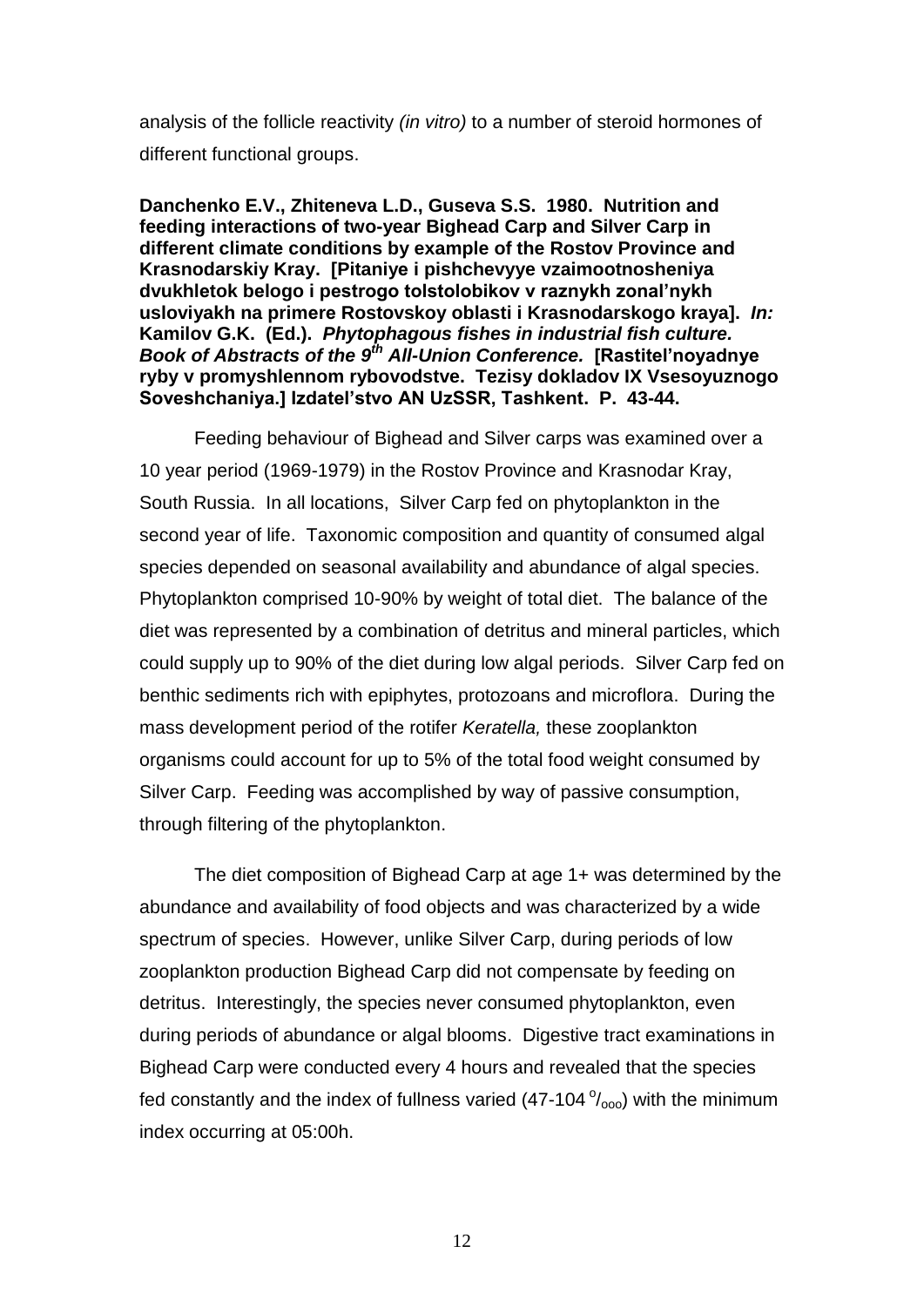**Doroshev R.I. 1964. Salinity tolerance of some species of fish recommended for introductions to the Sea of Azov. [Soleusto'chivost nekotorykh vidov ryb, rekomendovannykh dlya vseleniya v Azovskoye more].** *In:* **Karpevich A.F. (Ed.) Acclimatization of fish and food organisms in seas of the USSR. [Akklimatizatsiya ryb i kormovykh organizmov v moryakh SSSR.]** *Trudy VNIRO.* **[Proceedings of All-Union Institute for Fisheries and Oceanography]. Vol. 55. No. 2. P. 97-107.** 

The survival rates of Far-East carps fry were examined from waters of varying salinity levels. For the study, carp fry were infected with ectoparasites (*Trichodina*) to illicit a suppressed physiological status. The average daily mortality rate in the control tank (freshwater) accounted for 1% of total mortality. Exposure to the 2.5 and 5‰ Azov sea water resulted in reduced mortality (0.5-0.3%), and almost complete elimination of parasites. At 7.5‰ salinity, the average daily mortality increased to 1.4% as compared with the control group. However, salinity levels of 10‰ resulted in complete fish mortality within 7 days, with an average daily mortality of 14.6%. During this period, the fry ceased both feeding and locomotory activities. Partial mortality was observed at 12‰ salinity (Aral Sea), whereas, total mortality occured at a salinity level of 14.5‰, with an average daily mortality of 7%. The upper salinity threshold for Far-East carp fry was estimated at 7-8‰ (Azov Sea) and 10-11‰ (Aral Sea) with a chloride concentration of approximately 4%.

#### **Emel'yanova N.G. 1985. Seasonal changes of the cytoplasm of previtellogenic oocytes in Silver Carp** *Hypophthalmichthys molitrix* **(Val.) (Cyprinidae). [Sezonnyye izmeneniya tsitoplazmy ootsitov perioda previtellogeneza u tolstolobika** *Hypophthalmichthys molitrix* **(Val.) (Cyprinidae)].** *Voprosy Ikhtiologii***. [Journal of Ichthyology, Moscow]. Vol. 25. No. 2. P. 248-255.**

The most significant seasonal variations in oocyte cytoplasm of Silver Carp were observed as changes to the morphology of the Golgi complex, the clustering of mitochondria and hypertrophied endoplasmic reticulum. Low metabolic rate at low temperatures may be adaptive for cytoplasmic organelles in germ cells in an effort to minimize metabolic costs. The process of yolk granule formation in late pre-vitellogenic oocytes revealed seasonal differences; formation of yolk granules in winter were followed by active pinocytosis in the form of coated vesicles during oocyte metabolism. The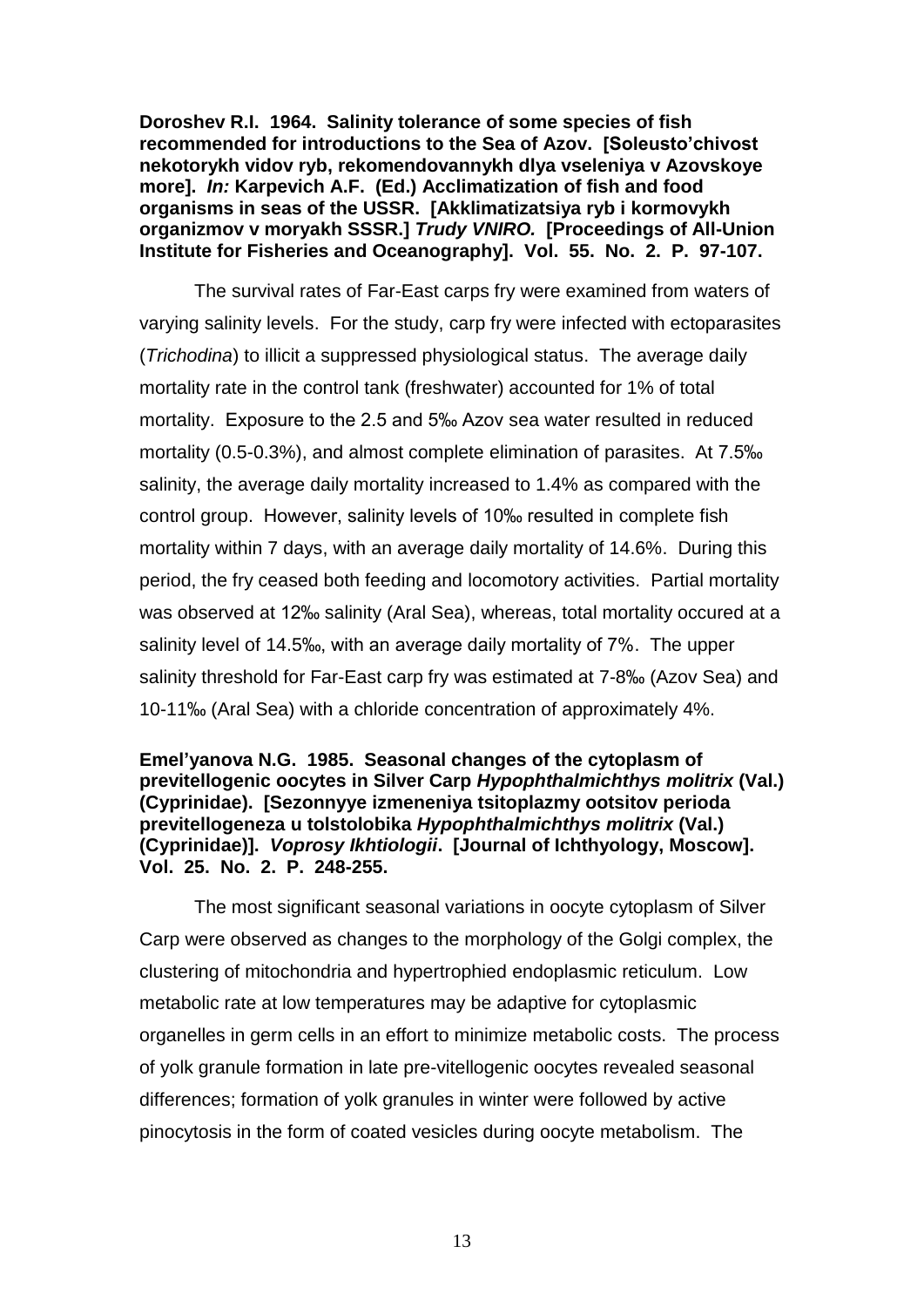process of vitellogenin influx into the gonads starts in the winter, but occurred primarily during the spring (pre-spawning period).

**Emel'yanova N.G., Makeyeva A.P., Mikodina E.V. 1980. Data on the ontogenetic development of Silver Carp. [Materialy po oogenezu belogo tolstolobika].** *In:* **Kamilov G.K. (Ed.).** *Phytophagous fishes in industrial fish culture. Book of Abstracts of the 9th All-Union Conference.*  **[Rastitel'noyadnye ryby v promyshlennom rybovodstve. Tezisy dokladov IX Vsesoyuznogo Soveshchaniya.] Izdatel'stvo AN UzSSR, Tashkent. P. 160-161.** 

The developmental process to mature ova from oogonia was described for Silver Carp. Oogonia and pre-vitellogenetic oocytes were characterized by weak development of the cytoplasmic organelles, nucleoli and cell membrane. These organelles were commonly few in number. The nucleolus often had a fibrillose structure, indicating a slight synthesis of the RNA. The cell membrane was slightly sinuous. Immediately following onset of vitellogenesis, the number of nucleoli increased and their granular components developed quickly. The nuclear membrane formed numerous projections into the cytoplasm. Oocytes grew quickly and the synthesis of yolk granules, cortical alveoli and material of the cell membrane was quite rapid. At the end of vitellogenesis, the nucleus became smooth again, fewer nuclei were present and had a less granular component, and the structure of the mitochondria became simpler.

The eggshell of ovulated oocytes was represented by a three-layered zona pellucida and a narrow chorion. The outer layer of shell originated in oocytes in the latest period of pre-vitellogenesis. The intermediate and inner layers were formed at the beginning of vitellogenesis, while the chorion developed during the period of intensive vitellogenesis. While the egg was ripened, the inner layer became fibrous. The exfoliation of fibers during the formation of the perivetelline space contributed to a considerable enlargement of the eggshell. Oocytes in the ripening period experienced a disintegration of the nucleus and the porous plates, which appeared in the cytoplasm at the end of the oogenesis. As porous plates were absent in normal ovulated oocytes, their presence may indicate abnormalities during oogenesis.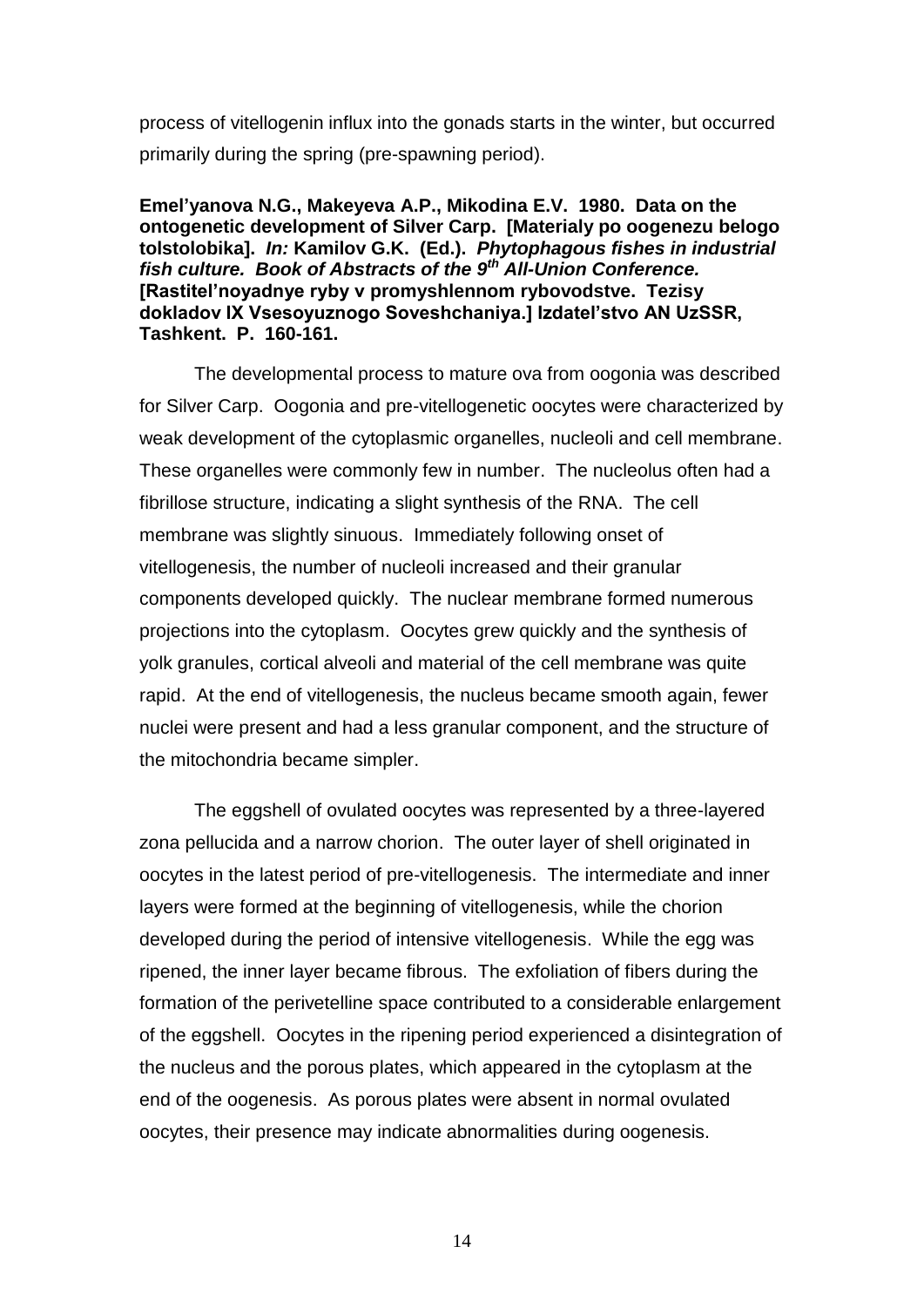**Fulga N.I., Statova M.P. 1992. Features of oogenesis in Silver Carp**  *Hypophthalmichthys molitrix* **during the period of sexual maturation in waterbodies of different types in Republic of Moldova. [Osobennosti oogeneza belogo tolstolobika** *Hypophthalmichthys molitrix* **v period polovogo sozrevaniya v raznotipnykh vodoyemakh respubliki Moldova.]**  *Voprosy Ikhtiologii***. [Journal of Ichthyology, Moscow]. Vol. 32, No 2. P. 99-106.** 

Over the 30-year period of domestication and hatchery breeding of Silver Carp, no significant changes were observed during oogenesis under pond conditions with the exception of an extended length of vitellogenesis. In all seasons, development of pre-vitellogenic oocytes in the cooling tanks was characterized by the lack of a pause in the C-phase and de-synchronized transition to vacuolization of the cytoplasm. Age of first maturity in females was determined by a different rate of oocyte development during vitellogenesis. Transition to this developmental period was observed in spring and in summer, resulting in the completion of the IV maturity stage in these seasons. At this stage, females possessed a single generation of yolk-filled oocytes.

**Gorbach E.I., Krykhtin M.L. 1980. Optimal parameters of the main factors determing maturation and reproduction of Grass Carp and Silver Carp in the Amur. [Optimal'nye parametry osnovnykh factorov, opredelyayushchie sozrevanie i razmnozhenie belogo amura i tolstolobika v Amure].** *In:* **Kamilov G.K. (Ed.).** *Phytophagous fishes in industrial fish culture. Book of Abstracts of the 9th All-Union Conference.* **[Rastitel'noyadnye ryby v promyshlennom rybovodstve. Tezisy dokladov IX Vsesoyuznogo Soveshchaniya.] Izdatel'stvo AN UzSSR, Tashkent. P. 152-154.** 

To attain sexual maturity in the Amur River region, Silver Carp and Grass Carp required an annual accumulated heat of 2655-3111 degree-days (ºd) (mean 2865 ºd). Of these, 565 ºd must immediately precede the prespawning period (before the  $15<sup>th</sup>$  of June). Under favourable thermal conditions, the value of this parameter increased to 650 ºd (approximately 20 days of water temperatures between 15-20 ºC), and maturation accelerated considerably. An estimated 50% of the population reached maturity at the age of  $4 +$  to  $5 +$  years (males) and  $5 +$  to  $6 +$  years (females). In colder years, (only 10 days when water temperatures reached 15-20 ºC before the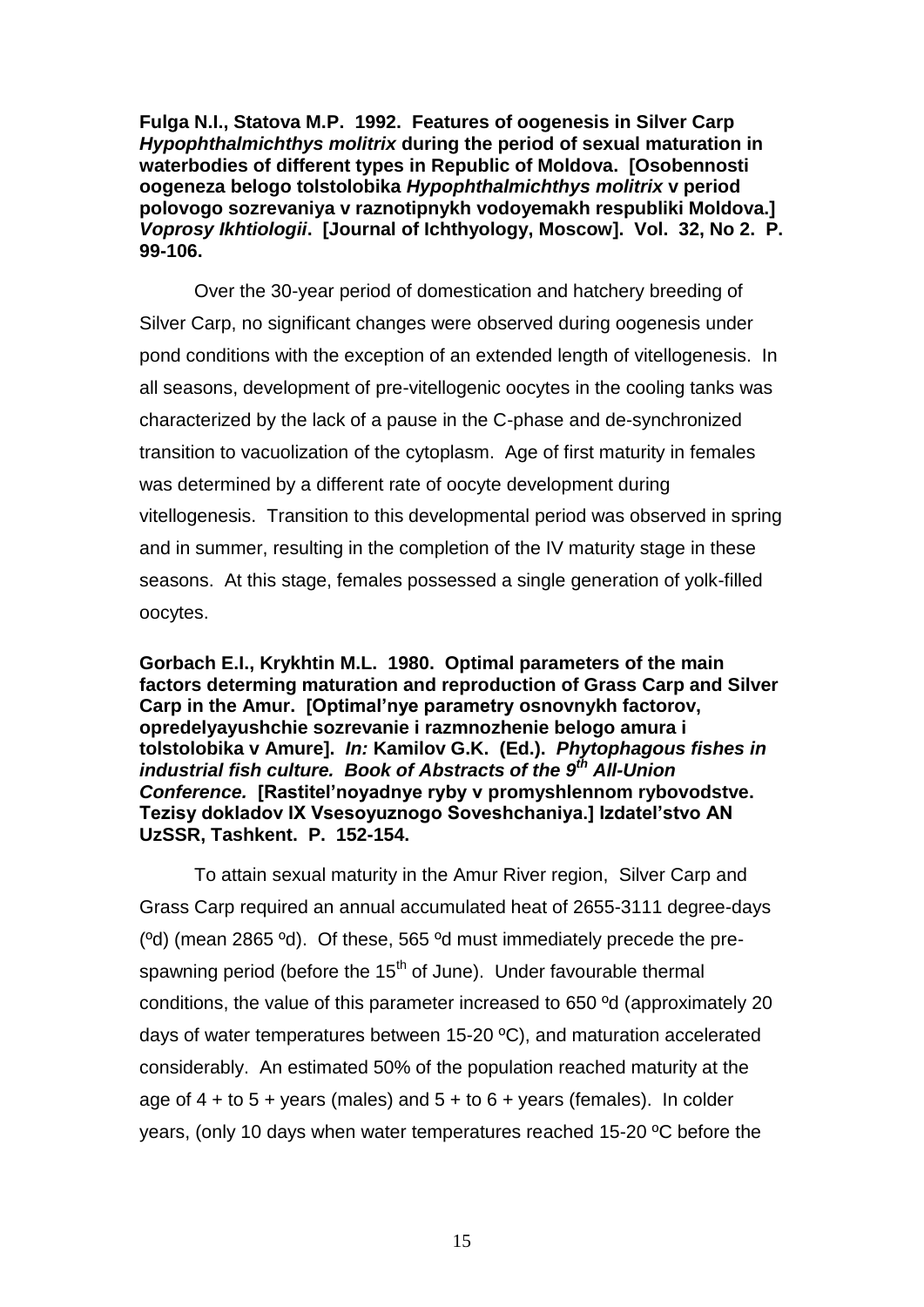$15<sup>th</sup>$  of June), the amount of accumulated heat did not reach 500  $^{\circ}$ d. This resulted in a two-year delay in maturity for both males and females.

Spawning began when water temperatures rose above 17 ºC. Below this threshold, spawning activity stopped and eggs that had already been laid perished. The period of most intensive spawning behaviour usually took place in late June and early July, when water temperatures ranged from 21-26 ºC. However, the dates and intensity of spawning were highly correlated to fluctuations in water level; even if favourable water temperatures were reached, spawning only occurred when water levels were high and ceased if levels dropped. Spawning also stopped if waters became rough. Spawning was most successful when there were 2-3 periods of rising water levels (increases of 1-2 meters) that were maintained for a period of 1 to 2 weeks. Even under favourable conditions, 23% of females had unlaid eggs, and in unfavourable years, as many as 70% of females did not spawn.

Among other hydrological requirements for successful spawning, water velocities of 0.7-1.4 m/s and a minimum 600 km length of river stretch between spawning sites and nursery areas were necessary. This distance may differ in rivers other than the Amur; however, stream length must be at least 100 km as a 0.3 m/s decrease in water velocity caused eggs and embryos to thicken and die on the substrate before they reached the active stage.

**Gorbach E.I., Krykhtin M.L. 1981. Rate of maturation in Grass Carp** *Ctenopharyngodon idella* **(Val.) and Silver Carp** *Hypophthalmichthys molitrix* **(Val.) in Amur River. [Temp sozrevaniya belogo amura** *Ctenopharyngodon idella* **(Val.) i tolstolobika** *Hypophthalmichthys molitrix* **(Val.) v reke Amur.]** *Voprosy Ikhtiologii***. [Journal of Ichthyology, Moscow]. Vol. 21. No. 5. P. 835-843.** 

Variation in age, length, and weight at first maturity was described for Grass Carp and Silver Carp in the Amur River. Male Grass Carp matured at 7-13 years (majority 7-9 years), females at 8-14 years (majority 9-11 years). For Silver Carp, males matured at 4-10 years (majority 5-7 years), females at 6-10 years (majority 7-8 years). Rate of maturation was dependant upon annual water supply and flood volume. In low-water years, maturation in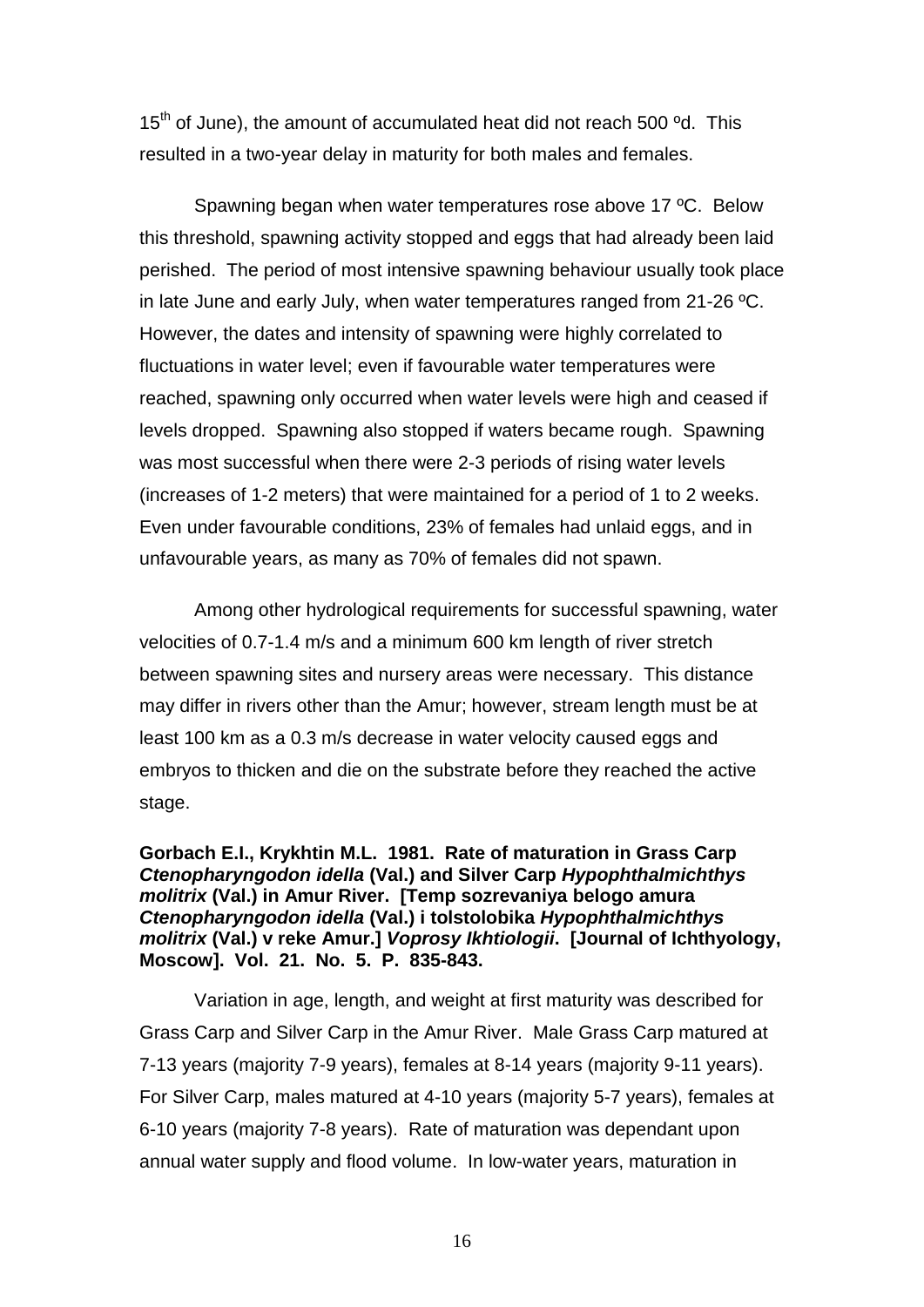Grass Carp occurred 3-4 years earlier (males at 7-8 years, females at 8-10 years); whereas, Silver Carp matured 1-3 years earlier (males at 5-6 years, females at 6-7 years). In years with varying water levels, changes in maturation rates of both species were related to differences in the thermal constant (accumulated heat degree-days) during the pre-spawning period and accumulated fat stores in individual fishes. Maturation in Silver Carp was also highly dependant on the food supply and fish growth rate. Mass maturation of these species in the Amur River was dependant on the average pre-spawning thermal constant of 919±29 degree days and exposure to warm water for  $29±2$  days.

#### **Gorbach E.I., Krykhtin M.L. 1988. Migration of the Grass Carp,**  *Ctenopharyngodon idella***, and Silver Carp,** *Hypophthalmichthys molitrix* **in the Amur basin. [Migratsii belogo amura** *Ctenopharyngodon idella* **i belogo tolstolobika** *Hypophthalmichthys molitrix* **v basseyne Amura.**  *Voprosy Ikhtiologii***. [Journal of Ichthyology, Moscow]. Vol. 28. No. 4. P. 619-625.**

The main spawning grounds for Grass Carp and Silver Carp were syntopic, located in the lower sections of the Middle Amur River and the Songhua (Sungari) River. Total spawning area of Silver Carp was double the amount used by Grass Carp and included the upper section of the Lower Amur River. Periods of mass spawning were common to both species, and occurred from the second half of June to the first half of July. The majority of larval and post-larval Grass and Silver Carp resided in the Middle Amur lowland where the floodplain is well-developed. The lower reaches of the Amur River were populated by juvenile fishes, at least 1 year of age. Juveniles gradually moved downstream to enter subsidiary waterbodies and, in some years, the freshened part of the Amur Liman and the estuarine zone. Juveniles of both species occupied in the lower reaches of the Amur River until reaching the age of 4-5 years. At this point they began the 500 km upstream migration, approaching the Malmyzh area in 2 years. Further migration from Malmyzh, to the main spawning sites took at least 1 year for Silver Carp, and 2 years for Grass Carp. A small number of Silver Carp migrated to the main spawning grounds in the lower section of the Amur River and remained in the Malmyzh area for feeding and spawning.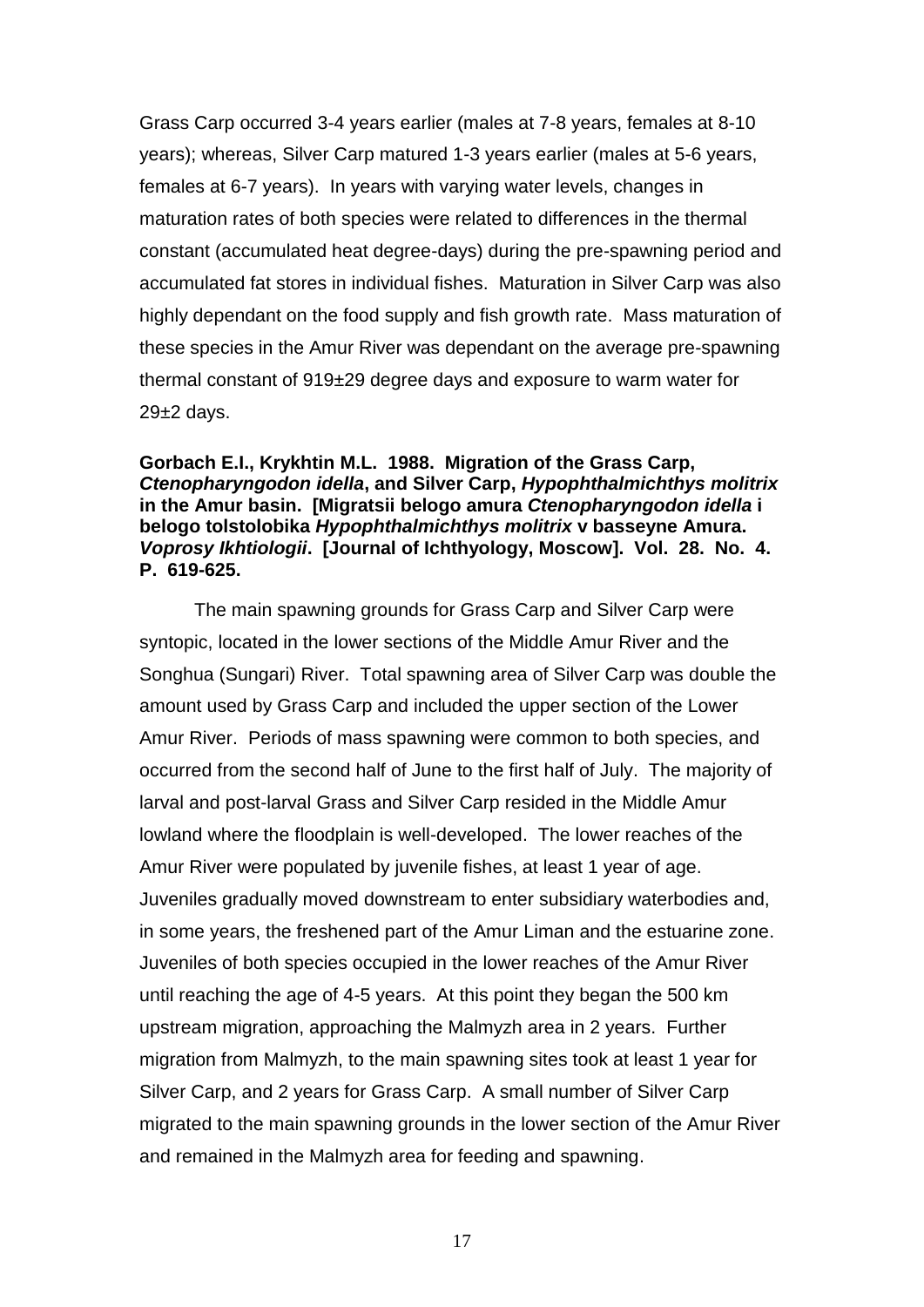Brooders of both species over-wintered in deepwater pockets located in the lower section of the Middle Amur River and the upper section of the Lower Amur River. A large number of brood fishes moved into boundary waters of the lower Middle Amur in late May–June to spawn in the warmer Sungari waters. During the second half of July, the post-spawn fishes gradually returned to the Amur River to feed and overwinter. The majority of post-spawn brooders undertook small-scale migrations of approximately 100 km; however, analysis of fish size, maturity stage, and tag return, indicated that a small number of post-spawn fishes did undertake a more lengthy feeding migration.

**Isuyev L.R., Musayev B.S. 1989. A comparative description of the lipoacidic content during the early stages of development of carp, bighead, Siberian salmon, Caspian salmon and Russian sturgeon. [Sravnitel'naya kharakteristika zhirokislotnogo sostava lipidov na rannikh stadiyakh ontogeneza karpa, pestrogo tolstolobika, kety, kaspiyskogo lososya i russkogo osetra].** *Voprosy Ikhtiologii***. [Journal of Ichthyology, Moscow]. Vol. 29. No. 2. P. 342-345.** 

Hatchery-produced eggs, embryos, and early larvae of *Acipenser gueldenstaedti, Cyprinus carpio, Hypophthalmichthys nobilis, Oncorhynchus keta,* and *Salmo trutta caspius* were studied in Daghestan. The composition of fatty acid lipids in eggs and larvae of *Cyprinus carpio* remained consistent during development, except for a small increase in the proportion of stearic acid and lower content of palmitic-olein acid. Eggs and larvae of the Silver Carp experienced an increase in  $C_{16:0}$ ,  $C_{16:1}$ , and  $C_{18:1}$  acids and a decrease in  $C_{20.5}$ ,  $C_{22.6}$  acids.

**Kamilov B.G. 1984. Morphological features of the registering structures of Silver Carp** *Hypophthalmichthys molitrix* **(Val.) (Cyprinidae) with regard to the determination of the age and growth rate. [Morfologicheskiye osobennosti registriyruyushchikh struktur belogo tolstolobika** *Hypophthalmichthys molitrix* **(Val.) (Cyprinidae) v svyazi s opredeleniem vozrasta i tempa rosta.]** *Voprosy Ikhtiologii* **[Journal of Ichthyology, Moscow]. Vol. 24. No. 6. P. 1003-1013.** 

Morphological features of age determination structures were studied in Silver Carp. Results indicated that the tapered sclerite band in the scales of Silver Carp should be considered a morphological indication of annulus. Age determination can be verified by using the first ray of the pectoral fin,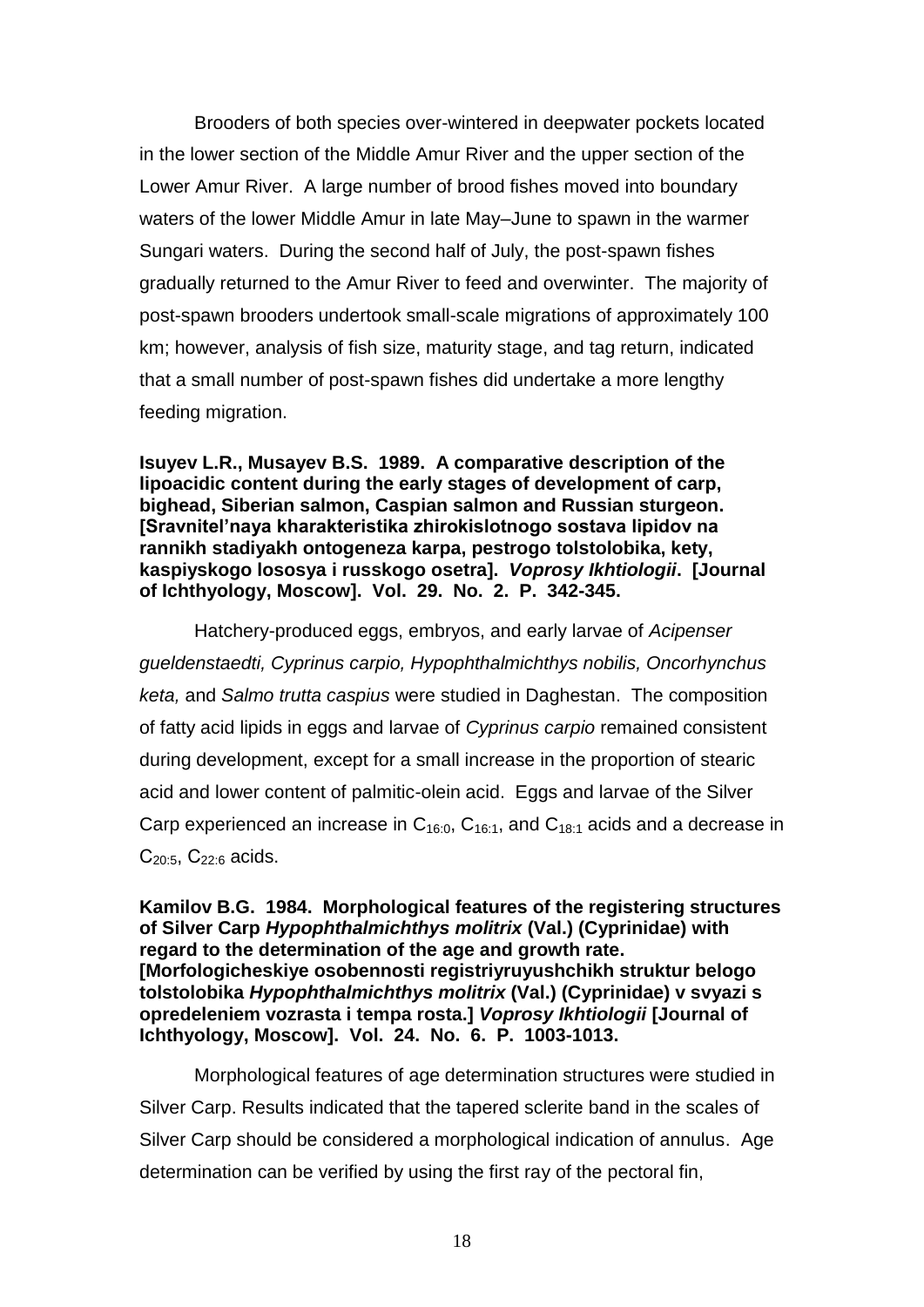vertebrae, and pterygiophore of the first dorsal fin ray. The presence of surface sculptures and the solid structure of gill covers, as well as blurred annuli displayed on otoliths, made them unreliable as tools for age determination.

#### **Kamilov B.G. 1986. State of the gonads in females of Silver Carp**  *Hypophthalmichthys molitrix* **(Val.) depending on growth rate under conditions of Uzbekistan. [Sostoyaniye gonad u samok belogo tolstolobika** *Hypophthalmichthys molitrix* **(Val.) v zavisimosti ot tempa rosta v usloviyakh Uzbekistana.]** *Voprosy Ikhtiologii***. [Journal of Ichthyology, Moscow]. Vol. 26. No. 6. P. 1033-1036.**

Under climatic conditions of Uzbekistan, a positive correlation was found between gonad development and growth of Silver Carp, which indicated that fish with faster growth rates had more developed gonads. Among similarsized individuals of different ages, older fish had more developed gonads. The age of first maturity was strongly dependent on the growth rate during the first year. Silver Carp in Uzbekistan pond farms matured in 3 years, provided that they reached at least 17 cm in body length, and a weighed between 100- 120 g during the first year.

#### **Kamilov B.G., Salikhov T.V. 1996. Spawning and reproductive capability of Silver Carp** *Hypophthalmichthys molitrix* **in Syr Darya River. [Nerest i vosproizvoditel'naya sposobnost' belogo tolstolobika** *Hypophthalmichthys molitrix* **reki Syrdar'i.]** *Voprosy Ikhtiologii* **[Journal of Ichthyology, Moscow]. Vol. 36. N 5. P. 631-637.**

The spawning cue observed for Silver Carp in the Syr Darya River was a combination of rising water temperature and level during the spring flood. These conditions coincided with large irrigation discharges into the river channel from the reservoir. The spawning run began in late March to early April, when water temperatures reached 13-16 °C, and lasted until the end of May. In cold-winter years, spawning migration was delayed, and lasted until mid-June. During one spawning season, several approaches of brood fishes to the spawning grounds were recorded. The most abundant approach was comprised of joint shoals of fishes, including Bighead and Grass Carp. Silver Carp were the dominant species in spawning shoals, representing up to 70- 85% of the total number of fishes. Larger fishes (92-126 cm TL, 18-47 kg) arrived on spawing sites first, followed by progressively smaller fishes over the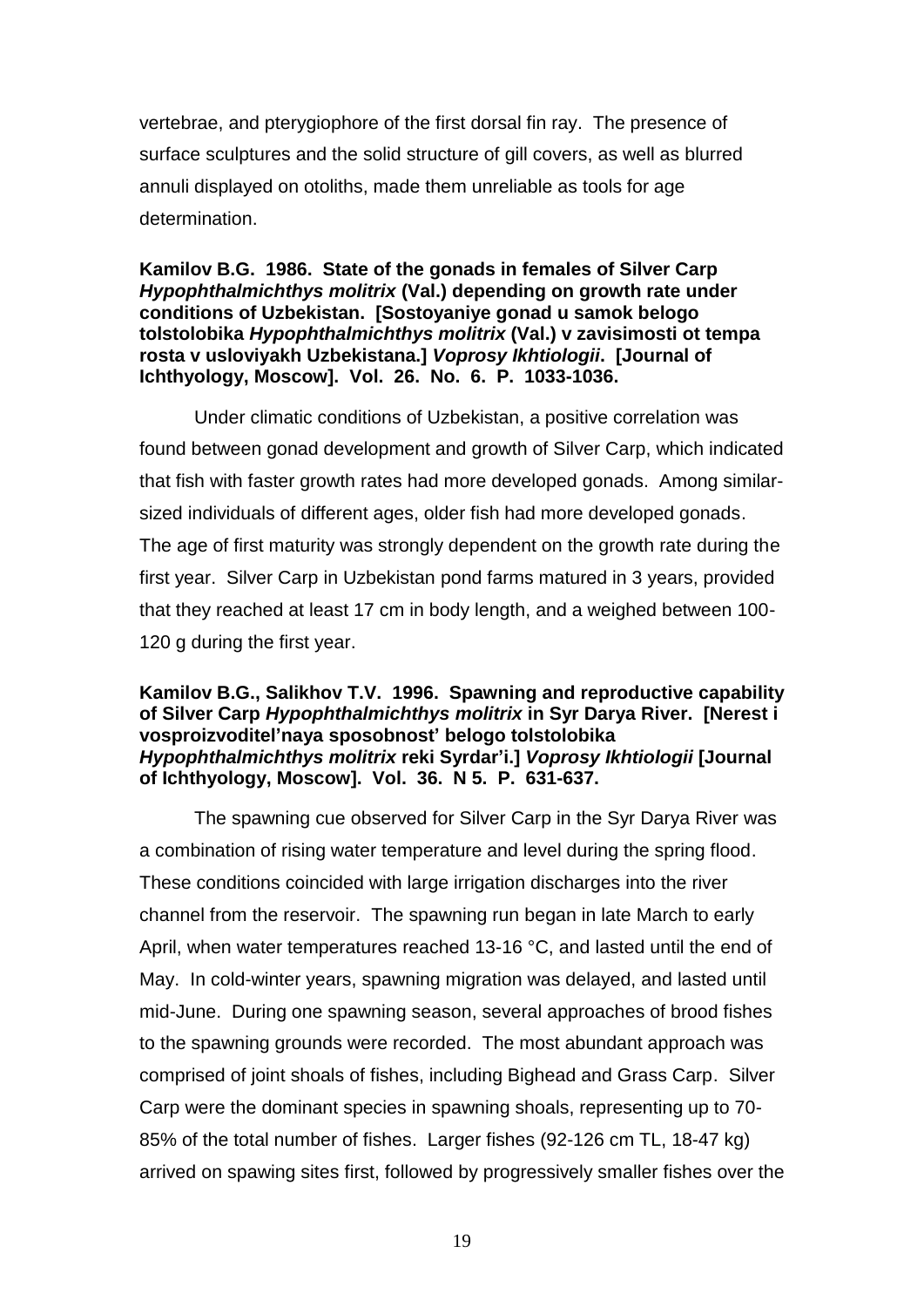next 5-15 days, and large-scale spawning activities commenced. In some years, a sharp decrease in water level during the spawning season interrupted the spawning run and fishes became concentrated in the deeper parts of the river channel. However, once water levels resumed, spawning migration continued. The brood of Silver Carp traveled in the surface layers and leapt out of the water if disturbed by noise or vibration.

The spawning area was situated between the Gul village and the Farkhad dam; however, the precise location of spawning grounds varied from year to year depending on flood water volume and velocity. Spawning took place at narrow stretches or bends of the river characterized by vertical vortices and flow velocities of 0.5-2.0 m sec<sup>-1</sup>. Silver Carp spawned in small groups of 15-25 fish near the surface. Ideal spawning conditions included clear weather and water temperature of 18-20 °C. Spawning often took place during evening and morning hours. Post-spawning downstream migration was observed from late May to late June.

The spawning population included fishes aged 3-10 years. Long-term observations, from 1970-1990, revealed a trend towards diminishing proportions of older brood fishes. In the 1970's, females aged 5-7 years accounted for 83% of the total population, whereas, in the 1990's, that proportion decreased to 67%. Growth rate in females was rapid throughout the studied period and no interannual variability was detected. In the Syr Darya River, Silver Carp matured at 3-4 years, at a length of 50-55 cm and weight of 4000 g in males, 54-59 cm and 5000 g in females. Sex ratio was approximately 1:1, as estimated for spawning stock in 1978-1979 and 1990- 1993.

In the 1970's, average length and weight measurements were higher in females than in males, especially in body weight. By the 1990's, males and females were quite similar in the average length, with slightly increased body weight in females. The gonad weight in brood females ranged from 250-6000 g, absolute fecundity varied between 299,000 and 5,400,000 eggs, relative fecundity ranged from 79-392.3 eggs per 1 gram of body weight, and maturity

20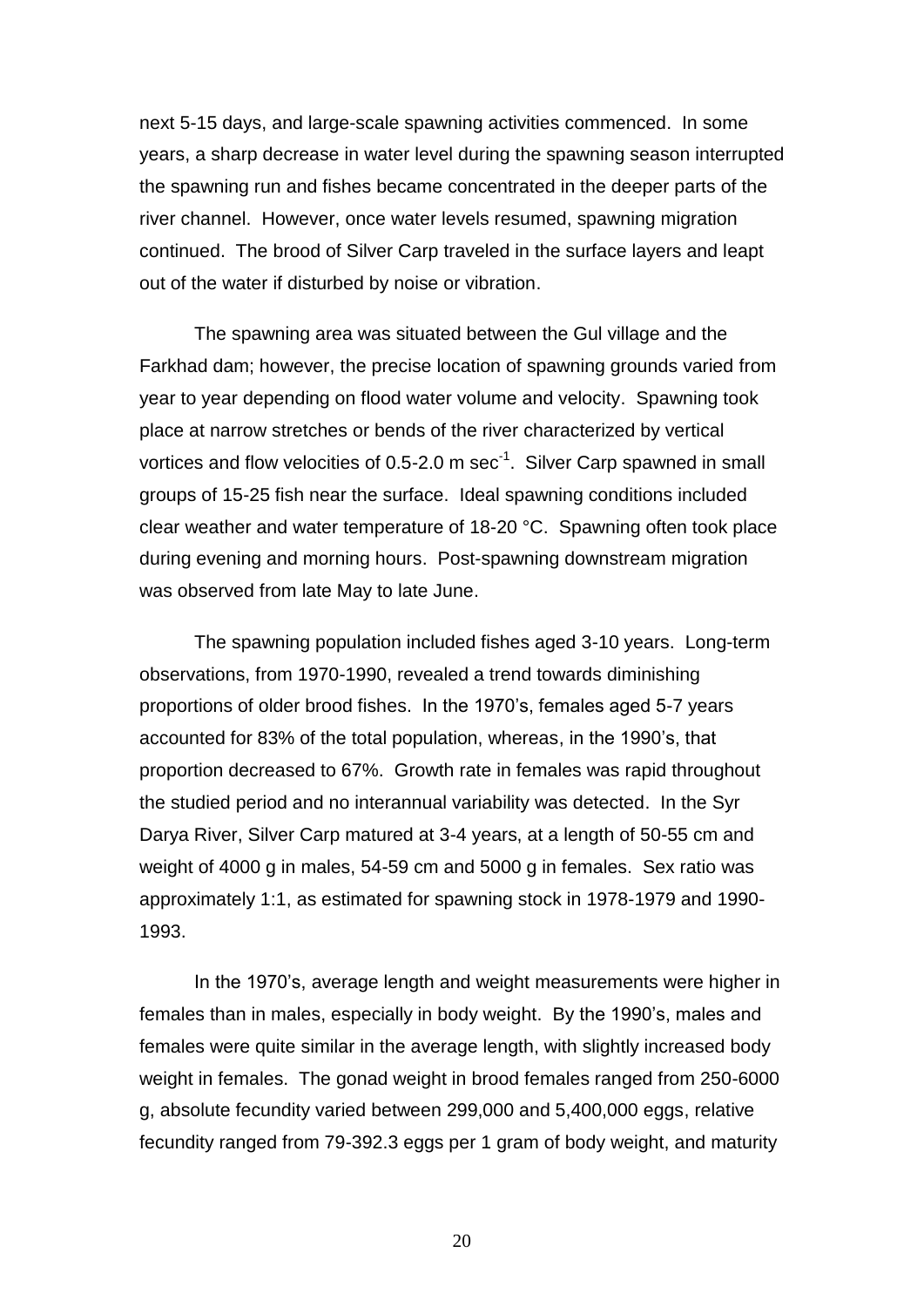index varied between 5.0 and 29.7%. These reproductive parameters increased concurrently with increasing fish size.

**Karpov V.E. Bayekeshev A.Sh., Glukhovtsev I.V., Shapovalov M.V., Pichkily L.O. 1989. Characteristics of self-sustained stocks of Grass Carp and Silver Carp in the Balkhash-Ili basin. [Kharakteristika samovosproizvodyashchikhsya stad belogo amura i belogo tolstolobika Balkhash-Iliyskogo basseyna.]** *In:* **Negonovskaya I.T. (Ed.).**  *Phytophagous fish in waterbodies of different types.* **[Rastitel'noyadnye ryby v vodoyemakh raznogo tipa.]** *Sbornik Nauchnykh Trudov GosNIORKh.* **[Collected Scientific Articles of State Research Institute of Lake and River Fisheries]. No. 301. P. 86-112.** 

Silver Carp populations in the Ili River, including Balkash Lake and the Chardara Reservoir, were examined in this study. Although this population is established, natural reproduction was limited and likely hindered due to unsuitable conditions for larval development (requires a short distance for downstream drift and sufficient zooplankton and phytoplankton abundance for feeding). In this region, adult Silver Carp were an average of 68.0-83.0 cm long, weigh 6.0-12.0 kg, had a Fulton condition factor ( $F_{cf}$ ) of 1.66-1.96, and Clark condition factor  $(C_{cf})$  of 1.49-1.66. Gonadosomatic index (GSI) of four females was between 0.57-1.51 (late April) but increased to 14.55 (early May). In late May, the four captured females displayed significant variation in GSI, ranging from 4.14 to 17.7. Absolute fecundity was estimated at 1,576,000 to 2,184,000 eggs, and relative fecundity ranged from 131-195. The fecundities were reported without specifying size or age of females.

In June 1987, three larvae (6.0-7.2 mm TL) were sampled in the upper section of the Ili River. Information was not given regarding the spawning possibility in the downstream area, outside the Kapchagay HEPS dam. Juvenile Silver Carp have been recorded in the upper section of the reservoir, and had a low-abundance spawning run which started in late April. The diet of young-of-the-year Silver Carp (August, 1986) consisted of 126 species, including 58 species of green algae, 34 of diatoms, and 21 of euglenophytes. The dominant blue-green algae species was colonial *Merismopedia punctata*, which accounted for 63% of the total algal species. Pyrrophyte algae (particularly, *Gymnodinium* sp. and *Peridinium inconspicum*) accounted for the 51% of the total diet, while diatoms and green algae comprised 9 to 14%.

21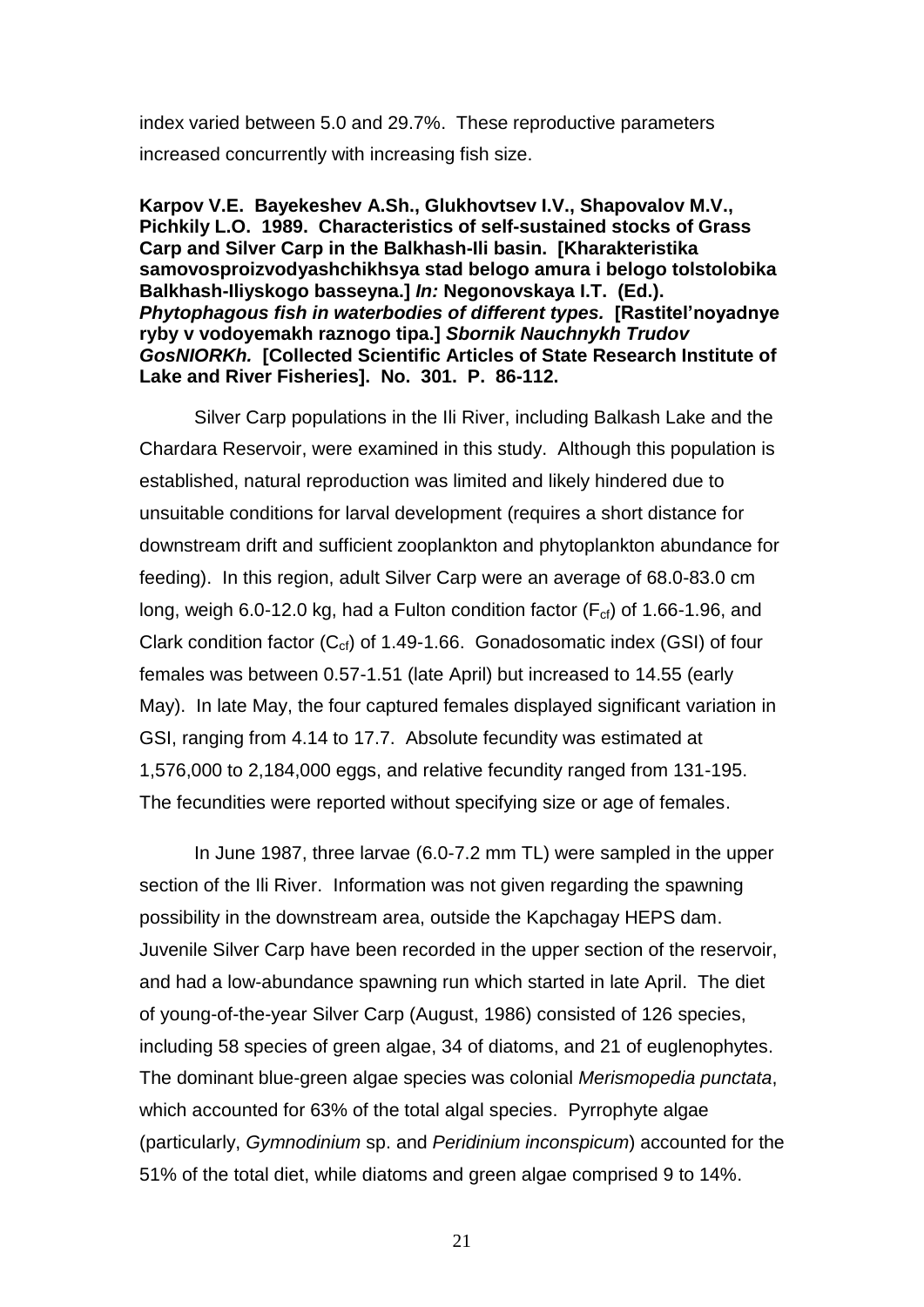Indices of consumption and gut fullness were very high during this period,  $900.24^{\circ}/_{\text{oo}}$  and  $580.52^{\circ}/_{\text{oo}}$ . In October, algal diversity decreased to 108 taxa, however, the number of green algae species increased (67 species), diatoms decreased (25 species), and 7 species of blue-green algae were present. Quantatively, green and blue-green algae were the predominant dietary components. Green algae species were represented mainly by *Scenedesmus quadricauda* and *Binuclearia lauterbornii*; which accounted for 55% of the total algae species and 42% by weight. *Aleristopedia punctata* and *Gomphosphaeria lacustris* were the dominant species of blue-green algae, 21 and 36%, respectively. Indices of consumption and gut fullness in that period declined to 142.69 and  $94.48^{\circ}/_{\text{ooo.}}$ F<sub>cf</sub> for fingerlings in late August declined to 1.38-1.79, with an average of 1.54;  $C_{\rm cf}$  ranged from 1.10 to 1.36. By the end of the growing season, these values increased up to 1.9-1.95  $F_{cf}$  and 1.57-1.69  $C_{cf}$ . After wintering, yearlings displayed a range of values of condition factor: 1.45-1.92  $F_{cf}$  and 1.14-1.52  $C_{\rm cfc}$  with an increase in values as the season progressed (1.96-2.32  $F_{\rm cf}$  and 1.69-1.92  $C_{\text{cfc}}$ ).

**Khalmatov N. 1974. Changes of morphological features of the blood in fish depending on seasons and conditions of rearing. [Izmeneniye morphologicheskikh pokazateley krovi ryb v zavisimosti ot sezonov goda i usloviy vyrashchivaniya.]** *In:* **Nichay O. (Ed.)** *Biological fundamentals of fish industry in waterbodies of Central Asia and Kazakhstan.* **[Biologicheskiye osnovy rybnogo khozyaistva vodoyemov Srednei Azii i Kazakhstana], 2. Ylym, Ashkhavad. P. 91-92.** 

Blood chemistry (numbers of erythrocytes, leucocytes, hemoglobin and hematocrit levels, and total protein) were examined in Common Carp, Gibel or Prussian Carp (*Carassius gibelo*), Grass Carp, and Silver Carp from an artificial pond in the Ferghana Province. In Silver Carp, blood chemistry varied strongly with seasons, the number of erythrocytes ranged from 1.3 million mm<sup>-3</sup> (spring) to 1.8 million mm<sup>-3</sup> (autumn), the number of leucocytes fluctuated from 19,800-23,000 mm<sup>-3</sup>, and the erythrocyte sedimentation rate was 4.5-3.5 mm/hour. For other species, variation in blood chemistry was present as well.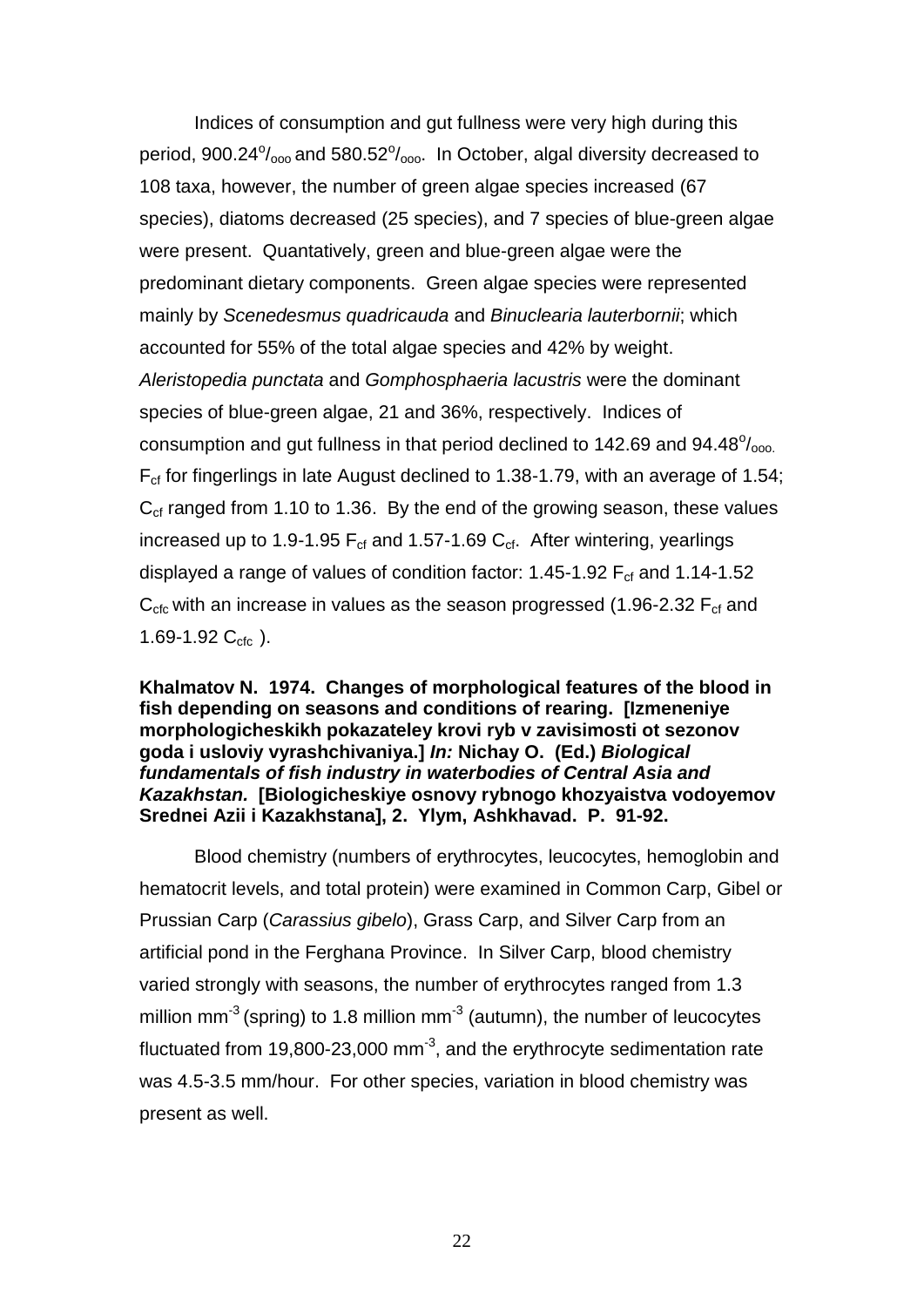**Kirilenko N.S., Chigrinskaya Yu.N. 1983. Activity of peptic enzymes in Silver Carp** *Hypophthalmichthys molitrix* **(Val.) (Cyprinidae) during its consumption of green-blue algae. [Aktivnost' pishchevaritel'nykh fermentov tolstolobika** *Hypophthalmichthys molitrix* **(Val.) (Cyprinidae) pri potreblenii sinezelenykh vodorosley.]** *Voprosy Ikhtiologii***. [Journal of Ichthyology, Moscow]. Vol. 23. No. 6. P. 969-973.** 

Daily consumption of blue-green algae by 2 year-old Silver Carp depended on the background algal concentration in the water, was greatest at algal concentration levels of 1.334 g  $I^{-1}$ , and accounted for 9.8% of body weight. A further increase in blue-green algae concentration led to a reduction in daily consumption. The distribution of amylolytic, proteolytic, and lipolytic enzymes along the digestive tract of the Silver Carp was characterized by a distinct proximo-distal gradient, indicating that digestive activity declines towards the end of the digestive tract. The digestive tract responded to an increase in the amount of consumed algae, through redistribution of enzymatic activity responsible for cavity and membrane hydrolysis of carbohydrates, proteins, and lipids.

# **Koblitskaya A.F. 1981. Key to young of freshwater fishes [Opredelitel' molodi presnovodnykh ryb]. Moscow, Liogkaya i pischevaya promyshlennost'. 208 pp.**

A key is presented to identify pre-larval, larval and juvenile stages of common freshwater fishes of the Volga basin including introduced Grass Carp (*Ctenopharyngodon idella)* and*,* Silver Carp (*Hypophthalmichthys molitrix)* based on stages of ontogenetic development as identified by Vasnetsov (1953). Characteristics used to distinguish pre-larval Silver Carp from Grass Carp include*:* trunk myomeres (26 or less in Silver Carp, 30-32 in Grass Carp); tail length in Silver Carp is twice the body length (2.5 times greater in Grass Carp); and, pigmentation of the pre-anal fold is present only in Silver Carp. Pre-larval Silver Carp hatch at 5.2-6.0 mm body length and are characterized by having 24-26 trunk segments and 14-19 caudal segments, dorsal fin branched rays 7; anal fin branched rays 12-14; lateral line 110-124 scales (Figure 1a). At this stage, pigment is absent from eyes and body. the fin fold large and wide and the caudal notch is absent. The head is small with a wide mouth. Early pectoral fins appear 2 days post-hatch, at body length of 7 mm. In later pre-larval stages, the yolk sac begins to dissolve and eyes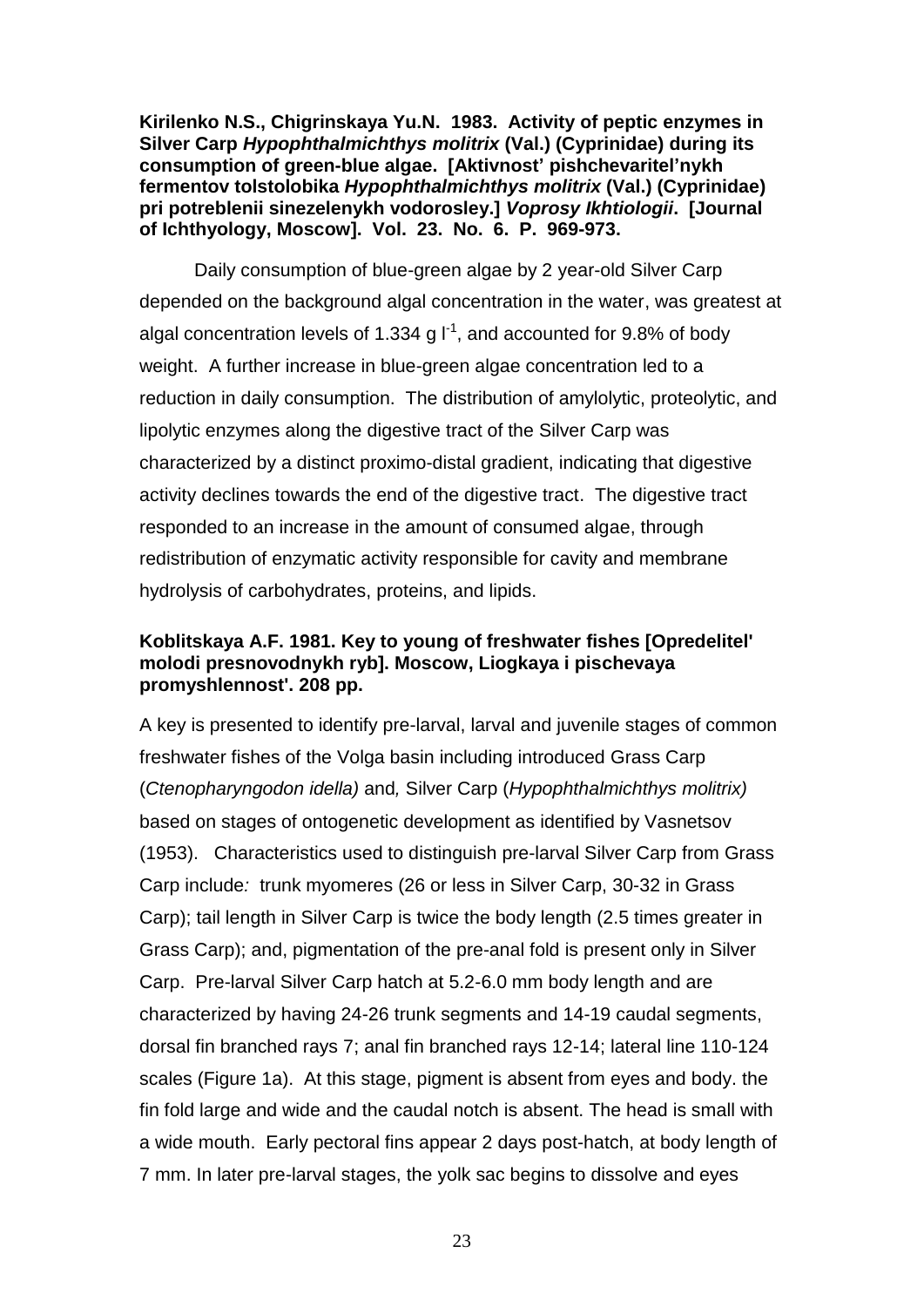become fully pigmented. Large, star-like melanophores appear on head, back and intestine and the swim bladder lacks air.

At the larval stage (Figure 1б, 1в ), the swim bladder fills with air and the yolk sac is completely dissolved. The mouth is terminal and pigment is concentrated in three lines along the body and in the pre-anal fin fold. The primordial dorsal fin appears and is located at the 6th myomere anterior to the anus and extends over three segments. The early anal fin is also present and is located over five myomeres. Caudal fin rays are present; whereas, dorsal and anal fin rays begin to appear at a length of 9 mm. At 10 mm, the first chamber of the swim bladder has filled with air and the pre-pelvic fin appears. Pectoral fin rays are present at a length of 11-12 mm, and the pre-anal fold is very large and well pigmented (Figure 1в). At the end of the larval period, pelvic fin rays are present, dorsal and anal fins are completely developed and have separated from the caudal fin.

Juvenile Silver Carp have complete fin development between 13-15 mm (Figure 1r). Lateral line scales are present once juvenile fish reach 22-25 mm in length. The head is large and retains a terminal mouth. The pre-anal fold persists and, by 50 mm in length, the entire body is covered with scales and the eyes have moved to the lower position on the head.



Figure 1. Developmental stages of *H. molitrix* (after Vasnetsov 1953).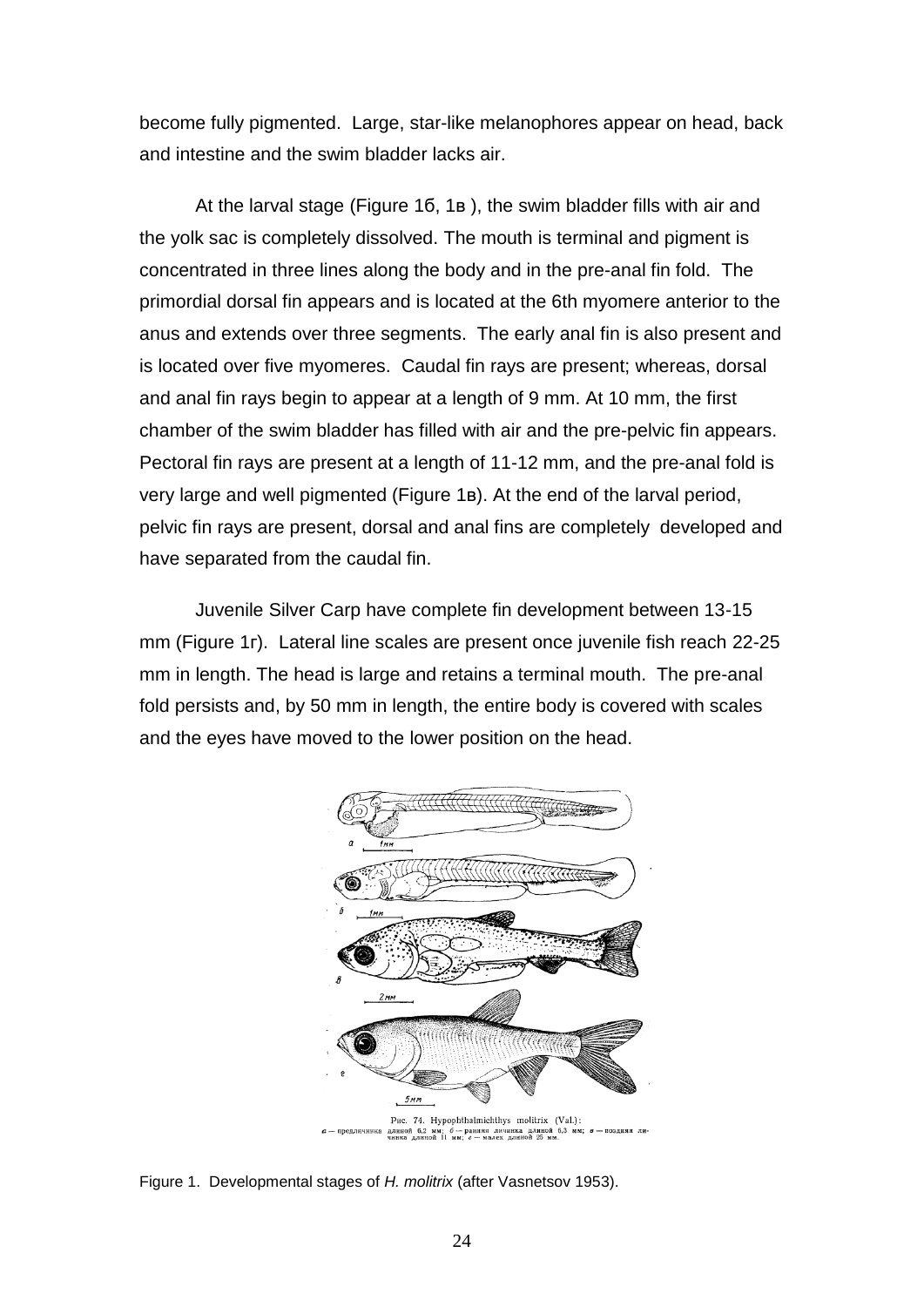**Krykhtin M.L., Gorbach E.I. 1981. The breeding ecology of the Grass Carp** *Ctenopharyngodon idella* **(Val.) and Silver Carp**  *Hypophthalmichthys molitrix* **(Val.) in the Amur River basin. [Ekologiya razmnozheniya belogo amura** *Ctenopharyngodon idella* **(Val.) i belogo tolstolobika** *Hypophthalmichthys molitrix* **(Val.) v basseyne Amura.]**  *Voprosy Ikhtiologii* **[Journal of Ichthyology, Moscow]. Vol. 21. No. 2(127). P. 317-330.** 

Pre- and post-spawn female Silver Carp were found primarily in the Leninsky and Golovino districts with single individuals also found in the Ussuri and Lower Amur rivers in the Malmyzh district. Downstream-migrant eggs were recorded primarily in samples from the Leninsky and Golovino districts. Early larvae (2-4.5 days old) were sampled from the Leninsky – Malmyzh area at densities approximately 70 times smaller than that of deposited eggs. Eggs and larvae were not found downstream of these areas.

Silver Carp eggs dispersed to the Leninsky and Golovino districts both from the Amur and Sungari streams and were more abundant in the latter. The majority of eggs were carried in the surface water layer, located midstream and in the channels, where flow velocity reached 0.7-1.4 m sec<sup>-1</sup>. In the nearshore sites, where the flow velocity slows to 0.3-0.4 m sec<sup>-1</sup>, eggs occured more frequently in the water column and in the bottom layer. Egg membrane diameters measured 4.2-5.0 mm, and yolk diameters measured 1.15-1.25 mm; however, larger egg sizes were also found. These results are consistent with samples taken in 1977 and 1978 (membrane diameter of 6.0 mm, yolk diameter 1.4 mm). In the Leninsky and Golovino districts, dispersed eggs represented many age classes, from 1 hour post-fertilization to more than 1.5 days of age. The stage of embryonic development ranged from blastodisc cleavage to rotating embryo. The majority of embryos were between 10-20 hours old (between gastrulation and organogenesis).

#### **Kryzhanovskiy S.G., Smirnov A.I., Soin S.G. 1951. Data on development of fishes in the Amur River. [Materialy po razvitiyu ryb v reke Amur].** *In:* **Nikol'skiy, G.V. (Ed.).** *Proceedings of the Amur Ichthyological Expedition in 1945-1949.* **[Trudy Amurskoy Ikhtiologicheskoy Ekspeditsii 1945-1949 godov.] Vol. 2. P. 5-233 [Hypiphthalmichthys molitrix, pages 79-84].**

Embryological development in Silver Carp was described from samples collected in the Amur River during the Amur Ichthyological Expedition (1945-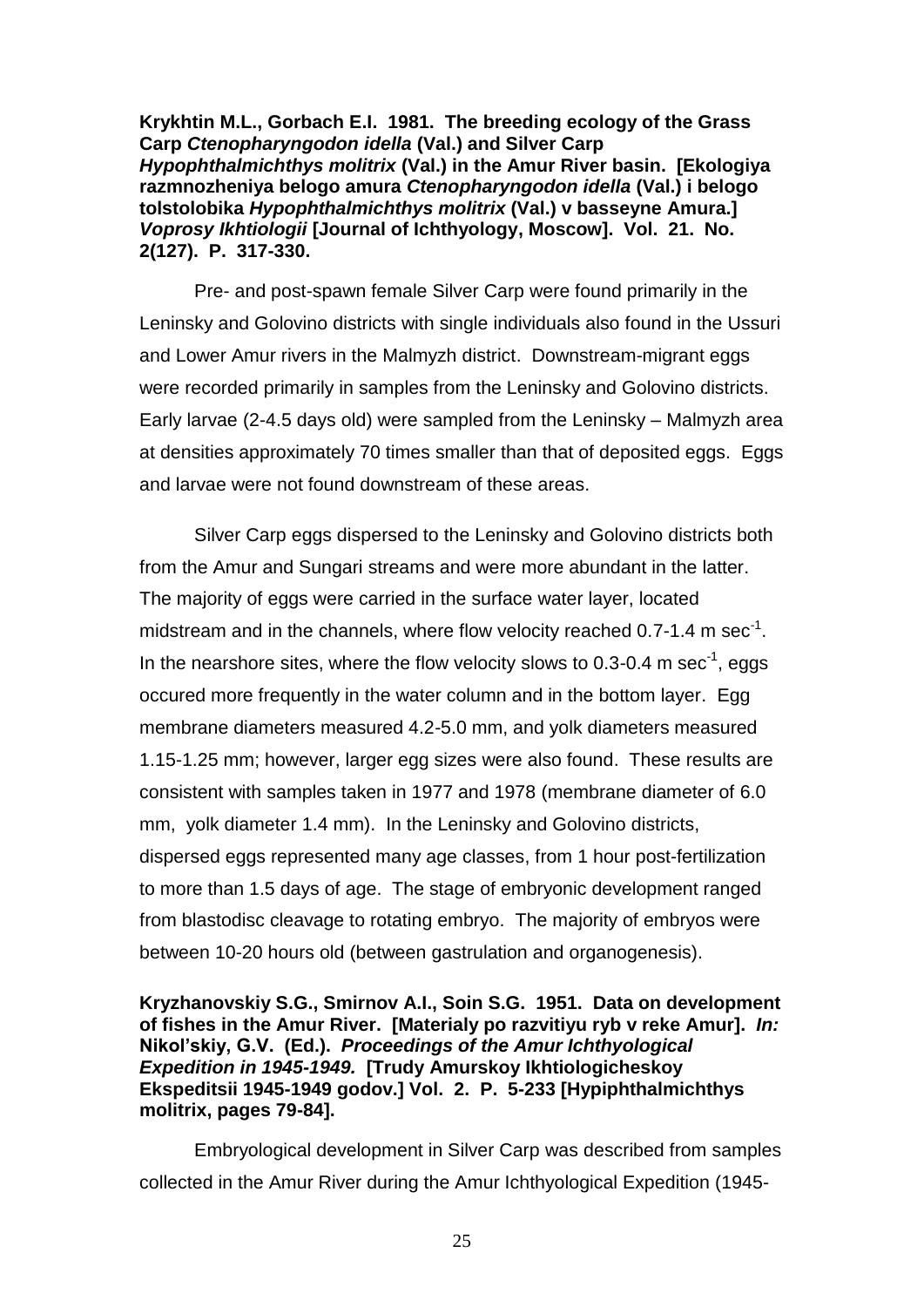1949). Eggs and larvae (0.5-10 days old) drifting downstream were collected in the main river stream. Silver Carp spawned from about 300 km upstream from the mouth of the Sungari down to the mouth of the Ussuri River. Eggs and larvae (up to 7.8 mm long, 8 days old) were primarily drifting in the main current, whereas, older larvae (greater than 8.0 mm, 8 to 18+ days old) were found along the river banks. Larger larvae were likely able to swim against the current and approach the bank to look for slow-current backwaters and floodplain lakes where they formed small schools and remained to forage for the remainder of the season. In the lower Amur, where most floodplain lakes are found, larvae entered lakes through channels after substantial flooding events and subsequent inflow of lake water. When the current changed direction (moving downstream), migrating larvae were not found. Upstream from the Sungari mouth, drifting larvae up to age 6-7 days were found. Larvae greater than 15 mm were collected only in lakes.

Silver Carp eggs were typically pelagic, with a large cavity under the egg membrane. The membrane diameter of eggs varied from 3.5 to 4.5 mm, the diameter of the yolk sac was 1.2 mm or less. Species identification was possible only at the tail segmentation stage. At earlier stages, Silver Carp eggs looked very similar to those of other pelagophilous fishes. Hatching took place at water temperatures of about 25ºC, at an age of 2 days postfertilization. Embryos rested on the bottom, rarely entering the water column. Embryo length at hatching measured approximately 6 mm and Silver Carp were easily distinguishable from Grass Carp embryos. Although morphologically very similar, Silver Carp had a smaller eye and different numbers of abdominal and caudal segments than did Grass Carp (Silver Carp: 24-26 abdominal and 14-17 caudal segments; Grass Carp: 28-32 and 12-16, respectively). Pigment appeared at 4 days post-hatch. Embryos were very slow-moving until 7 days of age (6.35-8.0 mm long) following which embryos became much more mobile, and developed further pigmentation. Air bubbles first appeared in the swim-bladder, and the yolk sac was considerably reduced. Larvae were able to swim, but occasionally fell to the bottom. A large pre-anal fold formed when larvae reached 12 mm in length and could be used to differentiate Silver Carp from all other fishes. At this stage, larvae fed

26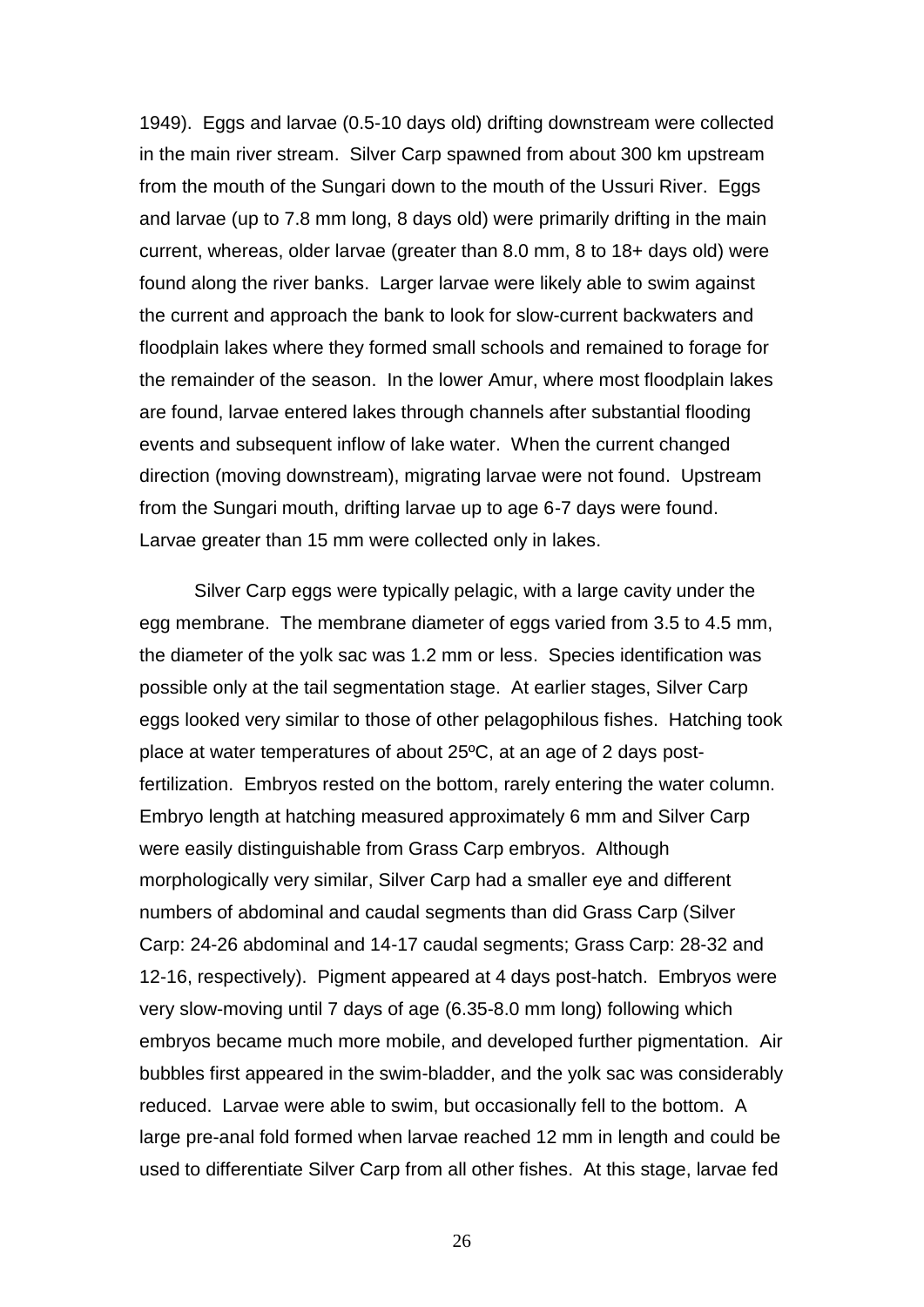on zooplankton, and developed a single intestinal loop; however, by the time larvae reached 18 mm in length, the intestine had developed many loops.

# **Litvinov K.V., Podolyako S.A. 2012. Fishes in the Astrakhan' Nature Reserve.** *In***: Bogutskaya N.G., Kiyashko P.I., Orlova M.I., Naseka A.M. Key to fishes and mollusks of the Caspian Sea. (in press).**

Larval and juvenile Silver Carp (6.7-22 mm, developmental stages B to G (Figure 2)) were collected in a channel (Bystraya) of the Volga Delta in the Astrakhan' Nature Reserve (Damchik District of the reserve). This channel is located in the western part of the Volga Delta (45.8ºN, 47.9ºE). Collected individuals were determined to be from naturally reproducing populations of Silver Carp, as hatchery-released fish of this species requires later stages of development prior to stocking. This represents the only naturally occurring spawning and development of Silver Carp from the Volga Delta since 1980.



Figure 2. Developmental stages of *Rutilus caspicus* (after Vasnetsov 1953).

**Makeyeva [Makeeva] A.P. 1963. On maturation of females of Grass Carp and Silver Carp and reproduction of these fishes in the Amur basin. [O sozrevanii samok belogo amura i tolstolobika i razmnozhenii etikh vidov v basseyne Amura.]** *In:* **Tashliyev A.O. (Ed.).** *Problems of industrial use of phytophagous fishes in waterbodies of the USSR.* **[Problemy rybokhozya'stvennogo ispol'zovaniya rastitel'noyadnykh ryb v vodoyemakh SSSR.] Izdate'lstvo AN Turkmenskoy SSR, Ashkhabad. P. 76-83.**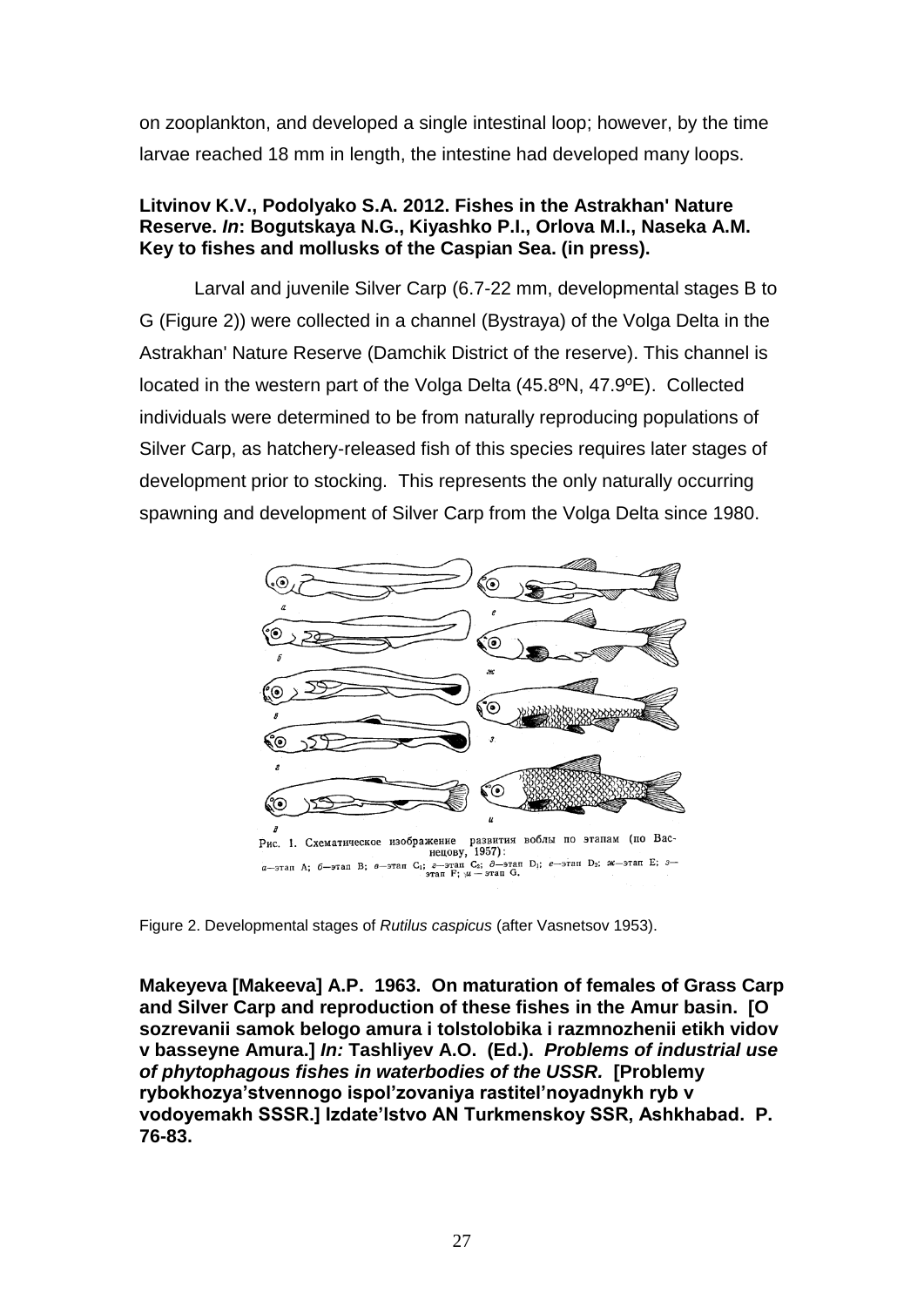Female Silver Carp in the Amur River attained sexual maturity at a minimum age of 7 years and a size of at least 60 cm. Spawning occured once per year as evidenced by most post-spawning females having only previtellogenetic oocytes (stage VI-II, Sakun and Butskaya, 1968). However, histological examination revealed some asynchronicity of oocyte maturation in a few individuals and the presence of a second generation of vitellogenetic ocytes. This may indicate repeat spawning activity; however, it is more likely that some females did not spawn annually or that the development of vitellogenic oocytes may take more than one year.

**Makeyeva [Makeeva] A.P., Belova N.V., Emel'yanova N.G., Verigin B.V., Ryabov I.N. 1996. On the state of the reproductive system of bighead**  *Aristichthys nobilis* **from the cooling pond of the Chernobyl' Nuclear Power Station during the post-catastrophe period. [Materialy po sostoyaniyu vosproizvoditel'noy sistemy pestrogo tolstolobika**  *Aristichthys nobilis* **v vodoeme-okhladitele Chernobyl'skoy AES v posleavariynyy period].** *Voprosy Ikhtiologii***. [Journal of Ichthyology, Moscow]. Vol. 36. No. 2. P. 239-247.** 

Reproductive systems of Bighead Carp from the cooling tanks of Chernobyl Atomic Power Station were examined after having been subjected to nuclear radiation in 1986, at the age of 1-2 years. The gonads of mature females did not display specific malformations commonly attributed to radiation exposure, except for some cytoplasm vacuolization in previtellogenic oocytes and were capable of producing eggs of high aquaculture quality. Males, on the other hand posessed a number of malformations in their reproductive systems, including unicellular sclerosis in the gonads, lower sperm concentration in the ejaculate, and the emergence of a large number of abnormal germ cells.

**Makeyeva [Makeeva] A.P., Emel'yanova N.G. 1990. A cytological examination of the preovulation oocyes in Silver Carp**  *Hypophthalmichthys molitrix* **and the use of the method of biopsy for the evaluation of their state. [Tsitologicheskoye issledovaniye predovulyatsionnykh ootsitov belogo tolstolobika** *Hypophthalmichthys molitrix* **i ispol'zovanije metoda biopsii dla vyyavleniya ikh sostoyaniya].**  *Voprosy Ikhtiologii***. [Journal of Ichthyology, Moscow]. Vol. 30. No. 3. P. 469-477.**

The process of oocyte maturation proceeded asynchronously in individual Silver Carp. Six hours following a second injection, an individual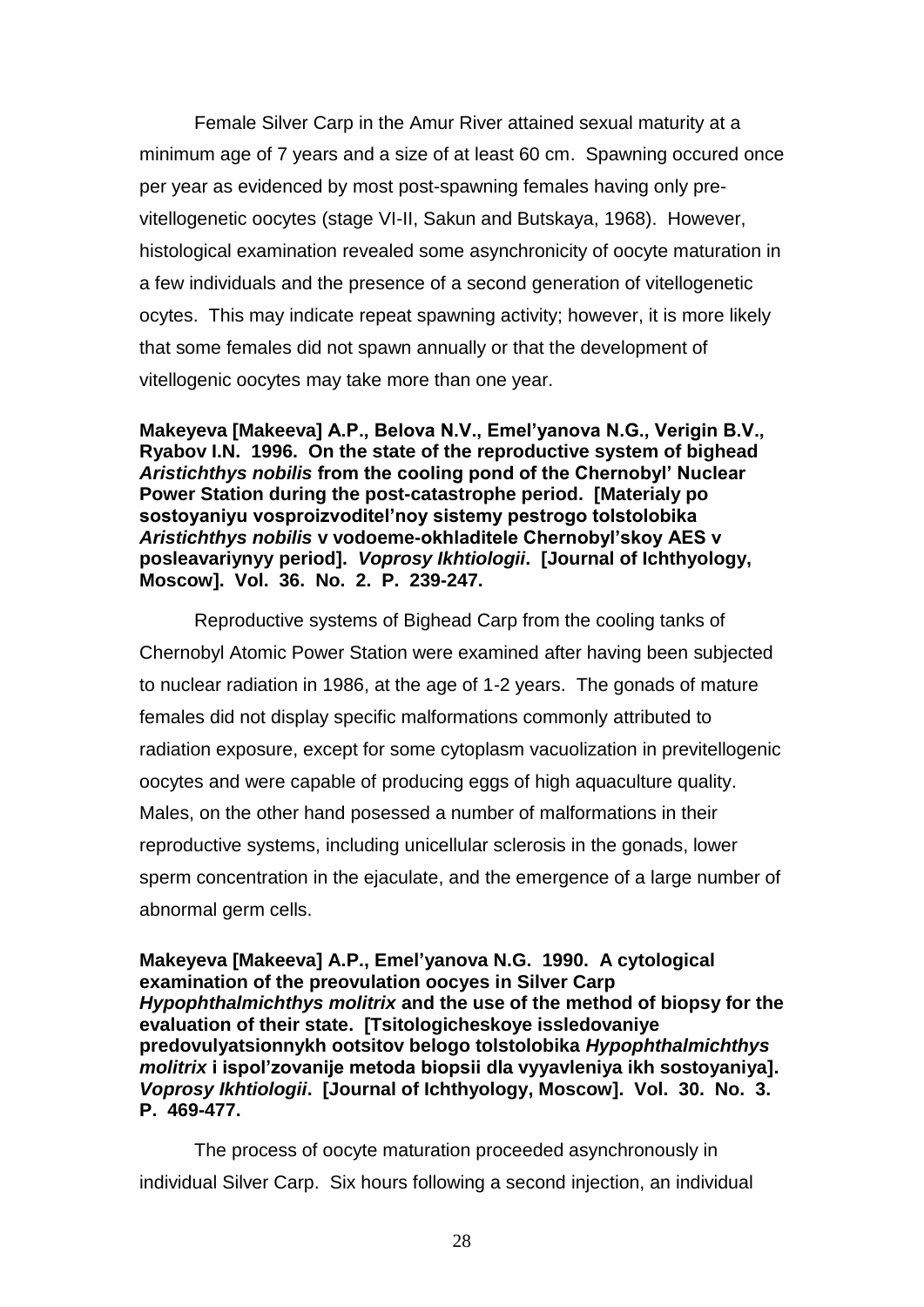displayed variability in oocyte development (expressed as % of total egg number): 26% of the eggs had the nucleus positioned below the egg membrane at the animal pole; 6% had formed an encapsulated karyosphere; and, 68% experienced mixing of karyoplasm and cytoplasm (nuclear structures were no longer visible). In a second individual, at 5 hours postsecond injection, initiated disintegration of the nuclear membrane was observed in 33% of oocytes, whereas, in 67% of oocytes, this process was fully completed. The data on asynchronous development in pre-ovulatory oocytes confirmed that ovulation of oocytes in individual females occurs over a fixed time length, rather than simultaneously.

**Makeyeva [Makeeva] A.P., Emel'yanova N.G., Belova N.V., Ryabov I.N. 1994. Radiobiological analysis of Silver Carp** *Hypophthalmichthys molitrix* **from the cooling pond of the Chernobyl' Nuclear Power Station during the post-catastrophe period. 2. Development of the reproductive system in offspring of the first generation. [Razvitiye vosproizvoditel'noy sistemy u potomstva pervogo pokoleniya.]** *Voprosy Ikhtiologii***. [Journal of Ichthyology, Moscow]. Vol. 34. No. 5. P. 681- 696.** 

Anomalies in the reproductive systems of Silver Carp were examined following the Chernobyl disaster. On average, 20.2% of fish were affected; 9.4% of females and 25.8% of males. The most severe effects of exposure included the occurrence of sterile individuals in 5.6% of fish. Gonad asymmetry was also observed in 9.4% females and in 16.1% males (Belova *et al*., 1993). In addition, developmental anomalies were identified in the first generation progeny of the post-disaster period. The number of fish with gonad mutations increased from 0 to 26% in the 1989 generation, and from 0 to 12% in the 1990 generation. In the second year of life, emergence of bisexual individuals was observed in 17% of females, while in the third year, sterility was found in 6% of females and 17% of males. Juveniles also exhibited other cytological disturbances that were absent in pre-exposure parent fish.

**Makeyeva A.P., Soin S.G. 1963. Importance of the Middle and Upper Amur for the reproduction of commercial pelagophilous fishes. [Znacheniye srednego i verkhnego Amura v vosproizvodstve promyslovykh pelagofil'nykh ryb.]** *Voprosy Ikhtiologii* **[Journal of Ichthyology, Moscow]. Vol. 3. No. 4(29). P. 688-697.**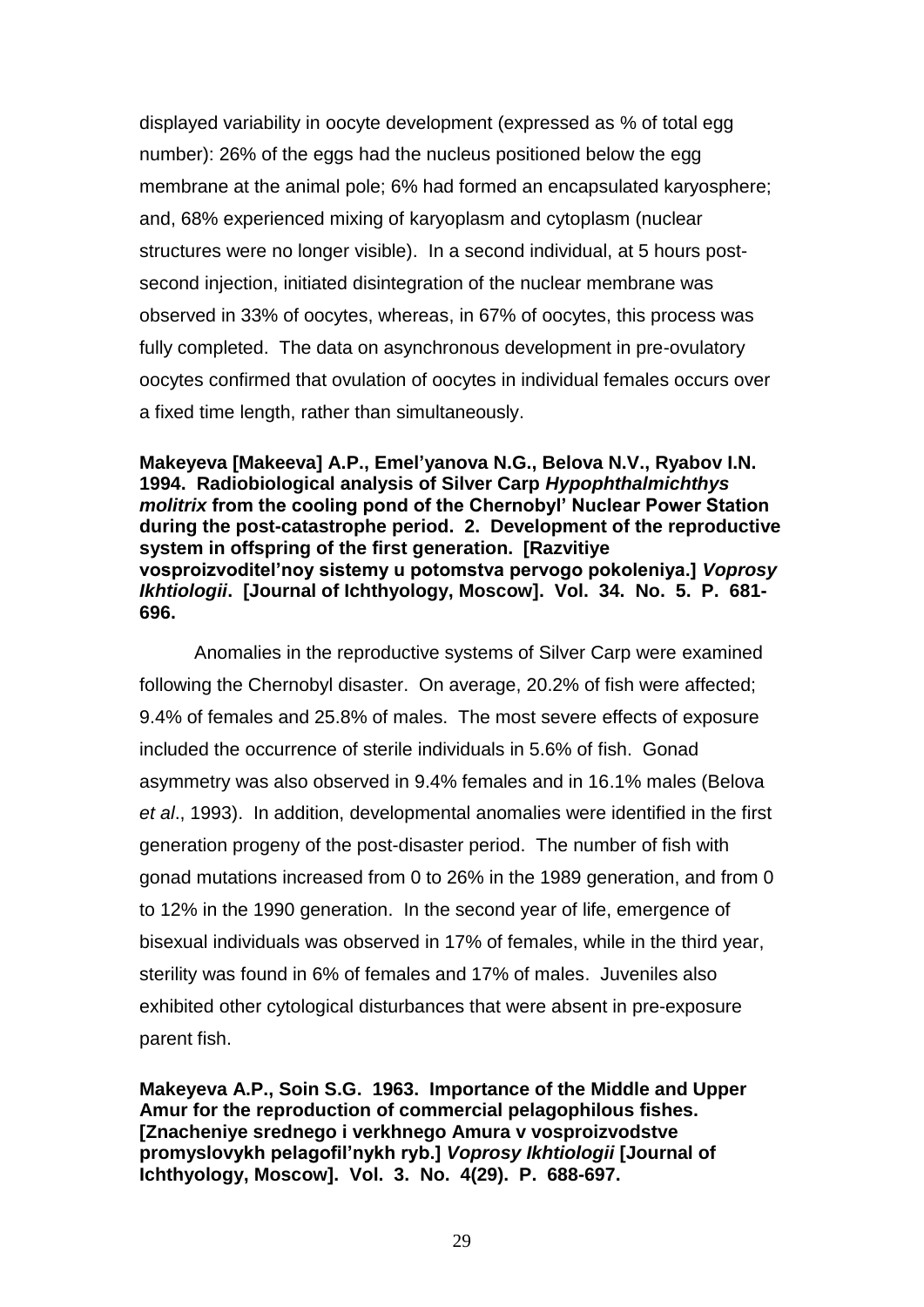A key to the pelagic fish eggs in the Amur rivershed was developed. The following characteristics were used to identify Bighead Carp eggs: eggshell diameter 4.0-5.0 mm; yolk sac diameter 1.1-1.2 mm; 24-26 trunk myotomes; and, 14-17 caudal myotomes. Grass Carp eggs were distinguished by: eggshell diameter 4.2-6.0 mm; yolk sac diameter 1.2-1.3 mm; embryos had 28-32 trunk myotomes; and, 12-14 caudal myotomes.

#### **Miroshnichenko L.M., Kamenetskaya I.L. 1978. An observation on maturing and spawning migration of phytophagous fishes in Syr Darya. [Nablyudeniye za sozrevaniyem i nerestovoy migratsiye' rastitel'noyadnykh ryb v Syrdar'e.** *In:* **Konurbaev A.O. (Ed.)** *Biological fundamentals of fish industry in the republics of Central Asia and Kazakhstan.* **[Biologicheskiye osnovy rybnogo khozya'stva respublik Sredney Azii i Kazakhstana.] Ilim, Frunze. P. 367-368.**

Observations of spawning migrations were made in the Syr Darya River, the Chardara Reservoir and upstream in Uzbekistan, from May to July 1977. The spawning run started May 20, and was associated with an abrupt rise in water level and water temperature of 20ºC. Three peaks were observed in the downstream drift of Silver Carp eggs (May 27, June 1 and June 4) at an average water temperature of 23.5 ºC. Ripe males were observed on May 23 at Chinaz, 35-40 km upstream from the reservoir. Their gonadosomatic index reached 2.56. On May 30, two ripe females were caught and measured up to 1 m long and 18 kg weight. One female was a Silver Carp with a gonadosomatic index of 35 and the other female was a Bighead Carp with a gonadosomatic index of 22.55.

Sex ratios were approximately 1:2, which was confirmed by fishermen at the spawning site, where a single female being followed by two males was observed. A second spawning site was located at the Dshidali Peninsula at a confluence of two riverine branches. The site was located 110 km upstream from the Chardarinskoye (Chardara) Reservoir, at a depth of 2m with a sandypebble substrate. A high rate of mortality, up to 100 females per day, was reported at this spawning site due to significant habitat alteration as a result of temporary dam construction. Significant differences in the values of gonadosomatic index were recorded, although this could be attributed to the concurrent presence of individuals at the II, III, and IV stages of maturity in the

30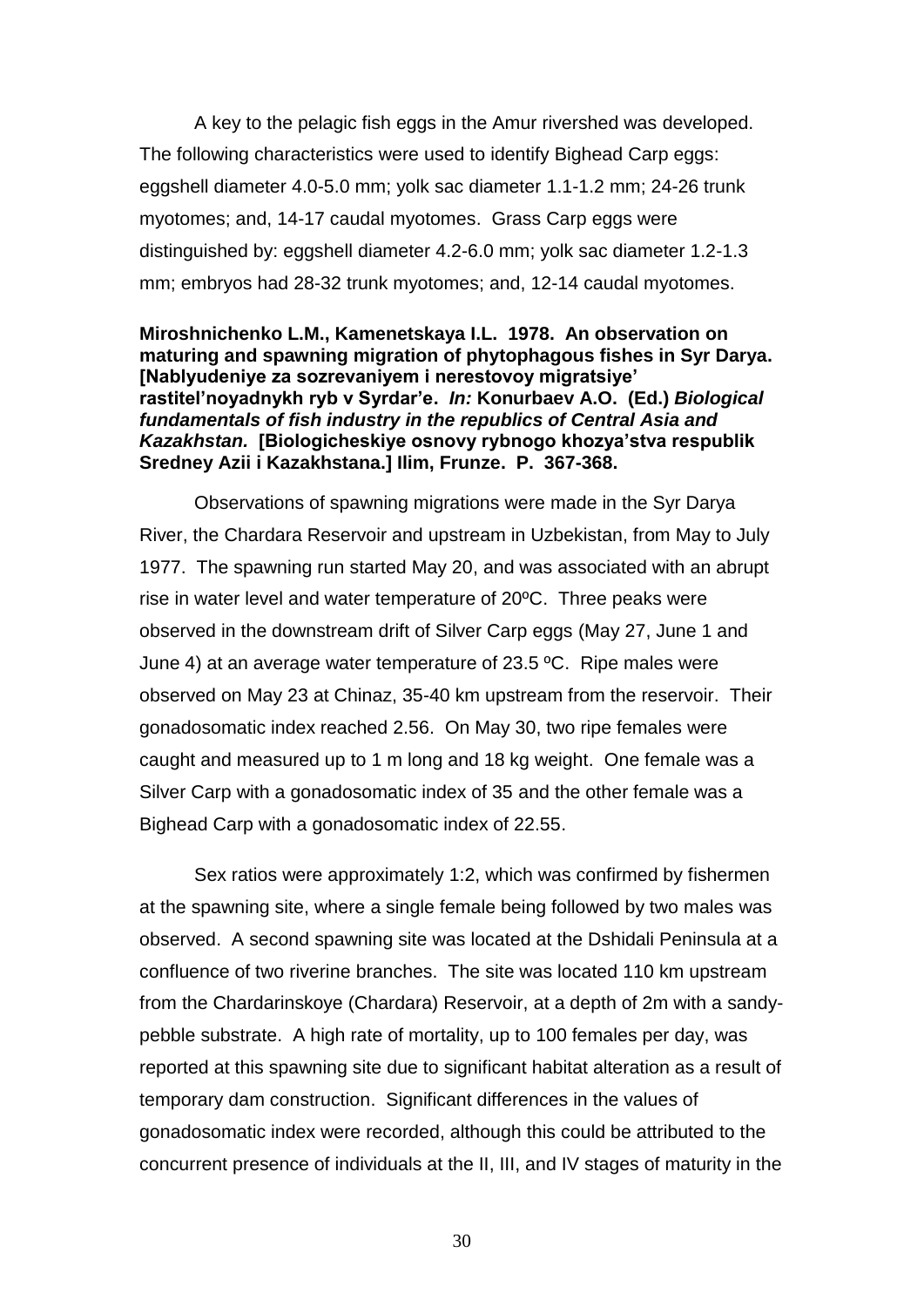spawning stock. Some females did not take part in spawning activity due to disturbance or rapid changes in the river water level and later demonstrated resorption of eggs; histological examination did not reveal any disorders of gametogenesis.

## **Mukhamedova A.F. 1977. The level of standard metanolism of young Silver Carp** *Hyphthalmichthys molitrix* **(Val.). [Uroven' standartnogo obmena molodi belogo tolstolobika** *Hyphthalmichthys molitrix* **(Val.)].**  *Voprosy Ikhtiologii***. [Journal of Ichthyology, Moscow]. Vol. 17. No. 2(103). P. 330-337.**

Standard metabolic rate in Silver Carp fingerlings varied by stage of development. During the period of yolk feeding through larval transition to active/external feeding, gaseous metabolism was characterized by an increased level and intensity of oxidative processes related to morphophysiological differentiation. After completing the transition into a larval organism, gaseous metabolism shifted to the general biological patterns and was dependent on body weight (expressed by the power function equation). At stages III - IV of larval development, larvae fed primarily on zooplankton and respiration rate and weight were linked by the equation  $Q = 0,240 \, \text{w}^{0.89}$ . At the fry stage, when the diet shifts to planktonic algae, the equation became,  $Q = 0.217$   $w^{0.83}$ . The expected standard metabolism rate in Silver Carp fingerlings (0.003-30 g) was calculated using the formula  $Q = 0,224$   $w^{0,85}$ .

**Mukhamedova A.F., Kalinina S.G. 1986. The feeding features and potential productivity of Silver Carp in the Tsymlyansk Reservoir. [Pishchevaya obespechennost' i potentsial'naya produktivnost' belogo tolstolobika v Tsimlyanskom vodokhranilishche.]** *In:* **Negonovskaya I.T. (Ed.).** *Factors underlying fish production formation in reservoirs and ways for its increase.* **[Faktory formirovaniya ryboproduktivnosti vodokhranilishch i puti eye uvelicheniya.]** *Sbornik Nauchnykh Trudov GosNIORKh* **[Collected Scientific Articles of State Research Institute of Lake and River Fisheries, Leningrad]. No. 242. P. 42-49.** 

Trophic characteristics of Silver Carp were presented. The study was based on long-term data collected from 1976 to 1984 on feeding habits of different age groups, as well as food supply in non-native waters. Data collection included 419 phytoplankton samples to examine dietary species composition and quantitative parameters, 213 seston samples, and 152 counts of primary production. Gut content analysis of 58 individuals aged 1 to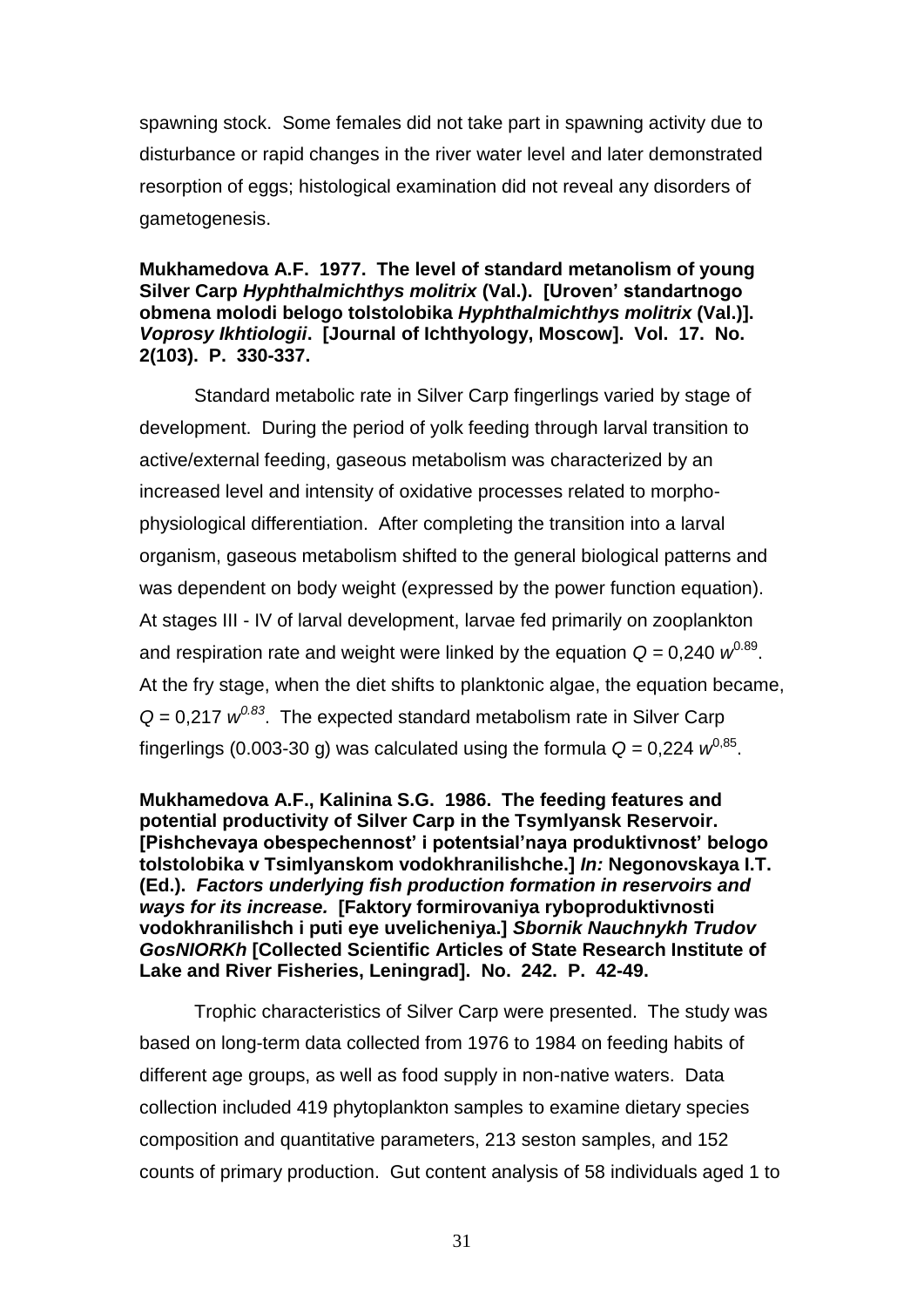6+ years was assessed. 47 of these samples were subjected to differentiated analysis using separate treatments for subsamples of three sections of digestive tract.

Results revealed no age- or sex-related differences in dietary preferences of Silver Carp. Variation in the diet was attributed to seasonal changes and algal development in the waterbody. Silver Carp have adapted a non-specific, broad dietary spectrum which enables the species to exploit any readily abundant food sources. Average seasonal index of gut fullness was estimated at 211  $\frac{9}{000}$ . In spring, during periods of high diatom abundance, gut content analysis revealed a high prevalence of *Melosira* and *Stephanodiscus*. Phytoplankton accounted for 55.9%, followed by diatoms (42%) of total diet by weight. Approximately 20% of the diet was represented by detritus, semi-fermented algal cells of mixed composition and mucus.

In summer, dietary composition changes considerably. In early summer, a high proportion of mineral particles (up to 50%) was present in gut analysis. This was likely due to increased deposition of seston mineral suspension carried with the spring flood waters. Up to 30% of the diet (by weight) was represented by phytoplankton, a mixture of different algal groups that included diatoms as well as green and blue-green algae. During this period, phytoplankton underwent a characteristic seasonal change in abundance, transitioning from spring-specific diatoms to an early-summer composition of mixed species. The most frequently occurring species, both in the ecosystem as well as in the diet of Silver Carp, were predominantly summer species including *Melosira*, *Oscillatoria*, *Anabaena*, *Coelastrum*, and *Crucigenia*.

Detritus accounted for up to 5.3% of the diet by weight. The remainder was represented by zooplankton, primarily rotifers and copepods. By midsummer, blue-green algae became the dominant fauna, both in the water as well as in the gut contents, representing 49-63% of the diet (by weight). The proportion of diatoms subsequently decreased to 9-11% of the diet. Large, colonial forms of algae with mucous membranes (e.g. *Microcystis*, *Gomphosphaeria*, *Merismopedia*) were the preferred algal species of Silver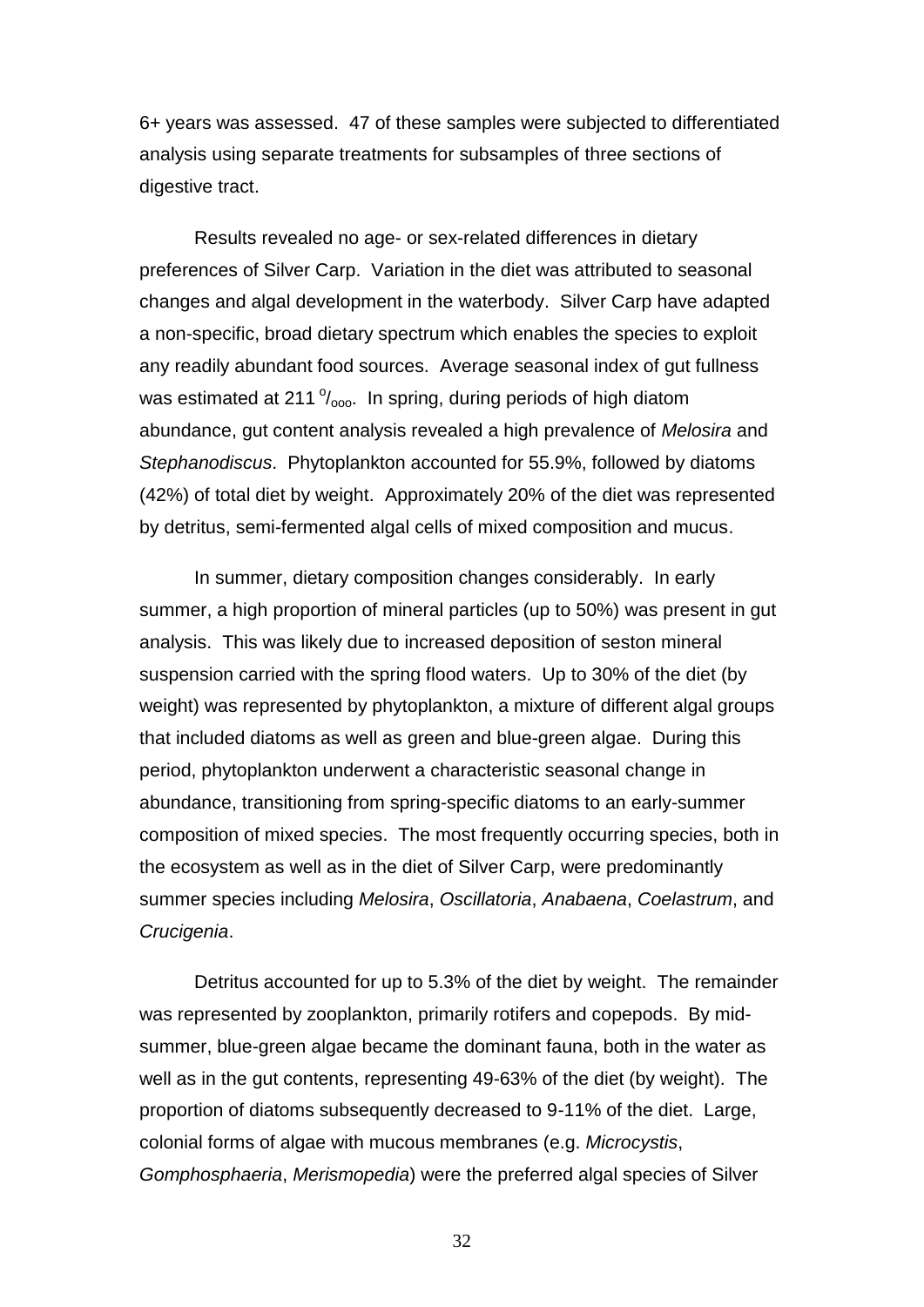Carp; *Microcystis* represented up to 75% of the dietary algae, whereas, *Aphanizomenon* accounted for only 5-10% despite having a similar abundance. By late summer and in autumn, the proportion of algae in the diet increased to 70% primarily due to *Microcystis.* Interestingly, this species was often the only food item found in digestive tracts of Silver Carp. Detritus was a less important food source than phytoplankton, usually represented only 15- 20% of diet (by weight); however, during certain periods this proportion increased to nearly 100%.

Comparisons of food items distributed in different regions of the digestive tract did not provide resolution on feeding patterns or digestibility of various dietary items and may only give partial information on indirect indicator; in particular, the ratio of live and fermented algal cells along the digestive tract. In May, the ratio of live:fermented algal cells was 70:30 in the anterior section of the digestive tract with a shift to 40:60 in the posterior section. During the summer period, mucus-encapsulated colonies of bluegreen algae were more frequent in the anterior and middle sections of the gut, whereas, mucus-free, scattered, single cells of blue-green algae occurred mostly in the posterior regions. This observation corresponded with conclusions made by Tseeb *et al*. (1976) and Vovk and Stetsenko (1985) that the digestive tract of Silver Carp was largely capable of digesting mucus of blue-green algae colonies that were rich in polysaccharides and associated bacteria.

**Negonovskaya I.T., Rudenko G.P. 1974. Oxygen threshold and features of respiration exchange of the young phytophagous fish – Grass Carp**  *Ctenopharyngodon idella* **(Val.) and Bighead Carp** *Aristichthys nobilis*  **(Rich.). [Kislorodnyiy porog i osobennosti dykhatel'nogo obmena molodi rastitel'noyadnykh ryb - belogo amura** *Ctenopharyngodon idella* **(Val.) i pestrogo tolstolobika** *Aristichthys nobilis* **(Rich.).]** *Voprosy Ikhtiologii***. [Journal of Ichthyology, Moscow]. Vol. 14. No. 6(89). P. 1111-1117.** 

Fry of phytophagous fishes (70-100 mg) had a very low oxygen threshold. Lethal oxygen concentrations for the most vigorous individuals ranged from 0.33 mg\*l<sup>-1</sup>(Bighead Carp) to 0.44 mg\*l<sup>-1</sup>(Grass Carp). The authors concluded that phytophagous fishes, which lived in extensively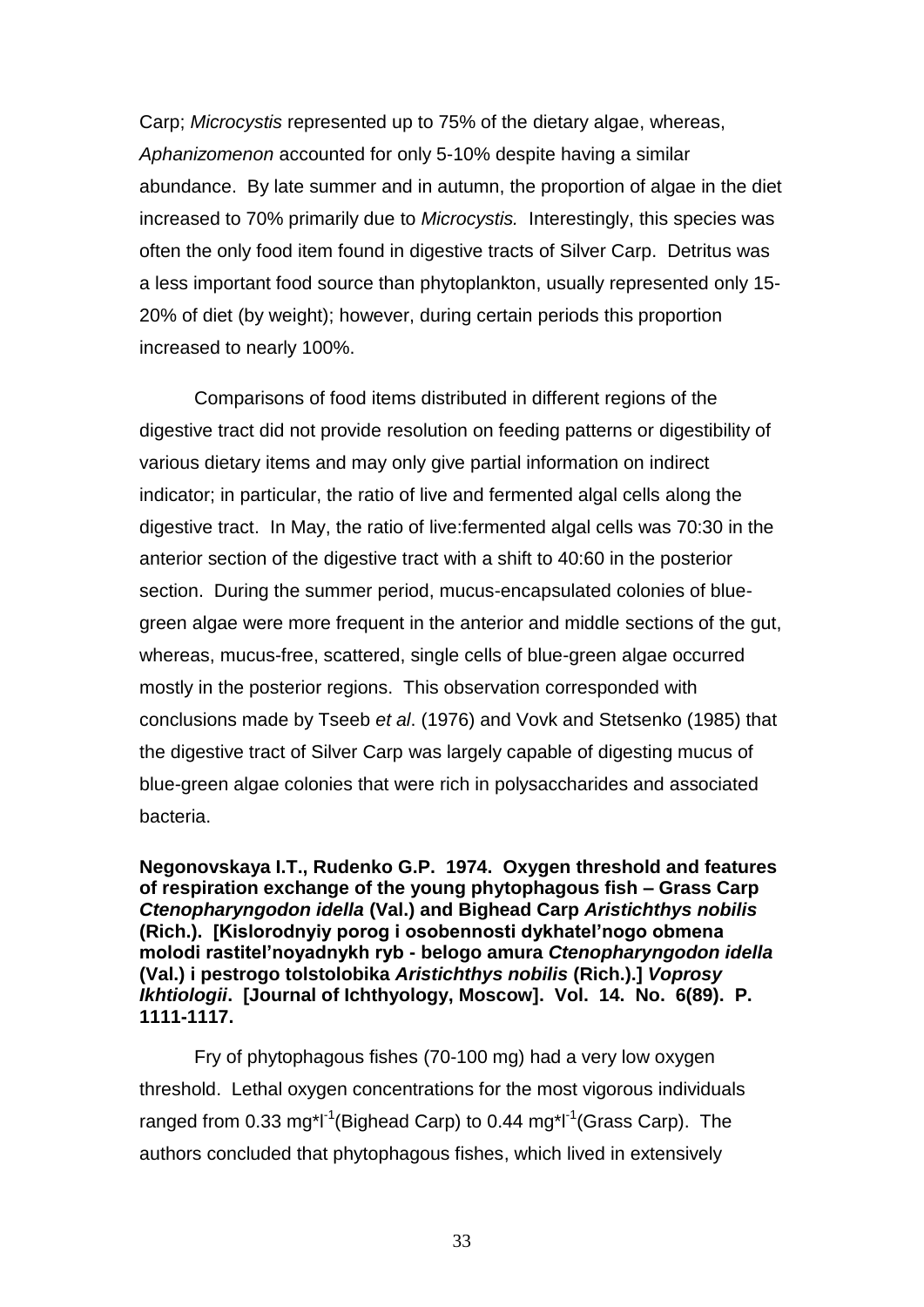overgrown ponds with an unstable gaseous regime, were characterized by an extended lability in respiration metabolism in comparison with fish species from a more stable oxygen environment. Respiration lability in phytophagous fishes was expressed as a reduction in the respiration rate in response to deteriorating oxygen conditions and a decline in oxygen threshold.

**Negonovskaya I.T., Rudenko G.P., Tereshenkov I.I. 1975. The impact of adverse environmental factors on the young phytophagous fish [Original translation: The effect of adverse environmental factors on the phytophagous fish fry]. [Vozdeystvie otritsatel'nykh faktorov sredy na molod' rastitelnoyadnykh ryb.]** *In:* **Rudenko G.P. (Ed.)** *Biological bases of farm-market fish industry in small lakes of the North-West of the USSR.* **[Biologicheskie osnovy tovarnogo rybnogo khozyaistva na malykh ozerakh Severo-Zapada SSSR].** *Izvestiya GosNIORKH***. [Proceedings of the State Research Institute for Lake and River Fisheries, Leningrad]. No. 99. P. 214-227.** 

Effects of adverse environmental conditions such as hypoxia (0.33-0.57 mg/1  $O_2$ ), low temperatures, starvation, and increased pH values (9-10) were examined on juvenile Bighead and Silver carps (age 1.0-1.5 months). Both species were highly sensitive to a rapid decrease in water temperature (reduction from 20-24° С to 12-14° С ), which caused a decrease in feeding activity by 50% and an observed reduction in growth rate. Reduced mobility was observed with a decrease in temperature (from 10°С to 6°С), and a further drop in temperature resulted in a noticeable shift in equilibrium and death in smaller individuals. Decreased feeding intensity at low temperatures resulted in starvation of individuals which, if maintained even over a short period of time, was attributed to the death of all experimental subjects. During the autumn-winter season, phytophagous fishes were more susceptible to predation than native lake fishes due to a higher resistance to temperature fluctuations. Bighead Carp displayed a greater sensitivity to reduced oxygen levels and higher pH values, whereas, Silver Carp exhibited greater tolerance to a range of temperatures.

**Nuriyev [Nuriev] Kh***.* **1969. On the biology of Grass Carp and Silver Carp in the Tudakul' Reservoir. [K biologii belogo amura i obyknovennogo tolstolobika v Tudakul'skom vodokhranilishche.]**  *Uzbekskiy Biologicheskiy Zhurnal***. [Uzbek Biological Journal]. No. 6. P. 37-39.**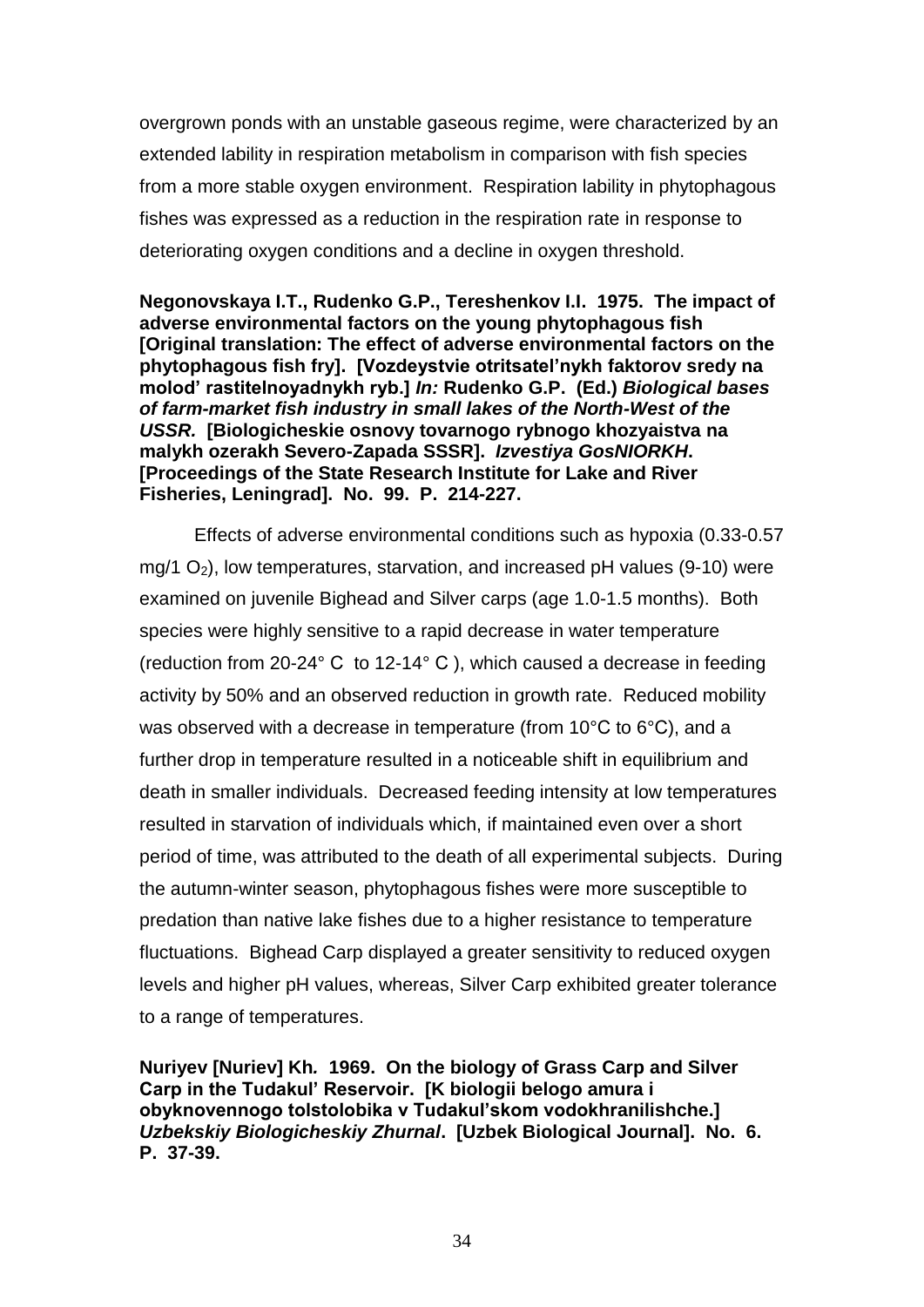Growth and nutritional status (Fulton condition factor,  $F_{cf}$ ) of Grass Carp and Silver Carp were studied in the Tudakul' Reservoir of Uzbekistan. In the reservoir, characterized by high water temperatures and a long vegetation growth season, fishes grew faster than in their native habitat in the Amur River or in the Aral Sea. Silver Carp in the Tudakul' Reservoir reached 18.8 cm by age  $1+$ , 35.6 cm by age  $2+$  and 47.0 cm by age  $3+$  as compared to 11.7 cm, 24.3 cm, and 35.7 cm in the Amur River, and 12.4 cm, 24.7 cm, and 37.8 in the Aral Sea. Average measurements for Silver Carp were: at age 1+- body length=30.8 cm, weight =437 g,  $F_{cf}=1.43$ ; at age 2+- body length=45.5 cm, weight=1449 g,  $F_{cf}$  =1.51 (1.39-1.60); and, at age 3+- body length=58.0 cm, weight=2860 g, and  $F_{cf}$  =1.48 (1.38-1.58).

### **Omarov M.O. 1970. Daily diet of Silver Carp** *Hypophthalmichthys molitrix* **(Val.). [Sutochnyy ratsion belogo tolstolobika** *Hypophthalmichthys molitrix* **(Val.).]** *Voprosy Ikhtiologii* **[Journal of Ichthyology, Moscow]. Vol. 10. No. 3(62). P. 580-582.**

The diet of 2 year-old Silver Carp (body weight= 320-370 g) was estimated by measuring the rate of food passage along the digestive tract, adjusted to diurnal feeding patterns. Experiments were conducted in fish cages installed along the shoreline of a pond experiencing an algal bloom, to ensure persistent phytoplankton concentration for the duration of the experiment. Fish were fed with manufactured feed, floured prior to fish treatment. To determine the rate of food passage, fish were removed from cages at 15, 30, 60, and 120 minutes post-feeding and were subjected to laboratory analysis.

Assessments of diurnal feeding rhythm were based on daily fish samples taken at 4 hour intervals. Experiments were conducted in June (1966) at water temperatures of 23 °C and dissolved oxygen concentration of  $4.23$  m $I^*I^1$ . Rate of food passage, reported as a percentage of the total digestive tract length, was 6.5% after 15 minutes, and 50% after 2 hours. Therefore, total gut transit time was 4 hours, allowing for 6 full cycles per day. Results indicated that Silver Carp fed primarily in daylight (84.9%), the period of most intensive feeding occurred between 16:00-20:00 and accounted for up to 23.3% of the daily food intake. Lowest feeding rate was observed from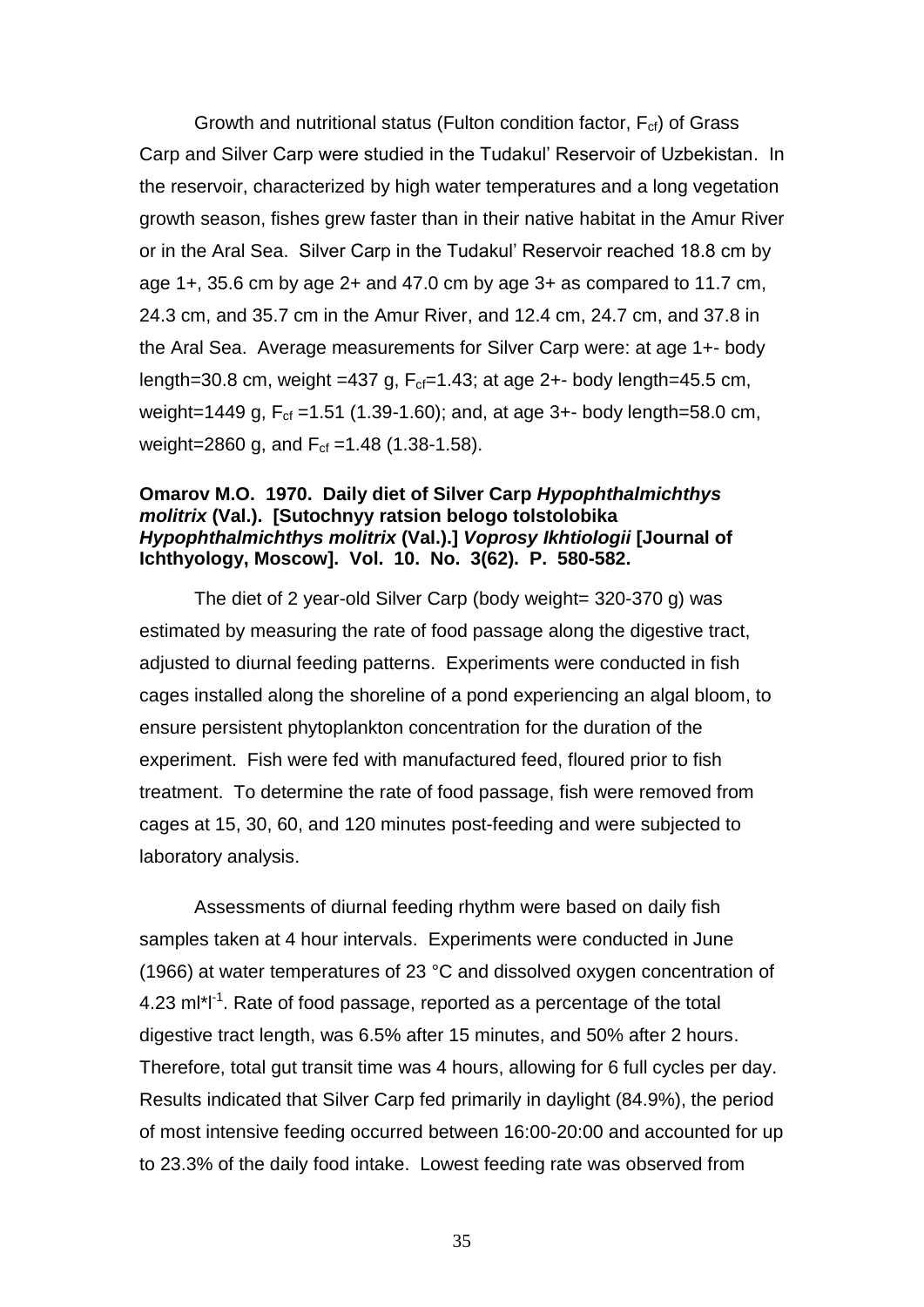20:00-0:00 (8.1%). Maximum value for index of stomach fullness was 403  $\frac{10}{1000}$  (08:00) and minimum value was 142  $\frac{10}{1000}$  (0:00). Daily food intake was estimated at 58g or 17.2% of the total fish weight; however, actual value may be even higher, since experimental conditions tend to reduce feeding activity of Silver Carp.

### **Panov D.A., Sorokin Yu.N., Motenkova L.G. 1969. Experimental study of feeding of the young Bighead and Silver Carp. [Eksperimental'noye izucheniye pitaniya molodi tolstolobikov.]** *Voprosy Ikhtiologii***. [Journal of Ichthyology, Moscow]. Vol. 9. No. 1(54). P. 138-152.**

Feeding and dietary requirements of Bighead Carp and Silver Carp fry were examined at different stages of *in vitro* development using radioactive carbon technique. At very early life history stages, minute zooplankton forms are considered the only complete food for the larvae. The optimum concentration of these forms was approximately 1,000 individulas  $I<sup>-1</sup>$ . For fry aged 1.5 months, a number of algal species were identified as critical food items and the optimum concentration should be approximately 20 mg  $I^1$ , threshold value of 4.2 mg  $I^{-1}$ .

## **Pavlov D.S., Aliyev D.S., Shakirova F.M., Nezdoliy V.K., Ostrovskiy M.P., Dzhemileva T.G., Malakhova T.V., Nikolayev A.A., Sukhanova A.I. 1994.**  *Biology of fishes of the Saryyazyn Reservoir.* **[Biologiya ryb Saryyazynskogo vodokhranilishcha]. Gidroproekt, Moscow. 150 pp.**

The Saryyazyn Resevoir is unique due to its ability to support a selfsustaining population of introduced Silver Carp. Adult Silver Carp migrated upstream, entering the Murhab River and continued approximately 150 km upstream to spawn. Both males and females matured at an age of 4 years; at a length of 50.5-55.0 cm in males and 52.2-65.0 cm in females. Absolute fecundity ranged from 135,800 to 552,500 eggs in fish measuring 46.0-79.0 cm (approximately 1.8-8.5 kg). Researchers found some heterogeneity of oocytes in the ovaries. A number of fish had larger than average eggs, which measured 1.11-1.32 cm in diameter and accounted for 59.4-100% of gonad weight. Others had smaller than average eggs, which measured 0.7-1.06 cm in diameter and accounted for 40.6% of gonad weight. Observed heterogeneity may indicate that Silver Carp are a portion spawner in this reservoir; however, other possible explanations include egg heterogeneity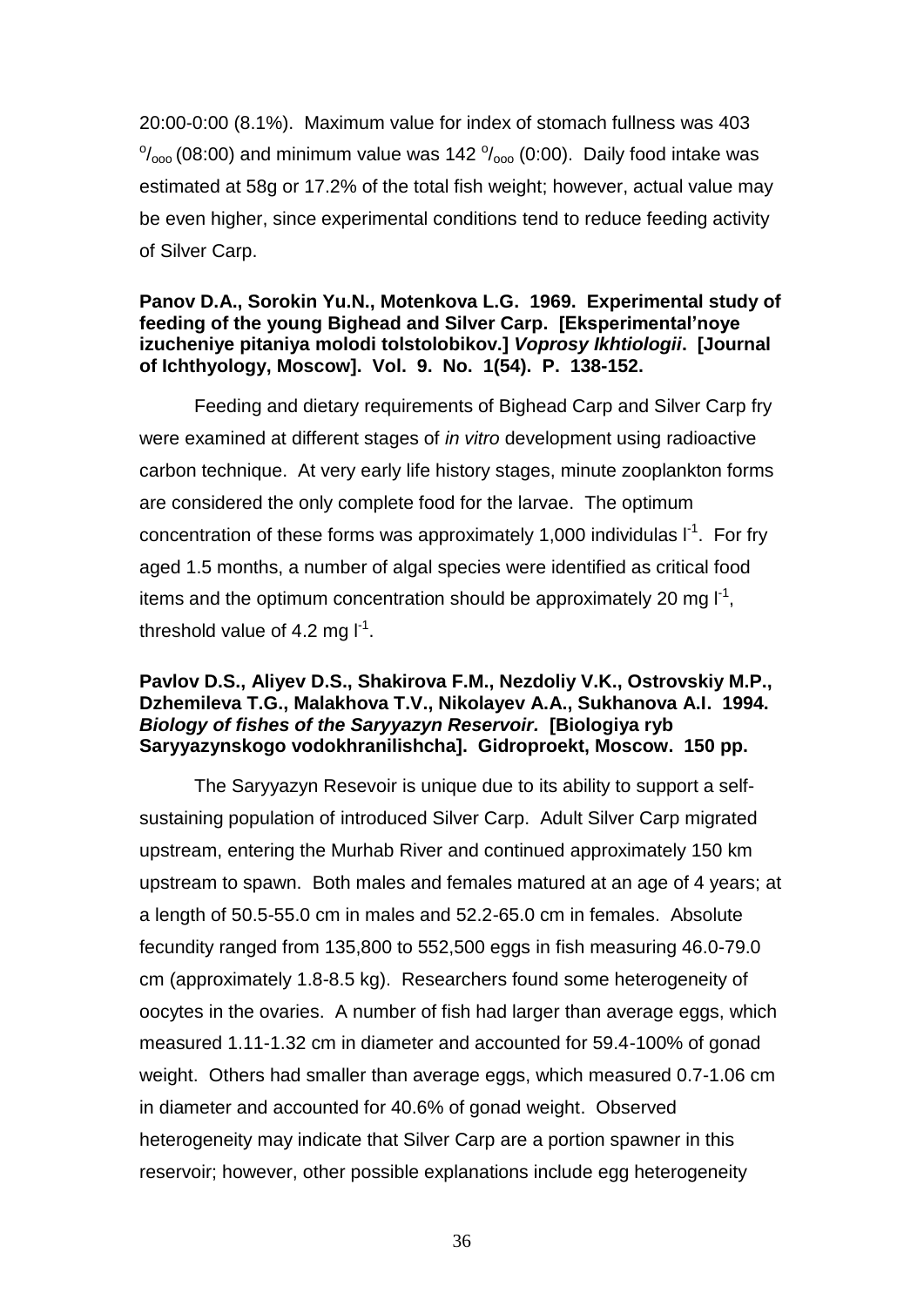reflects unsatisfactory environmental conditions, such as limited food resources, in the reservoir.

 Silver Carp fed on zooplankton until they reached a length of 10-15 cm; after which they switched to primarily phytoplankton and detritus (45.4- 97.2% of the total gut content). Food composition included 76 species of algae, two species of rotifers (*Keratella cochlearis* and *K. quadrata*)*,* one cladoceran species (*Bosmina longirostris*), and seeds of higher order plants. A tapeworm (*Ligula intestinalis*) was present in body cavities of 5-15.1% of individuals and is known to inhibit host gonadal development.

**Payusova A.N., Tselikova T.N. 1981. The differences and differentiation between stockes of different origin of Grass Carp,** *Ctenopharyngodon idella* **(Val.), Silver Carp,** *Hypophthalmichthys molitrix* **(Val.) and Bighead Carp,** *Aristichthys nobilis* **(Rich.) carps based on electrophoretic spectra of miogens. [Razlichiya i differentsiatsiya stad raznogo proiskhozhdeniya belogo amura** *Ctenopharyngodon idella* **(Val.), belogo**  *Hypophthalmichthys molitrix* **(Val.) i pestrogo** *Aristichthys nobilis* **(Rich.) tolstolobikov po elektroforeticheskim spectram miogenov.]** *Voprosy Ikhtiologii***. [Journal of Ichthyology, Moscow]. Vol. 21. No. 4. P. 608- 615.** 

An electrophoretic study of water-soluble muscle proteins revealed differences in the myogenic spectra of Bighead Carp, Grass Carp, and Silver Carp. Results indicated that the myogenic spectra were monomorphic and species-specific. Hybrids between Bighead Carp and Silver Carp were similar to Bighead Carp in coloration, but featured the myogenic spectra characteristics of both parental species. Species-level geographic variation in myogenic spectra from the Yangtze and Amur rivers were established for Grass Carp and Silver Carp. Hybrids, crossing Silver Carp from different geographic regions had myogenic spectra attributes from both source regions. Examination found no individual or interpopulation differences in myogenic spectra in Yangtze River carps introduced over broad geographic areas, ranging from the Moscow region to waterbodies of Central Asia, which confirmed strong inheritance of this physiological attribute.

**Radenko V.N., Alimov I.A. 1991. The importance of temperature and light for the growth and survival of larvae of Silver Carp**  *Hypophthalmichthys molitrix.* **[Znacheniye temperatury i sveta dla rosta i vyzhivayemosti lichinok belogo tolstolobika** *Hypophthalmichthys*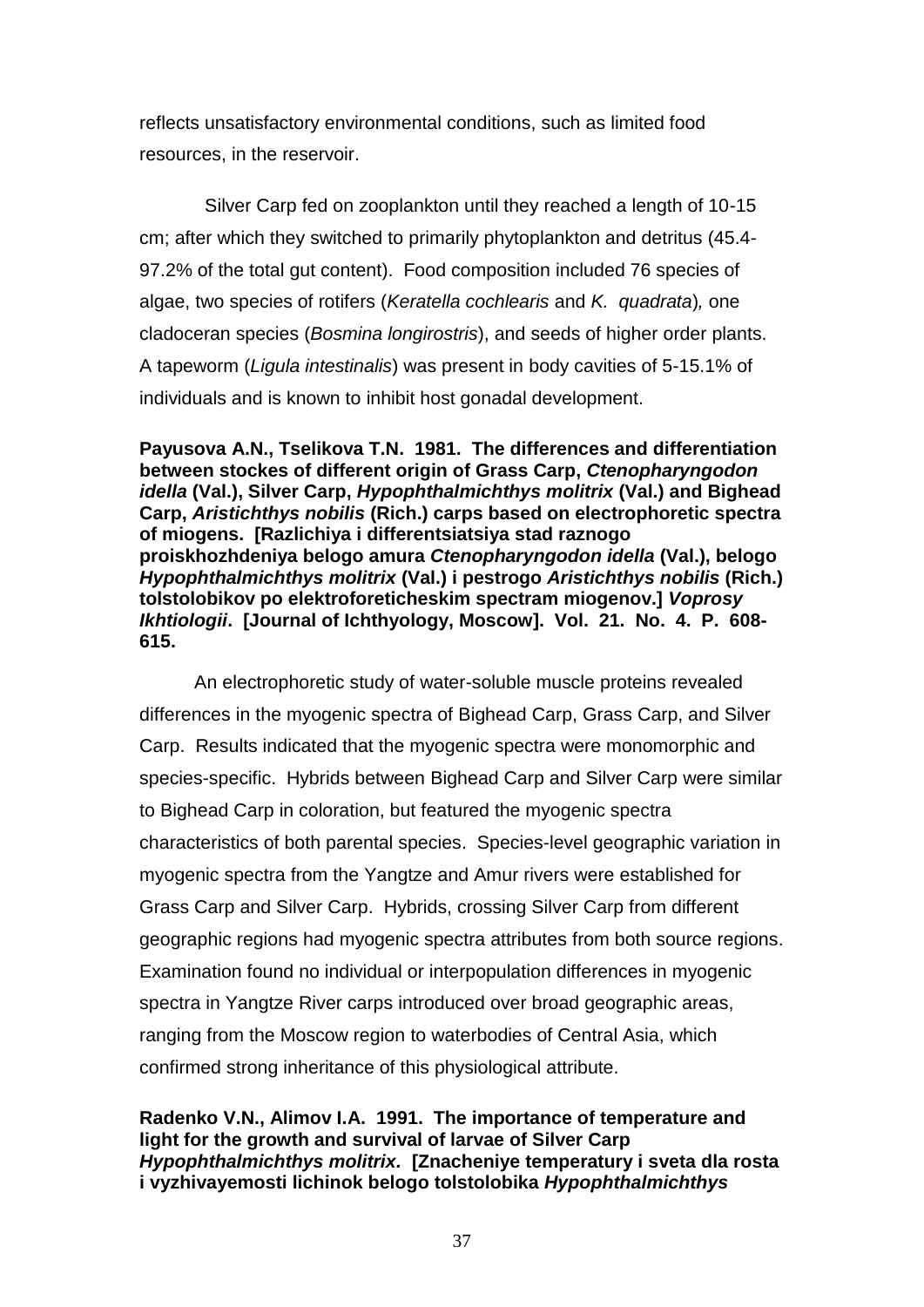## *molitrix***.]** *Voprosy Ikhtiologii* **[Journal of Ichthyology, Moscow]. Vol. 31. No. 4. P. 655-663.**

Different thermal and photic preferences of Silver Carp larvae at stages I-IV of development were tested under experimental rearing conditions. Results indicated that water temperature of approximately 32 °C, an emission peak in the blue-green spectrum range, and luminous flux density of about 100 flux at the surface enabled optimal growth and survival of larvae.

## **Rykova T.I. 1964. On the salt tolerance of the Chinese phytophagous fishes during the early developmental stages. [O soleustoychivosti kitayskikh rastital'noyadnykh ryb na rannikh stadiyakh razvitiya.]** *In:*  **Karpevich A.F. (Ed.) Acclimatization of fish and food organisms in seas of the USSR. [Akklimatizatsiya ryb i kormovykh organizmov v moryakh SSSR.]** *Trudy VNIRO.* **[Proceedings of All-Union Institute for Fisheries and Oceanography]. Vol. 55. No. 2. P. 195-196.**

Salt tolerance of eggs and larvae of Grass Carp and Silver Carp was tested at varying salinities in water from the Black and Caspian seas. Egg development of both species in water from the Black Sea (1.9-4.9 ‰ salinity) was relatively normal; however, as salinity approached 6.3‰ or higher, egg development ceased at the blastodisc stage of cell division. All eggs undergoing gastrulation were destroyed at 9.4‰ salinity. Embryos successfully hatched at 3.2-4.9‰ salinity in water from the Black Sea. In freshwater, embryos survived the duration of the experiment (4 to 9 days posthatch). Eggs reared at 6.3‰ salinity had limited hatching success and all hatched embryos died within a few hours. Silver Carp larvae had a slightly higher salinity tolerance than did Grass Carp; however, onset of mortality began at 6.3‰. In water from the Caspian Sea, a greater range of tolerance was observed. Normal development and hatching of eggs was observed at 4.2-5.9‰ salinity. Higher saline concentrations resulted in developmental abnormalities and, at 11.5‰ salinity, resulted in complete mortality of all embryos (either at the moment of hatching or within 24hours). Silver Carp larvae were able to survive in Caspian Sea water up to a salinity of 6.0‰.

The process of absorption of water by the membrane was also examined. Results indicated that the volume of the perivitelline space increased from 0 to 20-30 mm<sup>3</sup> in freshwater at a temperature of 19.4-20.6 °C,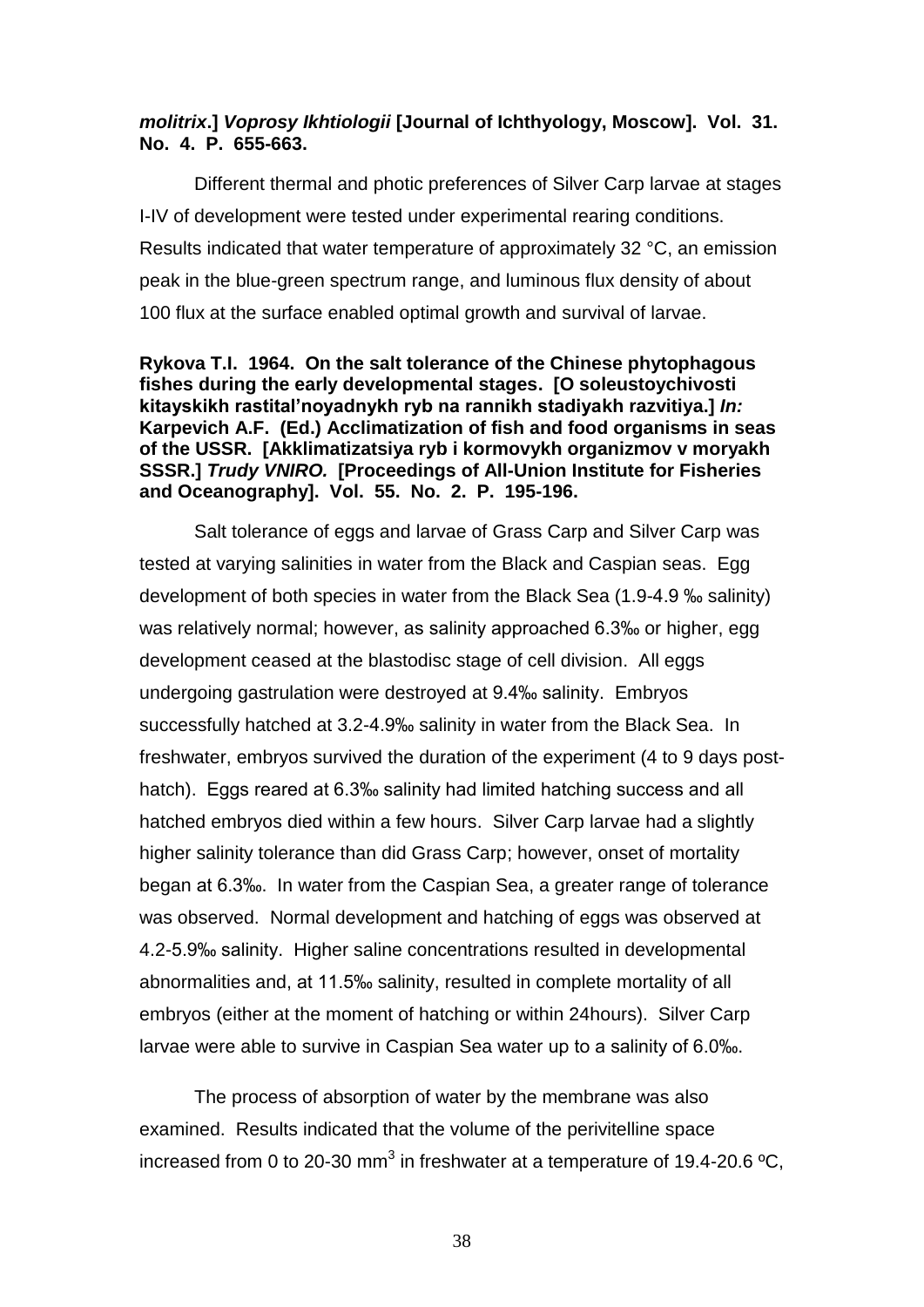90 minutes post-fertilization. Eggs that developed in a more saline environment had a lower water volume in the perivitelline space. After incubation for 3.5 hours, Grass Carp eggs exhibited a perivitelline space volume of 16.403 mm<sup>3</sup> in freshwater, 2.053 mm<sup>3</sup> in Black Sea water (9.0‰ salinity), and 0.718 mm<sup>3</sup> in Caspian Sea water (11.7‰ salinity). Data were not provided for Silver Carp.

## **Rykova T.I. 1980. The influence of water salinity on the development of eggs of Grass Carp, Silver Carp, and Bighead Carp. [Vliyanie solenosti vody na razvitie ikry belogo amura i tolstolobikov].** *In:* **Kamilov G.K. (Ed.).** *Phytophagous fishes in industrial fish culture. Book of Abstracts of the 9th All-Union Conference.* **[Rastitel'noyadnye ryby v promyshlennom rybovodstve. Tezisy dokladov IX Vsesoyuznogo Soveshchaniya.] Izdatel'stvo AN UzSSR, Tashkent. P. 191-192.**

Fertilization of Bighead Carp, Grass Carp, and Silver Carp occurred both in fresh- and brackish water, at a salinity threshold of 7.5 ‰, above which resulted in a delayed cortical reaction, increased sperm activity, and feasible polyspermy. Normal larval and egg development occured below 5‰. Increased salinity resulted in decelerated embryonic development and delayed hatching attributed to an increase in membrane density. Increased salinity during egg incubation resulted in various morphological defects and developmental abnormalities including decreased body length of hatchlings. A high threshold for salinity tolerance combined with a narrow optimum salinity range for embryos of the Far-East carps was likely determined by their developmental adaptation (maximum egg hydration with water content of 99%). In brackish water environments (salinity ≥5 ‰), embryos of the Far-East carps developed under strained osmotic conditions as a result of high membrane permeability to water and salt ions. Level of egg hydration was not the most significant factor in embryonic development; instead, the concentration of monovalent chlorine and sodium ions and their subsequent impacts were more critical. Embryonic defects in embryos of the Far-East carps that occurred during exposure to seawater were attributed to the effects of sodium (the dominant seawater cation) and associated osmotic forces.

# **Shakirova F.M. 1985b. On the feeding of Silver Carp in Khauzkhan and Saryyazyn reservoirs in Turkmenistan. [Materialy po pitaniyu belogo tolstolobika Khauzkhanskogo i Saryyazynskogo vodokhranilishch**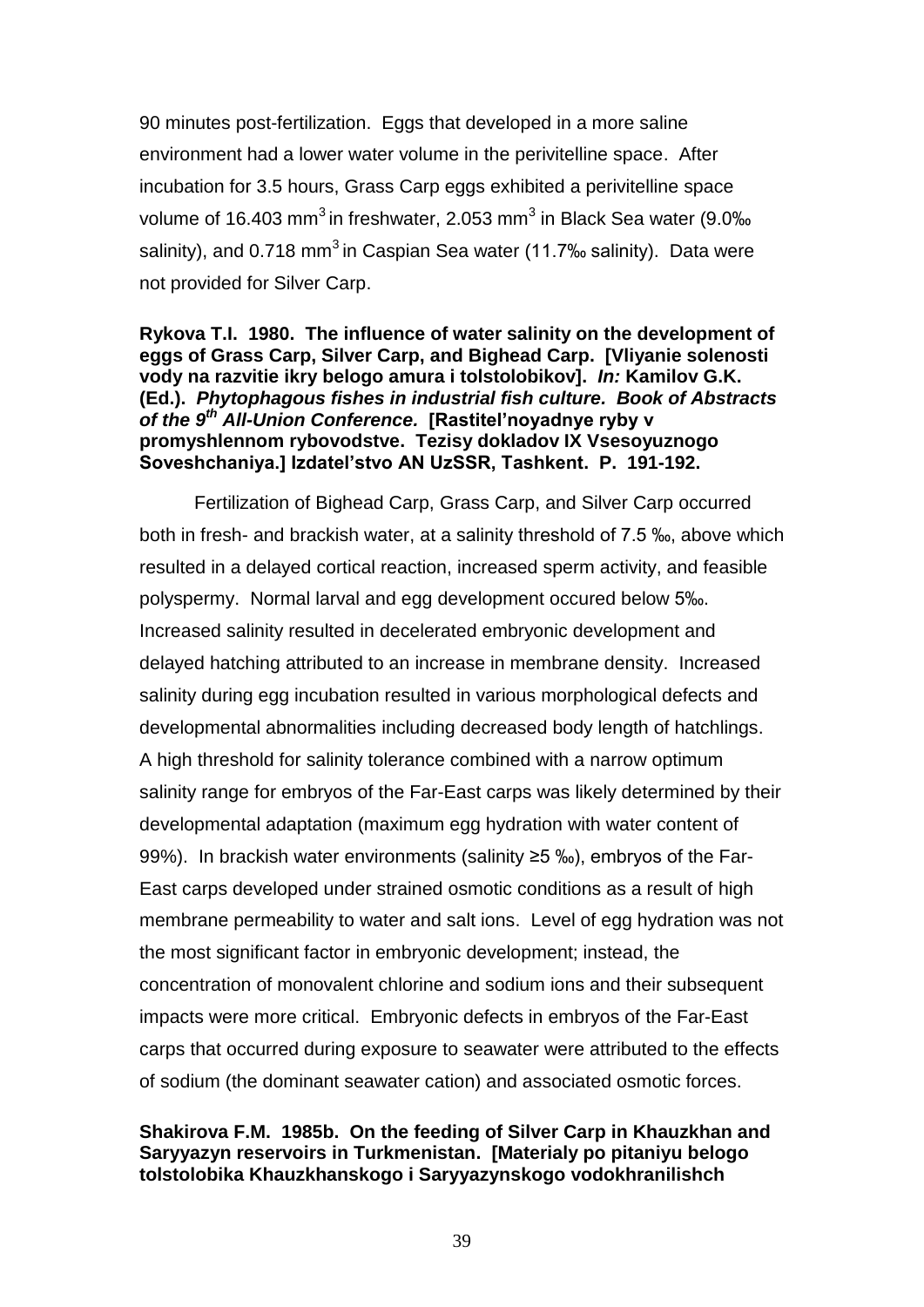## **Turkmenistana.]** *Izvestiya AN Turkmenskoy SSR***.** *Seriya Biologicheskiykh Nauk***. [Proceedings of the Academy of Sciences of the Turkmenskaya SSR, Biological Series.] No. 4. P. 9-13.**

Silver Carp in the Khauzkhan and Saryyazy Reservoirs fed on many species of plankton and algae, but often consumed a larger proportion of zooplankton. Silver Carp exhibited opportunistic feeding behaviour and began to feed on detritus when preferred food sources were not readily available. Analysis of daily feeding behaviour revealed two peaks in feeding behaviour, one in the morning and another in the evening.

**Shcherbina M.A., Giryayev A.S. 1990. Influence of the joint wintering of carp** *Cyprinus carpio* **and Bighead Carp** *Aristichthys nobilis* **on their survival and metabolism. [Vliyaniye sovmestnoy zimovki na vyzhivayemost' i obmen veshchestv u karpa** *Cyprinus carpio* **i pestrogo tolstolobika** *Aristichthys nobilis***.]** *Voprosy Ikhtiologii***. [Journal of Ichthyology, Moscow]. Vol. 30. No. 2. P. 347-350.** 

Estimation of the lowest thresholds for metabolism and survival rates of Bighead Carp during overwintering in ponds (6.5 months of the cold season, water temperature 1-8 °C) were discussed. During the cold season, average individual weight decreased from 40.6 to 36.6 g (9.9% reduction), body condition index decreased from 2.1 to 1.7, and survival rate was 77.4%. Autumn body composition was determined to be 80.0% water, 20.0% dried substance, 11.8% wet protein, 2.7% carbohydrates, 2.2% lipids, 3.3% mineral substances, and 96.9 kkal/100 g total energy. Spring body composition was reported as 83.3%, 17.0%, 9.0%, 2.4%, 1.8%, 3.8%, and 76.5 kkal/100 g, respectively, which indicated that overwinter starvation resulted in a considerable increase in total body water and a loss of organic substances.

**Shchеchka Е.I. 1980. Growth of Silver Carp in ponds with different water mineralisation. [Rost bеlogo tolstolobika v prudakh s povyshеnnoy minеralizatsie' vody].** *In:* **Kamilov G.K. (Ed.).**  *Phytophagous fishes in industrial fish culture. Book of Abstracts of the 9 th All-Union Conference.* **[Rastitel'noyadnye ryby v promyshlennom rybovodstve. Tezisy dokladov IX Vsesoyuznogo Soveshchaniya.] Izdatel'stvo AN UzSSR, Tashkent. P. 90-91.** 

Effects of mineral concentrations on the growth of Silver Carp were examined. Fish were raised in ponds with mineral concentrations of 1 to ≥8.0 g/l. Young-of-the-year fish exhibited variable growth rates and accumulated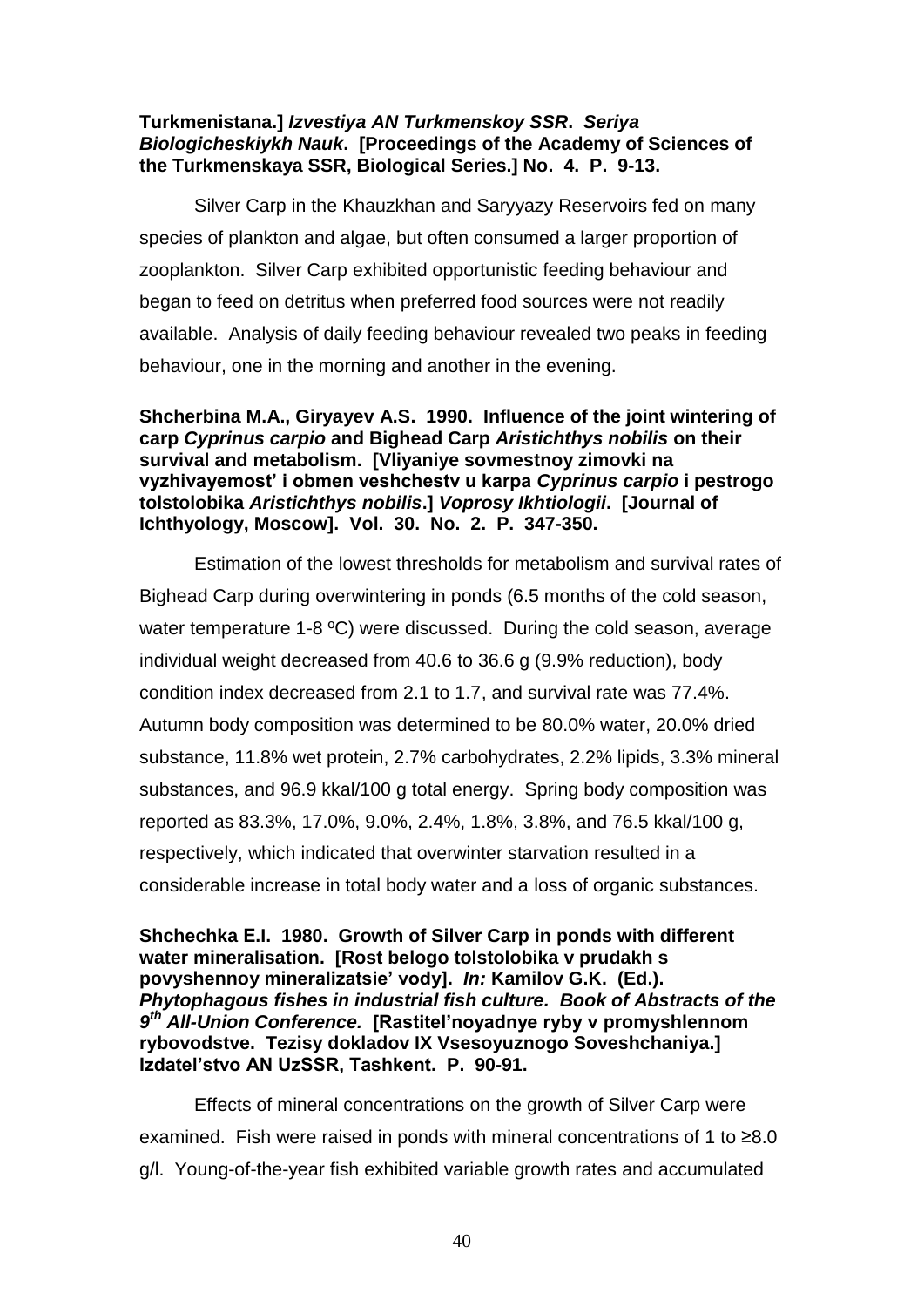body mass based on environmental conditions: 16.9-42.0 g body weight (mineral concentration 2 g/l), 13.6-20.8 g (2-5 g/l), 11.5-31.5 g (5-8 g/l), and 27.0 g (≥8 g/l). Body weights of 2 year-old fish ranged from 292-323 g at a mineral concentration  $\leq$  g/l, 520-680 g at 2-5 g/l, and 510-711 g at 5-8 g/l. Survival and growth rates varied significantly amongst individuals and were highly correlated to environmental conditions in the ponds and food availability rather than mineral concentration.

## **Shubnikova N.G. 1979. On sexual dimorphism in Silver Carp. [O polovom dimorfizme u belogo tolstolobika.]** *Voprosy Ikhtiologii* **[Journal of Ichthyology, Moscow]***.* **Vol. 19. No. 3. P. 555-558.**

Sexual dimorphism in Silver Carp was examined. Male fish were distinguished by the presence of notches (visible once males reached 20 cm TL) on the inner surface of the first pectoral fin ray, a character absent in females. Notable differences in morphometric characteristics were found between male and female fish of 60-70 cm TL. At an average size of 65.9 cm TL in males and 67.4 cm TL in females, sexual dimorphism was identified in 6 of 19 morphological features. Males exhibited longer pectoral and pelvic fins, whereas, females had longer postdorsal, pelvic-anal fin distances, and a greater body depth. However, as with other size groups, these differences had low statistical reliability ( $M_{diff}$  3.0 to 4.9, P > 0.999). Comparison of statistical reliability for Silver Carp of different size groups, revealed that no differences were sustained through the entire life cycle with the exception of postdorsal distance in fish of size I and III classes. Many significant differences among spawning-age fish were hypothetically correlated to gonadal development and reproductive maturity, since egg presence and development greatly influenced abdominal morphology (maximum body depth, postdorsal, pelvic-anal fin distances).

**Sobolev Yu.A. 1970. Feeding interactions of the young of Grass Carp, Bighead Carp and Silver Carp during the joint rearing in ponds in Belorassia. [Pishchevyye vzaimootnosheniya molodi belogo amura, obyknovennogo tolstolobika i karpa pri sovmestnom vyrashchivanii v prudakh Belorussii].** *Voprosy Ikhtiologii***. [Journal of Ichthyology, Moscow]. Vol. 10. No. 4(63). P. 711-718.**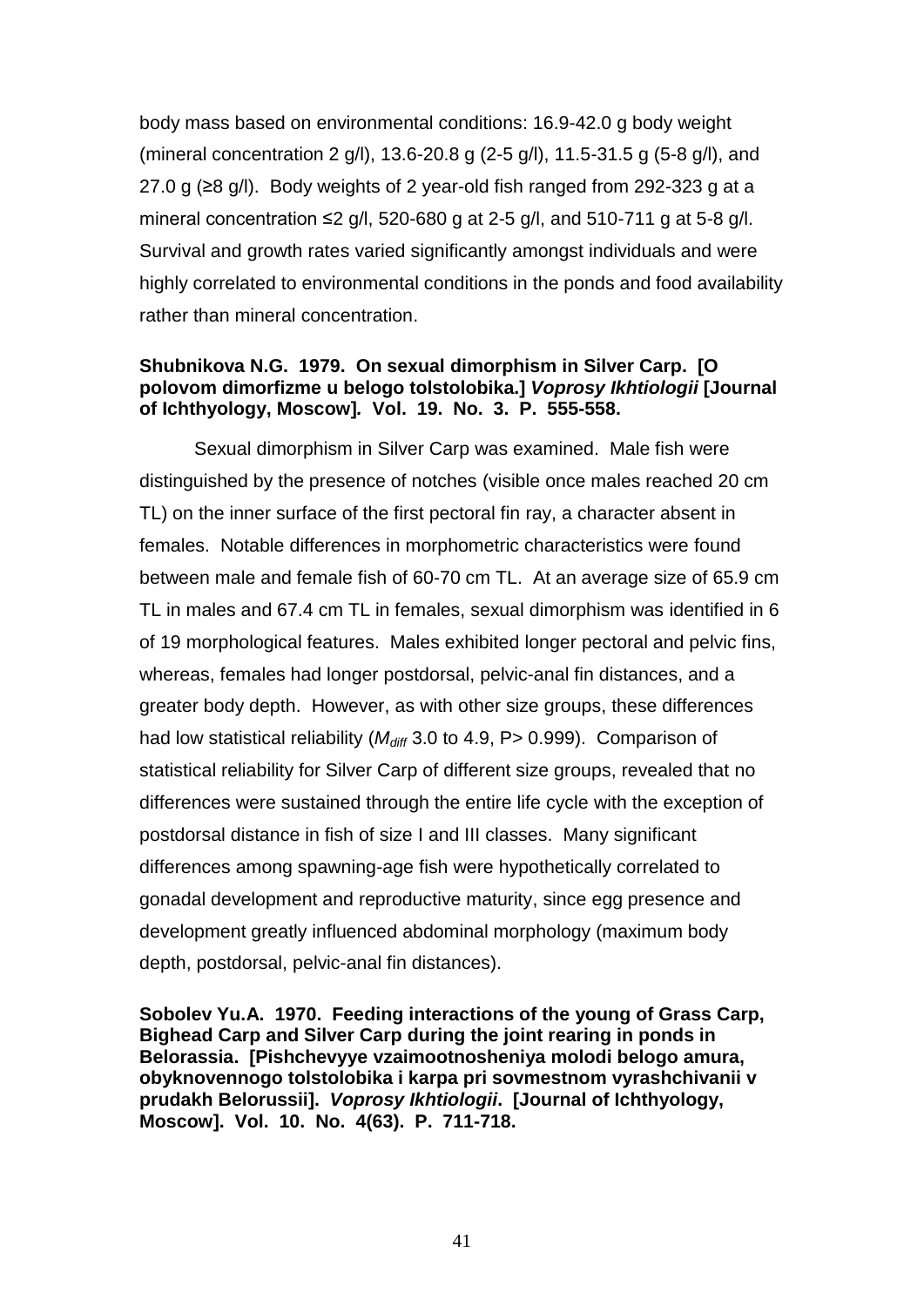Methods for rearing young-of-the-year phytophagous fishes in polyculture were described. Stocking densities of 30-50 000 individuals ha<sup>-1</sup> of Grass Carp, 20-30 000 individuals ha $^{-1}$  of Bighead Carp, and 60 000 individuals ha<sup>-1</sup> of Silver Carp were reported. Stocked densitities resulted in insignificant food competition and low strain on food resources between species during feeding activities. Reduced resource competition for food and a transition to species-specific food items were thought to promote growth among fishes. Silver Carp began consuming phytoplankton 18 days posthatch and Grass Carp switched to macrophytes at 35 days. Grass Carp fry displayed distinct food preferences, selecting for *Daphnia longispina*, *Poliphemus pediculus*, *Bosmina longirostris*, and *Scapholeberis mucronata* while selecting against *Copepoda*, *Chydorus* and *Ceriodaphnia*.

**Soin S.G. 1963. Morpho-ecological features of the Grass Carp and Silver Carp development. [Morfo-ekologicheskiye osobennosti razvitiya belogo amura i tolstolobika.]** *In:* **Tashliyev A.O. (Ed.).** *Problems of industrial use of phytophagous fishes in waterbodies of the USSR.*  **[Problemy rybokhozya'stvennogo ispol'zovaniya rastitel'noyadnykh ryb v vodoyemakh SSSR.] Izdat. AN Turkmenskoy SSR, Ashkhabad. P. 100-137.** 

A detailed description of embryonic and larval development of Grass and Silver Carp was provided. This report provided a preliminary introduction to the subject area and an enhanced understanding of terminology used on the subject and in subsequent publications. Good quality drawings were provided that were useful for identification of embryos and larvae.

Developmental processes of Grass Carp and Silver Carp were divided into periods, further divided into stages, and each stage subdivided into phases. 30 phases of development were described, beginning at fertilization and proceeding to development at 13-15 mm in length.

**Soin S.G., Sukhanova A.I. 1972. A comparative morphological study of White and Black Amur, Silver Carp, and Bighead Carp (family Cyprinidae). [Sravnitel'no-morfologicheskiy analiz belogo i chernogo amurov, belogo i pestrogo tolstolobikov (sem. Cyprinidae)].** *Voprosy Ikhtiologii***. [Journal of Ichthyology, Moscow]. Vol. 12, No 1(72). P. 72- 83.**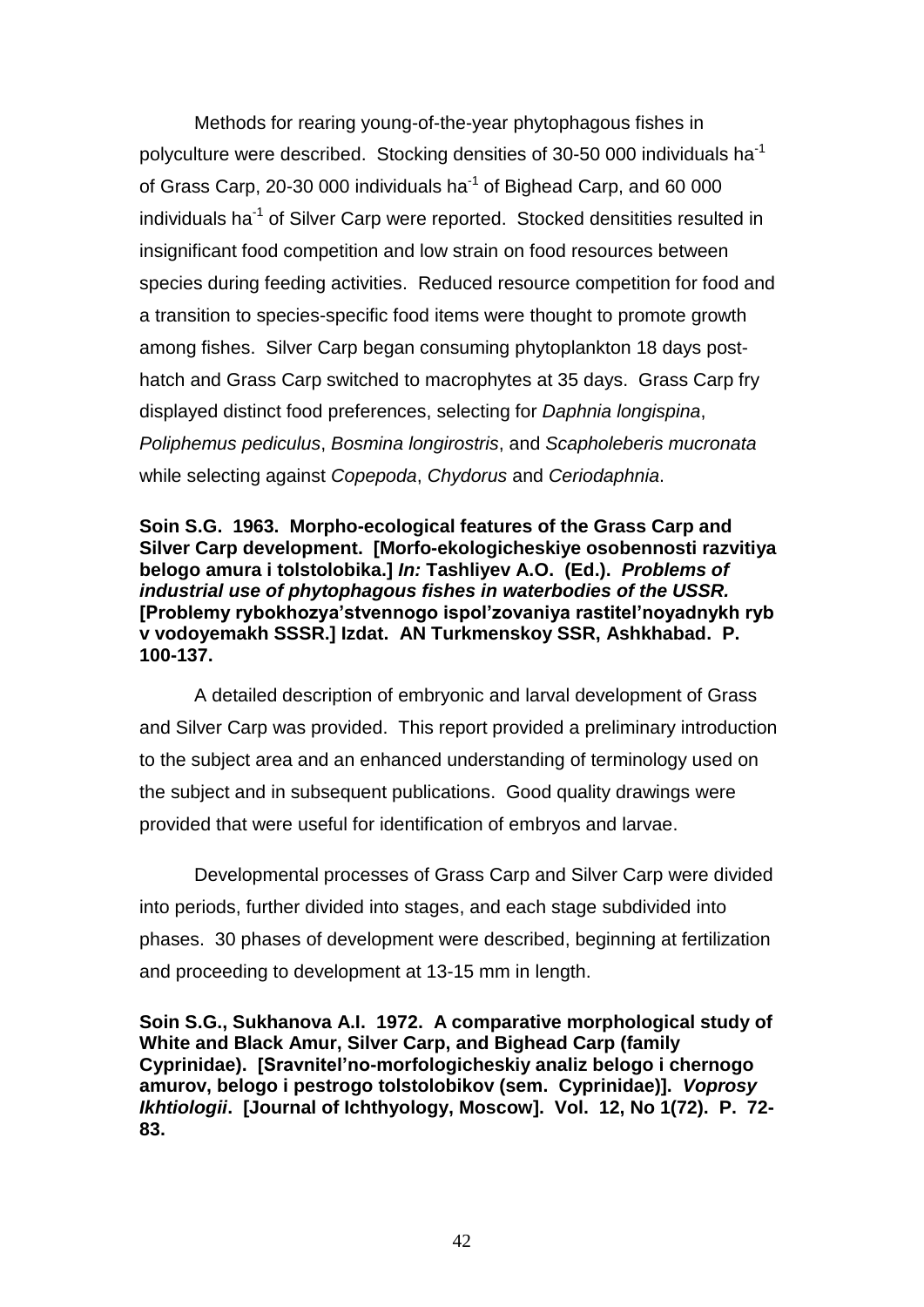Morphological features observed in the development of embryos, larvae, and fry of Grass, Bighead, Black and Silver Carps were discussed. These pelagic species were characterized by early hatching, underdeveloped embryonic respiratory structures, delayed onset of pigmentation, and accelerated development. Additionally, a number of significant speciesspecific differences in size of eggs and embryos, number of myotomes, pattern and degree of pigmentation, ratio of jaw development, location of unpaired fins, development of keel and scales, as well as other morphological characters were presented.

### **Sukhanova A.I. 1966. Embryonic development of Bighead Carp,**  *Aristichthys nobilis* **(Rich.). [Razvitiye pestrogo tolstolobika**  *Aristichthys nobilis* **(Rich.).]** *Voprosy Ikhtiologii.* **[Journal of Ichthyology, Moscow]. Vol. 6, No 2(39). P. 264-276.**

Adult Bighead and Silver carps share a number of morphological features. Bighead Carp were distinguished by having darker body coloration, different spatial location of the keel and eyes, and possible differences in gill structures. Relative to Silver Carp, Bighead Carp eggs were larger with an average diameter of 1.46 mm, as compared to 1.16 mm. Average diameter of fully hydrated eggs was also larger in Bighead Carp (4.98 mm vs. 4.03 mm in Silver Carp). Bighead Carp embryos were larger than those of Silver Carp, hatchlings measured 5.5-6.0 mm in total length (TL) as compared to 4.5-5.5 mm TL for Silver Carp. Development and morphology of embryos and larvae were very similar in both species. Length of embryonic stages were consistent between species and varied with water temperature.

Interspecific differences were observed based on the number of myotomes present. Development of the gill apparatus was not described for Silver Carp, therefore, could not be compared between species. The pattern and degree of pigmentation was similar between Bighead and Silver carps, with the exception of minor differences in pigmentation observed of the preanal fold and the area between the notochord and intestine. Morphological differences in more developed larvae were observed between species. Bighead Carp larvae displayed a protruding lower jaw that extended beyond the upper jaw, as compared to a non-protruding lower jaw in Silver Carp.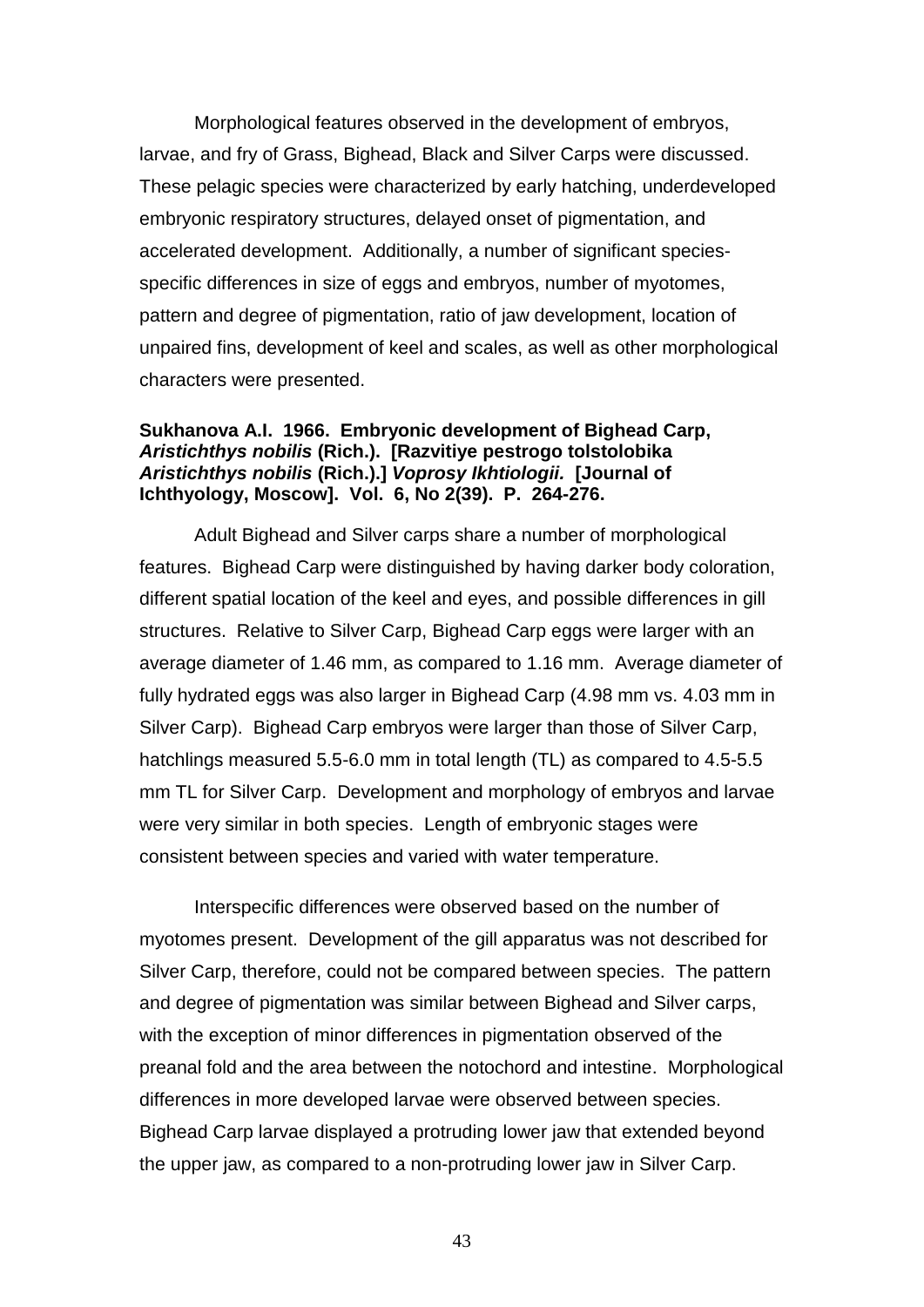Insertion of the pectoral fin base in relation to the pelvic fin base also varied and was posterior in Bighead Carp but anterior in Silver Carp. Additionally, the location of the pre-anal fold was located between the pelvic fin and anus in Bighead Carp, whereas, it originated from the pectoral fin base in Silver Carp.

### **Sukhanova E.R. 1968. A role of Cyclops (***Acanthocyclops vernalis* **Fisch.) for the survival of Silver Carp. [Rol' tsiklopov (***Acanthocyclops vernalis* **Fisch.) v vyzhivanii lichinok belogo tolstolobika.]** *Voprosy Ikhtiologii* **[Journal of Ichthyology, Moscow]. Vol. 8, No 3(50). P. 584- 586.**

Cyclops, *Acanthocyclops vernalis*, is one of the most abundant and dangerous predators to early Silver Carp larvae. Rate of larvae predation was dependant on the stage of development and relative density of Cyclops. *In vitro*, with a Cyclops density of 1500 individuals/litre, 86.6-100% of Silver Carp larvae at the 23th, 24th and 25th stages of development (Soin 1963) were consumed in 1.5-2 hours. After reducing the abundance of Cyclops to 111 ind/l, predation pressure resulted in the elimination of 32.4% of larvae in 4 days. Following development to the 27th larval stage, Silver Carp larvae were able to avoid predation, even with increased cyclops density (618 ind/l). In Krasnodar Kray, Silver Carp larvae reached the 27th stage of development at 14 days post-hatch.

## **Sysoyeva T.K. 1958. Age and growth of the Amur Silver Carp. [Vozrast i rost amurskogo tolstolobika.]** *In:* **Nikol'skiy, G.V. (Ed.).** *Proceedings of the Amur Ichthyological Expedition in 1945-1949.* **[Trudy Amurskoy Ikhtiologicheskoy Ekspeditsii 1945-1949 godov.] Vol. 4. P. 141-147.**

Analysis of data collected from 605 Silver Carp between 1945 and 1948 was presented. Based on results of this study, Silver Carp should be included in the group of Amur River fish species with the highest growth rates. Growth rates of Silver Carp were consistent across geographic distribution along the lower reaches of the Amur River. Two growth phases of Silver Carp were identified: the first phase occurred until sexual maturation is reached; and, the second phase was initiated when gonadal development began. Growth rates varied seasonally, as evidenced by yearly growth increments on body scales that appear in June and July. Fish grew rapidly most notably in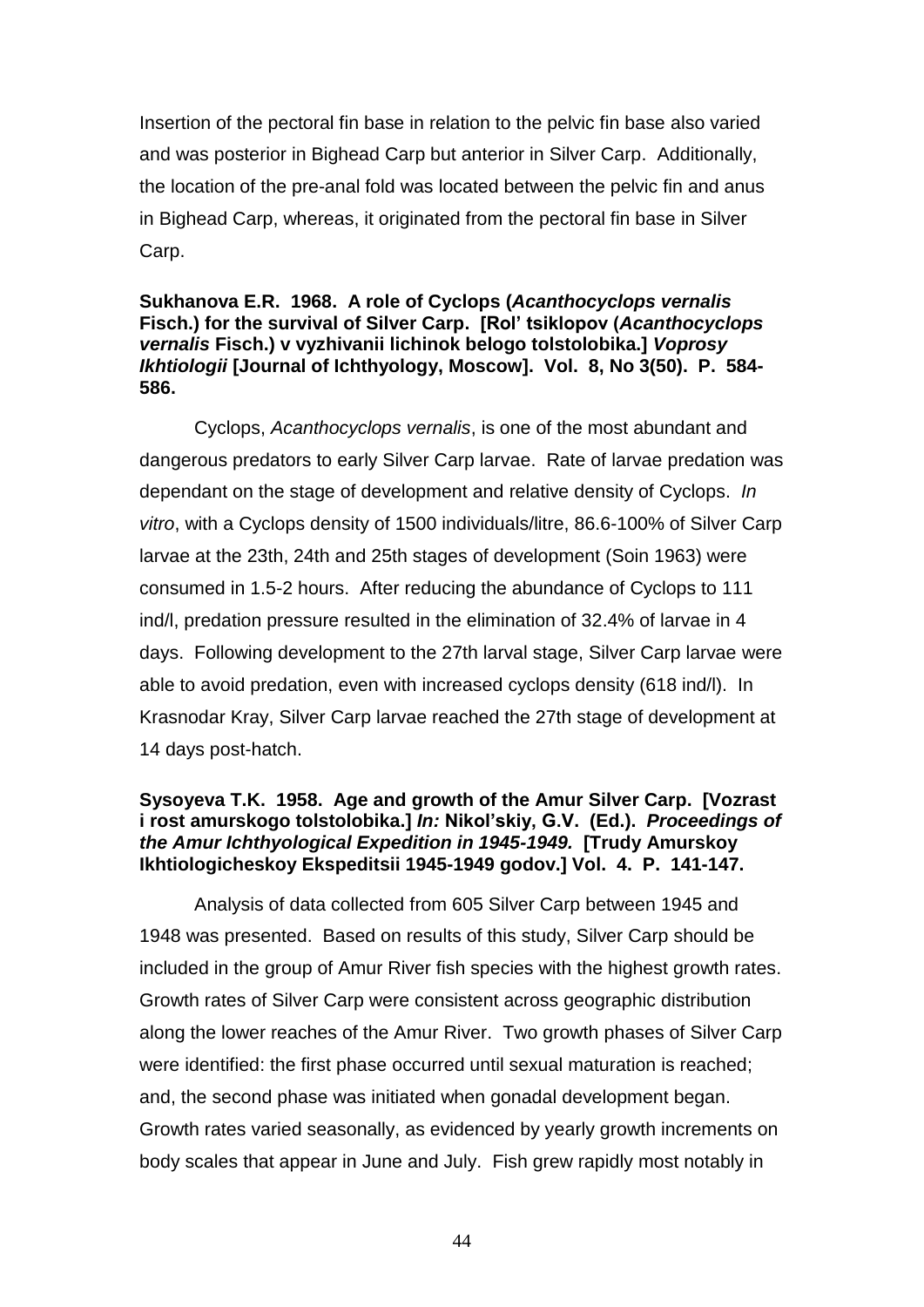July and August and a sharp decline in growth rate occurred during winter months. Silver Carp eggs were carried downstream once water temperatures reached 17°C with the majority of eggs migrating between 21 and 26 °C. A sharp decrease in water temperature (≤17 °C) terminated migration and caused mortality in a proportion of fertilized eggs.

The Amur River was characterized by various abiotic conditions that remained constant despite water level fluctuations: dissolved oxygen of approximately 10 mg<sup>\*</sup>l<sup>-1</sup>; pH 6.2-6.4; and, free carbon dioxide concentration of 10.3 mg\*l<sup>-1</sup>. Turbidity and water transparency were highly correlated to water levels. In the Sungari River, water transparency ranged from 10-65 cm, whereas, in the Amur River, values were reported between 30 and 90 cm and did not affect downstream migration of Silver Carp and Grass Carp embryos. Water level was determined to be the most significant factor affecting spawning success in Silver Carp following observations of spawning activity and downstream migration of embryon. Migration of embryos was consistent in both in high- and low-water years, regardless of the relationship between the rise in water level and previous water mark during summer months. However, this relationship was affected when water temperatures dropped below 17 °C and high waves were present.

Spawning success in Silver Carp varied greatly between years. Observations were based on analysis of spawning females of varying maturity indices (4-10%) and total lengths (58-78 cm TL). The proportion of females with unreleased eggs varied from 4-70% and was highest when water conditions during the peak spawning period were unfavourable. In years when 2-3 cycles of water level increases occurred (rise in water level by up to 2 m for 1-2 weeks duration/cycle), favourable conditions existed for spawning activity in the Amur River. Thermal constant/accumulated heat during prespawning (476-660 degree-days) and the main spawning time (515-685 degree-days) were not a determining factor for the spawning success of Silver Carp.

## **Varaksa Е.S. 1980. An experiment of the polyculture of buffalo, Silver Carp and carp in the water of increased mineralisation. [Opyt**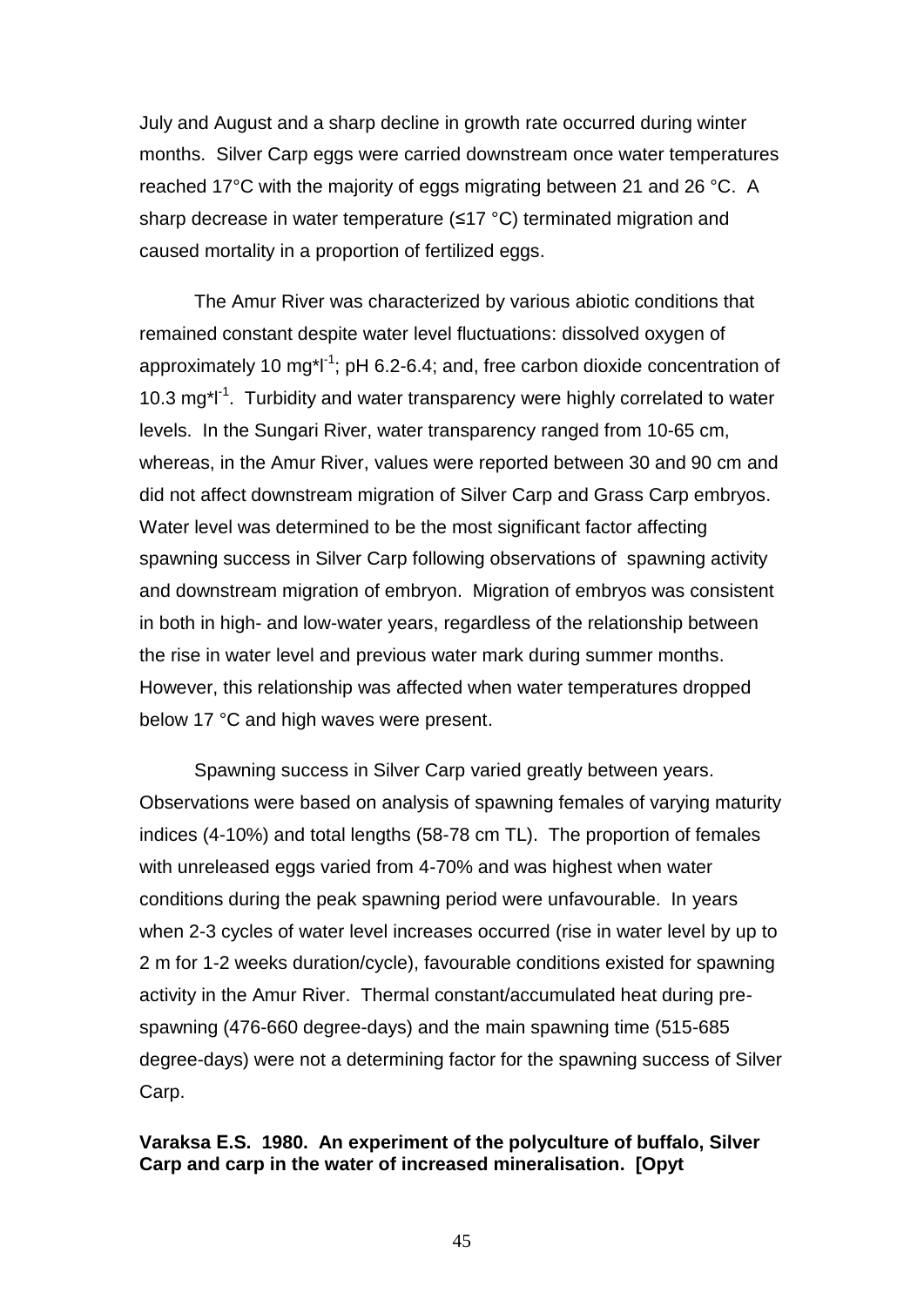**polikul'tury buffalo, bеlogo tolstolobika i karpa pri vysokoy minеralizatsii vody].** *In:* **Kamilov G.K. (Ed.).** *Phytophagous fishes in industrial fish culture. Book of Abstracts of the 9th All-Union Conference.* **[Rastitel'noyadnye ryby v promyshlennom rybovodstve. Tezisy dokladov IX Vsesoyuznogo Soveshchaniya.] Izdatel'stvo AN UzSSR, Tashkent. P. 40-41.** 

Experiments on survival and growth of Silver Carp and other fish species in ponds with a high mineral concentration (2 to 12.5 g/l) were conducted. Young-of-the-year Silver Carp demonstrated good growth rates with an average weight of 50 g and high survival rate (66.7%).

## **Vechkanov V.R. 1975. The intensity of respiration in Silver Carp (***Hypophtalmichthys molitrix* **(Val.). [Intensivnost' dykhaniya belogo tolstolobika** *Hypophthalmichthys molitrix* **(Val.).]** *Voprosy Ikhtiologii***. [Journal of Ichthyology, Moscow]. Vol. 15. No. 4(93). P. 720-724.**

Experiments were conducted from mid-June to mid-July on Silver Carp weighing 60-240 g, with an index of stomach fullness between 500-600%oo. Experimental water conditions ranged from 21-26 °C with little fluctuation (± 0.2 °C). Initial concentration of dissolved oxygen was 8-10 mg\*l<sup>-1</sup>, and the average seston concentration was 50 mg of dry matter/liter which decreased the threshold oxygen concentration required for respiration by less than 10% during the experimental period. Results indicated that an increase in body weight, from 63 to 240 g, resulted in an increase in oxygen consumption from 16.57 to 55.2 ml<sup>\*h-1</sup> and a decreased in respiration rate (Q/W) from 0.197 to 0.173 ml\*g<sup>-1</sup> h<sup>-1</sup> (values are adjusted to 20 C°).

In subsequent experiments, a broader range of study weights were included. Juvenile carp (0.6-8.2 g) and 2 year-old fish (67-195 g) exhibited a significantly reduced index of gut fullness (80-300<sup>1</sup>%) during this period (midlate September). Initial concentration of dissolved oxygen was 10 mg\*l<sup>-1</sup>. Under experimental conditions of water at 14-16 °C, an increase in body weight from 0.8 to 195 g resulted in an increase in oxygen consumption from 0.239 to 23.6 ml  $O_2$ <sup>\*h-1</sup> and decreased respiration rate from 0.299 to 0.121 ml  $O_2$ \*g<sup>-1</sup> h<sup>-1</sup> (or 0.459 to 0.189 ml  $O_2$ \*h<sup>-1</sup> at 20°C). At water temperatures of 11-13 °C, an increase in individual weight from 0.6 to 195 g resulted in a decrease in oxygen consumption from 0.361 to 0.066 ml  $O_2$ \*h<sup>-1</sup> (0.723 to 0.131 ml O<sub>2</sub>\*h<sup>-1</sup> at 20°C).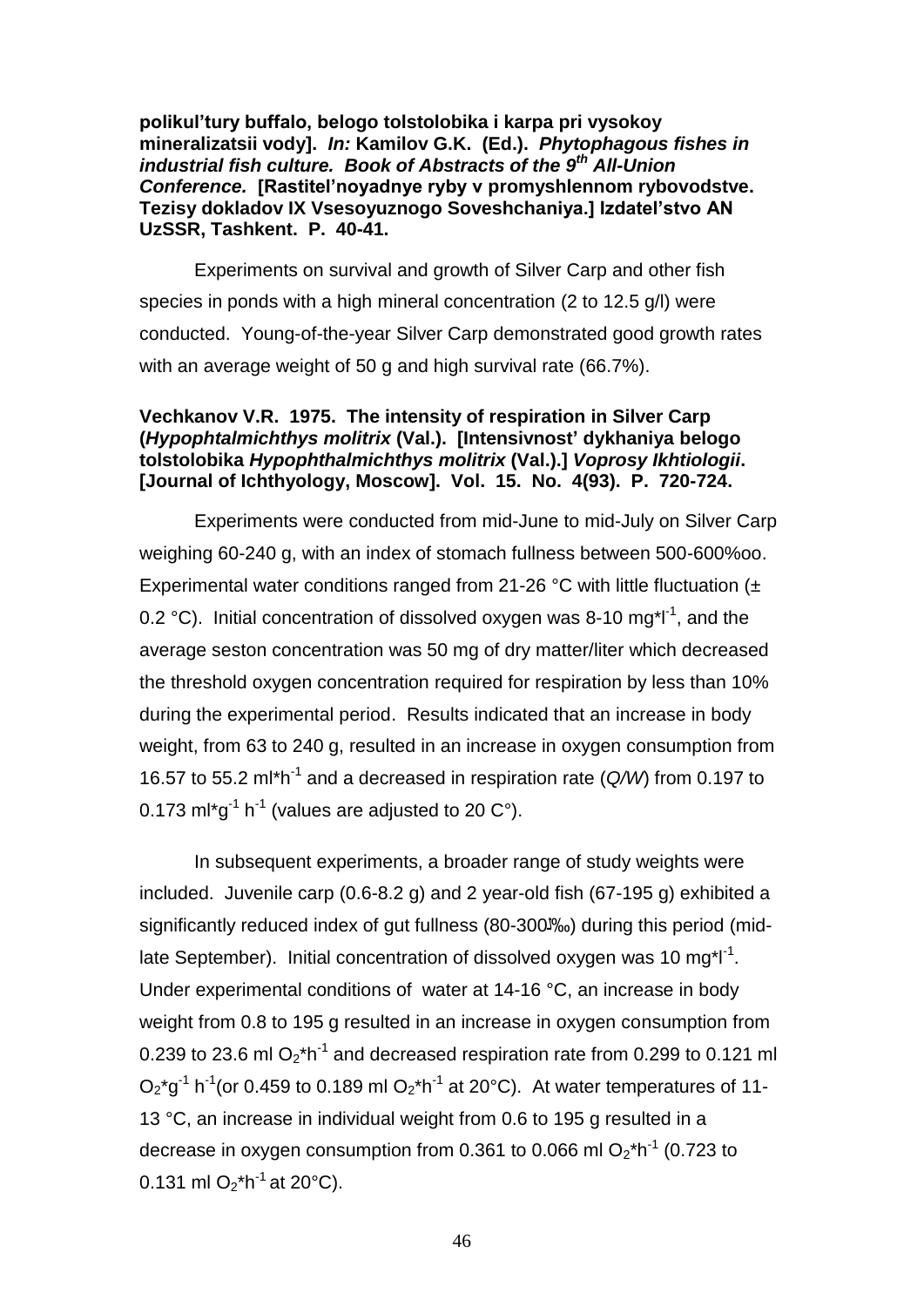**Verigin B.V. 1950. Age-dependent variability in young Silver Carp (***Hypophtalmichthys molitrix* **Val.) depending on its biology. [Vozrastnyye izmeneniya molodi tolstolobika (***Hypophtalmichthys molitrix* **Val.) v svyazi s eye biologiyey.]** *In:* **Nikol'skiy, G.V. (Ed.).**  *Proceedings of the Amur Ichthyological Expedition in 1945-1949.* **[Trudy Amurskoy Ikhtiologicheskoy Ekspeditsii 1945-1949 godov.] Vol. 1. P. 303-318.** 

Morphological changes were described for Silver Carp larvae, 7-52 mm long. Development of body shape, fins, digestive tract, and size and position of the eye were examined. The developmental process, growth up to 52 mm in body length, was subdivided into 7 stages. Stage 1, from hatching, was characterized by the absence of a swim-bladder, a non-differentiated fin fold, and feeding exclusively on yolk. Stage 2 began with the filling of the swimbladder and the differentiation of the fold into dorsal, caudal, pre-anal and postanal fin folds. The caudal fin fold was especially well-developed. Pigmentation was absent or, by the end of the stage, very light. The yolk sac was reduced and the embryo started active feeding, turning into the larva. Stage 3 started at a length of 7.5 mm, when the larva had completed its pelagic life stage and actively migrated to river banks. Yolk was completely resorbed and the larva was dependant on external feeding only. The body, fins and pre-anal fold were pigmented. The dorsal fin appeared and the caudal fin was rounded and skeletal elements formed in other fins. The posterior end of the notochord was straight and the intestine was only slightly curved. Stage 4 occurred between 9-11.5/12 mm body length. The end of the notochord had curved upwards, the caudal fin was forked, and the first pair of intestinal loops had appeared. Precursors of the pelvic fins were visible, but had not emerged. Stage 5 was characterized by active swimming and predation upon relatively large and mobile prey (*Daphnia* and *Bosmina*). A second pair of intestinal loops had appeared and eye diameter increased considerably. Body width also increased, from 21% to 25-26% of body length. Dorsal and anal fins had become separated from the fin fold, and the pelvic fins had developed, increasing ease of maneuverability. Stage 6 occurred at length of about 15 mm. The length of the intestine had doubled previous length. Head size had increased from 30-32% to 35-36% of body length. The relative size of the eye became smaller and the eye moved to a lower position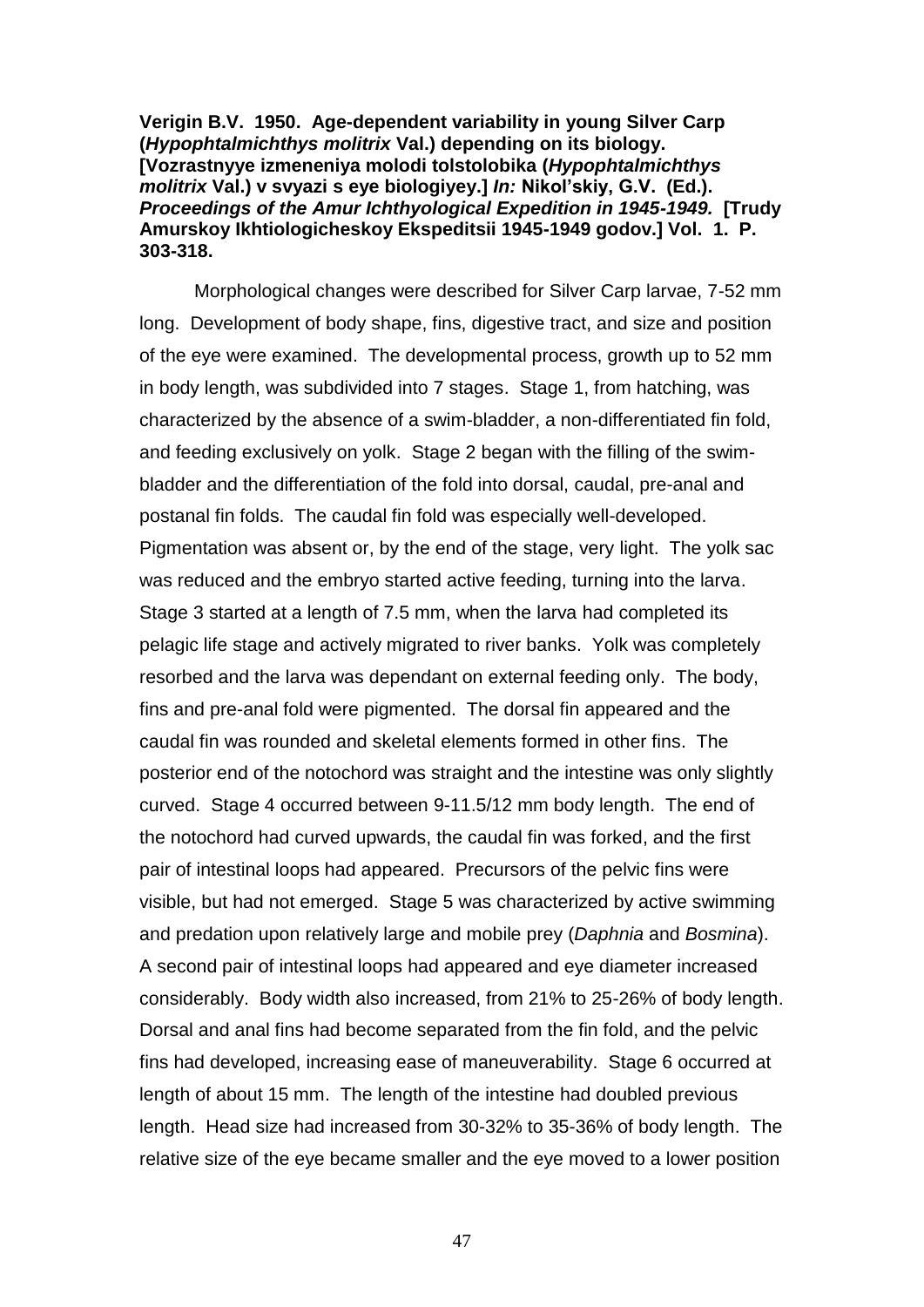on the head. The pre-anal fold became the abdominal keel as it filled with muscular and lipid elements. Onset of crosspiece development between the gill rakers had begun at a length of about 12 mm. This stage was long, and terminated once larvae had attained 52 mm in body length. During stage 7, fish attained adult morphological features. Juveniles were similar in appearance to the adults, demonstrated a lower position of the eye relative to the mouth, and exhibited a decurved lateral line. At this stage, young fish migrated from river banks to open areas of waterbodies.

### **Verigin B.V. 1957. Structure of the gill apparatus and epibranchial organ in Silver Carp. [Stroyeniye zhabernogo apparata i nadzhabernogo organa tolstolobika.]** *Zoologicheskiy Zhurnal* **[Zoological Journal, Moscow]***.* **Vol. 36. No. 4. P. 595-602.**

The gill apparatus of Silver Carp was decribed within the context of trophic biology. Filter feeding of phytoplankton and detritus is a critical attribute of Silver Carp, which has promoted the adaptive success of the species. The principal feature of the gill apparatus was the large number of gill-filaments, 13-14/mm of the arch length. The gill-filaments were interconnected by transverse bridge-like anastomoses, which enabled each row of gill-filaments to form a single network. Each network consisted of two sections: the internal filtration section, comprised of fine (0.05 mm) filaments; and, the external section that consisted of thickened filaments and functioned as a support structure for the filtration section. Each branchial arch supported one paired structure that formed a longitudinal groove into which palatal folds extended. The suprabranchial organ consisted of 8 close-set hollow spirals, located in the thickness of palatal tissue under the skull base. The skeleton of the suprabranchial organ in Silver Carp was cartilaginous and represented a prolongation of branchial archs, with gill-filaments hanging down into the cavity of the curl beneath the skull base. Two rows of gill-filaments, one row of two adjacent branchial archs, entered each curl. The external row of gillfilaments of the first branchial arch did not enter the organ. The skeleton of the suprabranchial organ was made of two types of cartilage: principal cartilages, on which gill-filaments are arranged; and, covering cartileges, arranged between the curls and covering their anterior wall. Each fourth curl had a single cartilage. The suprabranchial organ arose when larvae reached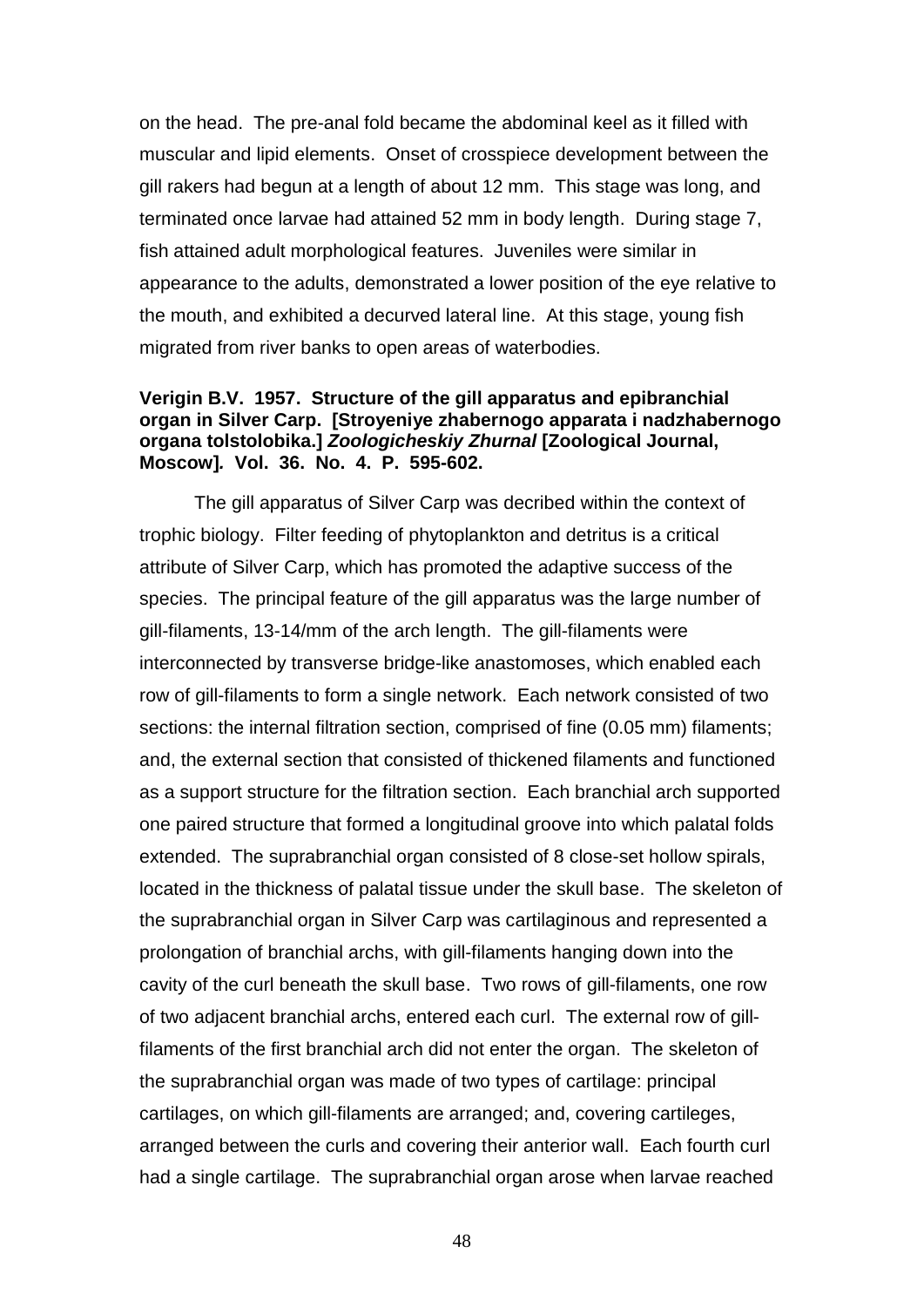8-11 mm body length and the first "bridges" between the gill-filaments appeared at 18 mm.

**Verigin B.V., Makeyeva A.P., Shubnikova N.G. 1979. A case of natural hybridisation** *Hypophthalmichthys molitrix* **and** *Aristichthys nobilis* **(Pisces, Cyprinidae). [Sluchay estestvennoy gibridizatsii tolstolobikov**  *Hypophthalmichthys molitrix* **x** *Aristichthys nobilis* **(Pisces, Cyprinidae).]**  *Zoologicheskiy Zhurnal* **[Zoological Journal, Moscow]***.* **Vol. 58. No. 2. P. 190-196.** 

Broad-scale hybridization occurred between Bighead and Silver Carps in the Syr Darya River in 1977. Parental species differed from each other in 11 of 21 characteristics. Hybrids occupied an intermediate position between the parental species, but shared more features with Bighead Carp than Silver Carp. Researchers postulated that intensive hybrid introgression occurred between Bighead and Silver Carp in the Syr Darya River.

## **Voropayev N.V. 1975. Features of biology and industrial value of hybrids between Bighead Carp and Silver Carp. [Osobennosti biologii i khozyaistvennaya tsennost' gibridov tolstolobika].** *In***: Vinogradov V.K. (Ed.)** *Polyculture of phytophagous fishes in pond fish industry and in natural waterbodies.* **[Polikul'tura rastitel'noyadnykh ryb v prudovom khozya'stve i estestvennykh vodoyemakh.]** *Collected Scientific Articles of All-Union Research Institute of Pond Fish Industry***. [***Sbornik Nauchnykh Trudov VNIIPRKh***]. No. 15. P. 19-42.**

Embryonic and post-embryonic development was examined in Bighead and Silver Carps as well as their reciprocal hybrids. Morphological characters, survival rate, and timing of major developmental stages in parental species and both hybrids were reviewed. Hybrids more closely resembled maternal species in many attributes; however, growth and survival rates of hybrid individuals exceeded those observed in Bighead Carp. Dietary preferences at varying stages of development and growth in larval and 2+ hybrids were also examined. Reproductive traits of hybrids were reviewed, with good survival rates seen amongst progeny. Morphological characters and trophic attributes of second generation hybrids were also investigated.

**Voropayev N.V. 1975b. A comparative characteristics of the gonad development in Silver Carp and Bighead Carp hybrids. [Sravnitel'naya kharakteristica razvitiya gonad gibridov belogo i pestrogo tolstolobikov.]**  *In***: Vinogradov V.K. (Ed.)** *Polyculture of phytophagous fishes in pond fish industry and in natural waterbodies.* **[Polikul'tura**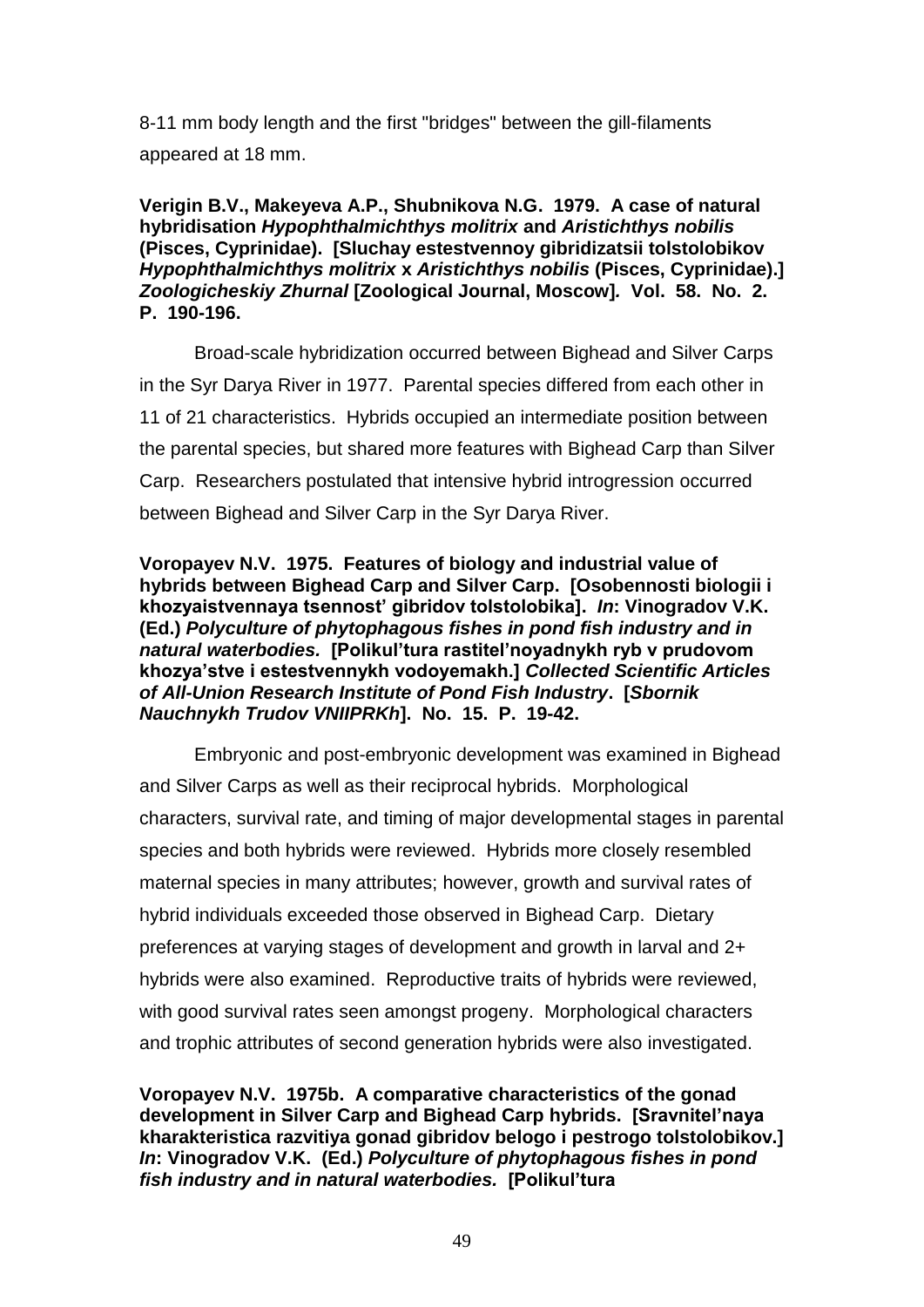## **rastitel'noyadnykh ryb v prudovom khozya'stve i estestvennykh vodoyemakh.]** *Collected Scientific Articles of All-Union Research Institute of Pond Fish Industry***. [***Sbornik Nauchnykh Trudov VNIIPRKh***]. No. 15. P. 87-93.**

Morphological and histological development of the reproductive system in reciprocal hybrids of Bighead and Silver carps was examined. Ovaries and testicles were studied at various stages of development, from larvae to sexual maturity. In the Krasnodar Kray Resevoir, females reached maturity at age of 4+ years, and males at 3+. No gonadal abnormalies were noted and both male and female individuals were fertile.

# **Vovk P.S., Stetsenko L.A. 1985.** *Phytophagous fishes in the ecosystem of water reservoirs.* **[Ryby-fitofagi v ekosisteme vodokhranilishch.] Naukova Dumka, Kiev. 136 pp.**

Biological characteristics of Bighead Carp and Silver Carp from their original geographic distributions were reviewed, as well as a brief discussion of their role in fisheries in the region. Variations in biology of Far-East carps inhabiting both pond and reservoir habitats were discussed. Physiological and biochemical characteristics of Bighead and Silver Carp were examined within the context of long-term seston consumption and toxicological evaluation. Other areas of discussion included the utilization of seston components, biochemical characteristics of Silver Carp feeding on seston, and a toxicological evaluation of tissues of carp that fed on seston and bluegreen algae.

**Vybornov A.A. 1989. The impact of Silver Carp** *Hypophthalmichthys molitrix* **on the productivity parameters of phyto- and zooplankton in experimental conditions. [Vliyaniye belogo tolstolobika**  *Hypophthalmichthys molitrix* **na produktsionnyye pokazateli fito- i zooplanktona v eksperimental'nykh usloviyakh.]** *Voprosy Ikhtiologii* **[Journal of Ichthyology, Moscow]. Vol. 29. No. 5. P. 874-878.** 

This study examined the effect of Silver Carp on phytoplakton and zooplankton development. The presence of Silver Carp in waterbodies reduced the biomass of phytoplankton and zooplankton and increased primary production of the waterbody as a result of increased photosynthetic activity of algae. Fish densities in the waterbody were directly correlated to the magnitude of changes seen in phytoplankton and zooplankton.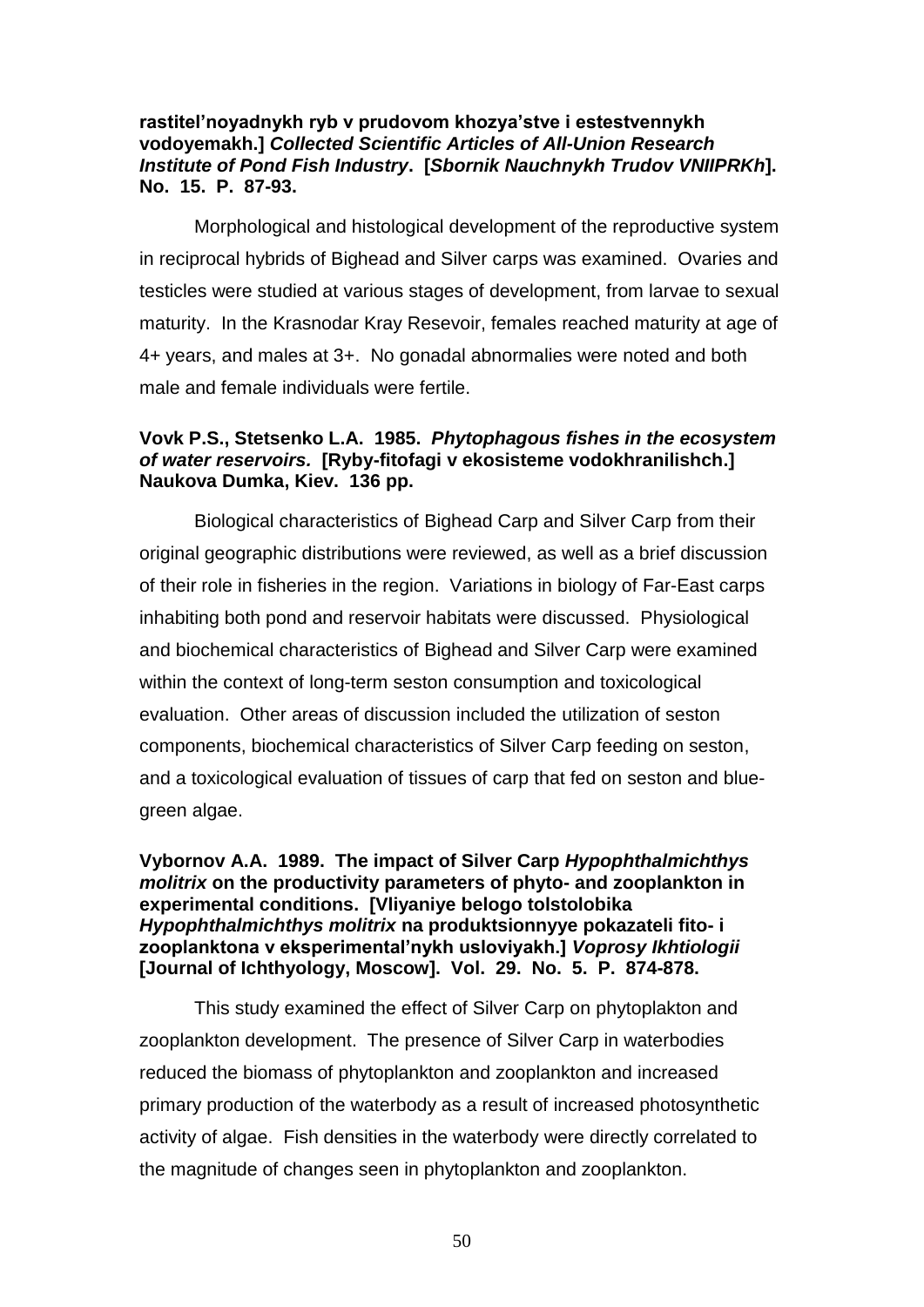#### **Zambriborshch F.R. 1957. Structure and function of the epibranchial organ in Silver Carp [Stroyeniye i funktsiya nadzhabernogo organa tolstolobika.]** *Zoologicheskiy Zhurnal* **[Zoological Journal, Moscow]***.*  **Vol. 36. No. 4. P. 587-594.**

Historically, Silver Carp were raised in aquaculture in the Far East but have since dispersed into waterbodies in the European region of the Soviet Union. Silver Carp fed primarily on phytoplankton and exhibited morphological adaptations for this trophic specialization. The suprabranchial organ formed a spiral of upper elements of epi- and pharyngo-branchialia with their branchial filaments strongly reduced and arranged in spiral canals. The number of "dead-end" canals corresponded to that of the branchial arches (4 on each side). Each canal, with its mucous membranes on lateral and internal surfaces, was encircled in muscles attached to the skeletal base (infrapharyngobranchiale) which formed the external canal wall. Two rows of shortened gill-filaments were arranged in the canal, dividing it into larger, internal helicous canals and smaller external canals.

Gill-filaments densely set on the arch were interconnected by means of transverse anastomoses which resulted in a dense, porous filter with a diameter (on examined specimens) not more than 20 μm*.* Gill-filaments were arranged on each branchial arch at an acute angle, such that the distal ends protruded into the fissures of the dorsal wall of the pharynx. In contrast, palatal folds protruded out into the grooves formed by the filamental rows of each arch. Food particles that accumulated on the filaments couldnot directly reach the pharynx and were first suctioned dorsally towards the region of the epibranchia. The movement of filtered food particles to the pharynx was achieved by the cochlear canals. As the canals increased in volume, food particles accumulated on the filaments were moved posteriorly along the grooves. With the subsequent volume reduction, particles were swept from the water, off the cochlear canals to the floor of the pharynx and inhibited the possibility of a blockage in the filamentous sifting apparatus due to food or silt. The suprabranchial organ was the most important component of the pharyngeal filtering apparatus.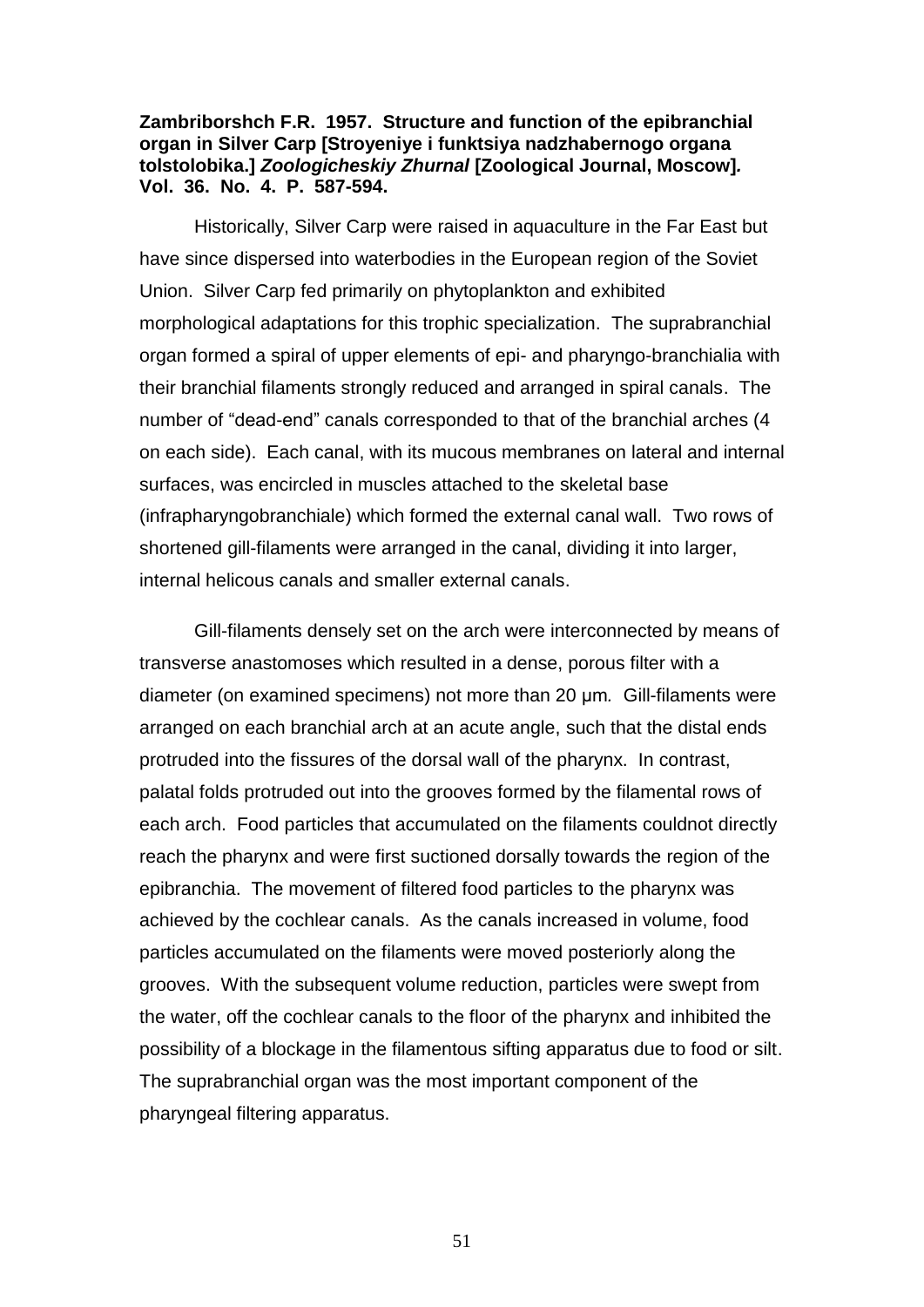#### **ACKNOWLEDGEMENTS**

Funding for this report was provided by Centre of Expertise for Aquatic Risk Assessment, Fisheries and Oceans Canada. CEARA and the authors would like to acknowledge Ashley Bedford (DFO) and Bethany Schroeder (DFO) for their assistance in editing this document.

#### **REFERENCES**

- Chapman, D.C., and Hoff, M.H., editors. 2011. Invasive Asian carps in North America. American Fisheries Society, Symposium 74. Bethesda, MD.
- Kipp, R., Cudmore, B., and Mandrak, N.E. 2011. Updated (2006-early 2011) biological synopsis of Bighead Carp (*Hypophthalmichthys nobilis*) and Silver Carp (*H. molitrix*). Can. Manuscr. Rep. Fish. Aquat. Sci. 2962: vi + 50 p.
- Kolar, C.S., Chapman, D.C, Courtenay, W.R., Housel, Jr.C.R., Williams, J.D., and Jennings, D.P. 2007. Bigheaded carps: a biological synopsis and environmental risk assessment. American Fisheries Society Special Publication 33. Bethesda, MD.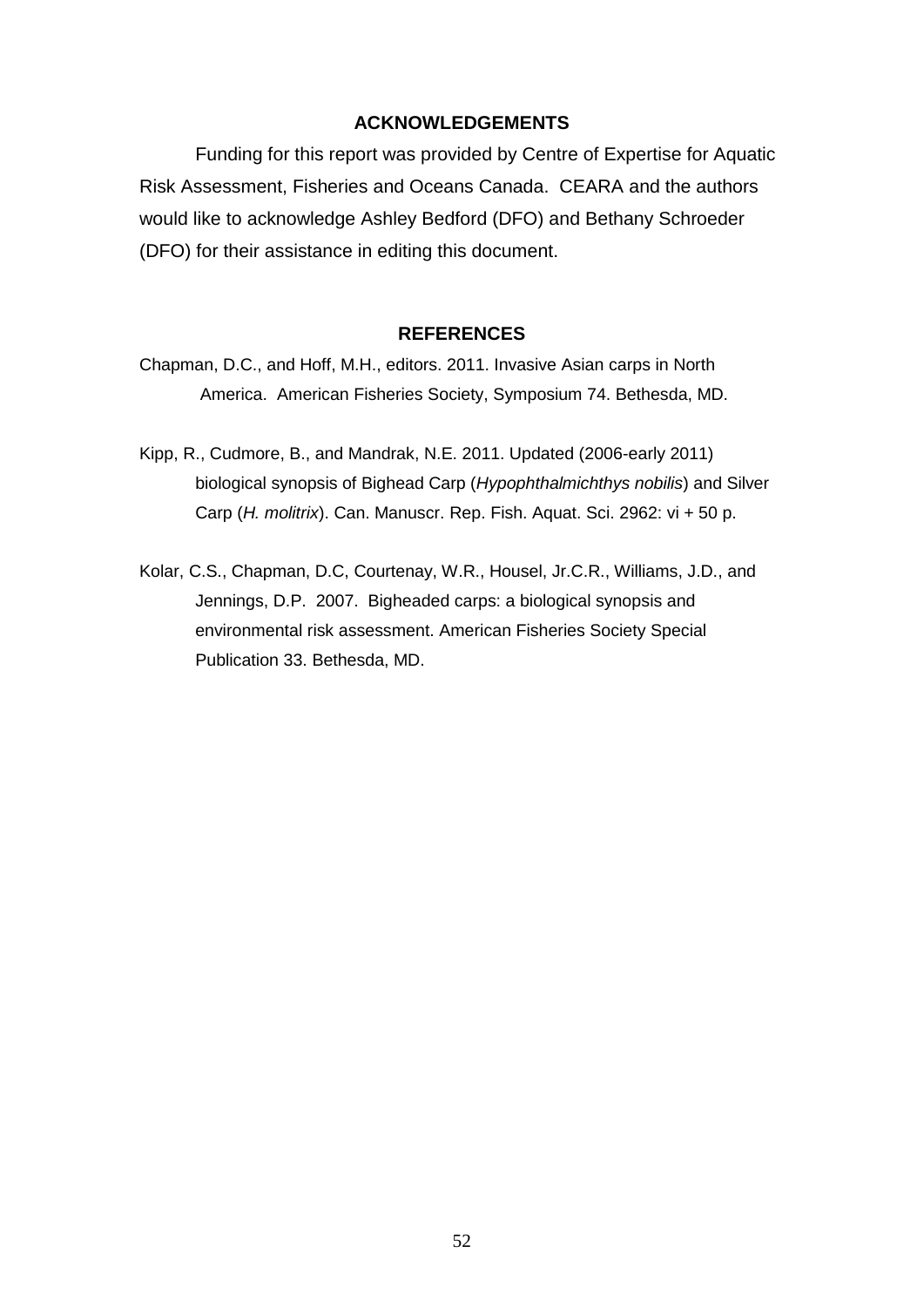**Appendix 1. Annotated extracts on Bighead Carp,** *Hypophthalmichthys nobilis* **from: Mitrofanov V.P., Dukravets G.M., Sidorova A.F. et al. 1992.**  *Fishes of Kazakhstan.* **[Ryby Kazakhstana.] Vol. 5.** *Introductions, fisheries***. [Akklimatizatsiya, promysel.] Gylym, Alma-Ata. 464 pp.**

#### **DISTRIBUTION**

Bighead Carp are a species included in the China Plain ichthyofaunistic complex. Previously, Bighead Carp had only been recorded from Chinese waters south of the Amur River drainage (Nikolskiy, 1983); however, by the late 1950-early 1960's, flooding events in the Songhua River system (the Sungari River), enabled the species to disperse from pond farms to the lower section of the Miºdle Amur River (Krykhtin 1972). Bighead Carp were reared under aquaculture programs in 32 countries in Asia, Europe, North and South America, as well as throughout the Union of Soviet Socialist Republics (USSR), and in drainage basins of the Volga, Kuban, Amu Darya, and Syr Darya rivers (Jennings 1988). In Central Asia and Kazakhstan, this species became established in both the Amu Darya and Syr Darya basins. Bighead Carp were introduced from the People's Republic of China (PRC) in 1958- 1960 into the Alma-Ata (Kazakhstan) and Karametniyaz and Akkurgan (Uzbekistan) fish pond farms.

Bighead Carp are more thermophilic than Silver Carp which enabled significant dispersal from fish farms throughout the southern region of the Aral Sea basin (Verigin and Makeyeva 1980). Since 1967, they have been observed regularly in the Syr Darya River (Bykov 1968). It has been postulated that Bighead Carp arrived concurrently with juvenile Silver Carp in a number of waterbodies in Kazakhstan; however, its simultaneous arrival has not been reported from any other regions.

### **DESCRIPTION**

Bighead Carp are similar in body shape to Silver Carp, with darker body color and mottled blotches. The head is larger than that of the Silver Carp, and the lower jaw protrudes slightly further than the upper jaw. Bighead Carp have thin lips and lack a labial fold. Eyes are located below the mouth corners and the lateral line is complete. The pectoral fins protrude beyond the base of pelvic fins, and are slightly darker than the overall body color.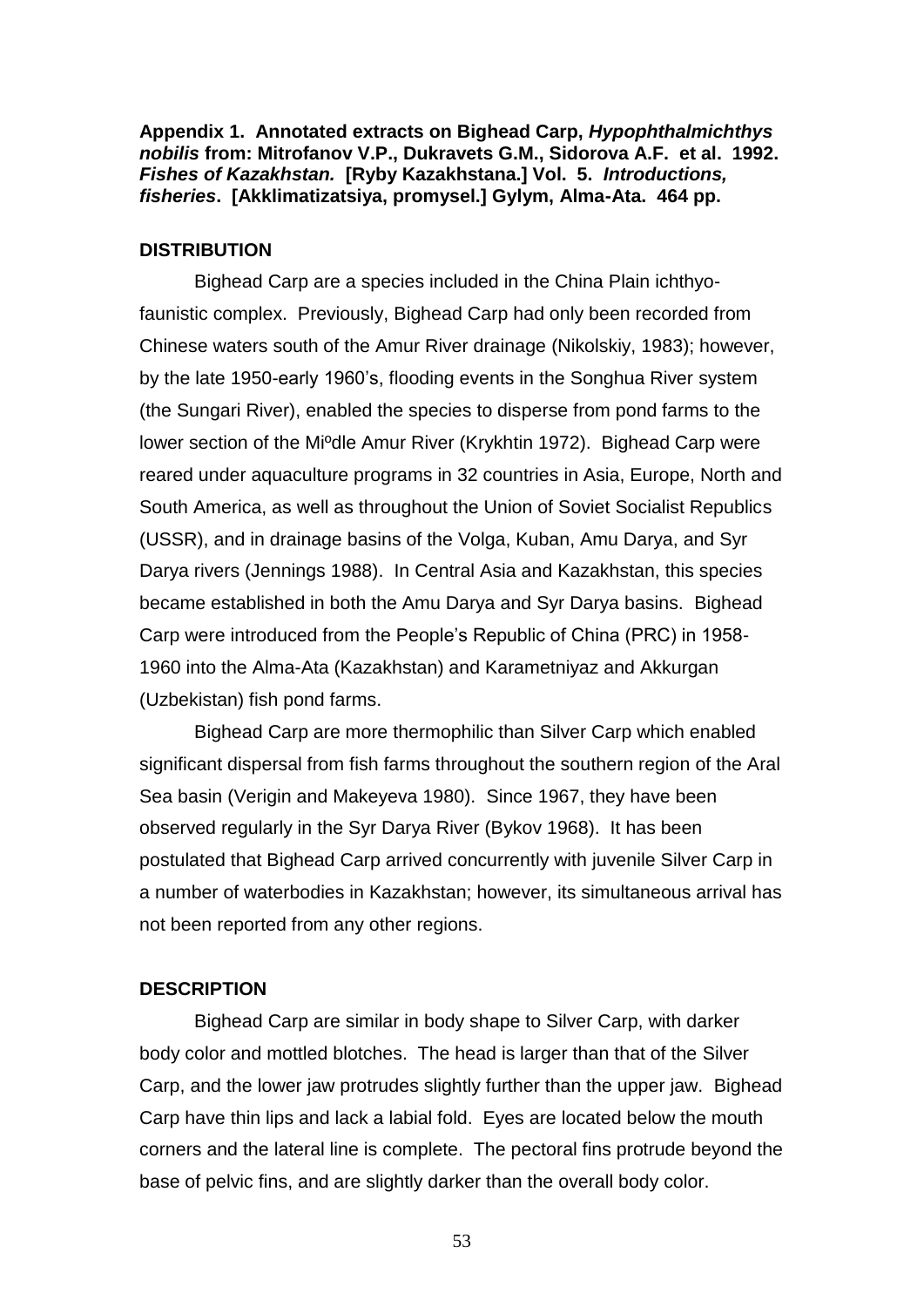While there are no definitive morphometric descriptions of the introduced Bighead Carp from waters in Kazakhstan, within its natural geographic range, the species is characterized as follows: D-II-III 7-8, A II-III 12-14, VI 8-9; 98- 100 scales in the lateral line count, 26-28 scales above, 16-19 scales below. Pharyngeal teeth are unilateral (4-4), their grinding surface is not striated. Average body measurements (expressed as a % of standard length) are: head length: 36.4% (35.2-38.0); snout length: 12.1% (11.9-12.2); eye diameter: 7.0% (6.4-7.5); postorbital distance: 18.5% (17.5-19.1); and, maximum body depth: 32% (29.8-34.2) (Jennings 1988).

#### **REPRODUCTION**

In the waters of South China, female Bighead Carp reach sexual maturity at the age of 3-4 years, one year earlier for males, at weights of 5 -10 kg; whereas in Central China, females mature at 4-5 years (3-4 years for males) but at the same weight range. In North-Eastern China, maturation is delayed by 2-3 years as compared to southern populations and is attained at 6-7 years in female fish, 5-6 years in male fish, and at a greater range of body mass (5-15 kg). Earliest onset of maturity was observed in India and Israel, where males are sexually mature at 2 years (3 years in females) at a lower body mass (4.7-6.0 kg) (Jennings 1988).

Despite inhabiting broad geographic regions of the USSR, Bighead Carp in this region mature at similar time frames; the earliest occurring in Turkmenistan (the Amu Darya River basin) at 2-4 years in males and 3-5 years for females (Sukhanova 1966). Slightly later age at maturity is observed in the Syr Darya River and waterbodies of Krasnodar Kray, where males mature at 3-4 years, and females at 4-5 years (Yakubovskiy 1984). In the Terek River basin, males mature at 5-6 years of age, at an average body length of 77 cm, and weight of 7.6 kg; while females mature at 85 cm in total length (TL) and 10.3 kg in weight (Omarov and Abdusamadov 1988). In the Dnieper River, male fish mature at 7-8 years, and 8-9 years for females. Onset of maturity is influenced by climatic conditions and growth rate in the first year of life, and also determines length and the nature of spawning behaviour (whether repeat spawning will occur, as well as number of egg released) (Verigin and Kamilov 1984, Krivtsov et al. 1988). Sexual maturation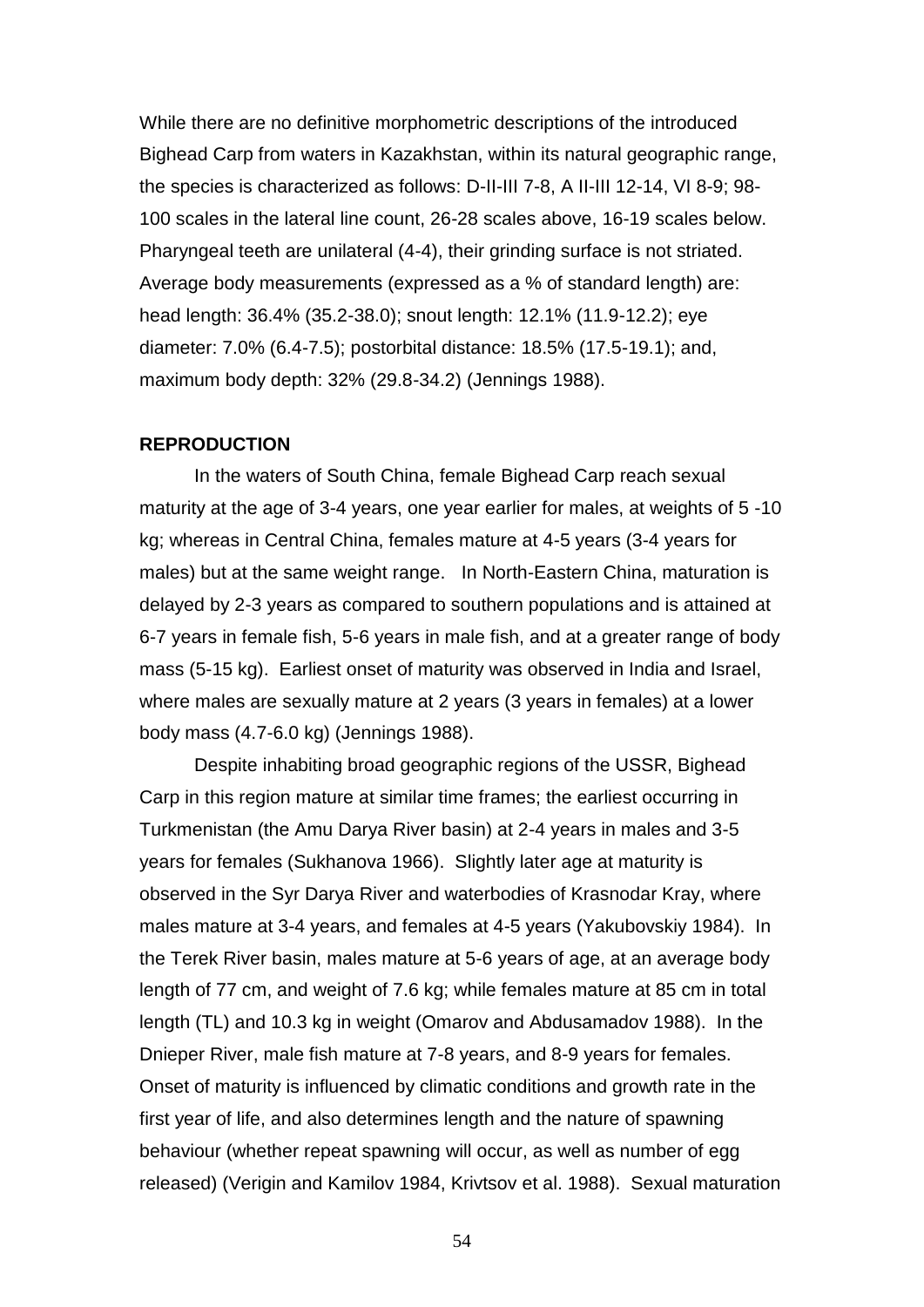of Bighead Carp is highly dependant on thermal constant values (accumulated temperatures during the pre-spawning period), requiring approximately 1356  $\pm$ 47 degree days (ºd), which exceeds those required by Silver Carp (300 ºd). (Omarov and Abdusamadov 1988). Under Nuclear Power Station (NPS) conditions, thermal constants are approximately 5000-6000 ºd, which enables sexual maturity to be attained by four years of age (Krivtsov et al. 1988).

Fecundities of up to 1.1 million eggs were reported for native Bighead Carp (Yangtze River), with an average body mass of 18.5 kg and average ovarian weight of 1.96 kg. For the majority of mature females from this waterbody, ovarian weight accounts for 17-20% of the total body weight. Fecundity of a single female (9 years, 12.42 kg) from the Amur River was estimated at 332.9 thousand eggs. Absolute fecundities were reported for Bighead Carp (age unspecified) from various regions as: 1,600 thousand eggs (Dniester River watershed), 769.1 thousand eggs (Khauzkhan reservoir, Amu Darya River) and 1,226 thousand eggs (Terek River). When manually stripping eggs from brood stock reared in ponds, fecundity varied from 478 to 549 thousand eggs (Salikhov 1966, Krykhtin 1972, Badareu and Fulga 1988, Omarov and Abdusamadov 1988). The relative individual fecundity from the previously listed waterbodies ranged from 54 to 121 eggs, and averaged 86 (Khauzkhan Reservoir) to 115 (Terek River) eggs. These fecundity values are considerably less than those observed for Silver Carp. Increased fertility in Bighead Carp is correlated with fish age, body weight, and body length/size.

Spawning activity for Bighead Carp in Chinese rivers lasts for approximately three months (April–June), with a peak in late May (Jennings 1988); as compared to spawning which lasts only 1 month in the Amu Darya River (Aliyev et al. 1986), 100 days in the Karakum Canal (April 1-20 through late July) (Sukhanova, 1981), or 1-1.5 months in the Syr Darya River (early/mid-May-mid-June) (Verigin and Makeyeva 1980). As seen in Silver Carp, spawning activity by Bighead Carp is characterized by a multi-peaked pattern which coincides with a rise in water level and optimum temperature. Water characteristics of suitable riverine systems in China during the spawning period range from 18 to 30 °C, water levels vary between 0.4-1.4 m, and flow velocities fluctuate from 0.8-2.26 m/sec. Spawning temperatures in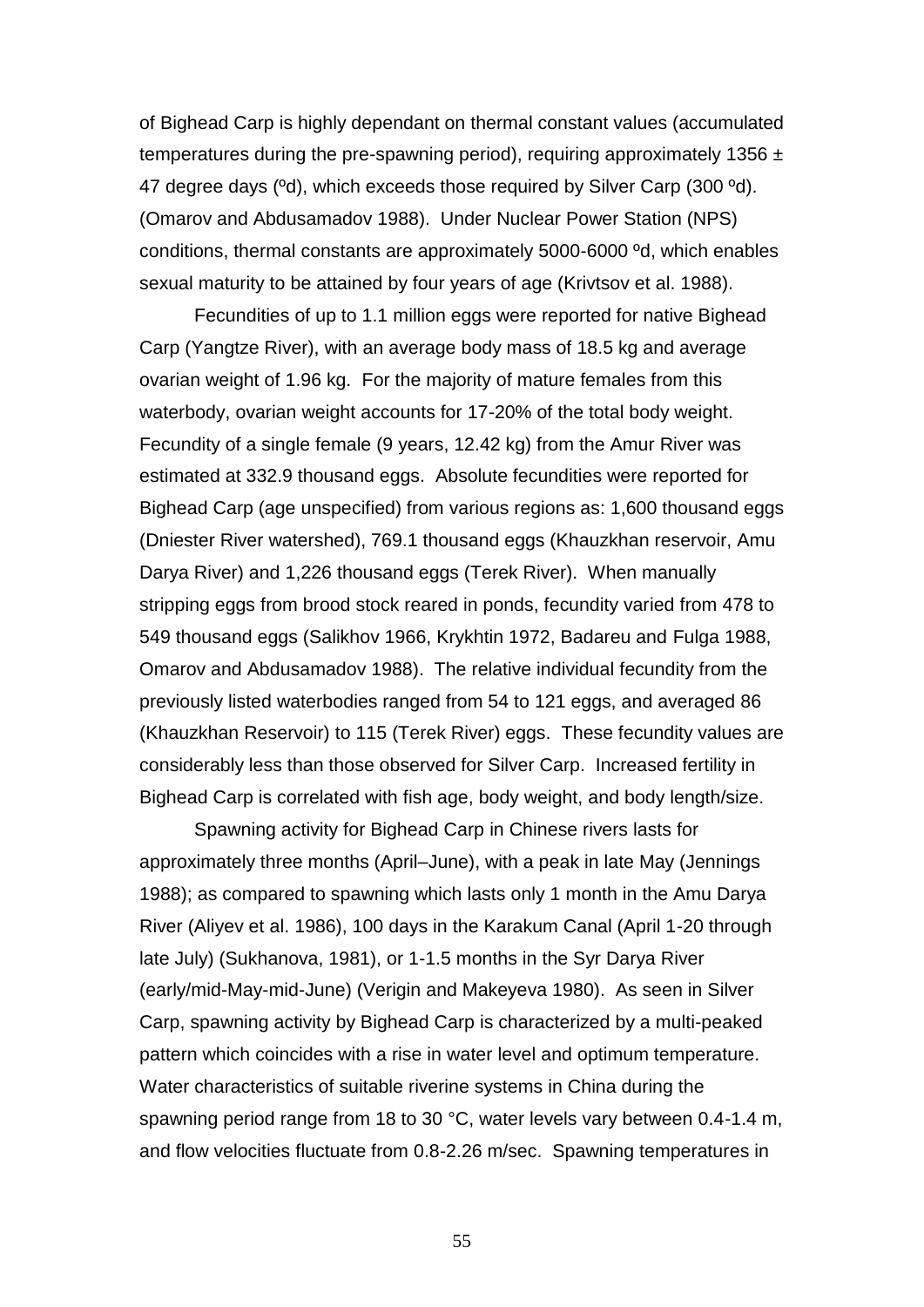introduced waters range from 18.5-26 °C (Miroshnichenko and Kamenetskaya 1978, Sukhanova 1981, Yakubovskiy 1988).

The spawning migration of Bighead Carp from the Chardara Reservoir to the Syr Darya River starts in April-May, once water temperatures reach 20 °C and water levels have risen abruptly. The GSI of spawning fish is 22.55 and the ratio of females to males is 1:2 (Miroshnichenko and Kamenetskaya 1961).

Spawning for both species generally occurs in the same river areas and within the same time period; however, downstream migration of Bighead Carp embryos often occurs slightly later than other species. According to Nikolskiy and Verigin (1966), spawning takes place in deep water which is different than in Silver Carp; however, other researchers (Chang 1966, in Jennings 1988) have observed Bighead Carp spawning in the rivers of China at both surficial and deeper water layers. Spawning patterns also differ among species, where both single and repeat spawning strategies have been observed in Chinese rivers (Jennings 1988). Among introduced carp populations, a single-spawning strategy is most common among both species (Zaki Mohamed 1978). For the Karakum Canal and Chinese rivers, rising water levels are not an essential cue for the spawning process (Makeyeva 1974, Aliyev and Sukhanova 1978); whereas, it appears to be critical for populations from the Syr Darya River (Miroshnichenko and Kamenetskaya, 1978, Salikhov 1981, Verigin and Makeyeva, 1983).

Spawning sites in the Syr Darya River are located approximately 110 km upstream of the Chardara Reservoir, as estimated by the developmental stages of downstream-migrant embryos sampled from the Chinaz district. Of the total migrating Bighead Carp eggs and embryos, 30-50% were dead, and developmental pathologies were observed in 2-3%. Silver Carp contributed 70-80% eggs of those migrating downstream; whereas, Bighead Carp eggs represented the second most. Hybrids between Bighead and Silver carps were also observed (Verigin and Makeyeva 1980).

Bighead Carp eggs are bathypelagic, with an egg diameter (including membrane) and yolk size of 4.98 and 1.46 mm, respectively (Sukhanova 1968). Eggs exhibit negative buoyancy and settle to the substrate in stagnant water. Buoyancy in the water column is established by an increased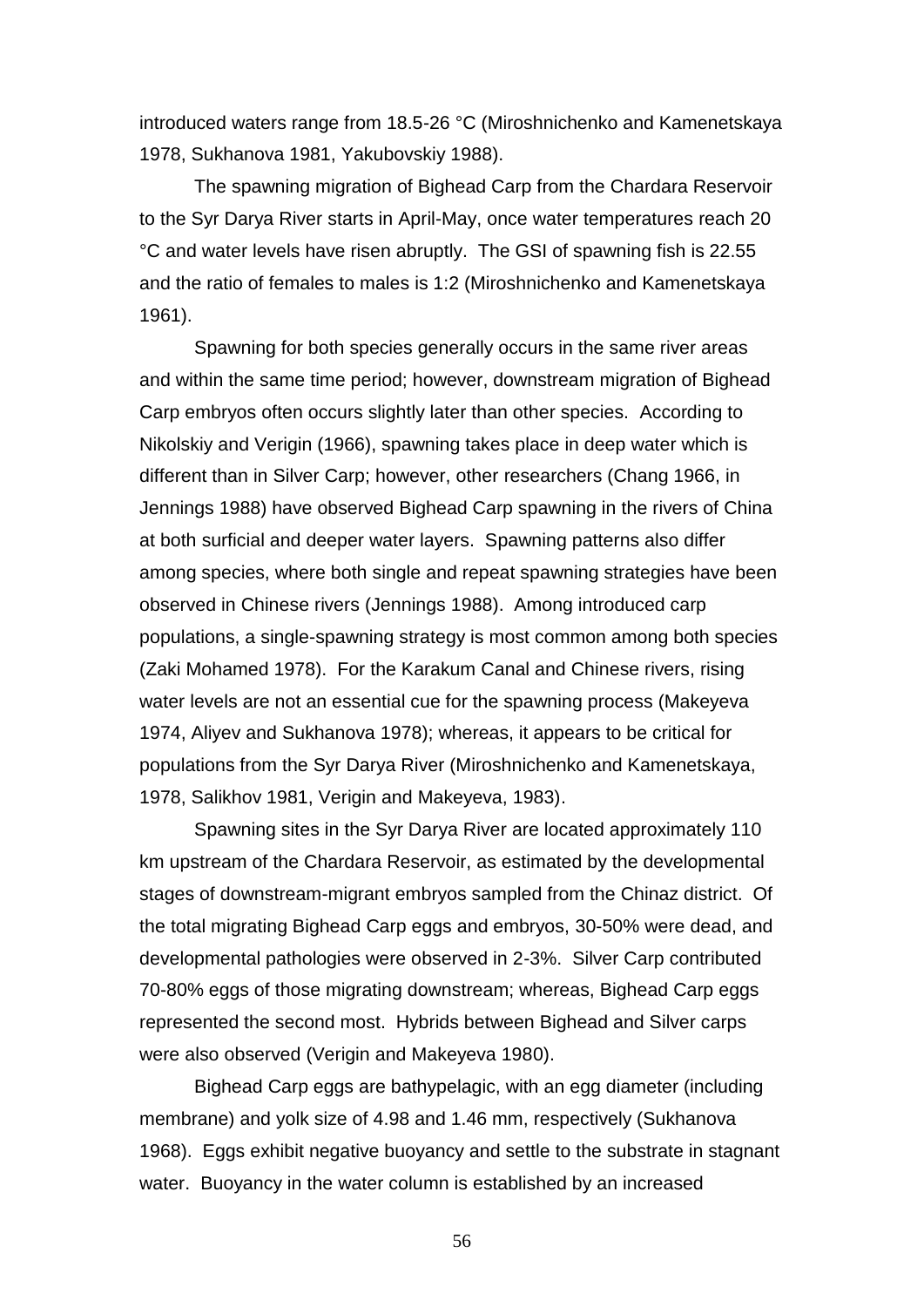absorption of water through the membrane, thus increasing the perivitelline space and reducing the specific gravity of the eggs. During the process of water accumulation within the perivitelline space, the dense egg membrane becomes stratified. Incubation lasts 24-30 hours in water temperatures of 23- 28 °C. Embryos are released from the membrane after approximately 24 hours; however, this timing is dependant upon water temperature. Juvenile fish congregate in floodplain lakes and reservoirs where they feed until reaching maturity.

## **AGE AND GROWTH**

Growth rates of Bighead Carp in stages of early development are fairly consistent across their geographic range: 5 mm TL hatchlings/free embryos, 5.5-6.0 mm for three-day-old larvae, 8.5-9 mm for four-/five-day-old larvae, and 10.5 -12.5 mm for larvae at 16 days (Sukhanova 1966, Soin and Sukhanova 1972). From different waterbodies, young-of-the year fish are 8.3- 16 cm TL and weigh 25-84 g (Moskul et al. 1982).

Maximum weight possible for Bighead Carp varies and ranges from 18- 23 kg (Henderson 1978 in Jennings 1988), greater than 40 kg in the Ukraine (Baltadzhi 1979), and possibly up to 75 kg (age 15 years) in the Syr Darya watershed (Rudov 1988). However, these values are likely an overestimation of true maximum limits for this large, fast-growing fish, and far exceed the maximum weight of the Silver Carp from all introduced regions. A maximum age of 14+ years and maximum length of 1.3 m TL for a Bighead Carp was recorded from waters in the Kazakhstan Republic (former Kazakh SSR) (Yakubovskiy 1988).

Two year-old Bighead Carp can reach body weights of 0.75-1.5 kg and up to 4.3 kg by 3+ in some waterbodies in China. Fish that were introduced in the Amur River required 4-5 years to attain similar body masses. Growth rates of Bighead Carp in the Dniester Reservoir and Volga river systems are more similar to those observed in the Chinese populations. Individuals gain 0.5-1.9 kg by two years of age and exhibit a slower growth rate during the third year, attaining total body mass of only 0.9-3.2 kg by age 3+ (Negonovskaya 1980). Among other introduced populations of Bighead Carp, the greatest body mass increases were observed from the Chardara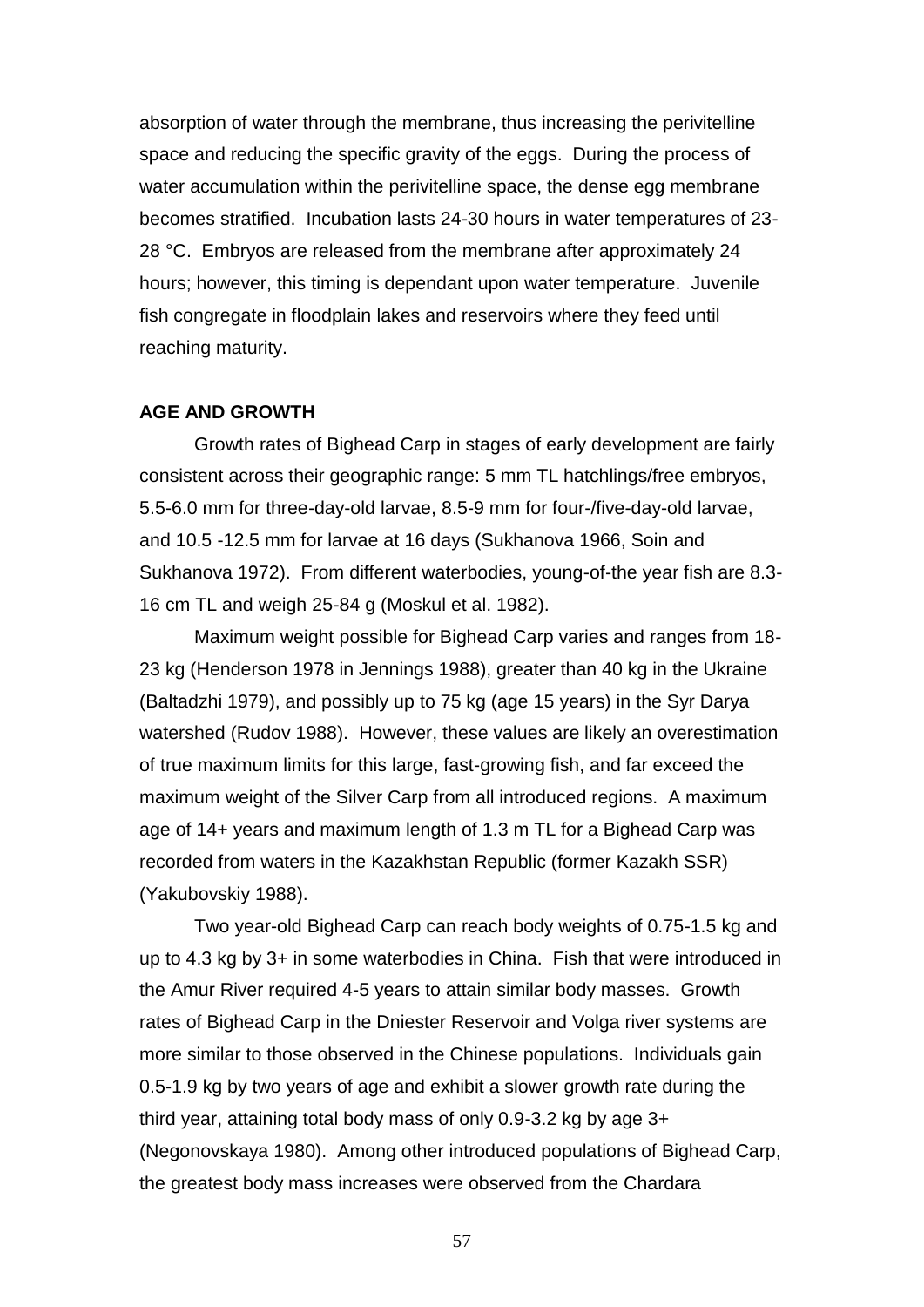Reservoir, and were considerably higher than growth rates from other regions. Fish of age 4+ to 6+ years weighed 9.4-15 kg, and 8-9 year-old fish weighed 17-21.5 kg.

Total length growth rates of Bighead Carp from the Amur River vary considerably, both in expected and observed data. This trait is most notable among the age classes  $(5 - 5 +)$ ,  $(9 - 9 +)$ ,  $(10 - 10 +)$ , where the annual total length growth rates may differ by 3-10 cm with a size class. Total length growth rates are more consistent among fish from introduced populations despite broad geographic ranges. In many age classes, total length growth rates of fish from the Amur River exceeded those recorded among fish from the Chardara Reservoir. The age 1+ group exhibits accelerated growth in the reservoirs, attaining 19.2-37.0 cm TL as compared with 6.6 cm TL in fish from the Amur River. Other age classes from the Amur River show similar variation in annual growth rates.

Among fish from all reservoirs, maximum rates of growth in total length were recorded for the age class 3-5+ years, with the notable exception of rates reported for young-of-the-year fish from the Chogray (19.2 cm) and Chardara (37 cm) reservoirs.

Individuals from the Amur River grew at a reduced rate as compared to conspecifics from other regions of the country. In the Chogray, Shengzhi, Chardara, and Khauzkhan reservoirs, average growth rates from age 1–4+ were recorded at 4-32.6 cm; up to 44.2 cm in fish at ages 6–8+. In all examples, Bighead Carp from the Chardara Reservoir exceed growth rates of fish of similar age from other reservoirs. For example, four year-old individuals from the Chardara Reservoir reach an average body length of approximately 70 cm, similar to the total length observed in fish from the Amur River at age 7+, and from the Khauzkhan, Shengzhi, and Chogray reservoirs at age 6+.

Growth rates of Bighead Carp compared across habitat types such as natural waterbodies, reservoirs, and in ponds (aquaculture populations) indicate that the rate of body weight increase in Bighead Carp under pond conditions are similar to those observed from the Shengzhi Reservoir, but exceeds rates seen from the Chardara and Chogray Reservoirs by 1-2.8 kg in 2+ year-old fish (Vinogradov 1985). In all subsequent age classes, fish from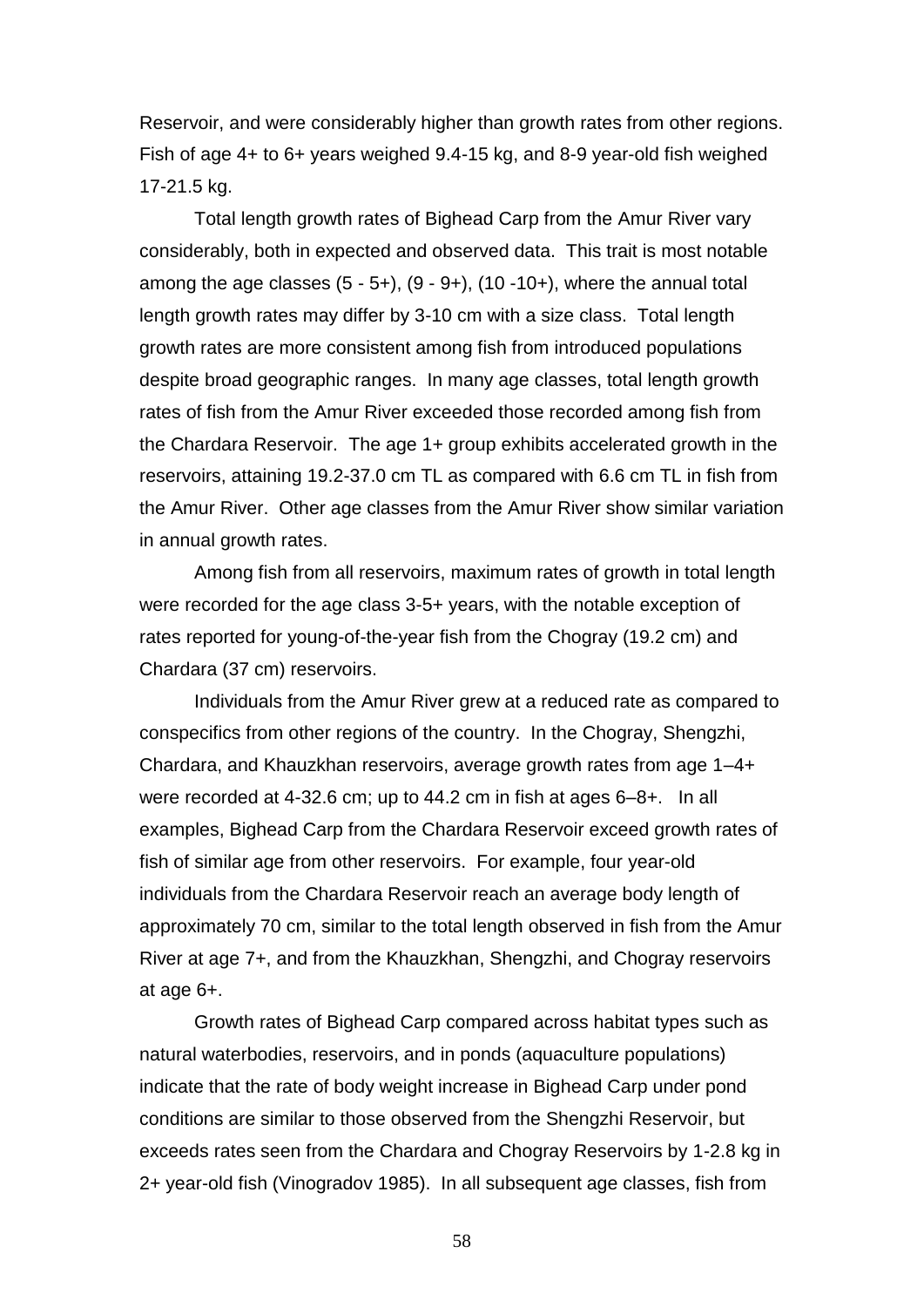aquaculture ponds attained greater body masses than those from the Amur River (6.6 kg increase by age 4+, and 3-11 kg increase by age 6-8 years). Among fish from the Chogray Reservoir, body mass increases of 2.3-4.8 kg by age 4-5+ were observed over those from the Amur River. In the Chardara Reservoir, Bighead Carp achieve greater annual body mass growth rates across all age groups (with the exception of age 1-2+ group) than do farmed fish from aquaculture ponds. Female fish exhibit higher growth rates than do males and is a characteristic, fairly pronounced among older age classes, used to distinguish between natural and aquaculture stocks. Until fish attain 4+ years, the difference in growth rates is almost negligible (only 0.1–0.4 kg variation); however, this gradually increases among older fish, from 2.3 kg (age 6+) to 4.1 kg (age10+).

Commercial catches in the Chardara Reservoir are predominately 4-7 year-old fish which measure approximately 57-90 cm TL (max. 122 cm), and 45-64 kg (Yakubovskiy 1988).

#### **FEEDING HABITS AND CONDITION FACTOR**

Bighead Carp feed on both phytoplankton and zooplankton in equal quantity (Nikolskiy and Verigin 1966). Its gill rakers are free, lack transverse septae, and are surrounded by a mucous membrane which promotes feeding on microscopic food items (as small as 20 microns (μm) in size). Mucous structures are also used to enhance selective feeding behaviour. Large food particles (up to 50 μm), such as zooplankton and colonial algae, are of sufficient mass to pass through the upper section of gill rakers and directly enter the esophagus. Smaller particles are deposited on the mucus layer which is formed into a larger aggregation, and is then "pushed" into the esophagus for consumption. Pharyngeal teeth crush the plankton, which promoted enhanced protein utilization.

Larvae, 7-9 mm TL, preferentially consume protozoans and zooplankton (nauplial and copepodite stages of crustaceans, as well as *Bosmina* and *Moina*). Upon reaching 18-23 mm, larval diets expand to include cladocerans, and by 24-30 mm TL, phyto-and zooplankton can be digested (Chang 1966, Ling 1967).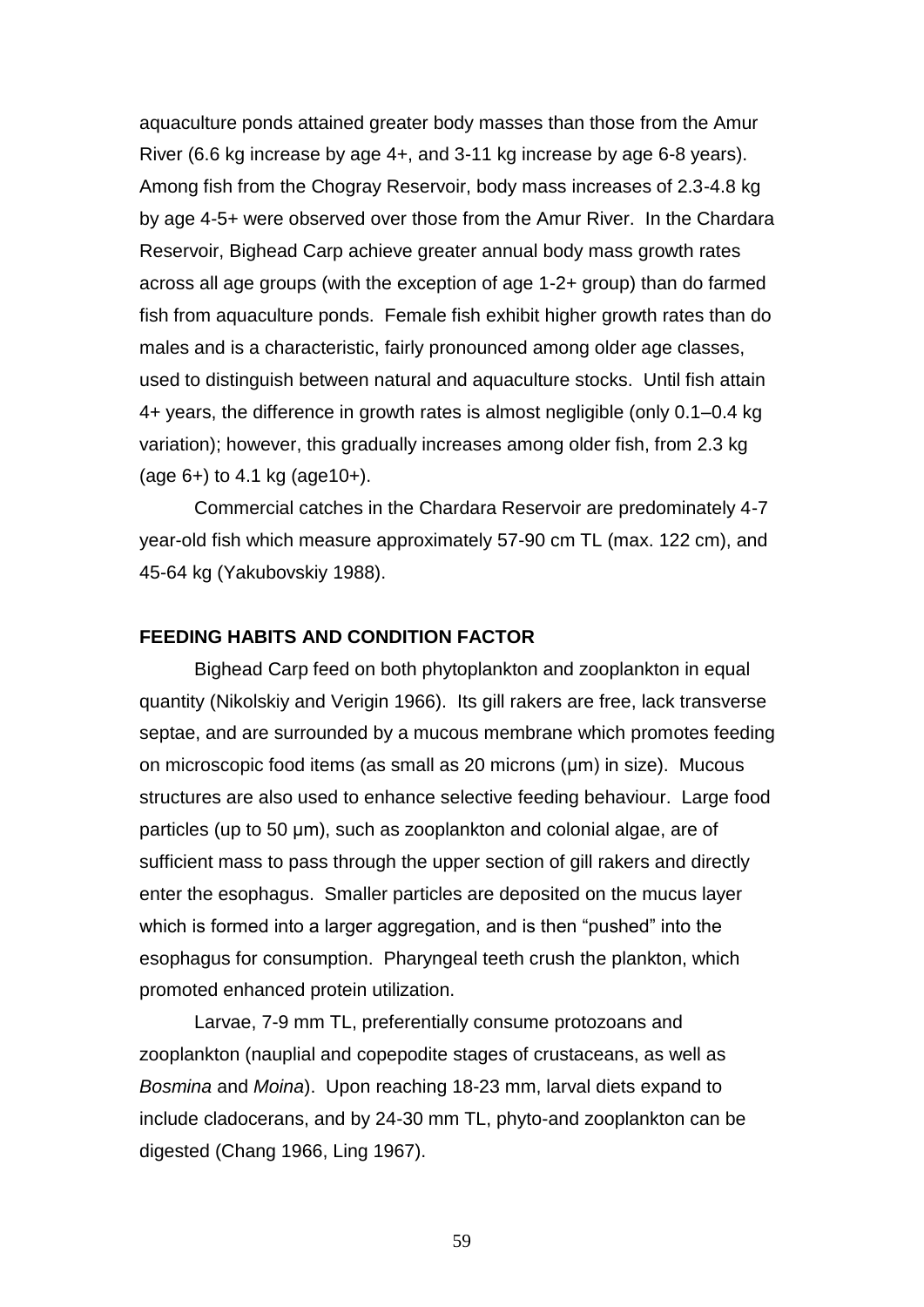Among young larvae from waterbodies in the USSR, phytoplankton, *Protococcales*, blue-green algae, diatoms, and ciliates of the genus *Infusoria* were consumed. Once larvae are 9-15 mm TL, zooplankton (nauplial rotifers and *Cyclopodinae*) account for nearly 100% of the diet; whereas, phytoplankton (diatoms) only account for 0.1%. Dietary proportions of zooplankton consumed by fingerlings (10-47 mm) are reduced to 69%, having nauplial stages of crustaceans be replaced by copepodites (*Cyclops*, cladocerans). Smaller chironomids were also observed in the diet, and the proportion of phytoplankton increased by 2-18%. As the larvae continued to grow and develop (from 14 to 125 mm) the proportion of dietary phytoplankton increased while zooplankton decreased to 39%. Periods of highest feeding activity for 13-day-old larvae occurred around 6 pm; whereas, lowest feeding activity was observed from 4-6 am (Lazareva et al. 1977). Diurnal feeding activity is influenced by photic conditions, level of oxygen saturation, and water temperature.

Among fish from Chinese waterbodies, daily feeding activity is estimated to occur for 18 hours per day, with a peak in activity between 12-8 pm where up to 6.6% of the total body weight is consumed. As compared to dietary composition of larval fish, young-of-the-year carp consume less zooplankton and its dietary proportion is influenced by the seasonal abundance. Zooplankton account for 0.7-5.5% of the diet when zooplankton biomass is 1 g<sup>\*</sup>m<sup>-3</sup>; and increases to 14-25% at biomass of 2-3 g<sup>\*</sup>m<sup>-3</sup>. Preferred species include *Cyclops*, various cladocerans, and *Chydorus*. When zooplankton concentrations decline to 0.5  $g<sup>*</sup>m<sup>-3</sup>$ , the juvenile fish become dependent on detritus and phytoplankton, which can account for up to 87-97% and 0.1-1.0% of the diet respectively. Of the available phytoplankton species, Bighead Carp yearlings preferentially consumed diatoms; as a diet of blue-green algae in a laboratory setting promoted a reduction in growth rate (Verigin 1963, Lazarev et al. 1977).

In the lower reaches of the Volga River, detritus accounts for a major dietary component among adult Bighead Carp. During the spring, detritus comprises 47% of gut contents; whereas, this proportion increases to 89-92% in the summer. In secondary waterbodies (backwater pools), high concentrations of bacteria (6.4-11.5%) and phytoplankton (38-97%) are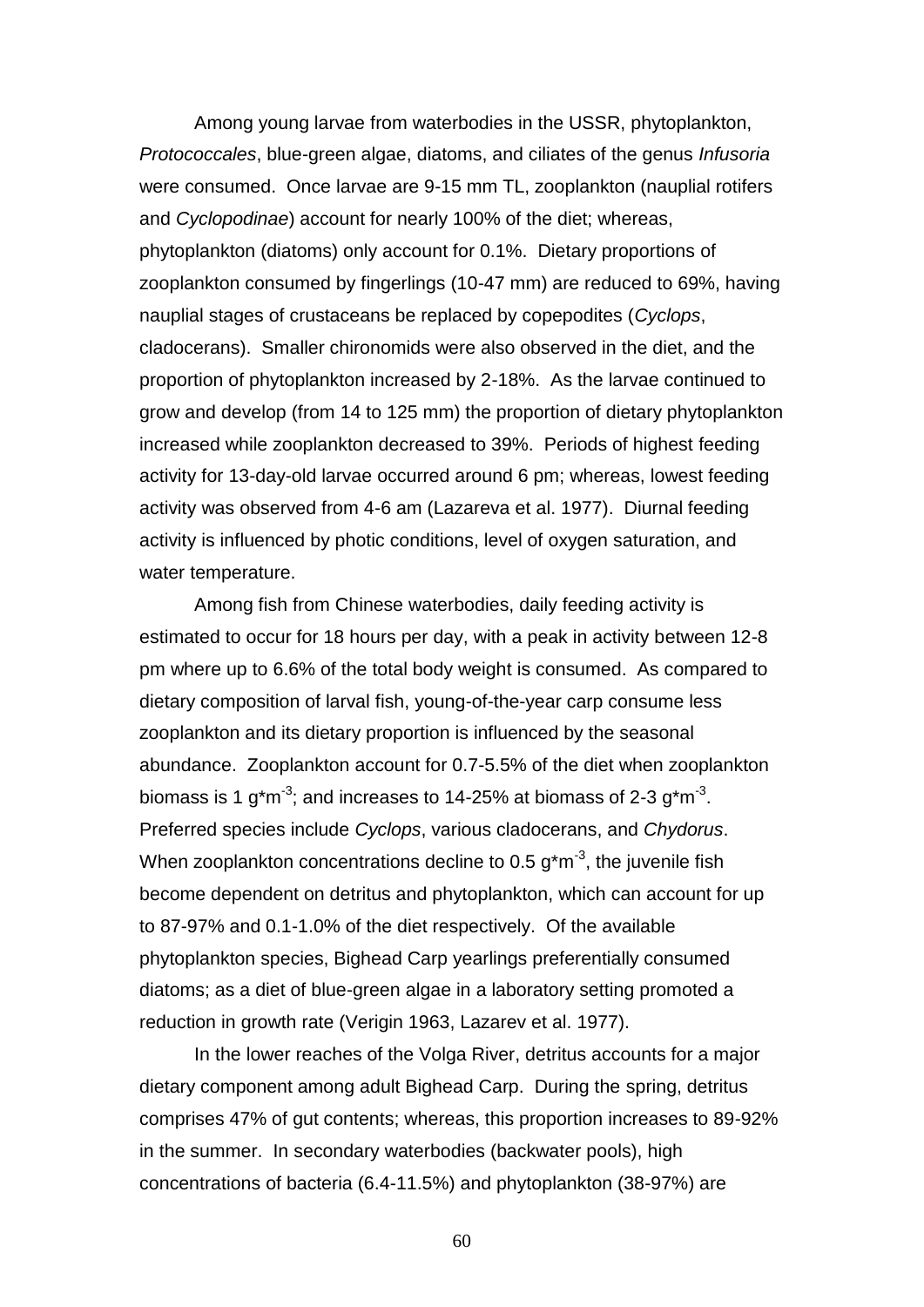observed. In spring, dominant algal groups are represented by diatoms and blue-green algae; whereas, diatoms, blue-green, and green algae are all common during the summer. Average annual food intake in Bighead Carp exceeds body weight by 260-770%, and may vary by 6-10 units among individuals who weigh approximately 5 kg.

Seasonal variability in feeding intensity is quite pronounced; in spring months, approximately 30% of observed fish had empty stomachs; whereas, the maximum index of stomach fullness (at 343 $\degree$ <sub>000</sub>), is often observed during summer months (Korolevskaya and Belotserkovsky 1984).

Dietary composition of adult fish in pond farms of the Syr Darya River basin consists of 38 algal taxa: 14 green algae species (36%), 12 blue-green algae species (31%), 8 species of diatoms (21%), 2 species of euglenophytes (5.2%), and 1 species of pyrrophytes (2.6%) with frequent occurrence of rotifers (Khakimova 1972). In the reservoirs of the Karakum Canal, dietary composition is significantly influenced by seasonality. In spring and early summer, the majority of prey consumption is represented by zooplankton; whereas, in later summer and autumn, this changes to phytoplankton. In May and June, 86% of diet is composed of *Cyclops*, *Bosmina*, and detritus with insignificant amounts of phytoplankton. By mid-summer, dietary zooplankton increases and accounts for 98.3% of the prey items consumed. However, by September, this proportion decreases to 1.3% due to the presence of available phytoplankton and detritus (Aliyev 1974).

For most populations of Bighead Carp in waters of the USSR, a shift to feeding on phytoplankton and detritus occurs as a result of decreased zooplankton biomass (Lazareva et al. 1977). This trend has also been observed in reservoirs of Russia (Veselovsky and Proletarsky reservoirs), Kazakhstan, and Uzbekistan; where zooplankton contents of the diet may vary from 30-100%, provided sufficient biomass exists (Volvovich et al. 1980, Yakubovskiy 1984).

Preferential feeding is closely correlated to available biomass. When plankton concentrations exceed 5 mg<sup>\*|-1</sup> and are composed of larger aquatic organisms, zooplankton represents the preferred food item. At the same plankton biomass, when larger organisms are unavailable, Bighead Carp do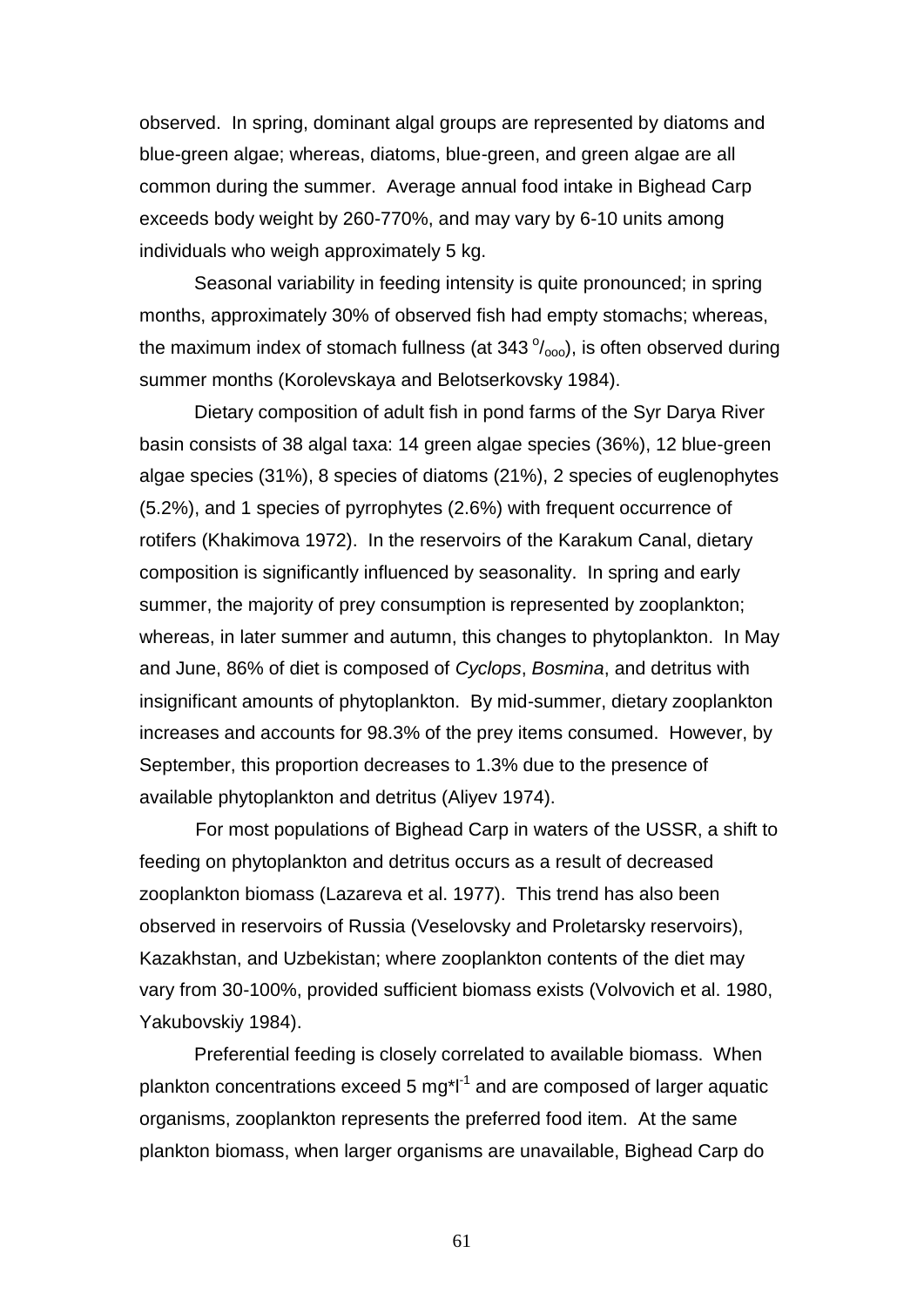not exhibit preferential feeding behaviour, and switch to a more opportunistic approach.

Bighead Carp are commonly used to suppress algal blooms and improve water quality (Tarasova and Muschak 1984). Maximum feeding activity is observed at 20-22 °C, decreases by 50% at 12 °C, and ceases entirely at 10 °C (Negonovskaya 1980).

Information on condition factors among Bighead Carp populations is limited; from the Chardara Reservoir, 2.2-2.5  $F_{cf}$ ; and 1.8-2.1  $C_{cf}$  have been reported (Yakubovskiy 1984), and 2.82  $F_{cf}$  (age 2+) and 2.36  $F_{cf}$  (age 6+) from the Volga River basin (Kushnarenko et al. 1974).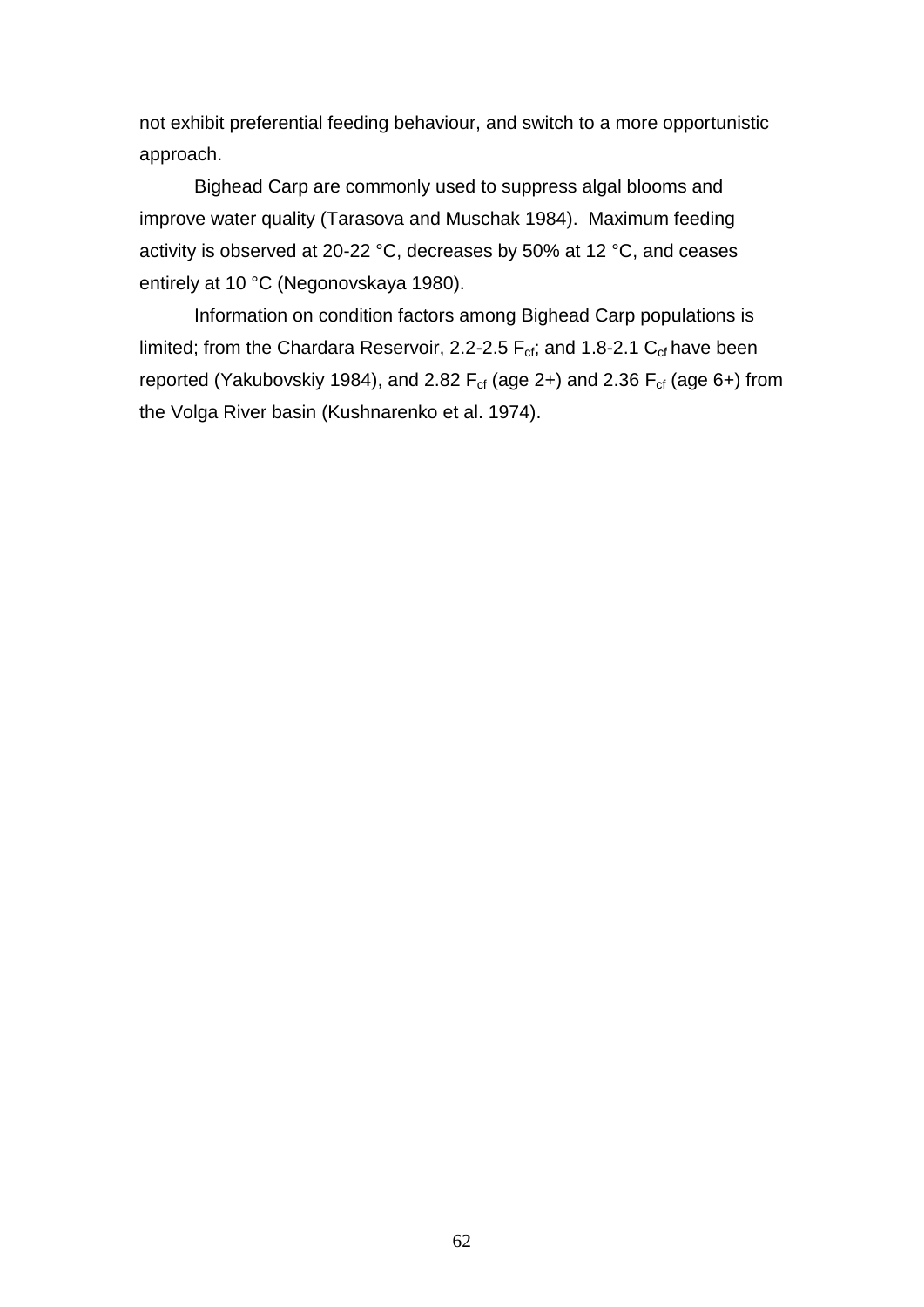**Appendix 2. Annotated extracts on Silver Carp,** *Hypophthalmichthys molitrix* **from: Mitrofanov V.P., Dukravets G.M., Sidorova A.F. et al. 1992.** *Fishes of Kazakhstan.* **[Ryby Kazakhstana.] Vol. 5.** *Introductions, fisheries***. [Akklimatizatsiya, promysel.] Gylym, Alma-Ata. 464 pp.**

#### **DISTRIBUTION**

Originating from China in 1958-1960, Silver Carp, *Hypophthalmichthys molitrix*, were imported into Russia as larvae to be used in pond fish farms in Kazakhstan and Central Asia (Karametniyaz farm in Turkmenistan, Akkurgan farm – in Uzbekistan, Alma-Ata farm – in Kazakhstan). In these areas, Silver Carp became established primarily in the southern regions, in the Amu Darya and Syr Darya rivers, and subsequently spread into the northern regions of the Republic which includes the Irtysh, Tobol, Ishim, Chu, and Sarysu river basins.

Silver Carp acclimated and established a population in the Syr Darya River basin as a result of self-colonization from adjacent pond farms (Verigin and Makeyeva 1980) and by 1964, had dispersed into the southern part of the Aral Sea (Muinak Bay) (Markov 1968). Establishment of Silver Carp in the Balkhash-Ili basin was delayed, arriving in 1975 after the systematic introduction of a multi-age stocking program.

Researchers began monitoring Silver Carp in the Kapchagay Reservoir in 1973 and individual collections were recorded from 1974-1976 (Ereshchenko et al. 1977). In subsequent years (1978-1986), the number of fish caught by researchers varied from 5-12 individuals, whereas between 30 and 40 were collected in commercial catches (Mel'nikov 1984). In Kazakhstan (1965-1972), 7,700 000 Silver Carp fry and larvae were introduced into natural waters, including nine lakes and two reservoirs (Tyutenkov 1972); however, no persistent or viable populations have been identified as a result of this stocking process. From 1972-1978, 15 million fingerlings (young-of-the-year) were stocked into the region. Silver Carp were observed at various times in almost all waterbodies following the stocking process; however, establishment of a self-sustaining population has only been documented in the Chardara and Kapchagay reservoirs.

#### **MORPHOLOGY**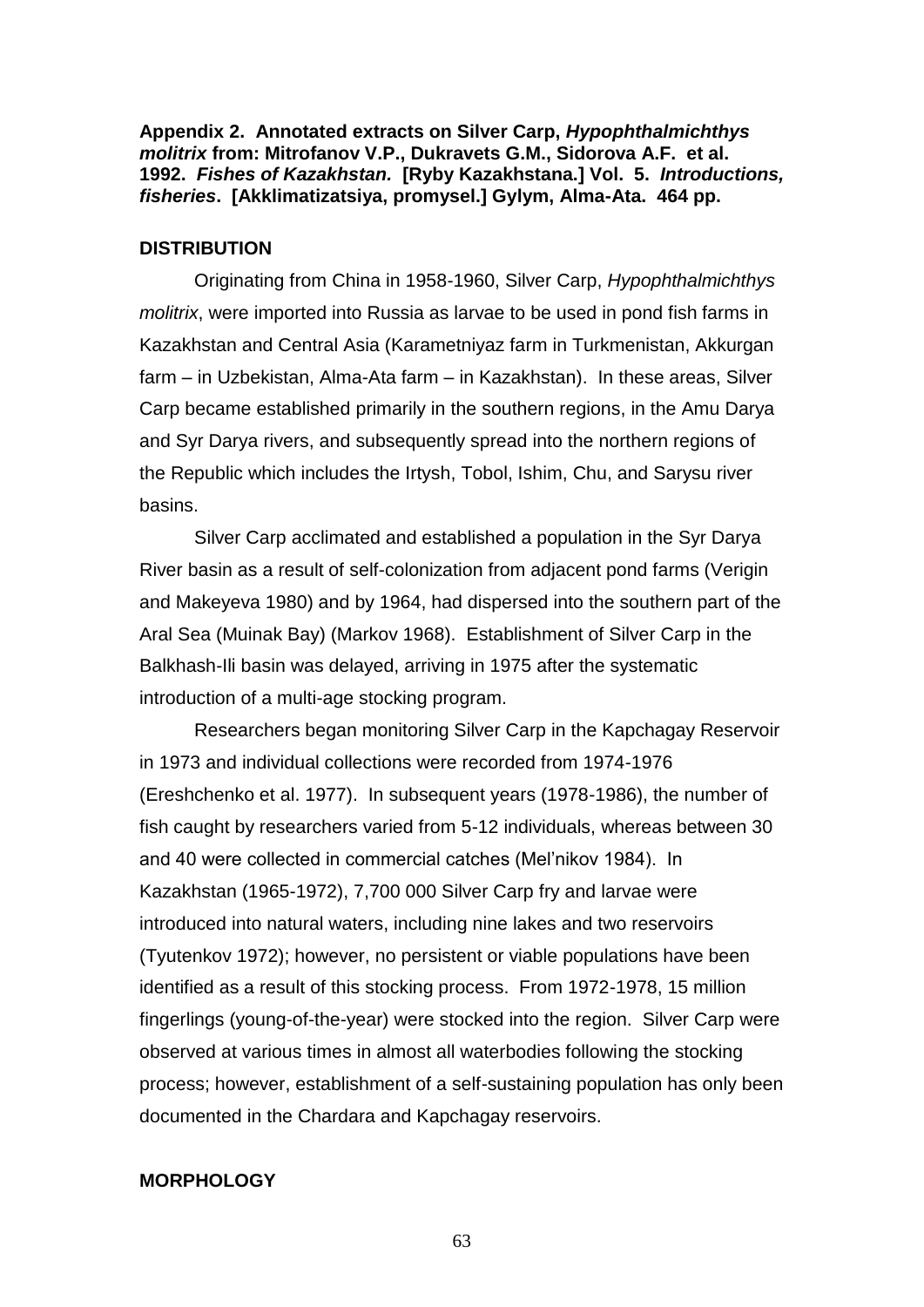Sexual dimorphism in Silver Carp develops once fish reach 20 cm in total length (TL). Gender is determined by the presence of a coarse inner surface of the pectoral fins in males, as well as differences between the anteanal and post-dorsal distances and inter-orbital width. Most sexually dimorphic features are observed among large-size brooders, 60-70 cm TL. At this size, males exhibit longer pectoral and pelvic fins; whereas, females are characterized by longer post-dorsal, pecto-ventral, and ventro-anal distances, as well as having a greater body depth. Four types of age and sex-related characteristics have been identified in Silver Carp. Constant characters are unrelated to age and include minimum body depth, ventro-anal and interorbital distances, and fin length (with the exception of except pelvic and caudal). Age-related characters where the value decreases with advancing age include head length, eye diameter, maximum body depth, ante-dorsal distance, and depth of dorsal and anal fins. Age-related characters whose values increase with advancing age include snout length as well as postorbital and post-dorsal distances. Age-related characters with fluctuating patterns during the life cycle, which may include an increase in the value during earlier developmental stages followed by a decrease at the later stages such as the length of the pectoral fins and caudal peduncle, or vice versa, (ante-ventral and pecto-ventral distances) may also be observed (Shubnikova 1980).

Significant differences (6 of 16 characters) between fry originating from natural waterbodies and hatchery-produced fry were observed (Shubnikova 1980). Differences were noted in head length, forehead width, ante-dorsal, ante-ventral and ventro-anal distances, and length of dorsal fins.

#### **REPRODUCTION**

Silver Carp in the Amur River mature at an age of 5+, body length 50 cm, with males maturing slightly earlier than female fish (Nikolskiy 1956); however, contrasting studies indicate that maturity may not be reached until 7- 8 years, body length 60-62 cm, but this difference is likely attributed to development under variable thermal conditions (Krykhtin et al. 1966). Normal maturation of Silver Carp in the Amur River requires an annual accumulated heat within the range of 2655-3111 degree-days (ºd), with an average of 2865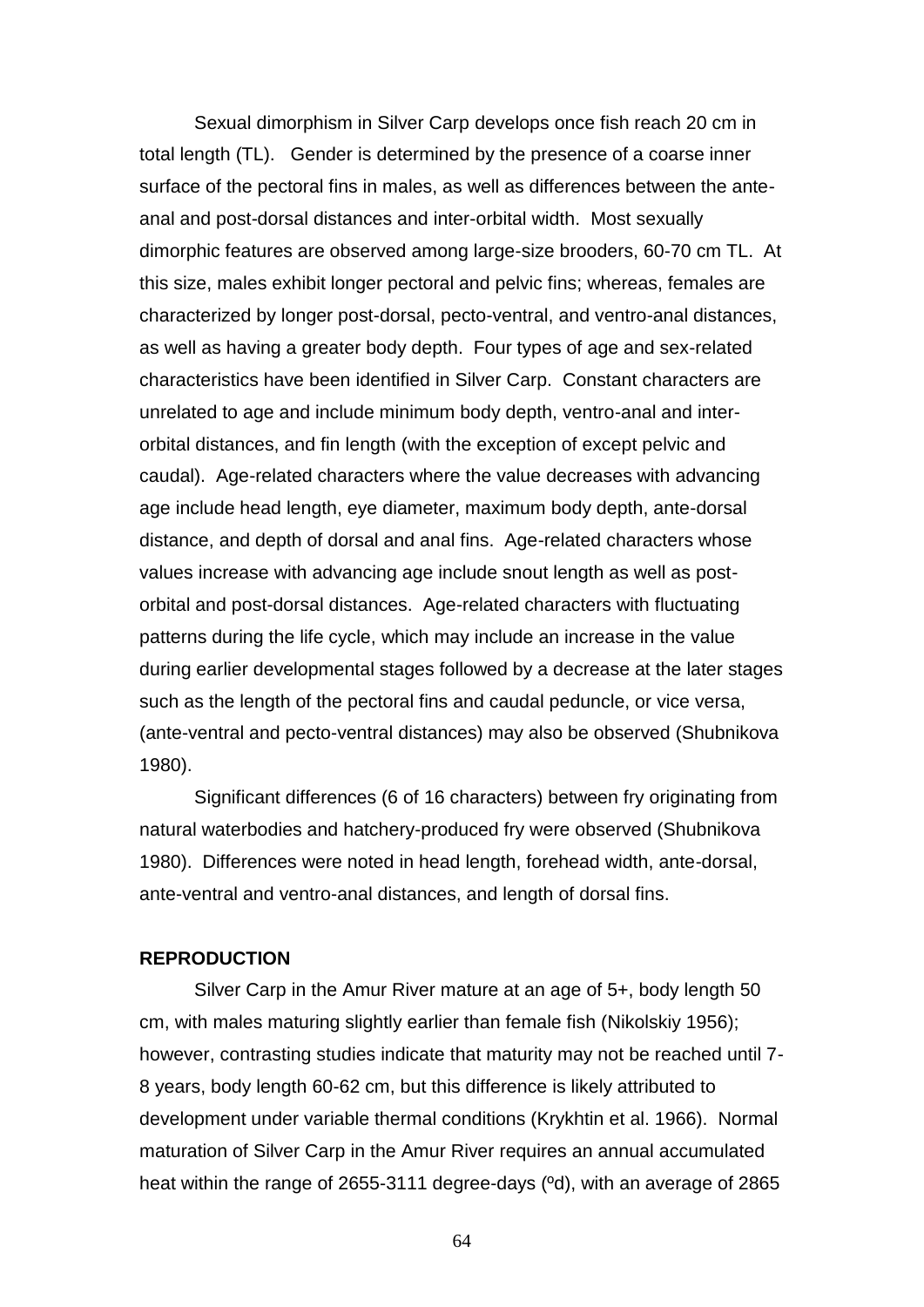ºd, of which 565 ºd should immediately precede the pre-spawning period (prior to June 15) (Gorbach and Krykhtin 1980). Under favourable thermal conditions (650 ºd), the developmental rate increases rapidly, and approximately 50% of the population can reach maturity as early as 4 years of age.

Upon reaching maturity, spawning fish migrate from feeding grounds (the lower part of the Miºdle Amur River) to the upper reaches of Bolon Lake and the Sungari River. Information on spawning behaviour of Silver Carp in the Amur River appears to be contradictory and may reflect ongoing changes in the spawning activities. Identification of spawning grounds from Blagoveshchensk to Khabarovsk, and upstream from this area are based upon age-specific evidence of downstream-migrant eggs, embryos and larvae (Nikolskiy 1956); however, other studies suggest that the majority of spawning fish lay eggs outside the USSR territory, in Chinese waters, with only 5-20% of the total spawning population residing in Russia (Gorbach and Krykhtin 1988).

Spawning amongst Silver Carp begins in May to early June. Spawning grounds are located on sand or mud bars, often at the junction of two streams or rivers or near islands, where the flow velocity is  $\geq 0.8$ -1.0 m\*sec<sup>-1</sup> (Nikolskiy and Verigin 1966). Spawning in the Amur River begins later, usually in early June, and lasts for 1.5-2 months; whereas, in the Yangtze River, spawning begins in the latter third of April, and lasts for 4-5 months (Makeyeva 1974). In Chinese rivers, preferred spawning temperatures range from 26-30 °C. Minimum spawning temperature in the Amur River must be at least 17 °C (Nikolskiy 1956), with the optimal temperature range from 21-26 °C (Gorbach 1980, Krykhtin 1980).

Understanding of cues to elicit spawning behaviour in Silver Carp is not well known. Some studies emphasize the synergistic role of environmental factors, such as rising water levels in spawning rivers, which should coincide with the optimal spawning temperature. During instances where water level and temperature do not coincide, spawning is terminated and a proportion of females retain unreleased eggs. This proportion of gravid, but non-spawning, females in the Amur River may reach 50-70% under unfavourable abiotic conditions; whereas, when spawning conditions are more conducive, this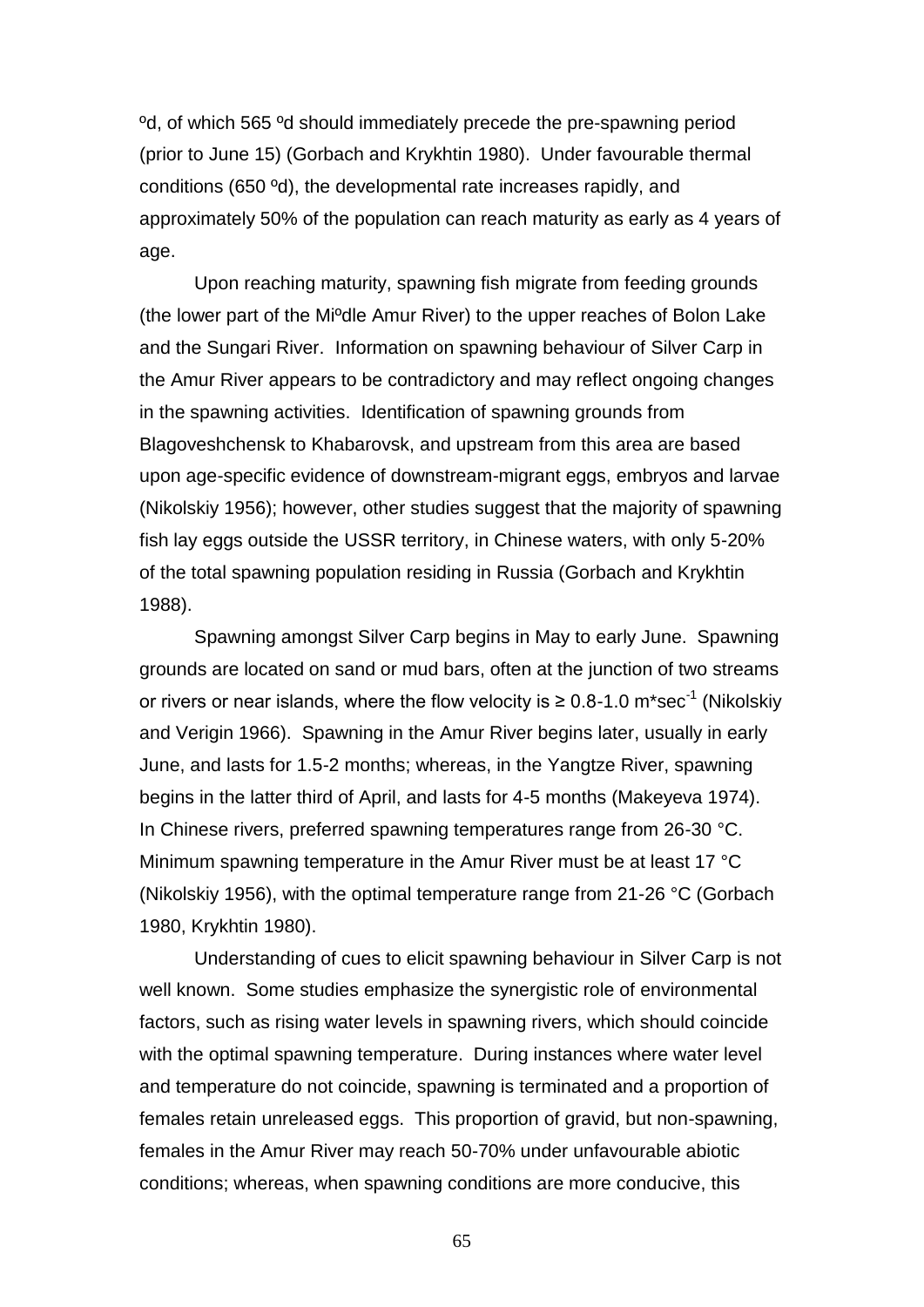number is reduced to 4-23% (Gorbach 1980, Krykhtin 1980). Other studies have disregarded synergistic effects of environmental factors contributing to spawning success as confirmed by spawning processes in the rivers of China (Makeyeva 1974).

Consensus on repeat or batch spawning in Silver Carp is also unresolved. Data on early-spawning females from the Amur River report a lack of asynchronous vitellogenesis in oocytes, which is attributed to simultaneous/single batch spawning of the first maturing fishes and implies that older individuals exhibit a similar pattern (Krykhtin and Gorbach 1966). Soin (1959) and Makeyeva (1963) suggest an alternate spawning strategy with the existence of two groups of fish in the Amur River. The first group are characterized by repeat spawning, whereas the second group exhibit only single/fractional spawning. Repeat spawning of Silver Carp in Chinese waters was observed (Nikolskiy 1956, Chen and Lin 1935); however, this periodicity was attributed to timing of the brooders' arrival on the spawning grounds rather than a repeat spawning characteristic since eggs developed synchronously, although the possibility of multiple-batch spawning does exist (Nikolskiy and Verigin 1966).

Inter-annual gaps in Silver Carp reproduction were identified among factors which inhibit spawning success in the Amur River. Following completion of egg-laying and resorption, the ovaries do not progress to phase II-III, but instead to II-nd post-spawning stage. Eggs produced by these females are unable to attain maturity in time for the following spawn, which inhibits their ability to reproduce for that season. It should be noted that despite favourable conditions, a proportion of Silver Carp still experience this reproduction gap (Krykhtin and Gorbach 1966).

Spawning typically occurs in the early morning, in surface waters, and is accompanied by noisy leaping and splashing. A male fish, often two, follows a female and presses his head on the female's abdomen to stimulate egg release (Chen and Lin 1945, Nikolskiy 1956). After spawning, brooders migrate to the lower parts of the Amur River, a distance of approximately 100- 500 km, to feed in the floodplains.

Silver Carp eggs are bathypelagic, with a large perivitelline space. In the Amur River, eggs have a diameter of 3.5-4.5 mm (including the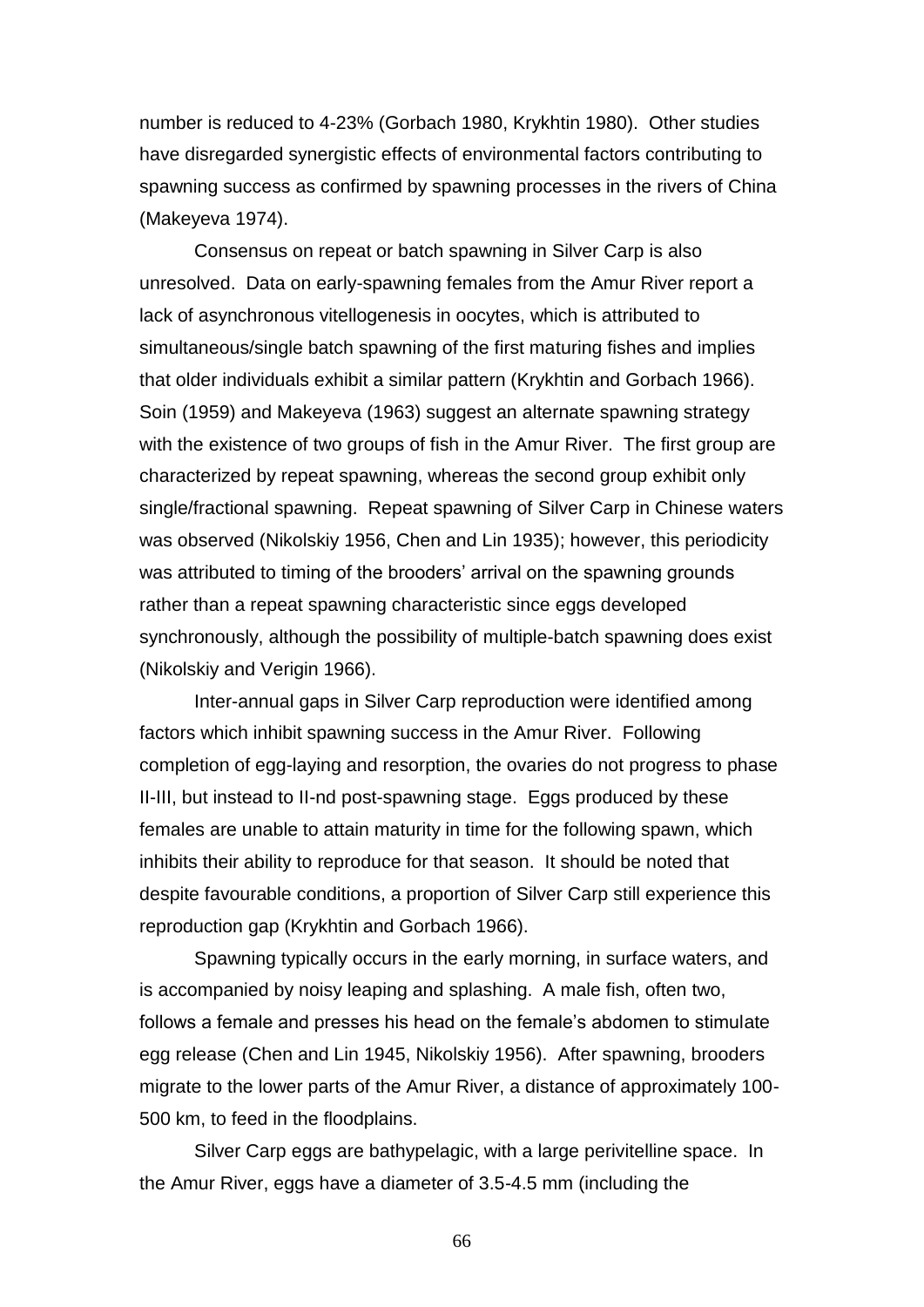membrane) and a yolk diameter of 1.2 mm. Eggs are deposited on the bottom, when water flow velocity does not exceed 0.7 m/sec. At temperatures of 25°C, hatching occurs two days following egg deposition. Hatched embryos are approximately 6 mm with an un-pigmented body, although blood circulation is active. Gill-filaments appear four days post-hatch, yet remain uncovered. Transition to the larval phase typically occurs on the seventh day, at 6.35-8 mm TL. At this stage, pigmentation and a small yolk sac are present, and are accompanied by the disappearance of embryonic respiratory organs and the development of an air-filled swim bladder (Kryzhanovski et al. 1951; Nikolskiy 1956). Eggs, embryos and larvae are carried 500-600 km downstream in the Amur River following spawning and development. This is considered the minimum distance required for normal development of eggs and larvae prior to their transition to external feeding and settling in the floodplains of the waterbodies (Gorbach and Krykhtin 1988). The absolute fecundity of Silver Carp in the Amur River basin (based on 3 individuals) ranged from 493,000 to 541,800 eggs (fish 60.7-62.5 cm TL, 4.8-5.0 kg) and relative fecundity was 111-113 eggs.

Self-sustaining populations of Asian carps have been recently established in at least six rivers in the USSR: the Amu Darya; Syr Darya; Ili; Terek; Volga; and, Kuban rivers (Nikolskiy and Aliev 1974). Intensive study on spawning behaviour in Silver Carp from the Syr Darya and Amu Darya rivers in Kazakhstan and adjacent territories of Central Asia has been reported. The first case of natural reproduction was registered in the Karakum Canal (Aliev and Sukhanova 1978). Spawning starts when water temperatures reach 18.5-20.4 °C. Spawning was also recorded in the Murgab River (Aliev and Sukhanova 1984, 1986), and in the main channel of the Amu Darya River (Zholdasova and Guseva 1986). Spawning season in this region lasts for one month in the Murgab River in April-May (Aliev and Sukhanova 1986), and up to 3 1/2 months in the Karakum Canal in April/May through to late July (Aliev and Sukhanova 1977, Sukhanova 1981). In the Murgab River, the peak spawning season occurs over ten days in late April when water temperatures are between 22.8-23.8 °C. If the average daily temperature falls below 17.0°C, spawning behaviour ceases until water temperature returns to 19.8 °C. The spawning in the Karakum Canal extends for a lengthier time, up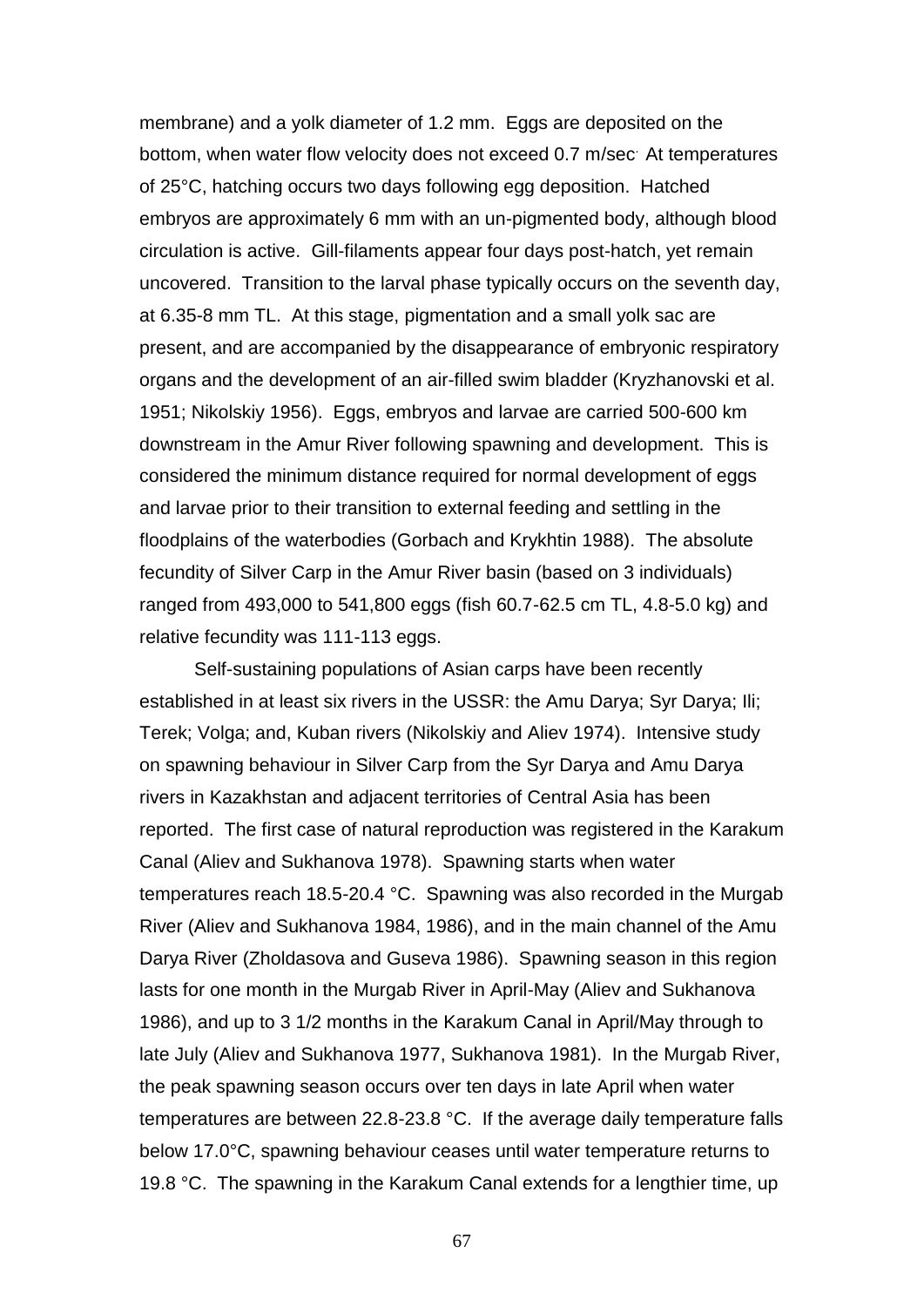to 100 days, and can have up to five spawning peaks that may last for four days.

50.7-56.8% of laid eggs travel downstream during the first spawning month, 35.3-48.7% during the second, and 7.2% in the third month. Embryonic downstream migration has a sinuous peaked pattern. Migrating embryos are at the morula-gastrula stage of development and include eggs of both Bighead and Silver carps which typically comprise 45% of the total amount of pelagic, migrant eggs.

Embryos of Bighead and Silver carps can be distinguished from each other by a number of features. The oocytes of Silver Carp are smaller on average than those of Bighead Carp (3.18-4.70 mm in diameter, as compared to 4.03- 4.98 mm). Yolk diameters of Silver Carp are also smaller than those of Bighead Carp (1.03-1.30 mm, vs. 1.16-1.46 mm). Additionally, the hydration process in Silver Carp oocytes is not accompanied by membrane stratification, as is seen with Bighead Carp. No differences were found in the number of trunk and caudal segments in developing embryos between these two species (Sukhanov 1968).

Reproductive ecology of Silver Carp in introduced waterbodies has not changed significantly from that seen in native populations, although the timing of maturation and spawning and fecundity are correlated to regional climatic conditions. Developmental time to maturation in phytophagous fish species depends on the duration of early oogenesis stages and various environmental temperatures (Krivtsov et al. 1988). At high latitudes (such as the Moscow region and Amur River) where thermal constants range from 2200-3000 ºd, I/II maturation stages last for 6-7 years. In addition to this latitudinal influence; in warm waters associated with thermal and nuclear power plants (having a thermal constant of 5000-6000 ºd), females spawn as early as three years of age. In the south of Kazakhstan and Central Asia, where climatic conditions are close to the thermal constant value of 4000-6000 ºd, maturity age varies between 2-3 years (Karakum Canal), 3-5 years (Syr Darya River), and 4-5+ years (Balkhash-Ili basin) at a body length of 49-78 cm, and occurs one year earlier than their conspecifics (Nikolskiy and Verigin 1966, Igamberdiev and Agzamhodzhaev 1980, Salikhov 1981, Yakubovskiy 1982, Verigin and Kamilov 1984, Melnikov 1984, Karpov et al. 1989). Fish from these regions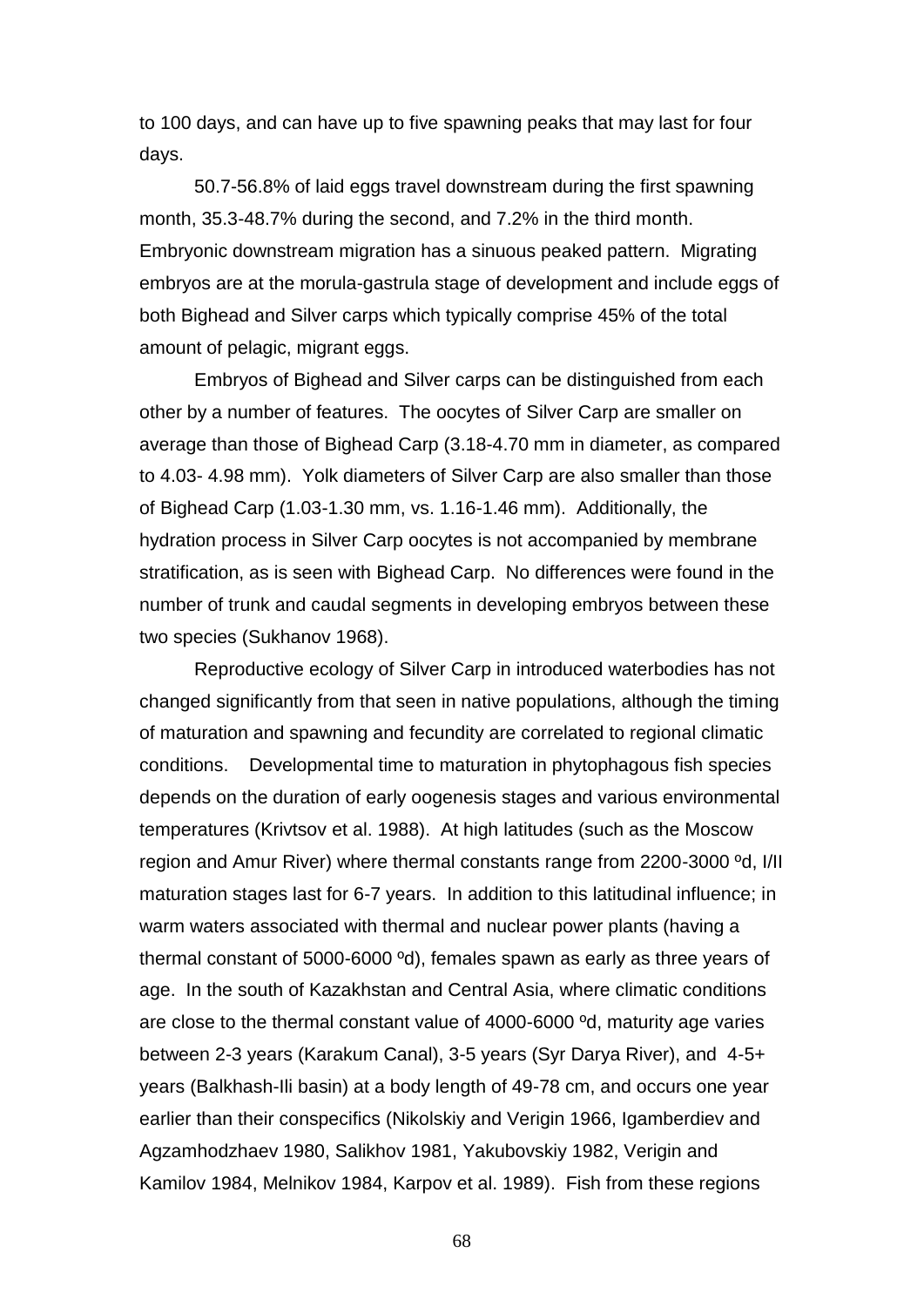mature 1-4 years earlier, and at a larger size, than those from the Amur River. A strong correlation exists between age at onset of maturity and growth rate in the first year of life (Verigin and Camilov 1984). In Uzbekistan, fish with growth increments between 17 and 20 cm attained maturity in three years; whereas, individuals with lower growth rates required a fourth year for maturation.

Gonadosomatic indices (GSI) of Silver Carp during pre-spawning and spawning migrations vary widely, and may be independent of the spawners' age. In the Syr Darya River, amongst fish aged 3-11 years, GSI ranged from 0.55-2.2 in males to 11.8-34.6 in females (Salikhov 1981). In the Amu Darya River, GSI varied from 13.03-17.96 (female, age 3+), 11.8-19.5 (age 4+), 8.24-7.7 (age 5+) and 16.2-19.3 (age 6+) (Igamberdiyev and Agzamkhodzhaev 1980). In the Balkhash-Ili basin (Ili River), GSI among female fish ranged from 0.57-1.51 in late April to 14.55 in early May; however, these indices were calculated from limited data. In late May, the four captured females displayed high levels of variability in GSI, ranging from 4.14 to 17.7 (Karpov et al. 1990). Significant differences are attributed to the simultaneous presence of individuals at II, III, and IV maturity stages in the spawning group, similar to the Syr Darya River spawning population (Miroshnichenko and Kamenetsky 1978).

The spawning stock in the Syr Darya River is typically comprised of nine age groups (from 3 to 11 years), size ranging from 61-120 cm TL and 4- 43 kg. The majority of spawning individuals were males, age 4-6, and females, age 4-5, which ranged from 61-92 cm TL (Salikhov 1981). In the Ili River, migrating individuals aged 5-7+ years were observed.

Fecundity in Silver Carp from Kazakhstan and Central Asia varies widely and is reported in both absolute (ova per gonad) and relative (eggs/g fish weight) values. In the southern Aral Sea basin (Tolimarjon Reservoir), 312,400-541,200 eggs were found in fish aged 3+. Fecundity in fish of other age groups varied: 424,100-718,400 (age 4+), 601,300-941,300 (age 5+), and 847,500-1,379,000 (age 6+) (Igamberdnev and Agzamhodzhaev 1980). In the Khauzkhan Reservoir, minimum fecundity of 356,000 eggs was observed in a female of 104 cm TL, 9.7 kg body weight. In comparison, maximum fecundity observed for a specimen of the same size (103 cm), but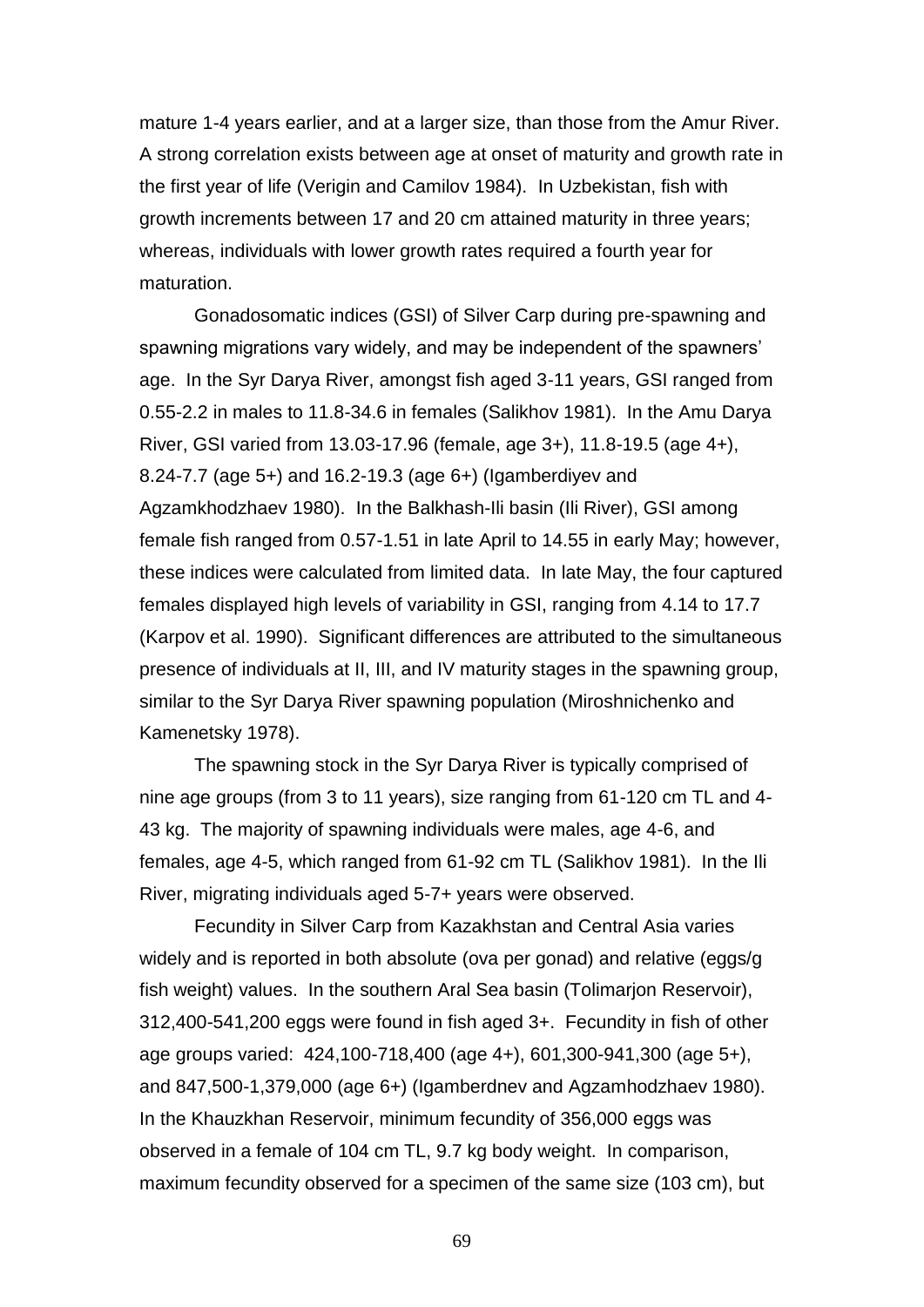greater weight (12.9 kg), was 2.5 million eggs. In the Karakum canal area, these figures were slightly lower; 538,000-1,600,000 eggs in fish of 93-103 cm TL. Relative fecundity was 43-265 eggs, with an average of 135 (Shakirova 1980). From the Kairakkum Reservoir on the Syr Darya River, absolute fecundity of females 66-83.5 cm TL (6.4-12.1 kg), ranged from 596,900- 4,329,600 eggs, average=1,541,200 eggs.

A direct relationship between fecundity and linear dimensions of females was hypothesized; for the size class 65-70 cm, average number of eggs was 723,300, as compared with 2,196,900 for the 80-85 cm group. Relative fecundity ranged from 87.8 to 470.6, with an average value of 201.3 (Karimov 1980). However, this relationship may not always be exact. In the Khauzkhan Reservoir, a difference in fecundity of more than 2 million eggs was observed in females of the same size, and it is possible that such a correlation is observed only before attaining a certain size. Absolute fecundity appears to vary by growth increments; with each 1-cm length increase in body length resulting in an increase in fecundity by 43,700 eggs. Gain of 1-kg body weight results in an increase of 141,400 eggs, and each 1-year age increment produces 18,800 more eggs (Omarov and Abdusamadov 1988).

In the Chardara Reservoir, fecundity of Silver Carp is also very high. Among females of 71-87 cm TL, 3.4-16.7 kg; fecundity ranges from 142,700 to 442,200 eggs, with an average of 339,200. The average relative fecundity is 248.2 (Yakubovskiy 1982). Fecundity of females in the Chardara population varies from 1.35 million eggs among 4+ year-olds, to 4.6 million eggs in 8+ year-old fish (Salikhov et al. 1986). Fecundity of Silver Carp from the Ili River is significantly lower: absolute fecundity (estimated from 4 females without specifying size and age) ranges from 157,600-218,400; whereas relative fecundity was determined to be 131-195 (Karpov et al. 1989). In some introduced systems, for example; the Tolimarjon Reservoir, the reproductive capacity of females is compromised due to pathologies of the reproductive system. Ovarian developmental anomalies, such as unequal ovary sizes (weight and number of eggs is 4 times greater in one ovary than the other), or the complete lack of an ovary have been observed (Igamberdiev and Agzamhodzhaev 1980).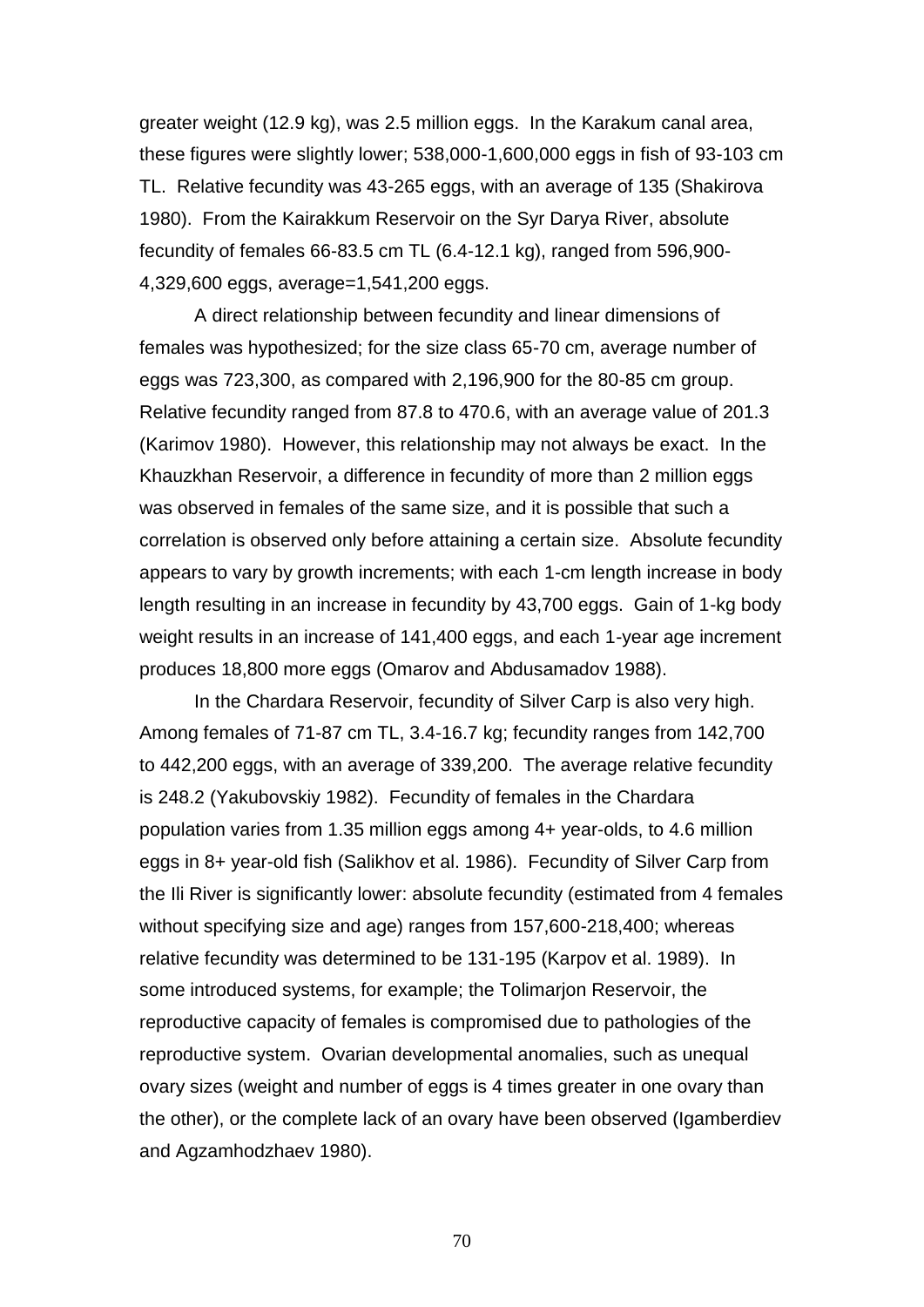Long-term observations on the reproduction of phytophagous fishes in the Karakum canal and other waterbodies revealed that the primary factor for spawning success was the availability of reservoirs around the spawning streams which provide suitable feeding conditions for migrating fingerlings. In source waterbodies, such as the Amur and Yangtze Rivers, this is achieved by the numerous flooded territories that form during the spawning period. Water level fluctuations, flow velocity, capacity, and other hydrologic attributes are not critical factors for ensuring reproductive success in native Silver Carp habitats (Aliev and Sukhanova 1978).

Spawning behaviour of introduced Silver Carp in the Syr Darya River is similar to that observed among native populations. The spawning process is characterized by peaks of activity which are closely linked to fluctuations in water levels. Spawning does not occur at low water levels, even if temperatures are ideal (Miroshnichenko and Kamenetskaya 1978, Verigin and Makeyeva 1980, 1983, Salikhov 1981, Yakubovskiy 1984, Salikhov et al. 1986). Three spawning populations of Silver Carp exist in the Syr Darya River: the Chardara, Farkhad and Kairakkum groups. No information is available on spawning success of Silver Carp in the lower reaches of the river.

The Chardara Reservoir spawning stock starts its run to the upper part of the reservoir between the end of February and early March. In late March to early April, when water temperatures reach 15-16 °C, Silver Carp migrate 110 km upstream and may enter other waterbodies such as the Akhangaran, Chirchik, and Keles Rivers. At the end of spawning season in late May, fish migrate back downstream into the reservoir (Yakubovskiy 1988). The spawning run may occur when conditions are not at optimal levels (can occur at 13-20°C (Salikhov 1984) and last until mid-June (Miroshnichenko and Kamenetskaya 1978)), but in all cases, spawning is initiated when optimal temperatures coincide with an abrupt rise in water level (Verigin and Makeyeva 1980). Spawning usually last for one month. The first brooders to enter the spawning territories are single, large individuals. 5-10 days following this initial arrival, mass migration ensues, with brooders of various sizes arriving. Late arrivals tend to be those individuals with reproductive anomalies (Salikhov 1981).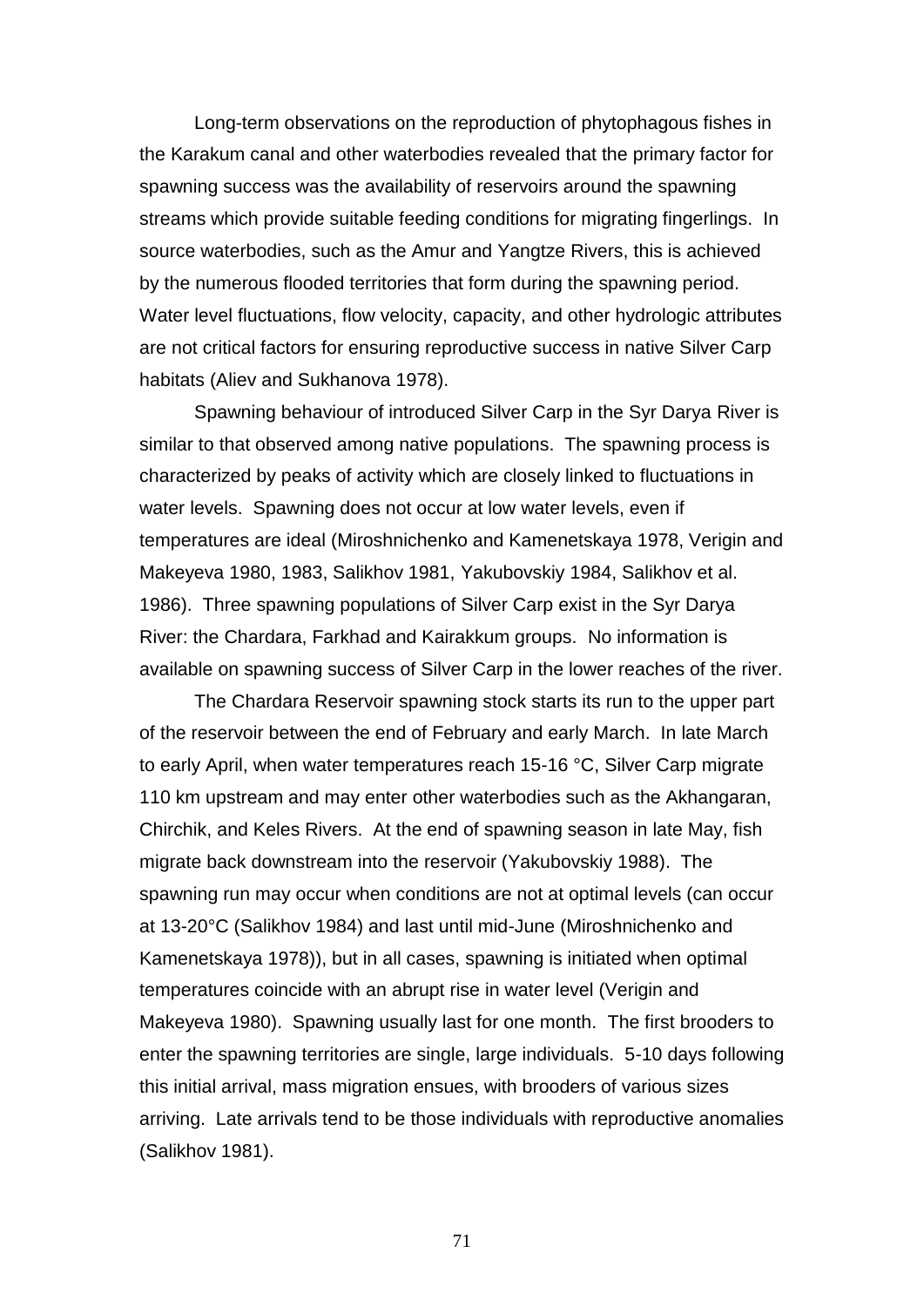Researchers observed that spawning shoals contain individuals at different stages of gonad maturity (II, III, and IV) with a sex ratio of 1 male to 2 females (Miroshnichenko and Kamenetskaya 1978). Spawning grounds were observed to be 110 km upstream from the reservoir, near whirlpools, at river bends, and at major tributaries. Downstream migration of eggs peaked in late May and is closely linked with the rise of river water levels. At this time, eggs are typically between the morula and active embryo developmental stages (Vershin et al. 1978). In 1977, 36% of migrant eggs were at the gastrula stage, 24% were at the stage of embryo onset, and 20% were at the organogenesis stage which indicates considerable length of the spawning sites and variation in spawning period (Zaki Mohamed 1978). Silver Carp account for up to 80% of phytophagous fish eggs and, therefore, are most prevalent among migrant eggs (Verigin et al. 1978, Verigin and Makeyeva 1983). The presence of hybrids between Bighead and Silver carps was noted in downstream-migrant eggs and was confirmed following incubation of the eggs.

Migration of Silver Carp eggs in the Kairakkum Reservoir was observed from late May to mid-June. Peak egg migration occurred from May 29-31 (up to 200 eggs) in the early part of the day (0700-1200); all eggs were at the active embryo stage. Spawning grounds in this region are located 60-70 km from the "Friendship between Peoples" (HEPS) dam (Karimov 1988); and, therefore, downstream-migration by embryos is significantly shorter than those in native populations such as the Amur River.

The diameter of Silver Carp eggs varies from 4.5-5.1 mm (Karimov 1988). Considerable egg mortality (up to 50%) and malformations in the embryos have been observed (Verigin et al. 1978; Verigin and Makeyeva 1978) and up to 10-15% of the spawning population retains unreleased eggs (Yakubovskiy 1988). Additional characteristics of Silver Carp in the Syr Darya River include both fractional, as well as single-event, spawning (Zaki Mohamed 1978; Karimov 1980). Silver Carp fry migrate to the Kairakkum Reservoir to feed.

A proportion of eggs and embryos also drift to the estuarine zone of the Aral Sea, where water salinity is higher. As Silver Carp is generally regarded as a freshwater species, the possibility of fertilization and survival of eggs and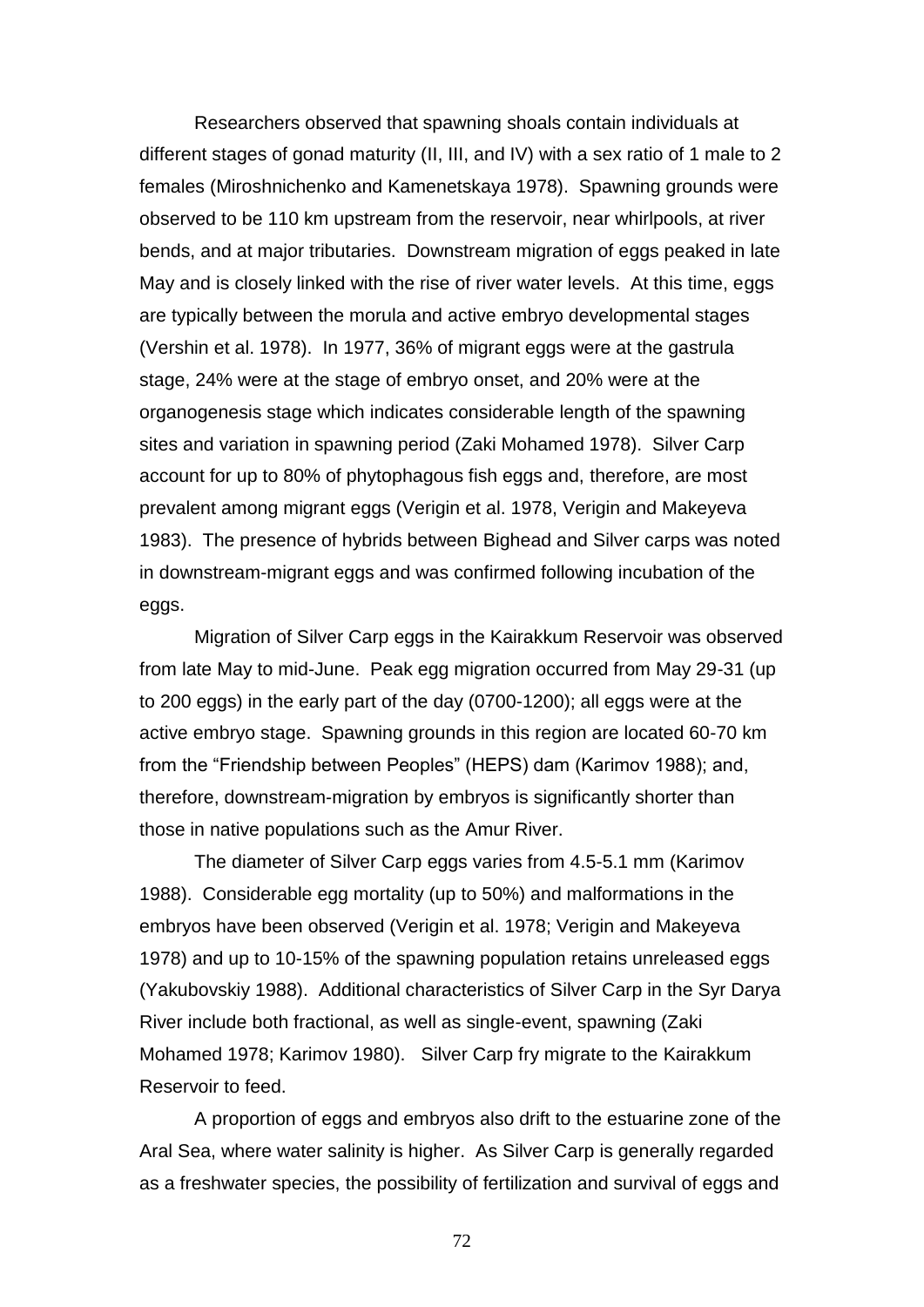fry under saline conditions is of particular interest (Karpevich 1966, Rykova 1980). Fertilization of eggs may occur both in fresh- and saltwater, up to 7 ‰ salinity. Beyond this concentration, conditions are unfavourable for fertilization due to the delay of cortical reaction in eggs and increased sperm activity which may contribute to fertilization by polyspermy. Development of fertilized eggs can proceed normally at salinity concentrations of 5 ‰, or less; whereas, increased salt concentration inhibits embryonic development and delays hatching due to increased stability of the membrane. Normal development of eggs occurs at 2.1-4.6 ‰ salinity, while embryonic mortality at hatching is increased in water above 4.6 ‰ (Karpevich 1966). At 6 ‰ salinity, egg development is affected and the majority of eggs do not survive through the gastrula stage. Survival of eggs and embryos also differs depending on the composition of salts. Juveniles are more salt-resistant than embryos and are able to survive and develop normally in water up to 10.5 ‰ salinity. Eggs developed normally in water from the Caspian Sea (1-6 ‰ salinity) and hatching was observed in water from the Sea of Azov (0-7.5 ‰ salinity) and Aral Sea (0-10.5 ‰ salinity).

Little is known about the breeding of Silver Carp in the Balkhash-Ili basin. Three larvae sized 6.0-7.2 mm TL were sampled in the upper section of the Ili River in June (1987). There is no information about potential spawning in the downstream area outside the Kapchagay HEPS dam. Juvenile Silver Carp were recorded earlier in the season in the upper section of the reservoir. A spawning run, with only a few participants, was observed in this region in late April (Karpov et al. 1989).

## **AGE AND GROWTH**

Among Silver Carp from natural waterbodies, maximum length is reported to be 1 m TL, at a maximum weight of 16 kg (Animal Life, 1983). In the Chardara Reservoir, individuals were recorded at 1.25 m TL and 36 kg (Yakubovskiy 1988b). In the Amur River, fingerlings/young-of-the year reach 2.6-8.4 cm TL by August (Bogaevsky 1948, Sysoeva 1958), whereas, fish at age 1+ measured between 10.6 and 12.4 cm (Sysoeva 1958). Fingerlings from introduced populations grew faster than did fish from native populations and were able to reach 4.0-12 cm TL and 1.65-66.1 g in the Murghab River;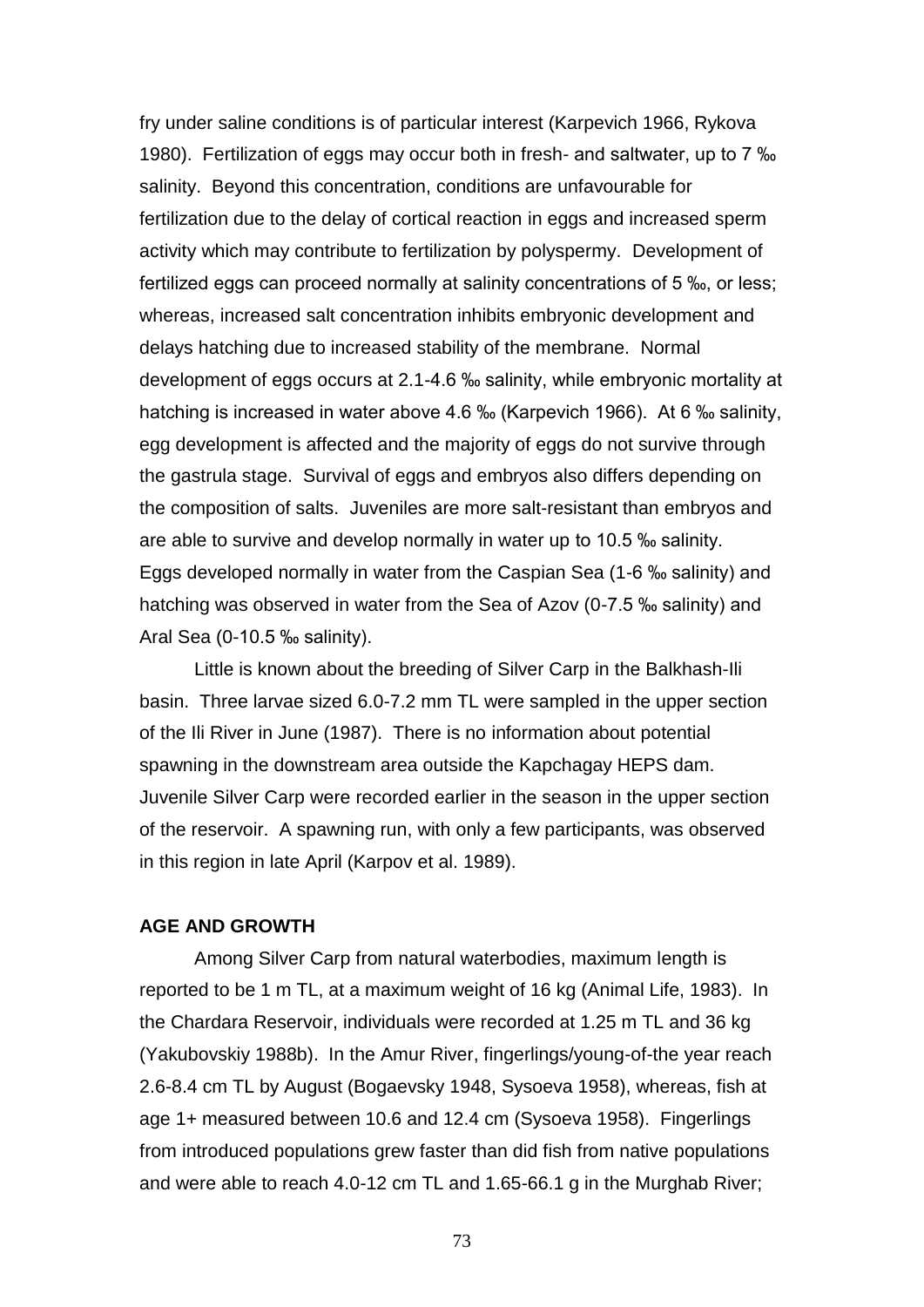9.6-12.5 cm TL, 15.7-31.02 g in the Karakum Reservoir; 19-31 cm TL, 384- 507 g in Khauzkhan Reservoir; and 250-300 g in the Karakum Canal (Aliev 1965, 1977, Karimov 1980, Aliev and Sukhanova 1984). Among commercial catches from the Amur River, individuals of 20-70 cm TL were recorded at an average body length of 39 to 51.6 cm, and weight of 1.2-5.6 kg (Nikolskiy 1956). In Kazakhstan, 3-6 year-old fish were measured at 45-75 cm TL, 1.8- 8.0 kg in the Kapchagay reservoir; and 50-125 cm TL, 4-36 kg in the Chardara Reservoir (Yakubovskiy 1988, Leonov 1990).

Linear growth of Silver Carp from native and introduced waterbodies is influenced by annual variability in feeding conditions. In the Amur River, this trend was clearly observed among younger fish (9.7-27.7 cm for yearlings, and 25.4-38 cm among the 2 year-old fish). Among older age groups (4-7 years), growth rates stabilized across all regions with 10-year-old Silver Carp measuring 67-69 cm TL.

Growth rates of Silver Carp from introduced waterbodies, starting at age 3, are higher than in native populations from the Amur River. Yearlings and 2 year-old fish from the Amur River experience significantly higher growth rates than fish from all reservoirs, with the exception of Krasnodar Reservoir. Growth rates in the Krasnodar Reservoir are considered minimum values for growth among introduced Silver Carp. Although growth rates among year 1+ fish approaches that of fish from the Chogray and Kapchagay reservoirs, measured fish are 1-25 cm smaller than specimens from other reservoirs. This trend persists across the 0-3 year-old age group. Growth rates slow amongst native populations in older age classes (4+ to 10+ years) as compared with fish from introduced populations. In the Chardara and Kapchagay reservoirs, 5 year-old Silver Carp are typically 60-68.5 cm TL; whereas, in the Amur River, fish do not reach this size until age 7-10. In introduced waters, the largest size ranges in body length were observed in younger age classes, measuring 6.45-32 cm at age 1+, 21.5-46.7 cm at age 2+, 30.6-60.1 cm at age 3+, and 40-68.5 cm age 4+. Similar patterns exist in older size classes; however, the ranges are less pronounced and generally do not exceed 8-16 cm at age 8+ and 2-7 cm at age 9+.

Optimal feeding conditions for juvenile fish exist in the Krasnodar, Kakhovka, Tsimlyansk, and Chardara reservoirs, where 2 year-old fish attain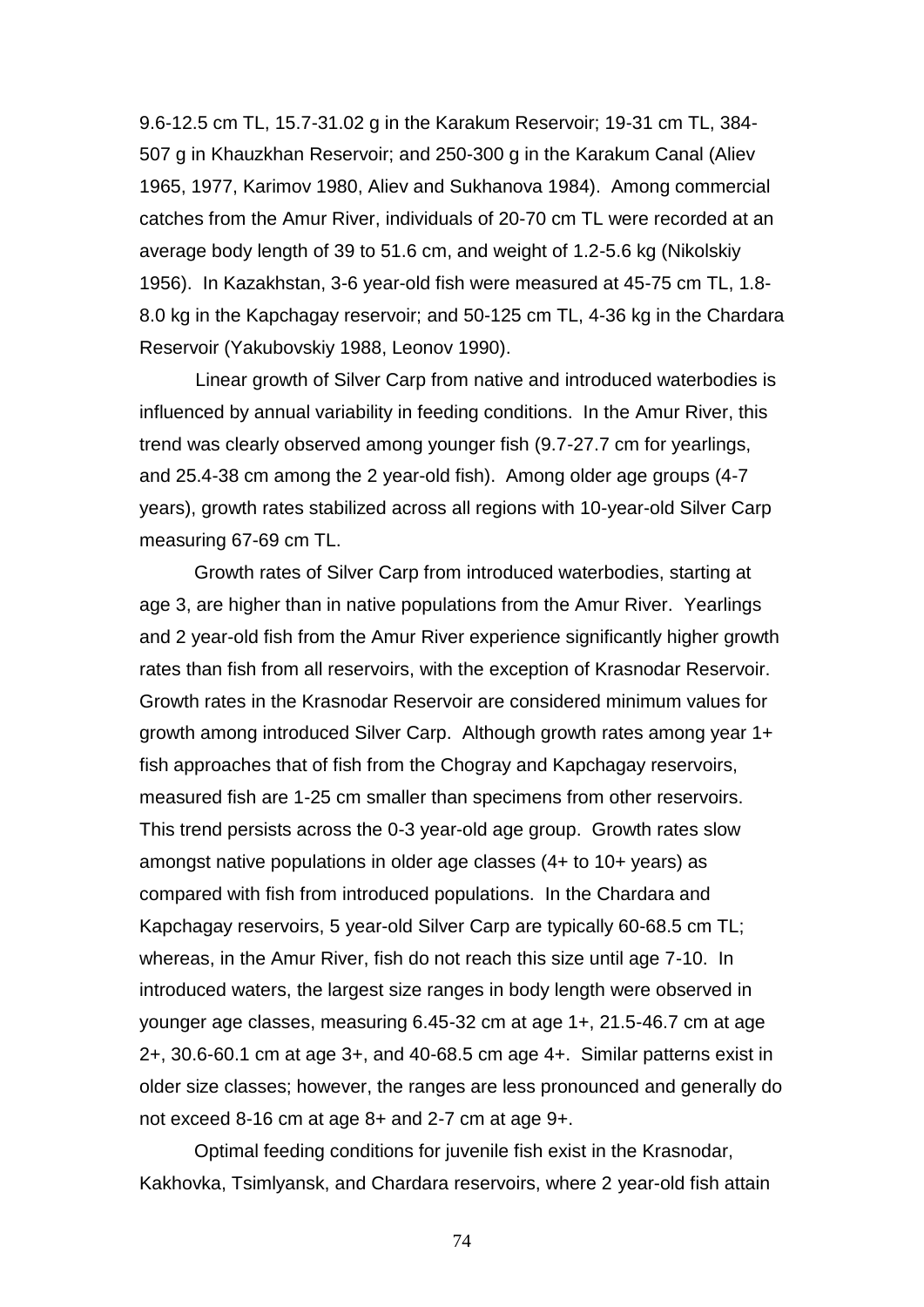26-32 cm TL, and 3-4-year-old fish measure 35.8-57 cm TL. The lowest growth rate among yearlings and 2 year-old fish was registered in 1983 from the Kapchagay and Chogray reservoirs, at 6.45-7.1 cm TL. In both the Amur River and the reservoirs, the growth rate of fish in older age classes eventually plateaus and is characteristic of Silver Carp growth, regardless of the growth rate during the first year. In the Kapchagay Reservoir, yearlings experience slower growth rates, reaching an average of 6.45 cm in the second year and beginning to slow by year 5. In comparison, juveniles of similar age from the Kakhovka and Tsimlyansk Reservoirs, increase body length by 400%, attaining up to 26 cm in length by year two.

The highest growth rate for Silver Carp was recorded in Turkmenistan, in the Khauzkhan Reservoir; year 1+: 15-40 cm TL, year 2+: 56-60 cm TL, year 4+: 72-80 cm, and year 5+: 83-93 cm (Aliev 1977). Growth rates of Silver Carp feeding in the bays of the Aral Sea (7.74-10.6 ‰ salinity) was also relatively high; attaining 28-47 cm over the first four years (year 1+: 12.4 cm, year 2+: 24.7 cm, year 3+: 37.8 cm, year 4+: 42 cm (Markov 1968)).

While differing growth rates are expected for fish from different areas and waterbodies, differences have also been observed based on annual variation within the same systems. In the Kapchagay and Chardara Reservoirs, Silver Carp have attained up to 30 cm in length per year in some age groups, likely due to feeding conditions in a given year and may not be a typical growth rate for this species. Another reason for the increased length may be hybrid "contamination", as hybrids tend to exhibit a higher growth rate than the parental species. Differences in apparent growth rates between male and female fish appears to be negligible.

Differences in body weight measurements of Silver Carp from different waterbodies are considerably greater than variation in body length. In the Amur River, Silver Carp have a very low rate of weight gain across all age groups. Rate of body weight gain was classified into three groups: 1) waterbodies supporting fish with poor weight gain (the Amur River); 2) waterbodies supporting fish with medium weight gain (Kakhovka, Tsimlyansk, and Chogray reservoirs); and, 3) waterbodies supporting fish with good weight gain (Chardara, Kapchagay, and Krasnodar reservoirs and also the reservoirs of Turkmenistan and Uzbekistan). In the Khauzkhan Reservoir, the average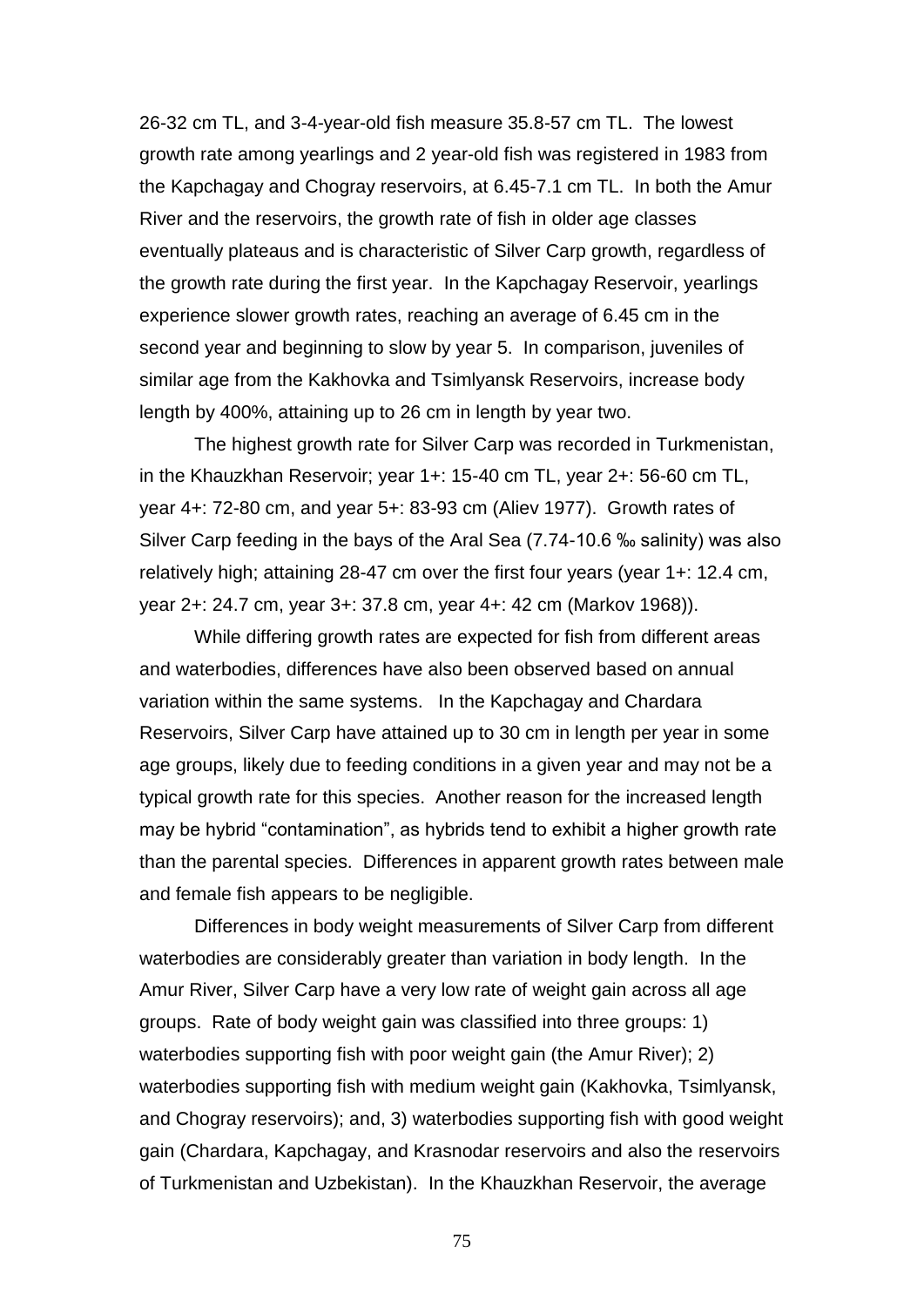weight of 2 year-old fish is 3.1 kg, 4 year-old fish weigh 6.4-10.1 kg, and 5 year-old weigh 13.1 kg (Aliev 1977). In the Karakum canal, 2 year-old fish can grow up to 1.5 kg and up to 8.6 kg by age 3 (Aliev 1965). In regions of high salinity (Aral Sea), weight gain was also relatively high with fish age 5+ weighing 11.8 kg (Markova 1968).

## **FEEDING HABITS AND CONDITION FACTOR**

Silver Carp are typically phytophagous and planktophagous, but can also exploit many available food sources. In the Amur River, Silver Carp larvae begin actively feeding at 7 mm TL. Primary food sources of larvae are rotifers, some small crustaceans, and algae (e.g. *Euglena, Pandorina, Eudorina*). Dietary preferences for juveniles (13-15 mm TL) are crustaceans (e.g. *Daphnia, Alona, Bosmina*) and, occasionally, chironomid larvae. The length of the intestine in juvenile Silver Carp (8-10 mm TL) is 50% of the total body length. Among older fish (13-15 mm TL), the intestinal length is equal to body length. By 15-16 mm TL, Silver Carp transition to an exclusively phytoplankton-based diet, a change which is reflected by the development of an intestine that is nearly double the total body length (Nikolskiy 1956). Adult Silver Carp from the Amur River feed almost exclusively on phytoplankton (95%), preferentially selecting diatoms (21-100% of the intestinal contents), green algae (7-66%), and blue-green algae (2-20%). Zooplankton accounted for only 2% of intestinal contents. When phytoplankton availability decreases, detritus is consumed.

Dietary specialization by Silver Carp is possible as a result of a modified gill apparatus to form a "plankton net". Thin gill rakers are joined by transverse septae and form a screening apparatus to filter plankton (Nikolskiy 1956; Animal Life 1983). It was previously thought that Silver Carp employed a passive feeding strategy which relied on opercular flaring associated only with breathing; however, further observations revealed increased rates of gill cover movement during feeding activity in comparision to simply breathing (Nikolskiy and Verigin 1966). Additionally, Silver Carp exhibit dietary selectivity and filter out preferred algae species, particularly diatoms, which promotes optimal growth for the fish. Algae filtered by the "gill sieve" are compressed into a bolus by the interaction of strongly laterally compressed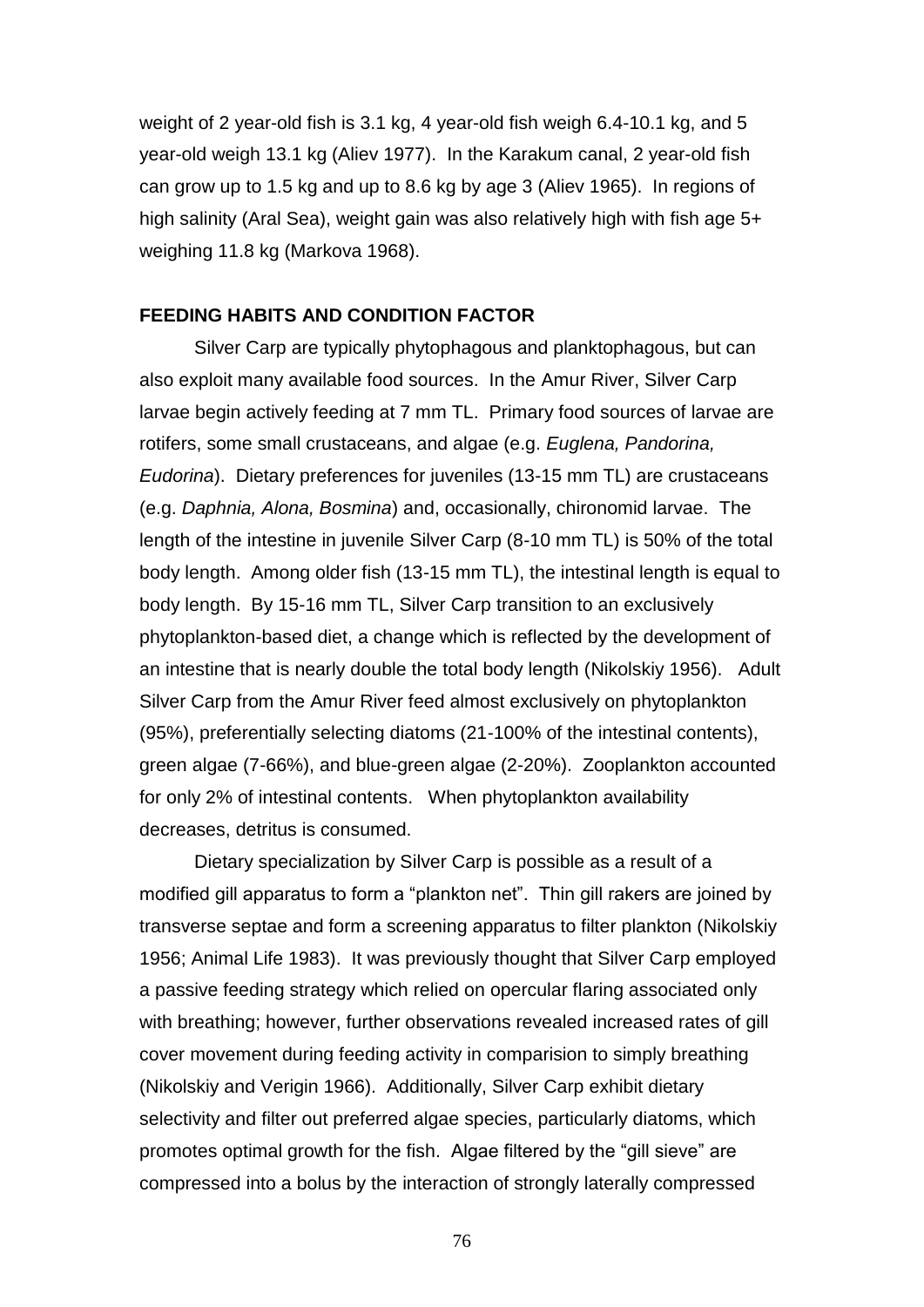pharyngeal teeth and the grinding plate. Compressed food then enters the lengthy intestine (nearly 1000-1300% longer than TL).

In the Balkhash-Ili basin, dietary preferences of fingerlings (young-of the-year) consisted of 126 components, predominantly 58 species of green algae, 34 species of diatoms, and 21 euglenophytes. The proportion of dietary blue-green algae, predominantly the colonial *Merismopedia punctata*, accounted for 63% of the total algal species ingested. The majority of the food bolus was represented by pyrrophyte algae, particularly *Gymnodinium* sp. and *Peridinium inconspicum*. Diatoms and green algae represented 9- 14% of the diet by weight. Indices of consumption and stomach fullness had very high values in August, 900.24 $\%$ <sub>000</sub> and 580.52 $\%$ <sub>000</sub>, respectively (Karpov et al. 1989). By October, algal diversity in the diet of fingerlings had decreased to 108 taxa; however, green algae increased to 67 species, diatoms species decreased to 25 and 7 species of blue-green algae were observed. Quantitatively, green and blue-green algae comprised the greatest biomass of the diet. Green algae species accounted for 55% of the total number of species and 42% by weight were represented mainly by *Scenedesmus quadricauda* and *Binuclearia lauterbornii*. Dominant species of blue-green algae were *Aleristopedia punctata* and *Gomphosphaeria lacustris* which accounted for 21% of the total species and 36% by weight. Indices of consumption and stomach fullness in that period declined to 142.69 $\%$ <sub>000</sub> and 94.48<sup>o</sup>/<sub>000</sub> respectively (Karpov et al. 1989). Seasonal and interannual variability in dietary composition among Silver carp exists in other age groups as well. Diets of yearlings in April (1986 and 1988) revealed algal variability in both number of species (124–133) as well as relative dietary proportions. Annual species diversity was fairly constant; diatoms (in 1986: 37, in 1988: 63), green algae (35, 37), and the dominant group present in the diet was euglenophytes (42 species). Green algae represented 39% of the total diet, euglenophytes accounted for 23%, whereas, blue-green algae and pyrrophytes made up 12-16%. Indices of consumption and stomach fullness in that period were high, 1216-1500 $\%$ <sub>000</sub> and 829.71 $\%$ <sub>000</sub>, respectively. In 1988, green (48%) and blue-green algae (47%) species were prominent in the diet. The proportion of diatom species was unremarkable; however, diatoms accounted for a substantial proportion of the food bolus weight (47%). Green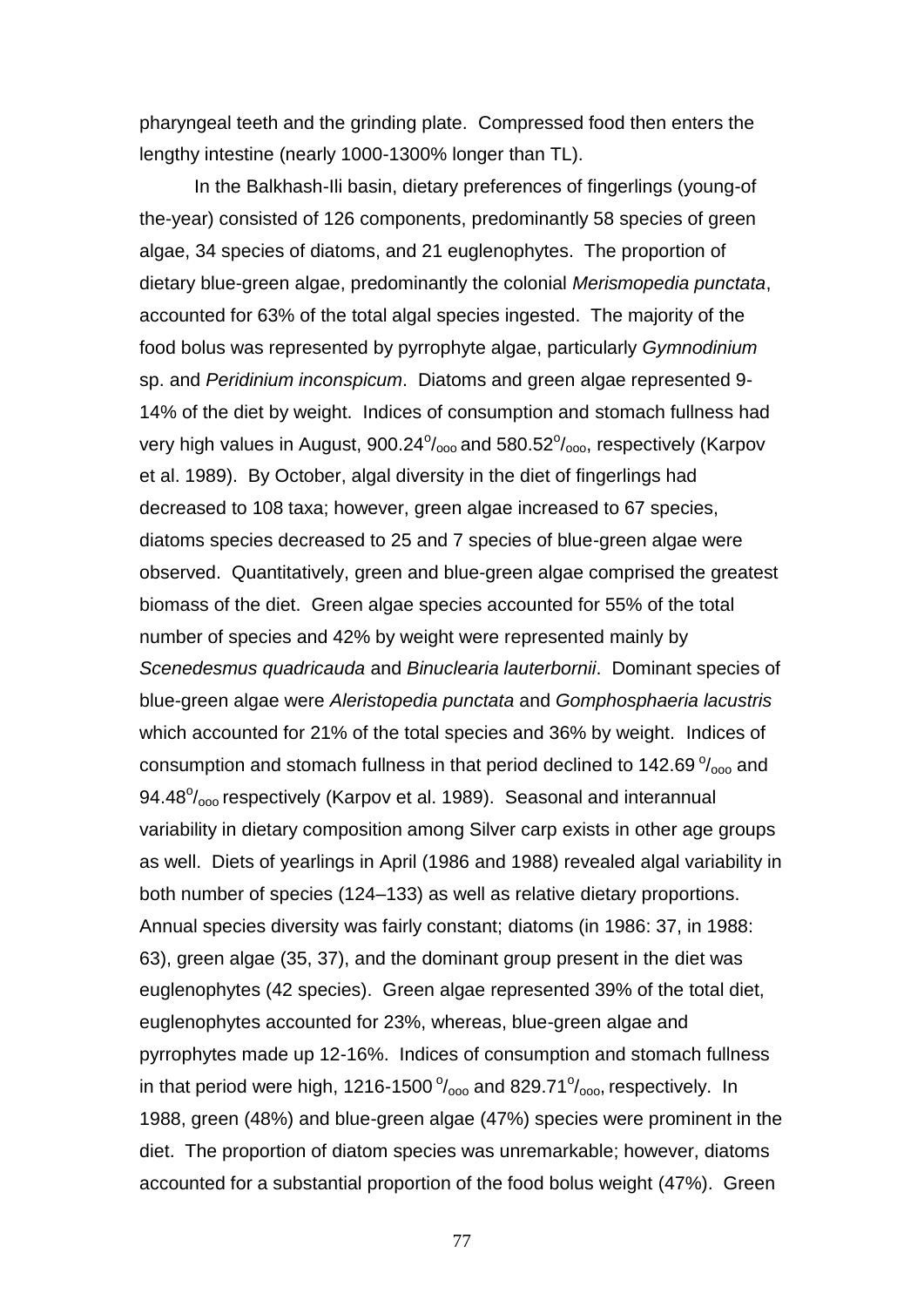and blue-green algae were nearly equal in weight (24% of food mass). Dietary changes of yearlings were reflected in consumption and stomach fullness indices, exhibiting lower values in 1986 than in 1988, (92.11  $\%$ <sub>000</sub> as compared to  $137.31\%$ <sub>000</sub>).

Dietary preferences of adult fish (age 6+) from Kapchagay Reservoir represent 46 algae species, of which 27 species were diatoms, 16 were green algae, and 3 were pyrrophytes. Dietary selection for diatoms was observed, both in number of species (93%), and proportion of food weight (90%), predominantly represented by the genus *Cyclotella* (Karpov et al. 1989). In fish from the Aral Sea basin, diatoms composed 100% of the diet (Aliev 1974; Yakubovskiy 1982). In the Chardara Reservoir, 95% of Silver Carp diet is composed of green algae (*Scenedesmus, Staurastrum, Melosira, Binuclearia, Zygnema, Pediastrum,* and *Oocystis*), blue-green algae (*Oscillatoria, Gloeocapsa, Mycrocystis,* and *Merismopedia*), and diatoms (*Diatoma, Synedra,* and *Cyclotella*). Zooplankton were also included (up to 30%) and included *Cyclopoida, Daphnia, Sida,* and *Rotatoria*. Index of stomach fullness content varied from 38-321% oo (Yakubovskiy 1982). Algae predominated in diets of fish from waterbodies in Central Russia, Moldova, and Ukraine; however, detritus, zooplankton, and other dietary components were observed depending on food availability and seasonal abundance (Naberezhny and Yarovetskaya 1972, Buryudzha 1984). Phytoplankton was also observed to represent a primary dietary component in fish from a variety of regions in some years (Yakovchuk 1968, Kovorotnaya 1970, Tarasova 1972, Vovk 1976, Tarasova et al. 1981).

Blue-green algae may be poorly digested, and preferentially excluded, by young-of-the-year fish. Among 11 different algal species, diatoms were consumed at a rate of 47-1300 million individuals/hour (*Cyclotella*), *Euglena* at a rate of 100-1200 individuals/hour, and *Protococcus* at 7-500 million individuals/hour. In contrast, blue-green algae were consumed with the lowest frequency, and previously ingested/filtered blue-green algae was observed to be "spat" out more frequently than any other groups of algae. Blue-green algae remained undigested in feces, unlike *Protococcus* and diatoms, which were well-digested (Savina, 1966).